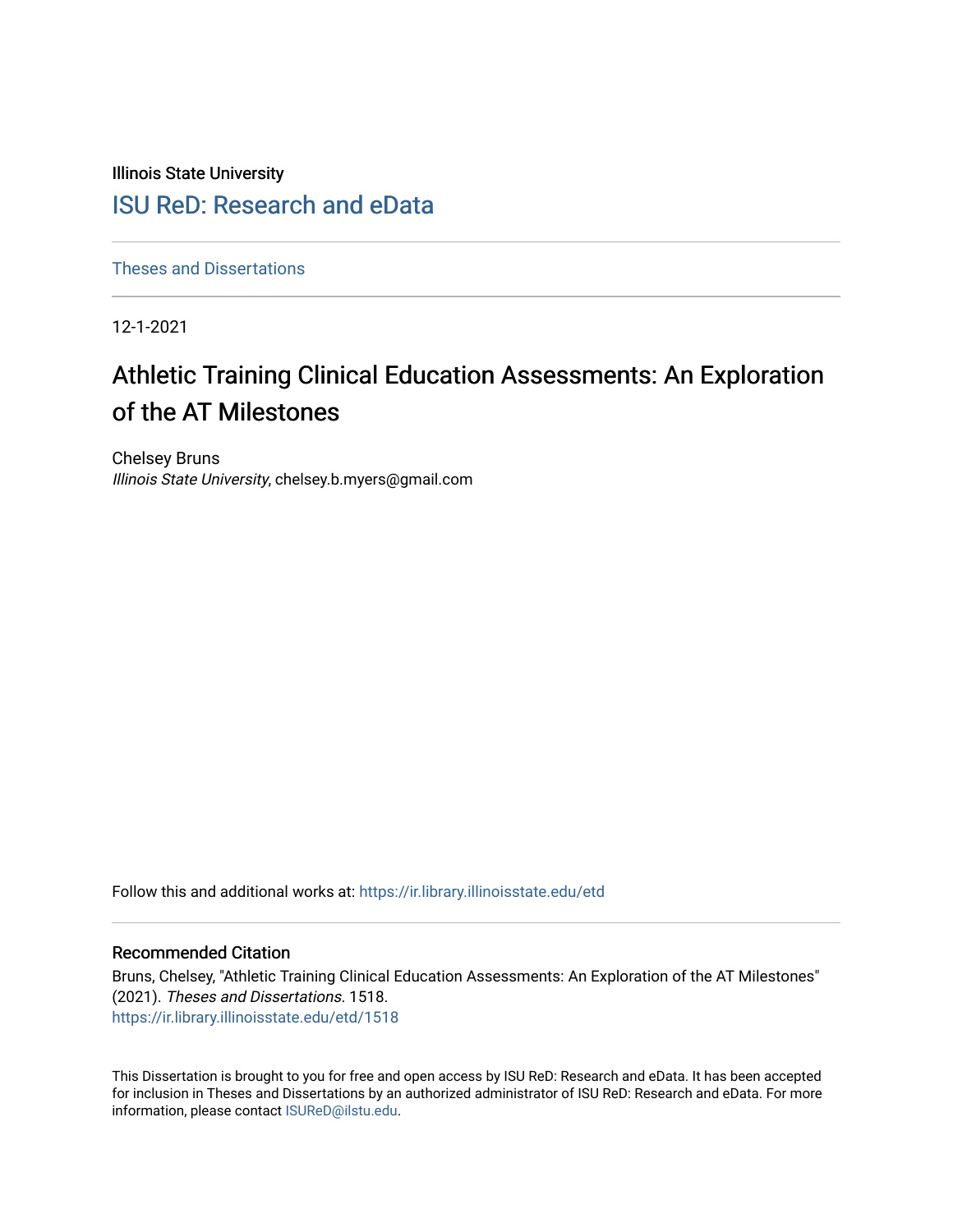# ATHLETIC TRAINING CLINICAL EDUCATION ASSESSMENTS: AN EXPLORATION OF THE AT MILESTONES

#### CHELSEY BRUNS

86 Pages

Athletic training is an evolving and growing allied health profession. With recent changes in educational degree requirements and standards, many athletic training programs are reviewing current assessments. The AT Milestones project was developed to provide programs with a guide for student assessment within athletic training education programs (ATEPs). While these Milestones have slowly been implemented into select ATEPs, there is currently no published empirical research on the application of the AT Milestones in athletic training education. The purpose of this study was to examine athletic training educators' perceptions of current clinical evaluations, and program evaluations' alignment to the principles of the AT Milestones. The survey had a response rate of 13.2%. Overall, faculty including program directors and clinical coordinators were satisfied or very satisfied with their current clinical evaluations. The majority of respondents reported that they had a general understanding of the AT Milestones (50%). Programs seeking accreditation or in good standing were more likely to have made or are planning to make revisions to clinical evaluations and were more likely to implement the AT Milestones than those programs voluntarily withdrawing. The average AT Milestones Alignment Criteria Score (ATMACS) among the participating institutions was 55%, indicating an average alignment with the AT Milestones. This research seeks to contribute to the limited literature base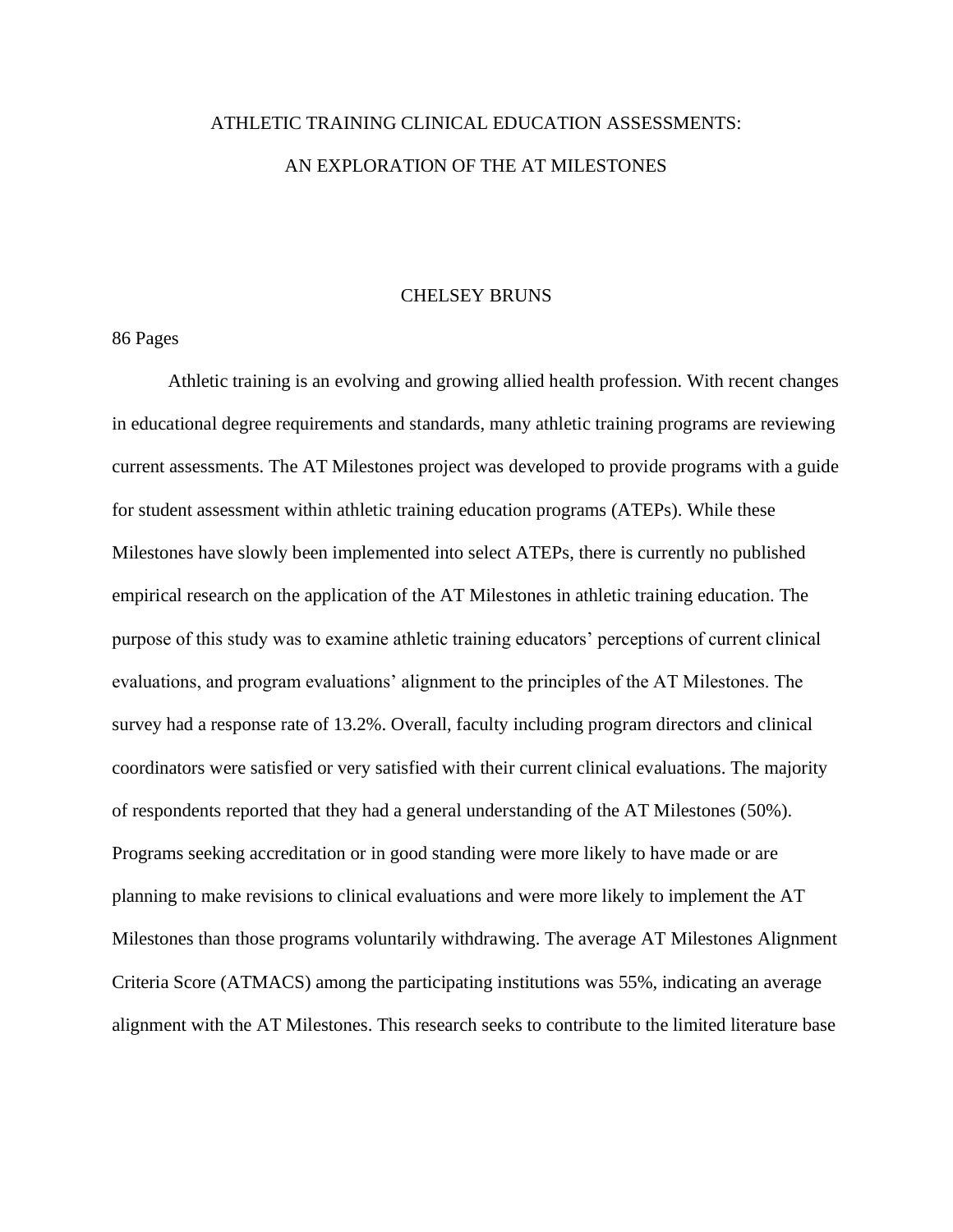on clinical assessments in athletic training and serve as a guide for administrators in developing clinical evaluations that best fit the needs of their respective programs.

KEYWORDS: athletic training, education, clinical evaluations, AT Milestones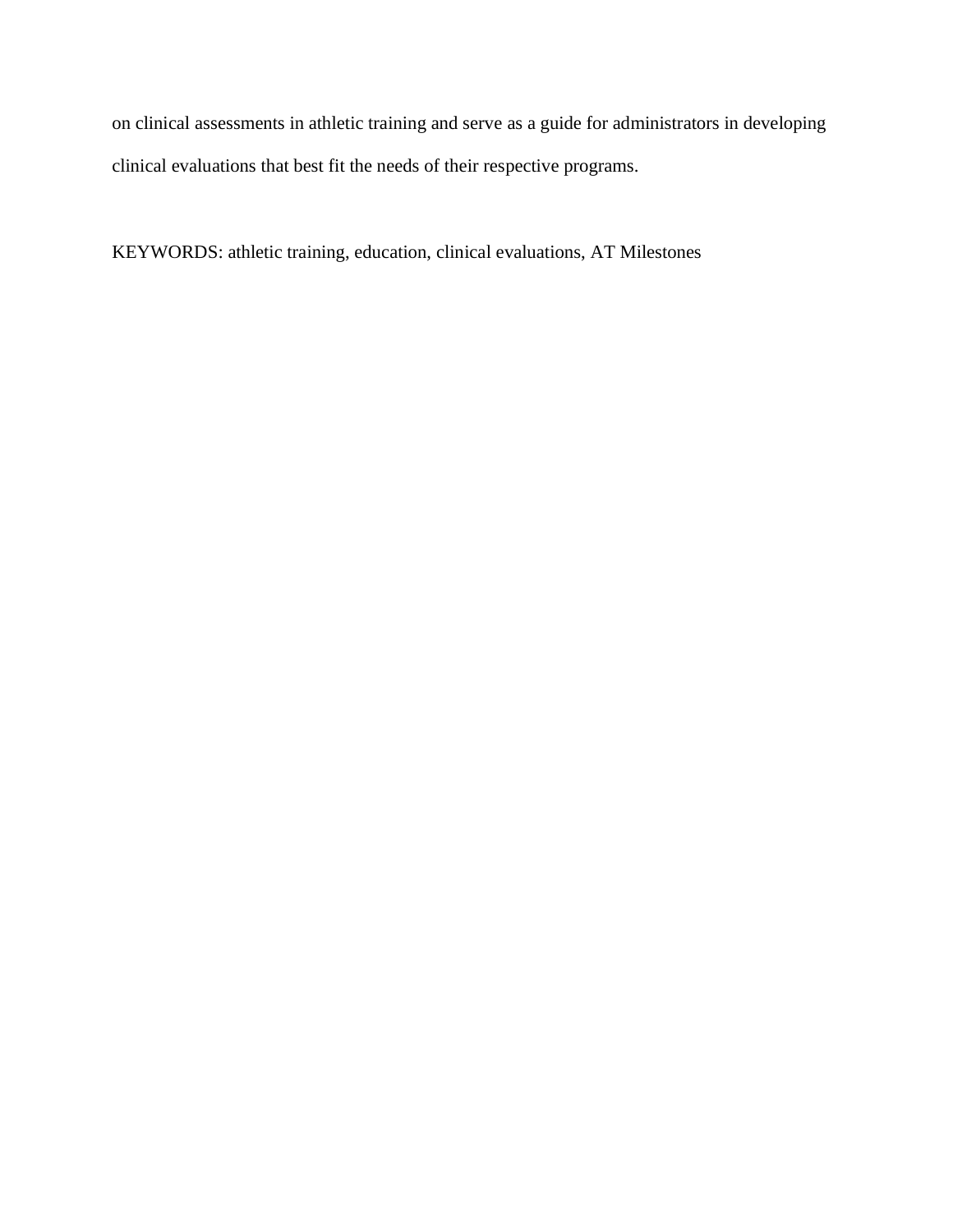## ATHLETIC TRAINING CLINICAL EDUCATION ASSESSMENTS:

## AN EXPLORATION OF THE AT MILESTONES

CHELSEY BRUNS

A Dissertation Submitted in Partial Fulfillment of the Requirements for the Degree of

DOCTOR OF EDUCATION

School of Teaching and Learning

ILLINOIS STATE UNIVERSITY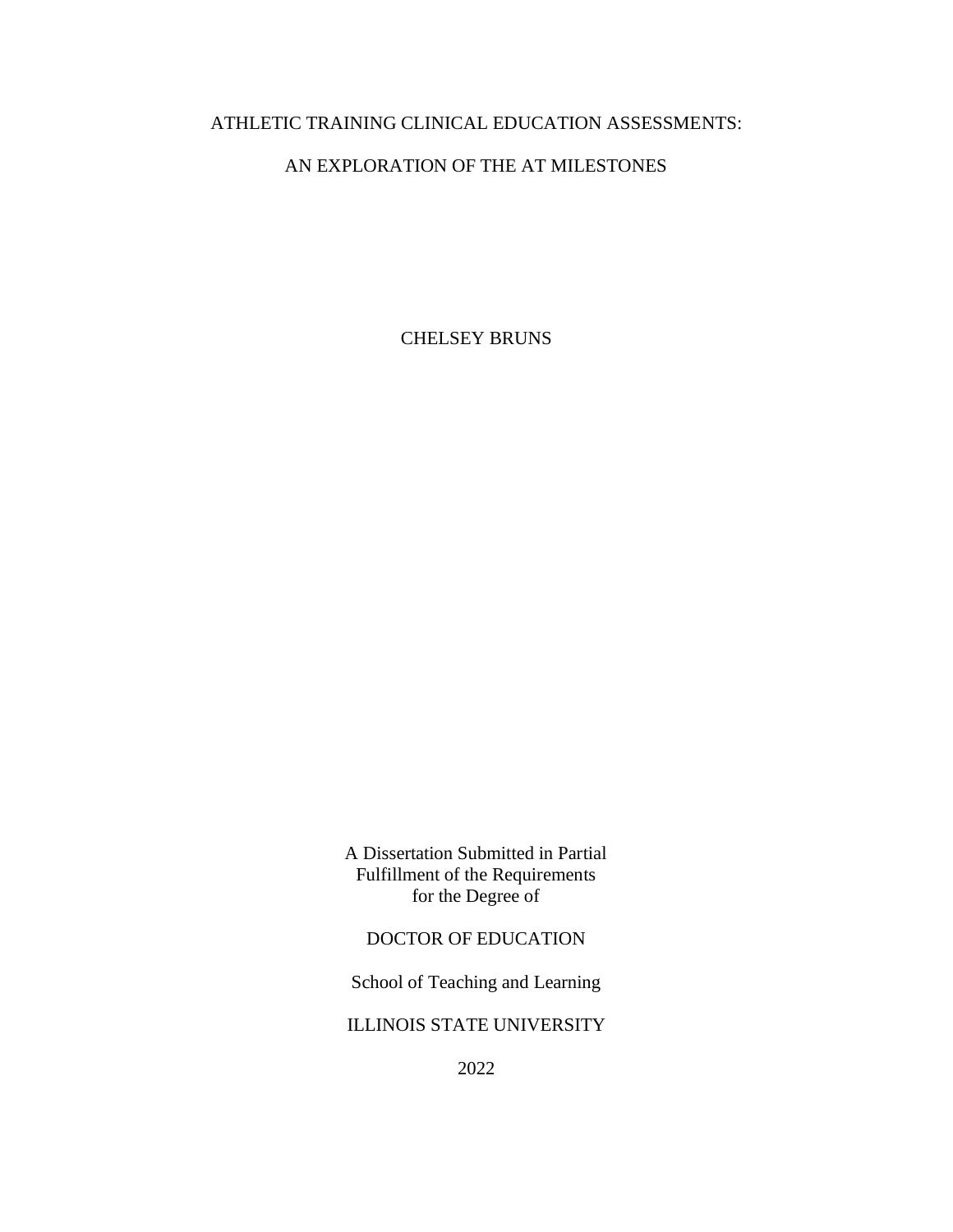Copyright 2022 Chelsey Bruns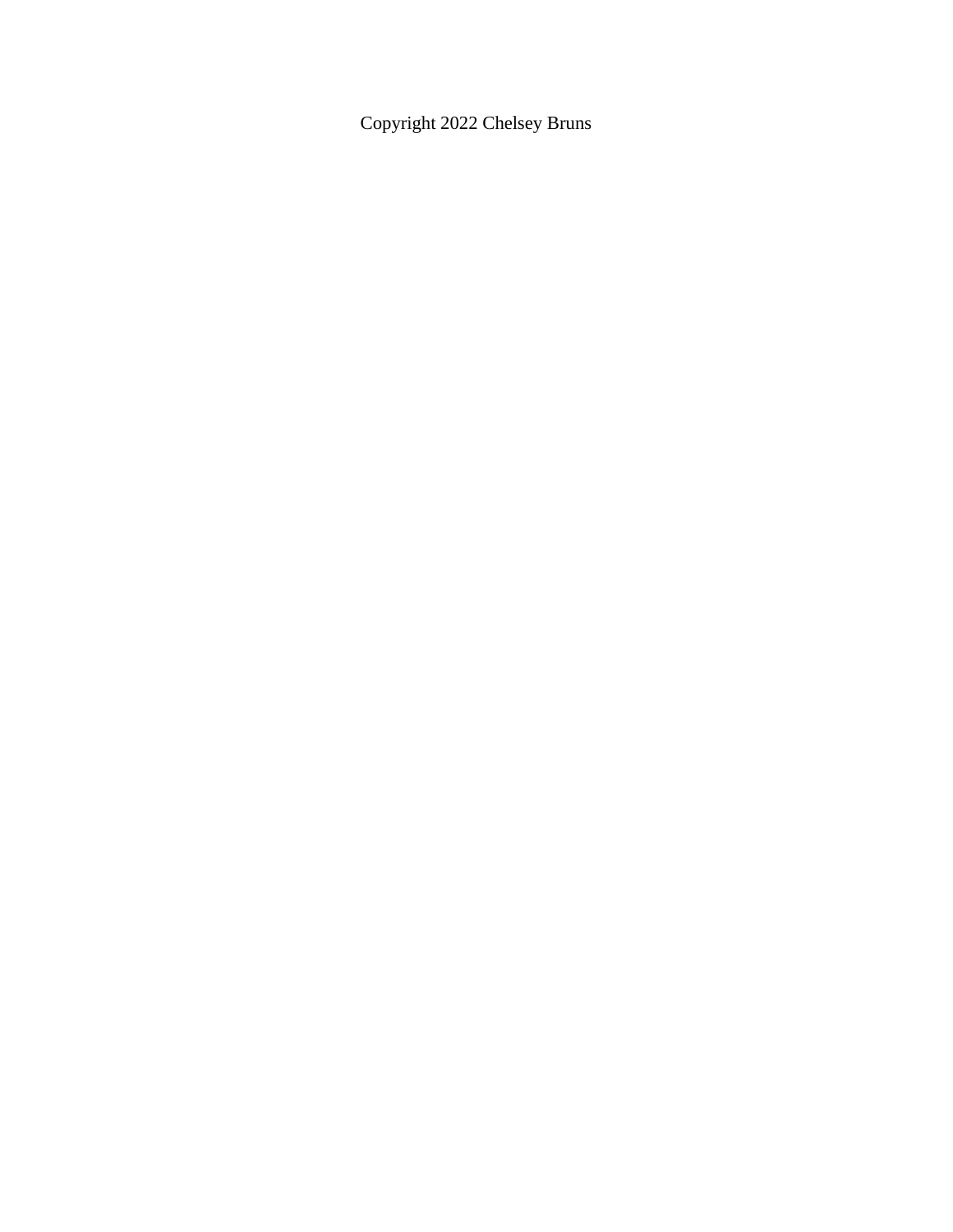# ATHLETIC TRAINING CLINICAL EDUCATION ASSESSMENTS:

## AN EXPLORATION OF THE AT MILESTONES

CHELSEY BRUNS

### COMMITTEE MEMBERS:

Steven B. Mertens, Chair

Allison Antink- Meyer

Jay Percell

Justin Stanek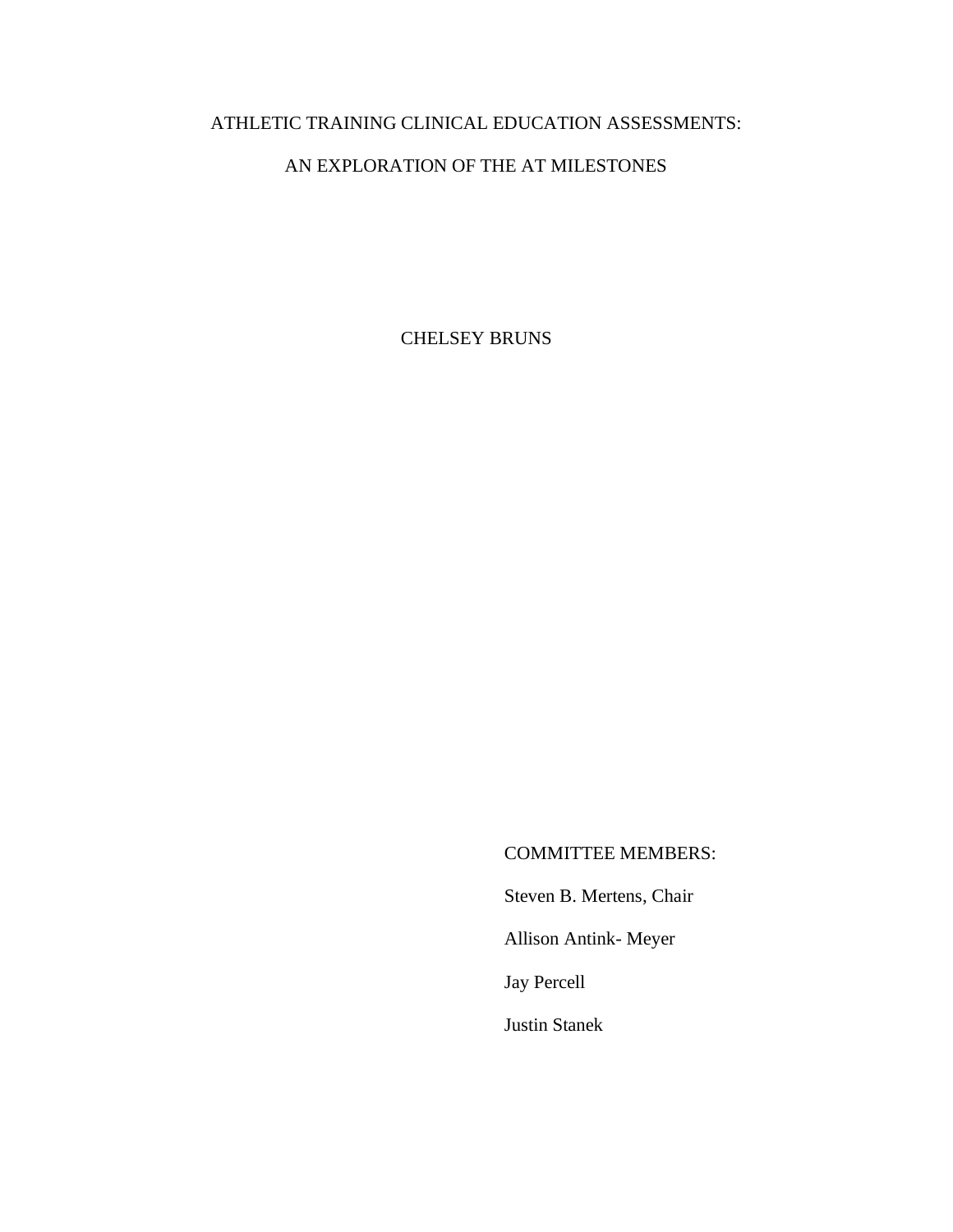#### ACKNOWLEDGMENTS

I want to dedicate this dissertation my family and friends. Thank you for your continued support and unwavering faith in me. This life is a blessing, and I am thankful every day to share it with you. I would like to express my sincere gratitude to Illinois State University for helping me fulfill a lifelong dream in earning a doctorate degree. I would like to thank both the Teaching and Learning Program and the Athletic Training Department for giving me the opportunity to grow as a student and professional during my time at the university. To my committee, Dr. Steven Mertens, Dr. Allison Antink-Meyer, Dr. Jay Percell, and Dr. Justin Stanek, I am beyond grateful for your mentorship and continued support. To my fellow cohort students, thank you for sharing this once and a lifetime experience with me, may we all find our purpose and get to work. To my loving partner Scott, thank you for challenging me, balancing me, and reminding me of my strengths... and for explaining education lingo to me the whole first year  $\odot$  To my Kali girl, we've been together through it all, our daily walks feed my soul and keep me going every day. Most of all, I am beyond grateful to Dr. Steven Mertens, my chair, for his guidance, crazy organizational skills, SPSS wizardry, and continued confidence in me. In times of selfdoubt, you reminded me of my capabilities and gave me direction. Thank- you.

"The future belongs to those who believe in the beauty of their dreams"

Eleanor Roosevelt

C.B.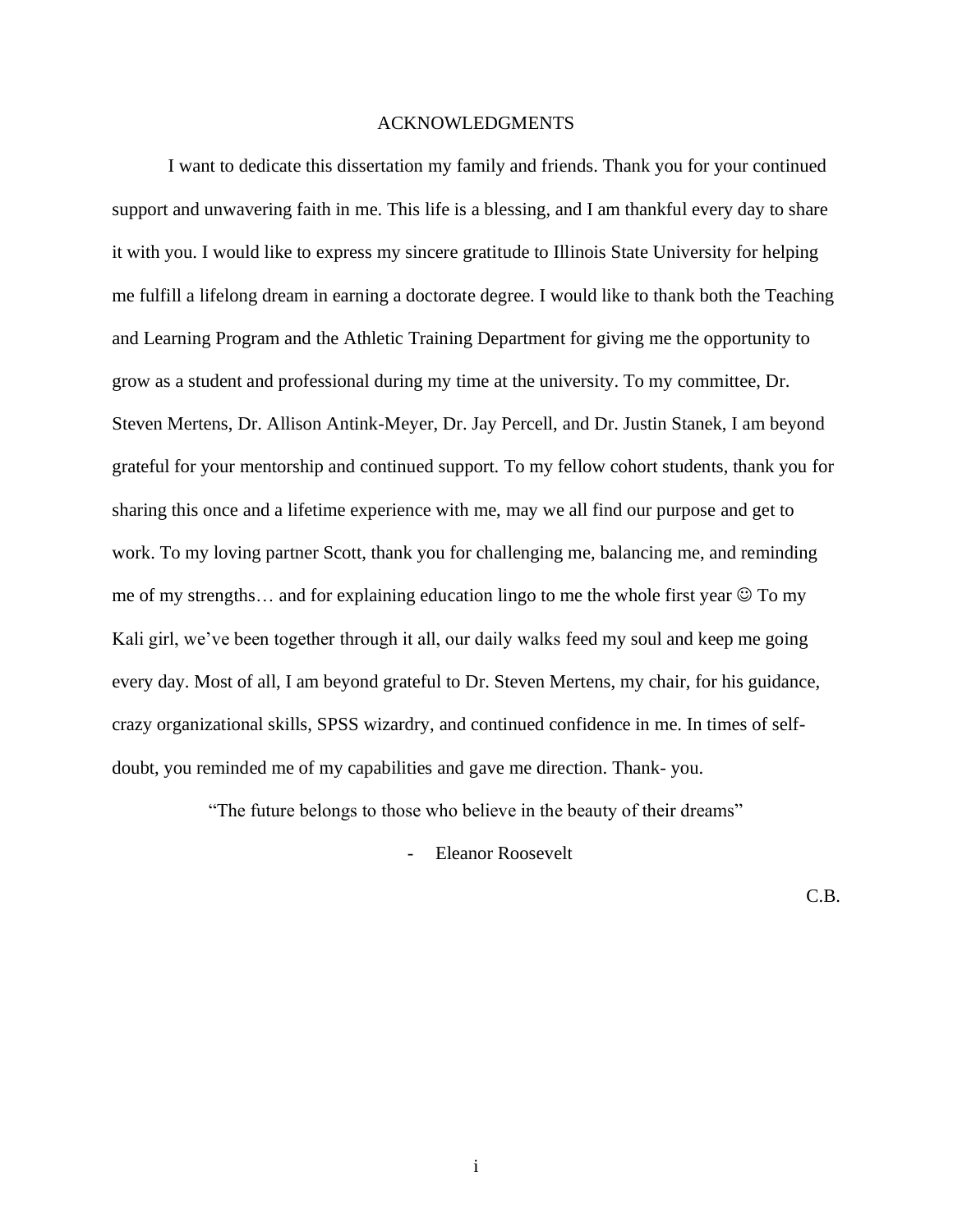# <span id="page-7-2"></span>**CONTENTS**

<span id="page-7-1"></span><span id="page-7-0"></span>

|                                                    | Page         |
|----------------------------------------------------|--------------|
| <b>ACKNOWLEDGMENTS</b>                             | $\mathbf{i}$ |
| <b>TABLES</b>                                      | iv           |
| <b>FIGURES</b>                                     | $\mathbf{V}$ |
| <b>CHAPTER I: INTRODUCTION</b>                     | $\mathbf{1}$ |
| CHAPTER II: REVIEW OF LITERATURE                   | 6            |
| <b>Theoretical Background</b>                      | 10           |
| The Milestones                                     | 12           |
| Assessment in Athletic Training Clinical Education | 15           |
| Milestones: The Potential Impact                   | 22           |
| <b>Statement of Problem</b>                        | 28           |
| CHAPTER III: METHODOLOGY                           | 29           |
| <b>Research Questions</b>                          | 29           |
| Hypotheses                                         | 29           |
| <b>Research Design</b>                             | 30           |
| Participants                                       | 33           |
| Instrumentation                                    | 34           |
| Questionnaire Design                               | 36           |
| <b>Pilot Testing</b>                               | 39           |
| Data Analysis                                      | 40           |
| Quantitative Data Analysis                         | 41           |
| Qualitative Data Analysis                          | 43           |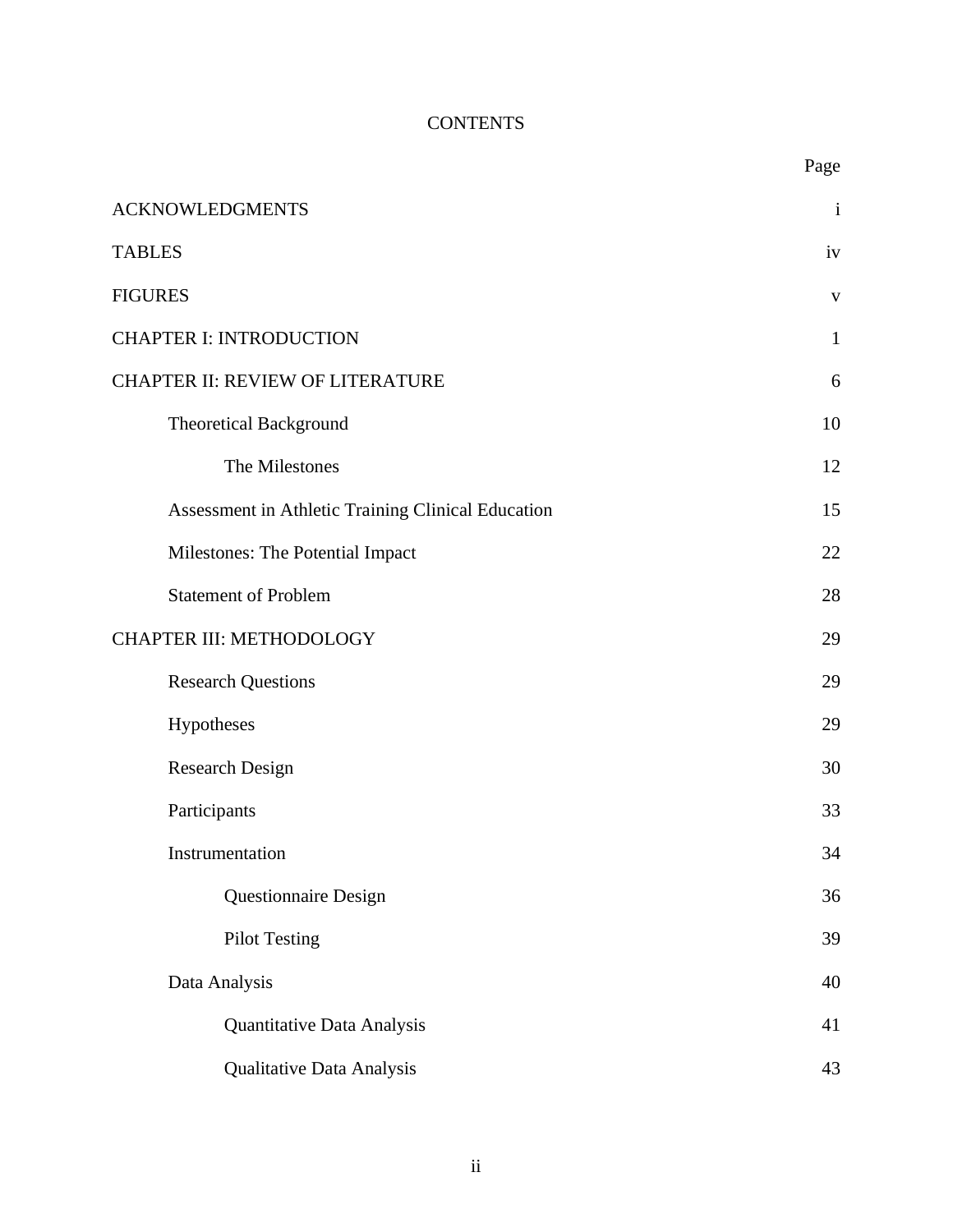| Data Merging                                          | 47 |
|-------------------------------------------------------|----|
| Significance of Study                                 |    |
| <b>CHAPTER IV: RESULTS</b>                            | 49 |
| <b>Research Questions</b>                             | 49 |
| Data Results                                          | 49 |
| <b>Research Question 1</b>                            | 50 |
| <b>Research Question 2</b>                            | 56 |
| <b>CHAPTER V: DISCUSSION</b>                          | 58 |
| Limitations                                           | 63 |
| <b>Recommendations for Future Research</b>            | 64 |
| Conclusions                                           | 65 |
| <b>REFERENCES</b>                                     | 67 |
| APPENDIX A: AT MILESTONES QUESTIONNAIRE               | 77 |
| APPENDIX B: PARTICIPANT CONSENT FORM                  | 80 |
| APPENDIX C: VALUE RECORDED RESPONSES                  | 82 |
| APPENDIX D: BENEFITS AND DRAWBACKS RECORDED RESPONSES |    |
| APPENDIX E: AT MILESTONES ALIGNMENT CRITERIA SCORE    |    |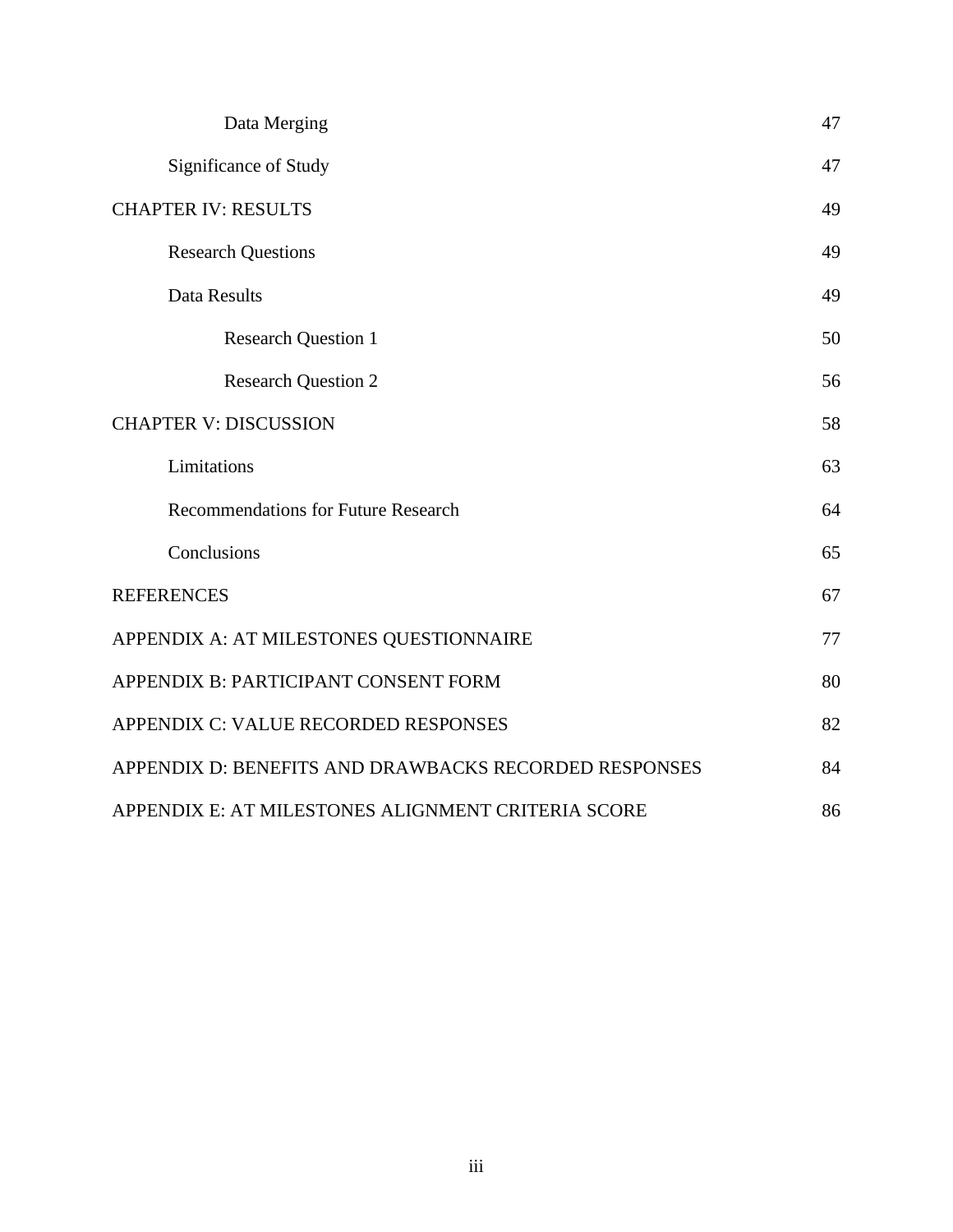## TABLES

<span id="page-9-0"></span>

| Table                                                                       | Page |
|-----------------------------------------------------------------------------|------|
| 1. CAATE 2020 Standards: Core Competencies                                  | 8    |
| 2. CAATE 2020 Core Competency Standards Examples                            | 9    |
| 3. General Description of the AT Milestones Levels (Holmboe et al. 2016)    | 13   |
| 4. Table of Specifications for Survey Instrument                            | 37   |
| 5. Procedures and Data Analyses Crosswalk Table                             | 41   |
| 6. AT Milestones Criteria List                                              | 46   |
| 7. Demographics of the Study Participants                                   | 49   |
| 8. Information Reported as Most Valuable in Clinical Evaluation Assessments | 53   |
| 9. Benefits and Drawbacks of Using a Milestones-based Assessment            | 56   |
| 10. AT Milestones Alignment Criteria Score – ATMACS                         | 57   |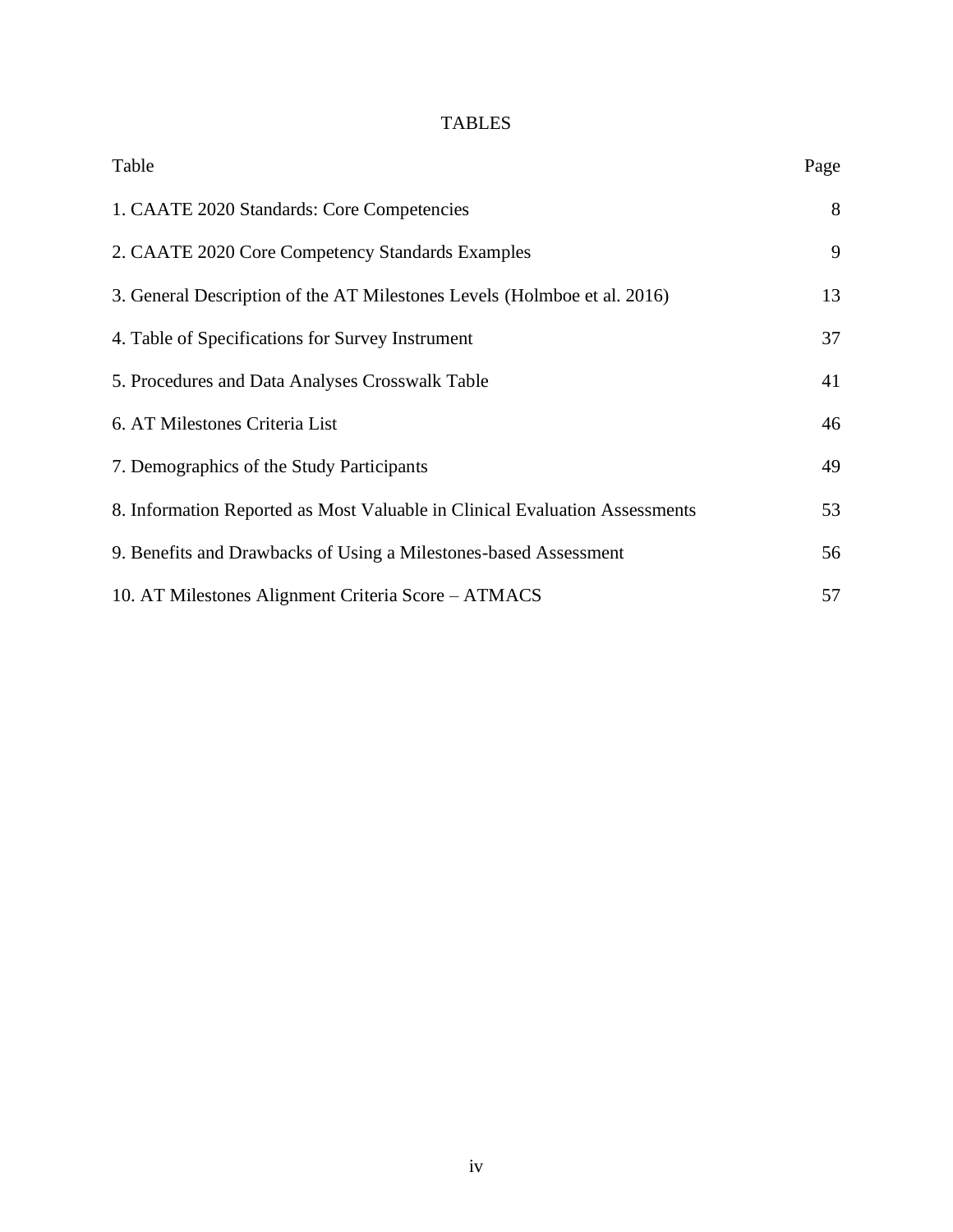## FIGURES

<span id="page-10-0"></span>

| Figure                                                       | Page |
|--------------------------------------------------------------|------|
| 1. Program Assessment Loop (Kahanov & Eberman, 2010)         | 16   |
| 2. Overall Satisfaction of Current Clinical Evaluations      | 51   |
| 3. Program Status Influence on Assessment Revision Plans     | 52   |
| 4. Participant Role Influence on AT Milestones Understanding | 54   |
| 5. Program Status Influence on Use of AT Milestones          | 55   |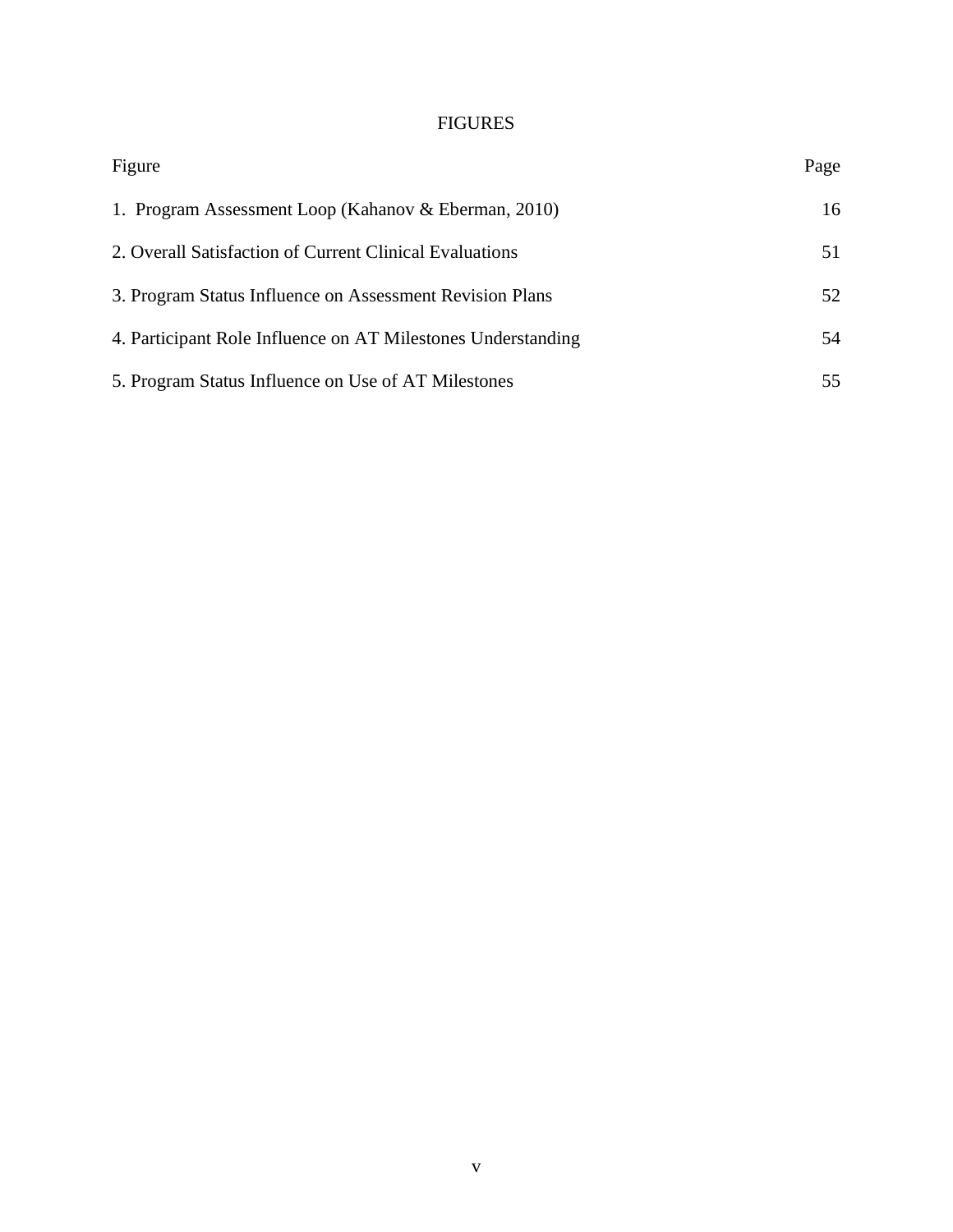#### CHAPTER I: INTRODUCTION

<span id="page-11-0"></span>Athletic training is a rapidly growing and evolving allied health profession. Having been compared to the Swiss army knife of healthcare, athletic trainers have the ability to work in a variety of settings and diverse populations (National Athletic Trainers' Association, n.d.).

Athletic trainers take courses in general medical conditions, emergency medicine, in addition to the evaluation and treatment of orthopedic injuries. As health care professionals, ATs have a broad knowledge of the medical field allowing them to be versatile in employment settings and working with unique patient populations. While historically athletic trainers have predominantly been seen working with athletic populations, more recently athletic trainers have established opportunities working alongside physicians in hospital settings, in factories as industrial athletic trainers, and behinds the scenes in performing arts. Because of the wide variety of patient populations, it is important for students to be exposed to immersive experiences through clinical practice.

Like many healthcare professions, athletic training requires students to participate in practical experiences as a component of their academic program. Clinical education seeks to integrate didactic knowledge with professional preparation through practical application of skills (Edler et al., 2017). Athletic training education encompasses a wide variety of domains that can be practiced and refined by students in the clinical setting. Currently, athletic training education is addressing changes in standards and degree requirements to enhance coalition with other allied health professions and gain recognition (Perrin, 2015).

In 2015, the governing bodies in athletic training announced the decision to move all future athletic training education to the graduate level, effective after the fall 2022 semester (CAATE, 2018). This decision requires programs to have implemented and transitioned from a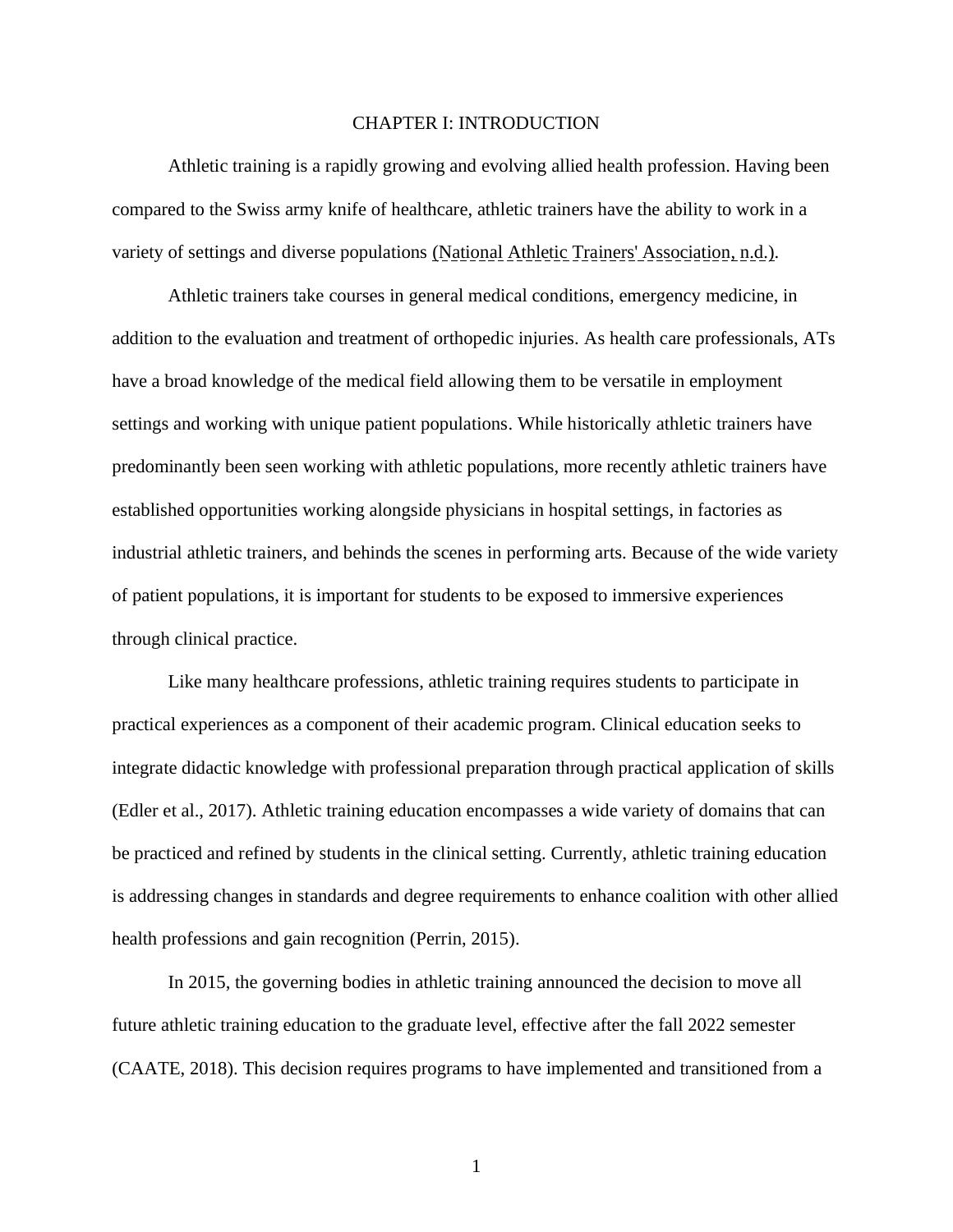bachelor's degree to a professional master's degree in athletic training (MAT). Athletic training education at the graduate level calls for a higher degree of critical thinking for the purpose of progressing the profession forward (Geisler & Lazenby, 2009). As athletic training changes with the growing demands in healthcare, educational programs have adapted to meet those needs. However, it is still unclear if the current assessments being used in clinical education are what is best for the profession moving forward. The degree change offers athletic training education programs with the opportunity to explore new clinical education evaluation and assessment measures.

As athletic training education transitions to a graduate program, there is a need to review current evaluation methods used in clinical education. In recent years a group has begun working collaboratively with educational programs to develop the Athletic Training (AT) Milestones Project. This working group was made up by academics in athletic training education including program directors, residency managers, and clinical coordinators. The AT Milestones were designed to enhance and facilitate assessment of students and residents during their participation in athletic training education programs (Athletic Training Milestones Project, n.d.). Currently, the AT Milestones have been implemented in a few select athletic training residency programs nationally (Athletic Training Milestones Project, n.d.). However, there is limited research on the application of those Milestones in athletic training clinical education.

Within the profession, there are multiple national stakeholders that have an influence on both assessments and program accreditation (Cavallario et al., 2018; Moffit et al., 2016). The Commission on Accreditation of Athletic Training Education (CAATE) and the Board of Certification (BOC) have mandated that accredited programs provide evidence to support student outcomes along with data to maintain compliance with standards (CAATE, 2018). The *CAATE*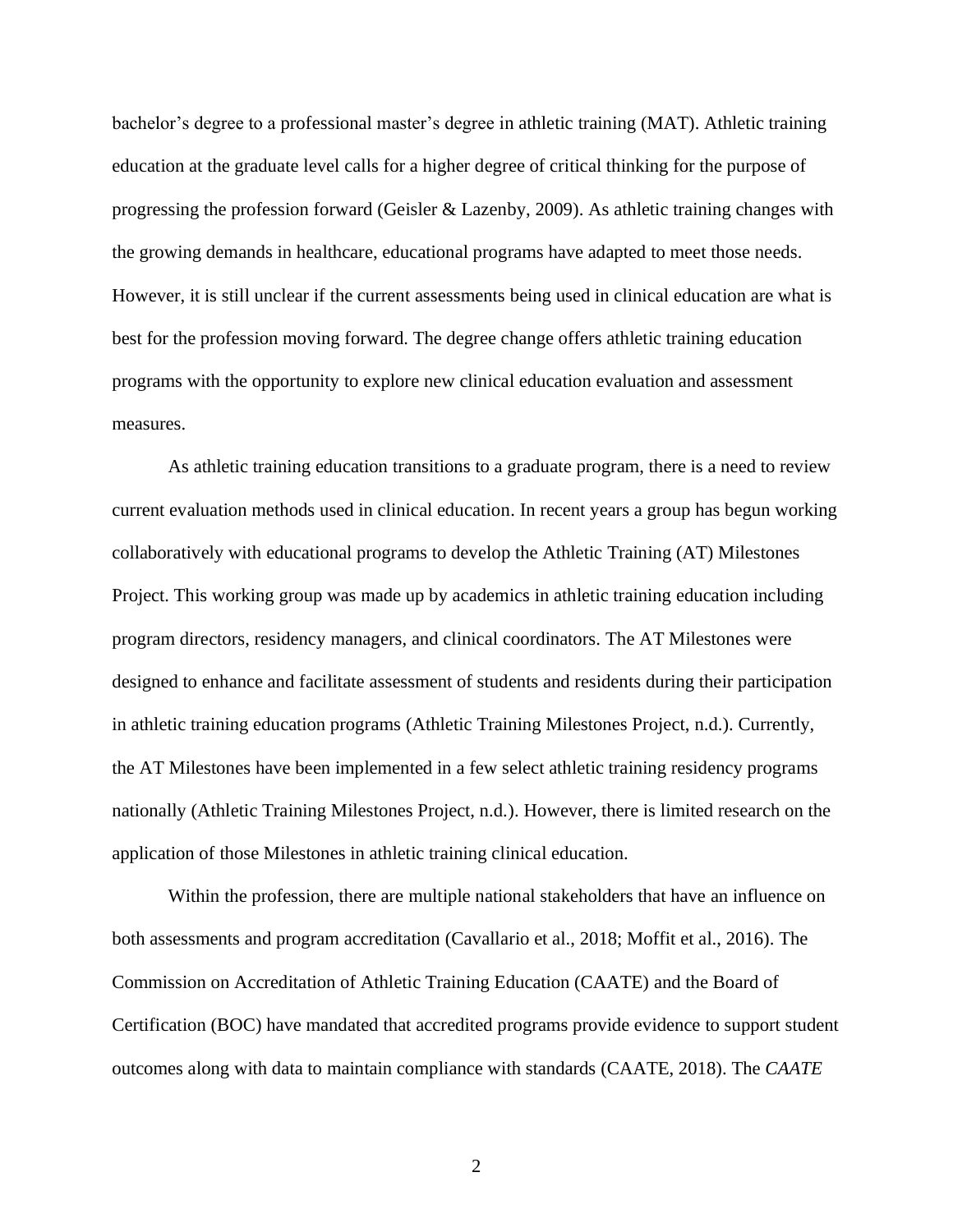*2020 Standards Guide* (2018) address the need to evaluate students through the use of formative and summative assessments (CAATE, 2018). The guide has indicated that each program should have an assessment plan that includes collecting information on the quality of instruction (didactic and clinical), quality of clinical education, student learning, and overall program effectiveness (CAATE, 2018 p. 38). While CAATE requires programs to have an assessment plan, currently there is no required standardized clinical education assessment instrument (CAATE, 2018).

Previous research has criticized clinical evaluations instruments for being an unreliable method of assessing student performance and proficiency during clinical education (E. S. Holmboe et al., 2010; Thompson et al., 2014; Turnbull et al., 2000). Clinical evaluation instruments are at risk for measurement errors that are a result of leniency-bias, lack of framework, training, and score inflation (Pangaro & ten Cate, 2013). Previous research by Ambegaonkar et al. (2012) investigated the relationship between student and clinical instructor ratings using an athletic training performance assessment. The findings indicated that clinical instructors may overestimate performance of athletic training students regarding overall performance and the assigned clinical grade. Schilling (2012) noted that the purpose of summative clinical assessments is meant to ensure that students have achieved an acceptable, pre-determined level of competence in the necessary domains before completion of the program. However, creating quality instruments that are feasible and reliable for measuring competence can be challenging (Schilling, 2012).

Clinical evaluation instrument research in athletic training continues to be limited. The AT Milestones project seeks to provide programs with a more comprehensive guide to assessment development. Research on Milestones-based assessments from graduate medical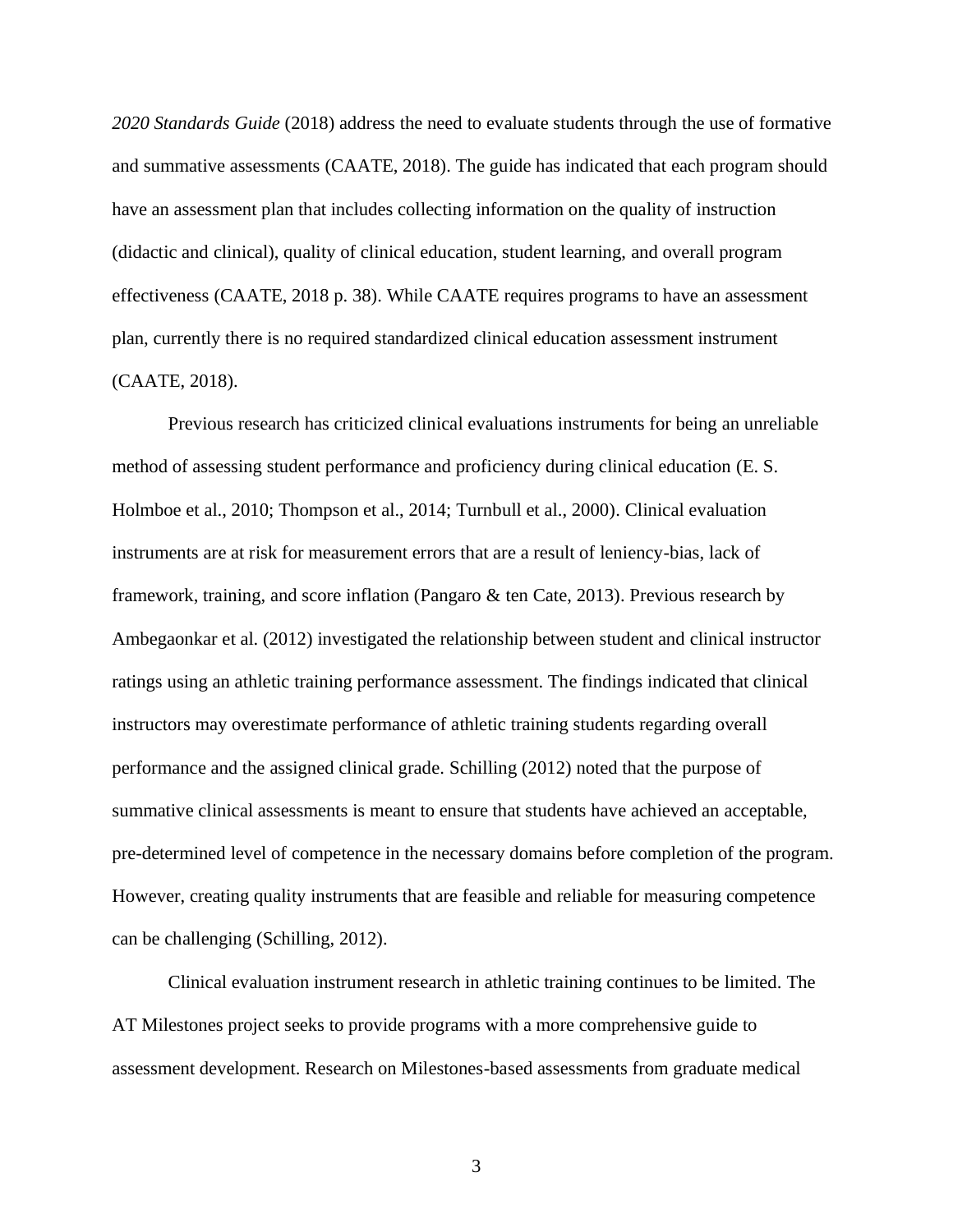education shows promise (Dzara et al., 2019; Friedman et al., 2014; Gardner et al., 2015; Kuo et al., 2015). In 2015, the Accreditation Council of Graduate Medical Education (ACGME) began implementing Milestones-based evaluations into all accredited medical residency programs (E. Holmboe et al., 2016).

Several studies have compared traditional and milestones-based evaluation instruments in medical residency programs. Findings from Friedman et al. (2014), Gardner et al. (2015), and Kuo et al. (2015) found that Milestones-based assessments provided more detailed and valuable feedback for students by providing specific content areas for competency development. Additionally, the Milestones-based assessments showed greater differentiation in scores among classes of residents, and were able to reduce the ceiling effect in assessment (Friedman et al., 2014). While many residency programs saw a benefit in transitioning to Milestones-based evaluations, many programs faced challenges. Dzara et al. (2019) reported that program leaders, while seeing the potential benefit of the Milestones, were frustrated in attempting to adapt and implement them into practice. As athletic training education transitions to the graduate degree, many programs adopting the AT Milestones will likely face similar challenges.

The purpose of this study was to examine athletic training educators' perceptions of current clinical evaluation assessments, and program evaluations' alignment to the AT Milestones. This study used a mixed methods research design to evaluate the perceptions of athletic training faculty about current clinical evaluation assessments and the AT Milestones, as well as evaluate how current clinical evaluations align with the AT Milestones.

Participants in this study were athletic training education program directors (PDs) and clinical education coordinators (CECs). These faculty members are in the most appropriate positions to have knowledge of current clinical evaluations, changes in program assessments, and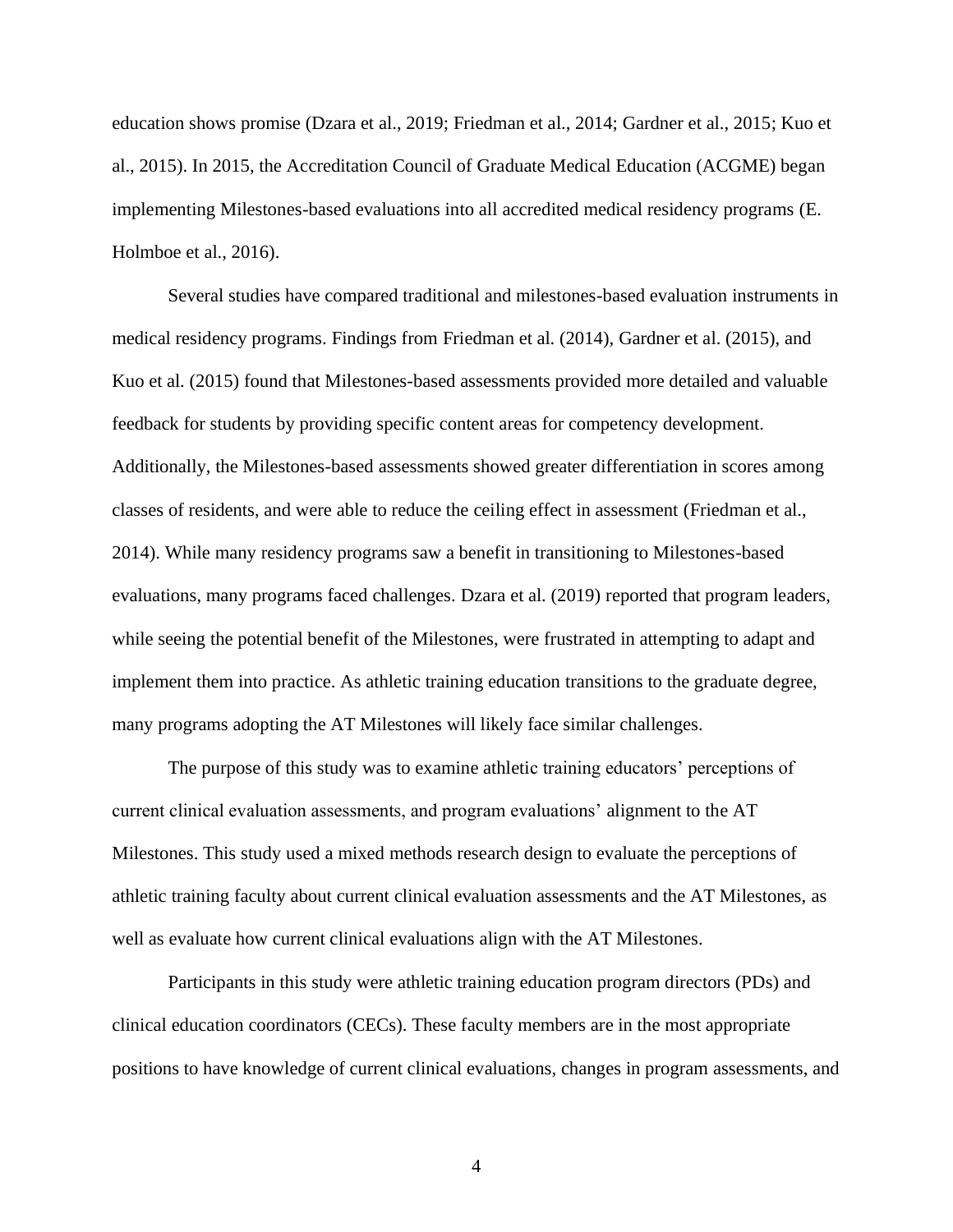an understanding of the AT Milestones project. For this investigation, a questionnaire was developed and distributed to the athletic training program faculty across the country for participation. The questionnaire included close-ended and open-ended questions to facilitate an understanding of the respondent's beliefs and attitudes towards clinical evaluation and the AT Milestones. In addition to the questionnaire, respondents were asked to voluntarily submit a copy of their program's current clinical evaluations. These documents were analyzed to assess the clinical evaluations' association to AT Milestones concepts.

The transition of athletic training education to the graduate level and updates to the CAATE standards, will require a review of the evaluation methods currently being implemented. The AT Milestones have the potential to be a reliable and valuable instrument for assessing students' competency during clinical experiences. To date, there has been no published literature on the use of the AT Milestones in athletic training education. It is important to examine the current climate of assessment and evaluation in athletic training clinical education. This research served as an initial investigation into faculty's understanding, use, and intentions for implementing the AT Milestones. Additionally, this study examined current clinical evaluations and how they relate to the principles of the AT Milestones.

The purpose of this dissertation study was to examine athletic training educators' perceptions of current clinical evaluation assessments, and program evaluations' alignment to the AT Milestones. The study sought to address the following research questions:

- 1. What are the perceptions of athletic training faculty about current clinical evaluation assessments and the AT Milestones?
- 2. How do clinical evaluation assessments of current athletic training education programs align with the AT Milestones?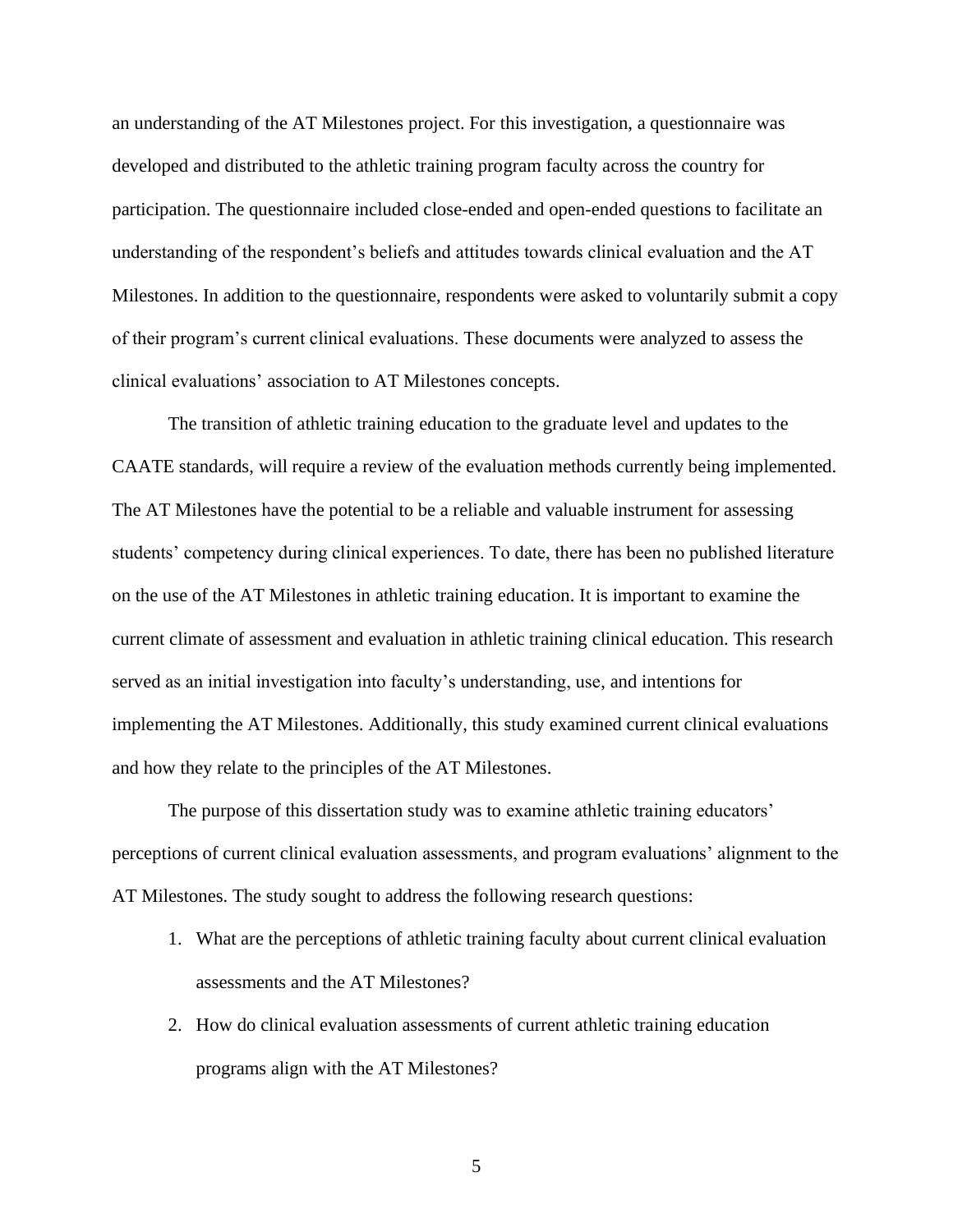#### CHAPTER II: REVIEW OF LITERATURE

Athletic training is an allied health profession recognized by the American Medical Association and is responsible for the health and care of active individuals (Perrin, 2015). Athletic trainers work in a variety of health care settings with diverse populations of people ranging from youth athletes to military personnel, and industrial laborers. Athletic training education is currently addressing changes in educational standards and degree requirements to better align with other allied health professions and gain recognition as a viable option for healthcare (Perrin, 2015).

The existing model for athletic training education in the United States has been comprised of two primary components including professional education at the bachelor's level and post-professional education at the graduate degree level (National Athletic Trainers' Association Work Group on Professional Education in Athletic Training, 2013). Currently, the course of study for a student to become an athletic trainer is to graduate from an institution accredited by the Commission on Accreditation of Athletic Training Education (CAATE) and successfully complete the Board of Certification Exam (BOC). The requirement to become an entry-level athletic trainer can be completed at both the undergraduate and graduate level at one of the hundreds of accredited bachelor's programs or professional masters of athletic training (MAT) degree programs in the United States (CAATE, n.d.b). In 2015, the Athletic Training Strategic Alliance, the governing body in athletic training, announced the decision to move all future athletic training education to the master's degree level. In the coming years, all athletic training education programs will be required to have implemented and transitioned to the graduate level (MAT) program (Athletic Training Strategic Alliance, 2015)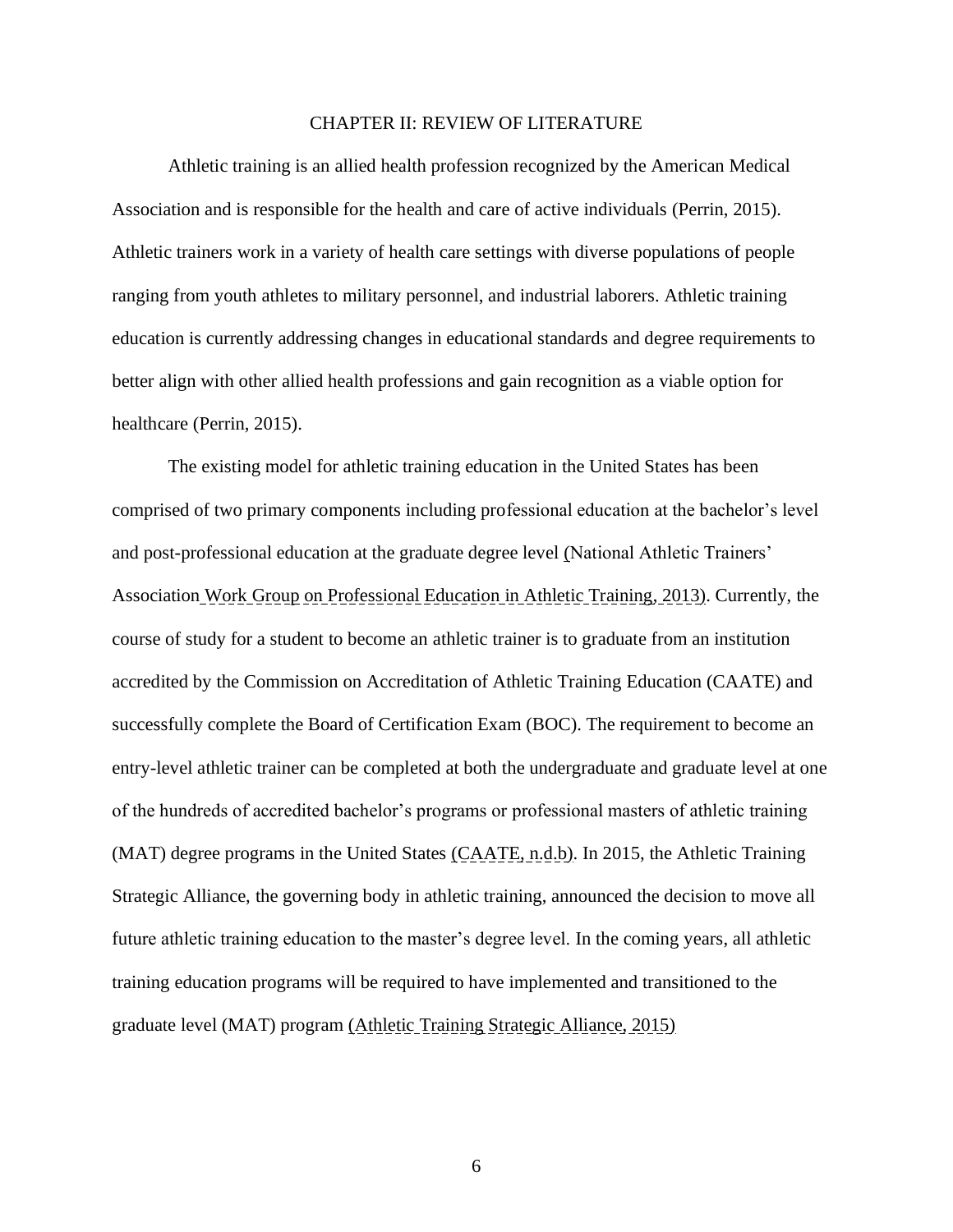This decision came after a long-debated conversation about the promotion of the profession (Perrin, 2015; Pitney, 2012; Prentice, 2013). The Athletic Training Strategic Alliance (2015) stated that due to the changing state of health care and higher education, a change in degree will be necessary for the future and longevity of the athletic training profession. Factors leading to the decision included the evolving landscape of health care delivery, scope of practice for working athletic trainers (Ats), a need for greater depth of knowledge, and the increasing demand for accountability (NATA Work Group on Professional Education in Athletic Training, 2013; Perrin, 2015). Before the announcement was made, a critical analysis of the degree level for athletic training was prepared and reported to the NATA Board of Directors. This report is most commonly known as the White Paper on Professional Education (NATA Work Group on Professional Education in Athletic Training, 2013). The key findings of this report recommended that the transition to graduate professional education would better facilitate education programs that align with other health care profession programs (e.g., physical therapy, occupational therapy, nursing, physician assistant). In addition, graduate education requirements would better reflect the clinical practice demands of both current and future athletic trainers (NATA Work Group on Professional Education in Athletic Training, 2013).

CAATE serves as the accrediting body for athletic training education programs (ATEPs) across the U.S. and is responsible for defining and ensuring quality education in athletic training to promote and enhance clinical practice  $(CAATE, n.d.a)$ . In addition to mandating changes in accreditation for programs and the degree level, CAATE has established new standards to align with graduate level education  $(CAATE, 2018)$ . These standards outline best practices for program design, delivery, and quality. Additionally, the CAATE standards frame the curricular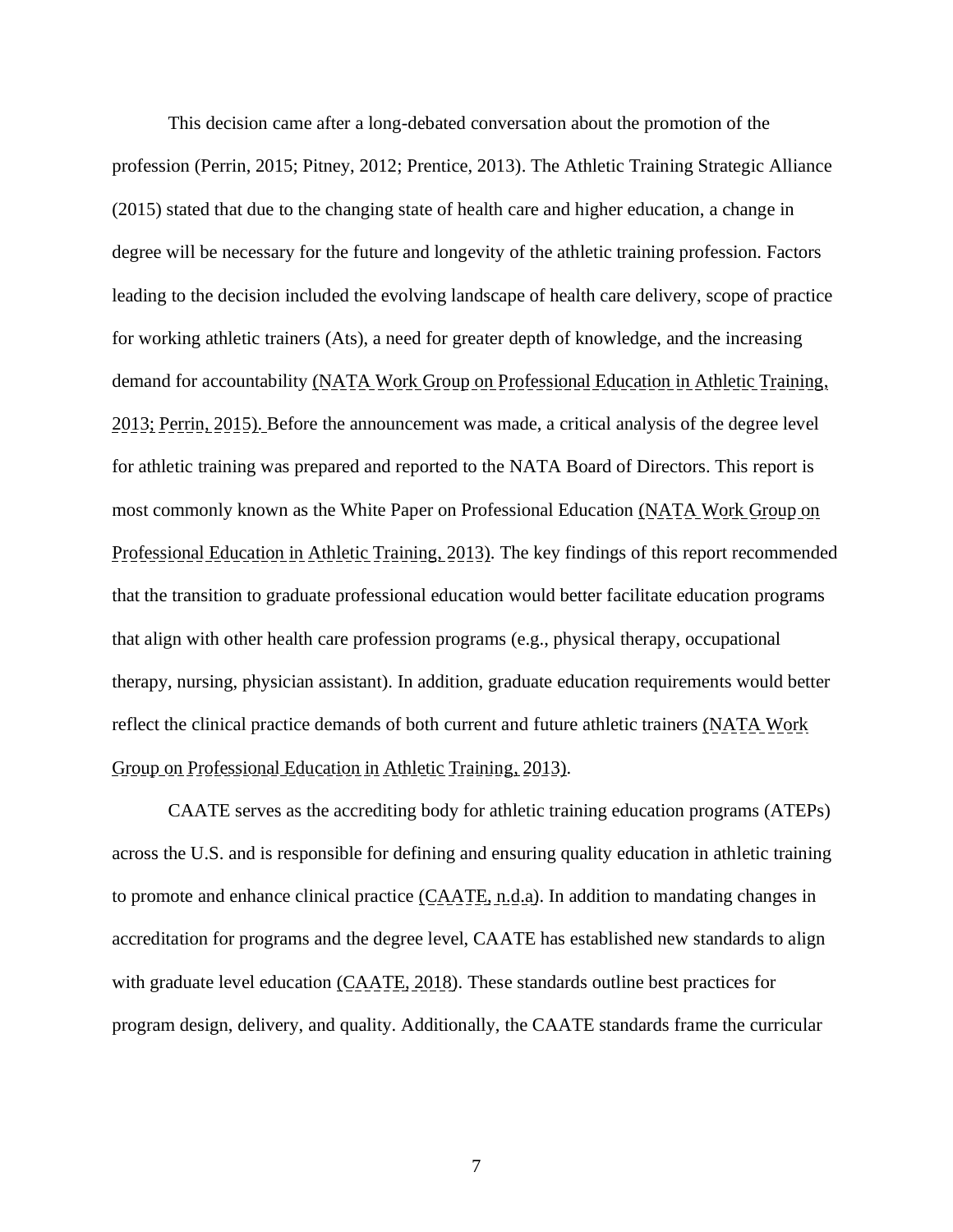content for ATEPs including the core competencies for admitted students. See Table 1(CAATE,

2018).

### **Table 1**

*CAATE 2020 Standards: Core Competencies*

- Patient-Centered Care
- Interprofessional Practice & Interprofessional Education
- Evidence-based Practice
- Quality Improvement and Assurance
- Health Care Informatics
- Professionalism
- Patient Care
	- Care Plan
	- Examination, Diagnosis, & Intervention
- Prevention, Health Promotion, & Wellness
- Health Care Administration

The 2020 CAATE standards provide the minimum academic requirements for programs to maintain compliance, though programs are encouraged to be innovative and exceed these standards. For examples of CAATE 2020 core competency standards, see Table 2 (CAATE, 2018). These core competency standards relate to the content and foundational knowledge needed for students' successful completion of the program, and eligibility to sit for the BOC (CAATE, 2018). Athletic training, like many allied health care fields, requires students to participate in practical applications of knowledge as a component of clinical education. Edler et al. (2017), defined clinical education as a student's integration into professional preparation through formal practice and evaluation of clinical proficiencies, as well as, applied experiences in health care environments. Clinical education is an essential component to the learning-overtime process needed in health care education (Schilling & Koetting, 2010).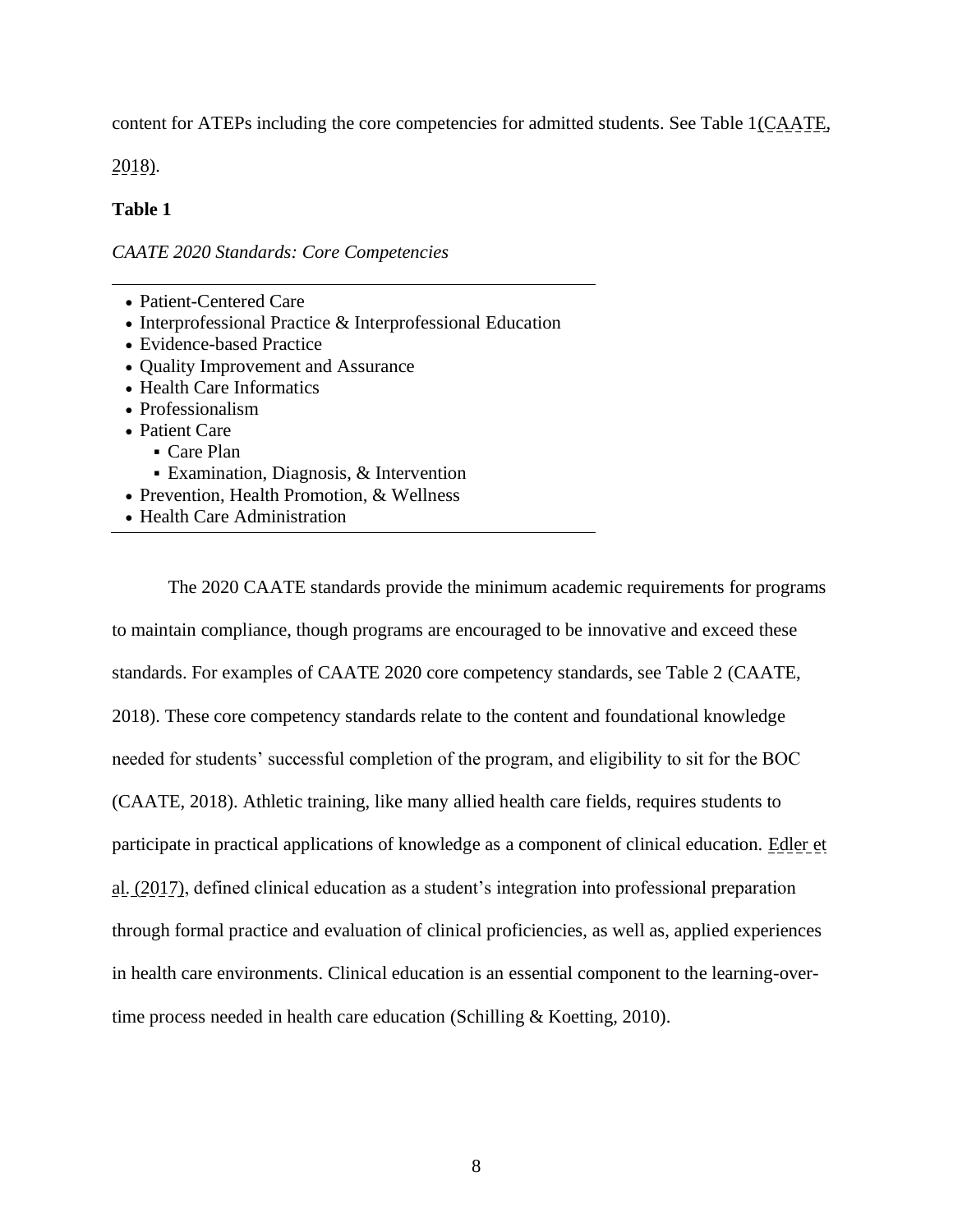#### **Table 2**

#### *CAATE 2020 Core Competency Standards Examples*

| Standard 58 | Incorporate patient education and self-care programs to engage patients and<br>their families and friends to participate in their care and recovery.                                             |
|-------------|--------------------------------------------------------------------------------------------------------------------------------------------------------------------------------------------------|
| Standard 74 | Educate patients regarding appropriate pharmacological agents for the<br>management of their condition including indications, contraindications,<br>dosing, interactions, and adverse reactions. |

With the changes in CAATE standards, there is a need to re-examine the current evaluation methods used in athletic training clinical education. In recent years, a group has begun working collaboratively with educational programs to develop the Athletic Training (AT) Milestones Project (Athletic Training Milestones Project, n.d.). This working group was made up of academics from the athletic training community including program directors and residency coordinators. The AT Milestones were designed to enhance and facilitate assessment of students and residents during their participation in athletic training education programs (Athletic Training Milestones Project, n.d.). Adapted from the Accreditation Council for Graduate Medical Education (ACGME) Milestones, the AT Milestones have been developed to capture and assess the essential knowledge, skills, attitudes, and behaviors needed in athletic training (Athletic Training Milestones Project, n.d.). Currently, the AT Milestones have been implemented in a few select residency programs nationally (Athletic Training Milestones Project, n.d.). However, there is limited research on the application of the AT Milestones in athletic training clinical education.

The purpose of this literature review is to examine the historical and theoretical contexts of athletic training education assessment. Additionally, this review will explore current research in the topic of ACGME Milestones, and possible implications for their application in athletic training education.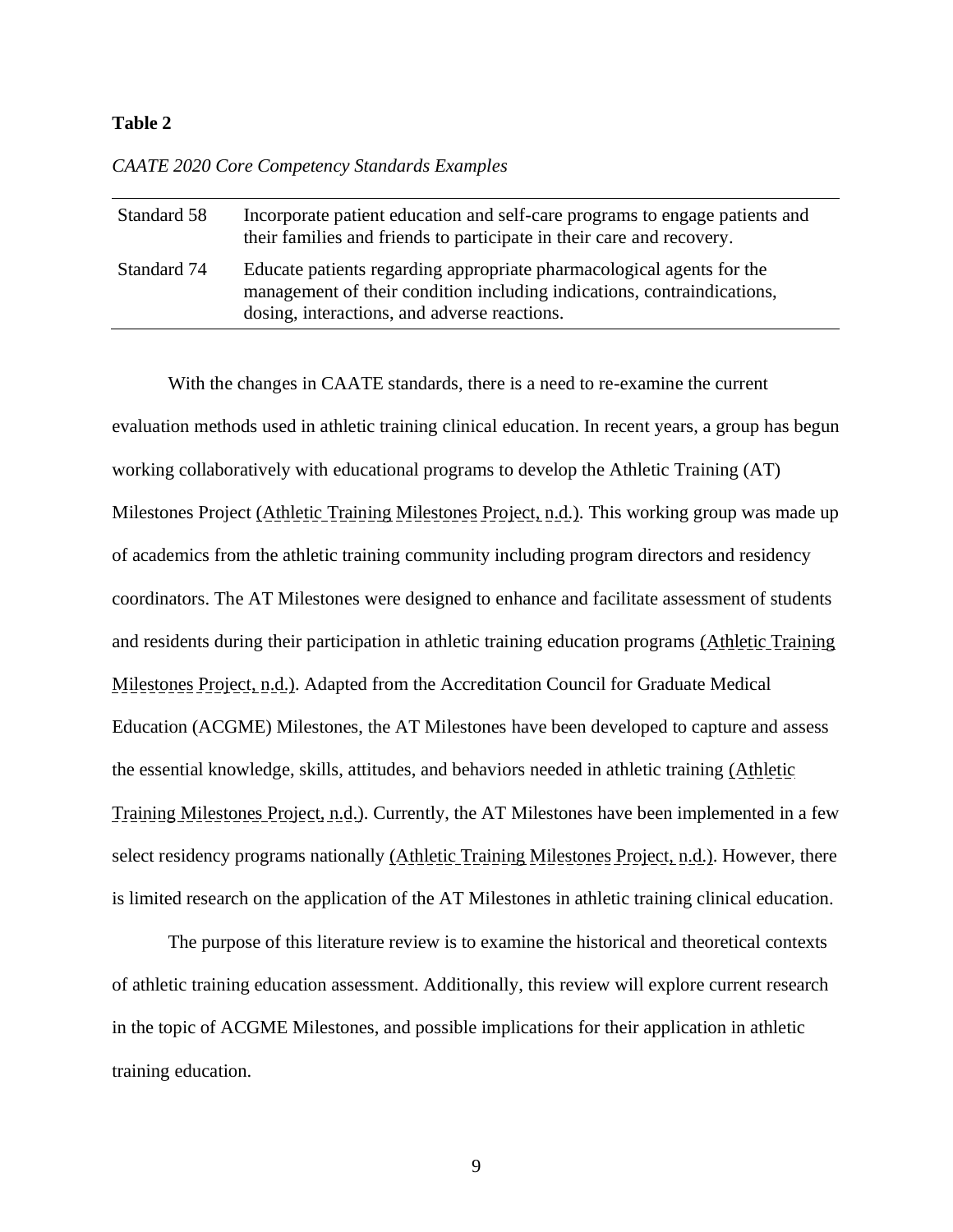#### **Theoretical Background**

It is important to recognize the concepts of competency-based education as they relate to the introduction and the role of the AT Milestones in assessment for athletic training and medical education. Competency-based education (CBE) and competency-based medical education (CBME) provide key theoretical backgrounds for the development, implementation, and evaluation of the AT Milestones Project.

Competency-based education has been a revolving trend in education, dating back to the 20th century (Garfolo & L'Huillier, 2016; Gervais, 2016; Nodine, 2016). In recent years, CBE has made a reissuance as education in the United States pushes for accountability and affordability . While historically CBE has been associated with vocational learning, in the last several years it has represented a paradigm shift and continues to gain traction in higher education (Garfolo & L'Huillier, 2016; Nodine, 2016). Having been viewed from multiple lenses across decades and disciplines, CBE has a wide variety of interpretations that has made it difficult to clearly define. It has been loosely defined in the literature as adaptive, performanceoriented, flexible, and accountable for outcomes (Garfolo & L'Huillier, 2016; Gervais, 2016; Nodine, 2016). Other terms used to describe CBE in the literature include: problem-based learning, mastery-based learning, and outcome-based learning (Nodine, 2016). Based on a working construct of CBE, Gervais (2016) defined competency-based education, as an outcomebased approach to education that incorporates modes of instructional delivery and assessment efforts designed to evaluate mastery of learning by students through their demonstration of knowledge, attitudes, values, skills and behaviors required for the degree sought.

In a CBE program, curriculum is developed and designed by working backwards from a desired outcome (Gervais, 2016). What makes these programs unique from traditional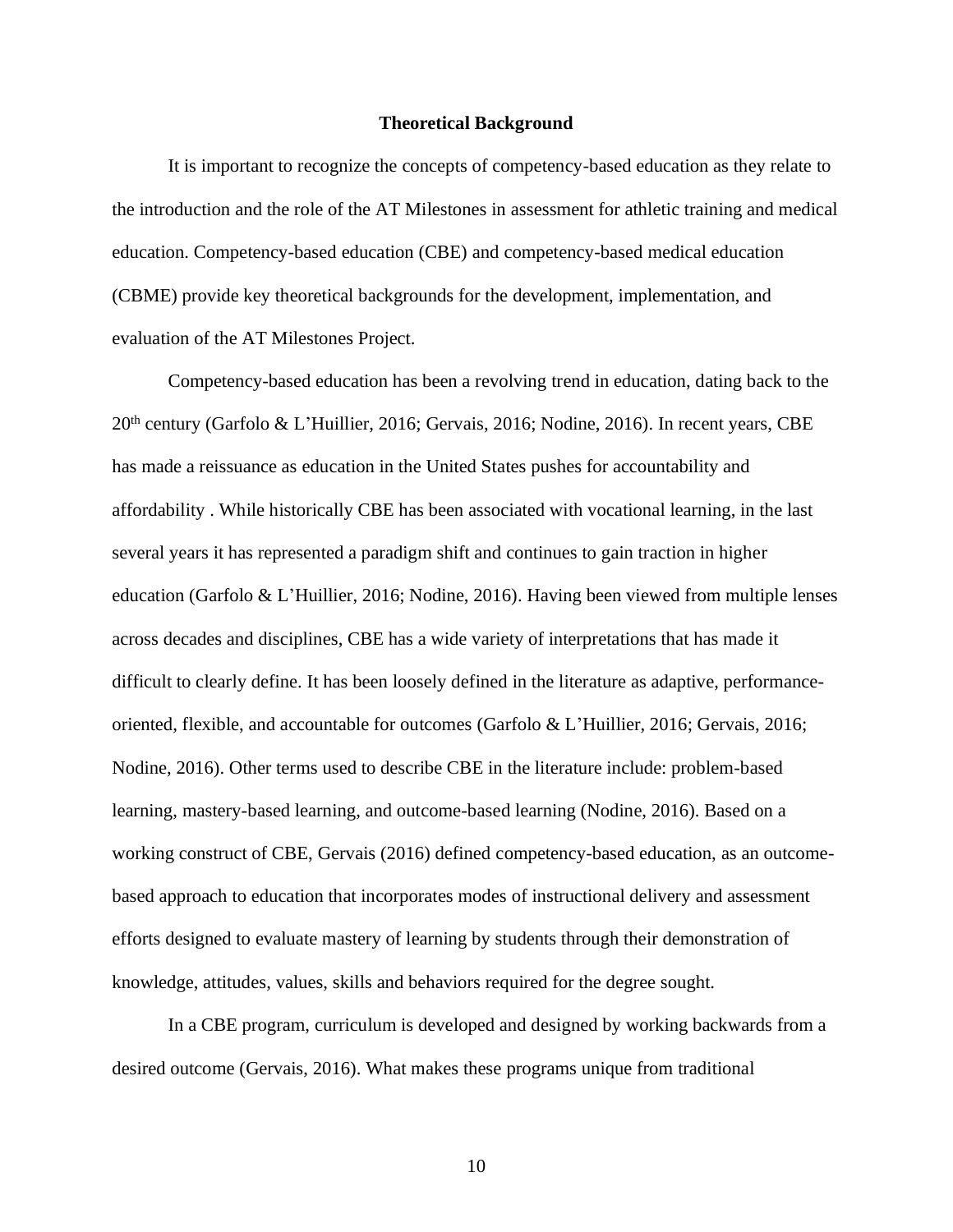approaches is the de-emphasis of time and the flexibility of the individual student as a learner. While CBE and traditional education programs are both considered outcome based, the ways of assessing the student and determining mastery of content are distinctive (Garfolo & L'Huillier, 2016). A student demonstrates competency and readiness to progress in content when they have demonstrated the knowledge, skills, values, and behaviors through identified competencies (Gervais, 2016).

Many modern ideas of competency-based education came from the professional education movement that placed a significant emphasis on the preparation for careers and professions (Bloom, 1968; Nodine, 2016; Tyler, 1976). One theorist, Ralph W. Tyler, stressed the importance of learning theoretical foundations for student to best understand how to apply learning to their respective professions (Gervais, 2016). From Tyler's principles of learning objectives came Benjamin Bloom's taxonomy of cognitive learning objectives (Bloom et al., 1956). This taxonomy was developed to classify the varying levels of cognitive skills for learners. The use of Bloom's Taxonomy encourages instructors to create learning objectives that consider what learners are able to demonstrate because of the instruction (Bloom et al., 1956). Additionally, it includes learning objectives that require higher levels of cognition and deeper learning that can be applied to a variety of contexts. Bloom's taxonomy has been used as a reliable mechanism for development through graduate medical education programs (Kothari et al., 2017). Graduate medical education and residency programs have been some of the first to adopt principles of CBE models, more commonly known in the field as CBME.

In most medical education programs, competency-based medical education principles continue to work in a hybrid model in that competency and outcomes-based approaches are implemented in a fixed context of training years for students (Holmboe et al., 2016). CBME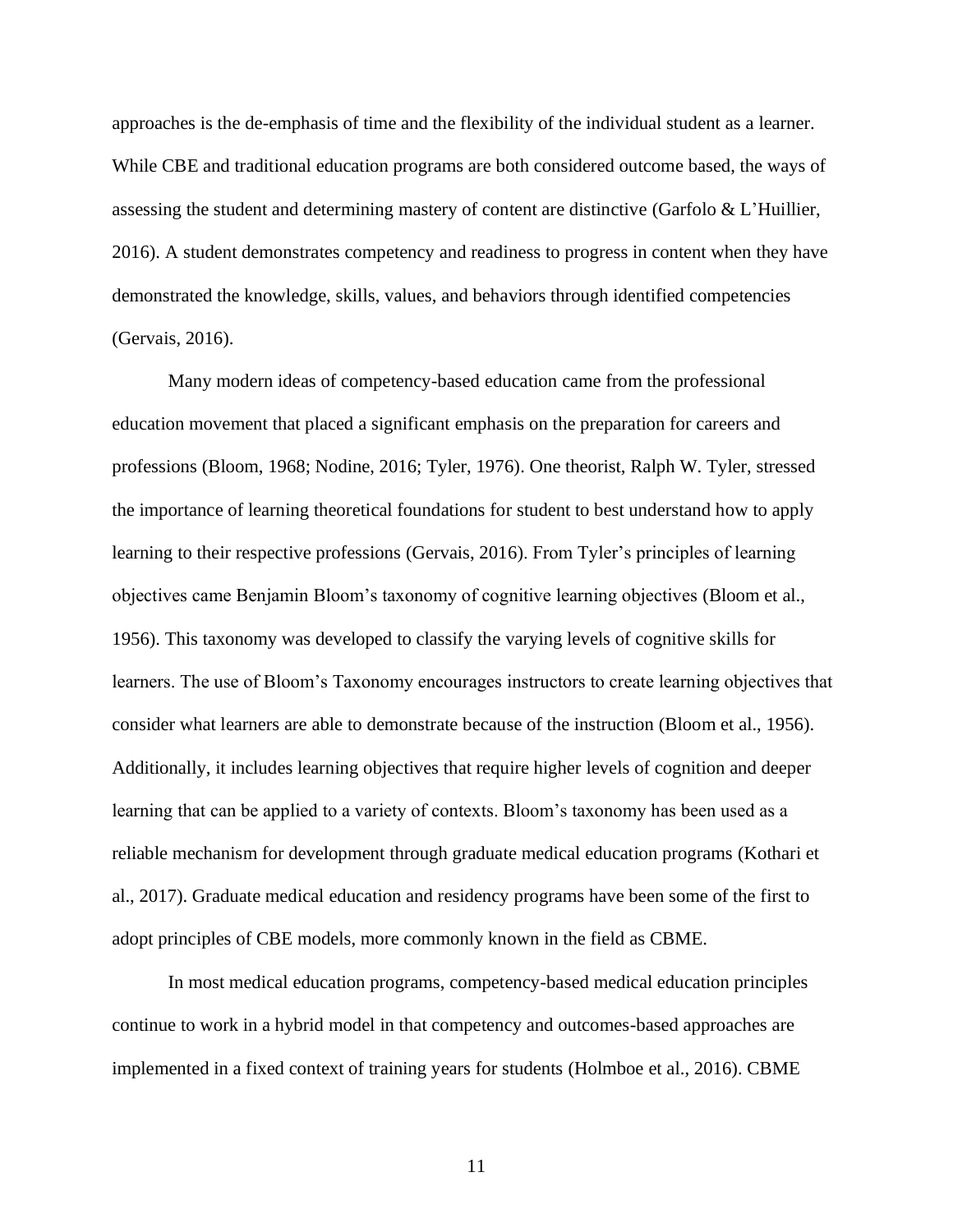principles are primarily employed in the development of resident assessments. In a review of literature on CBE in medical education, Morcke (2013), noted how the adoption of competencybased principles were linked to the increase in public concern for patient satisfaction. In a 2010 Carnegie Foundation's Flexner report (Cooke et al., 2010), it was noted that medical education programs lacked defined outcomes and minimum competencies that could potentially risk patient safety and health.

From this report (Cooke et al., 2010), it was recommended that assessments be developed to determine which benchmarks learners had reached and to develop standards of competence for medical students. In response to public concerns, the ACGME continues to shift medical and health care education to a CBME approach specifically in the designing and implementing of assessments to determine student competency (Holmboe et al., 2010; Mace & Welch, 2019; Morcke et al., 2013). Hence, the ACGME announced six core competencies or areas in which medical professionals (residents) should be competent before entering the workforce as independent clinicians (Holmboe et al., 2016; E. S. Holmboe et al., 2010; Mace & Welch, 2019). These six General Competencies are known as the ACGME Milestones (Holmboe et al., 2016).

#### **The Milestones**

In 1999 the six General Competencies for medical residency were developed and endorsed by the ACGME, with Milestones reporting beginning in 2013 (Holmboe et al., 2016). Today, all specialties and sub-specialties report Milestones data through individual assessments collected in each residency program (Holmboe et al., 2016). The ACGME Milestones Guide (2016) describes the Milestones as narrative descriptors of competencies and sub-competencies based on a developmental continuum (see Table 3). These Milestones describe the level of performance a resident or fellow is expected to demonstrate in knowledge, behavior, and skill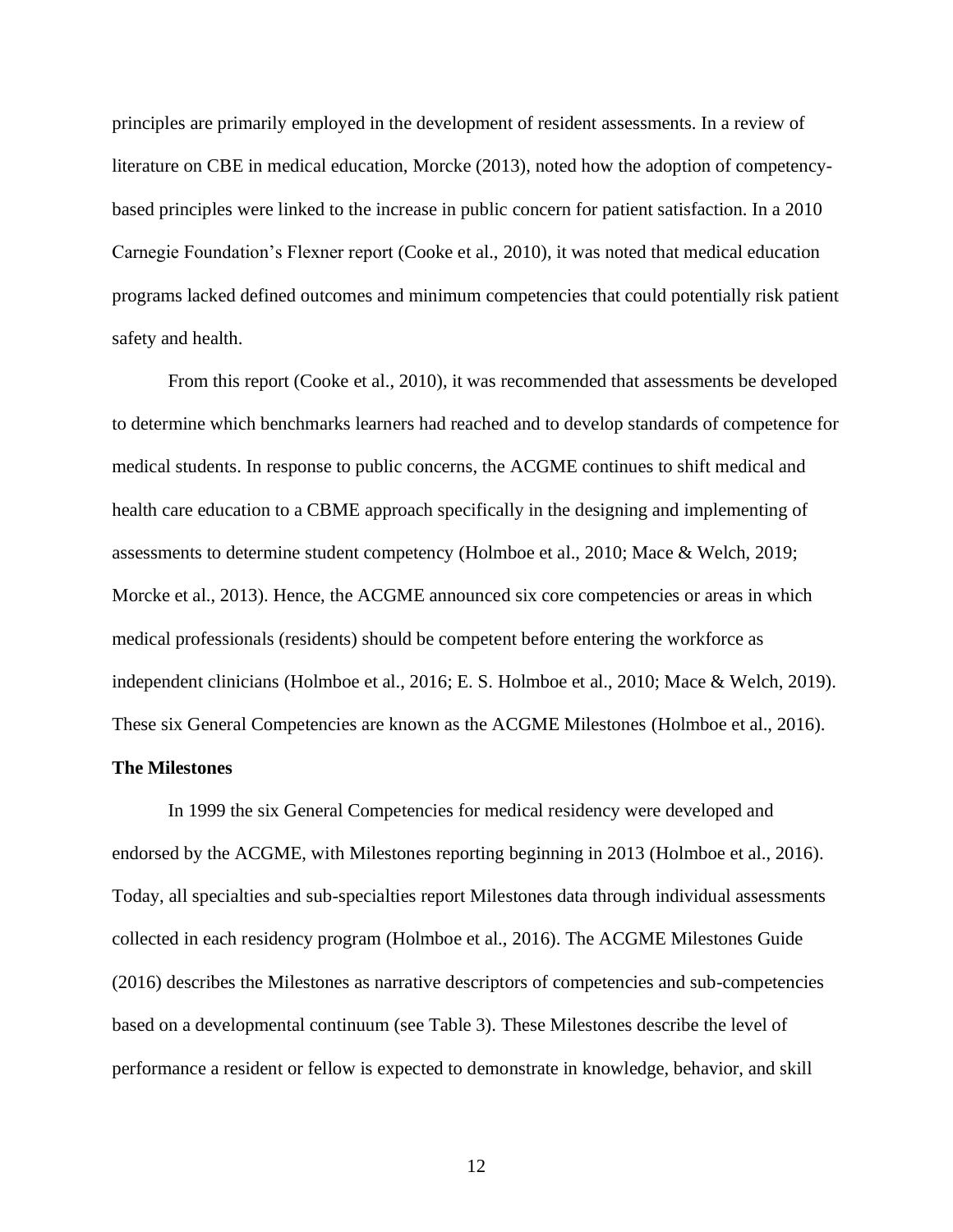under the six General Competency domains (Holmboe et al., 2016). While the framework is designed to guide program leaders in developing assessments, it is not meant to act as a curriculum, or an assessment instrument alone (Holmboe et al., 2016). It is suggested that the Milestones be used to inform and develop assessment instruments that align with the program's specific goals, and be used to identify gaps in the current curriculum (Holmboe et al., 2010).

The Athletic Training (AT) Milestones are an adaptation of the ACGME Milestones specifically designed for the use in CAATE accredited athletic training education programs, residencies, and fellowships (Athletic Training Milestones Project, n.d.). The AT Milestones use the ACGME six general competencies along with eight specialty competencies specific to athletic trainers' scope of practice. It is recommended that individual programs determine the frequency in which they use the AT Milestones to assess student performance (Athletic Training Milestones Project, n.d.). Currently, it has been recommended to programs transitioning to the MAT to consider implementing the AT Milestones into student assessments. However, no formal mandate from CAATE is being required at this time (Athletic Training Milestones Project, n.d.).

#### **Table 3**

| Level 1                                                     | Level 2                                                             | Level 3                                          | Level 4                                                          | Level 5                                            |
|-------------------------------------------------------------|---------------------------------------------------------------------|--------------------------------------------------|------------------------------------------------------------------|----------------------------------------------------|
| What are the<br>expectations for a<br>beginning<br>student? | What are the<br>milestones for a<br>student who has<br>started to   | What are the key<br>milestones at this<br>point? | What does a<br>graduating<br>student look like?                  | What does an<br>aspirational<br>student look like? |
|                                                             | advance, but is<br>performing at a<br>level lower than<br>expected? | What should they<br>be able to<br>demonstrate?   | What knowledge,<br>skills and<br>attitudes have the<br>acquired? | How do they go<br>above what is<br>expected?       |
|                                                             |                                                                     |                                                  | Are they ready<br>for certification?                             |                                                    |

*General Description of the AT Milestone Levels (Holmboe et al., 2016)*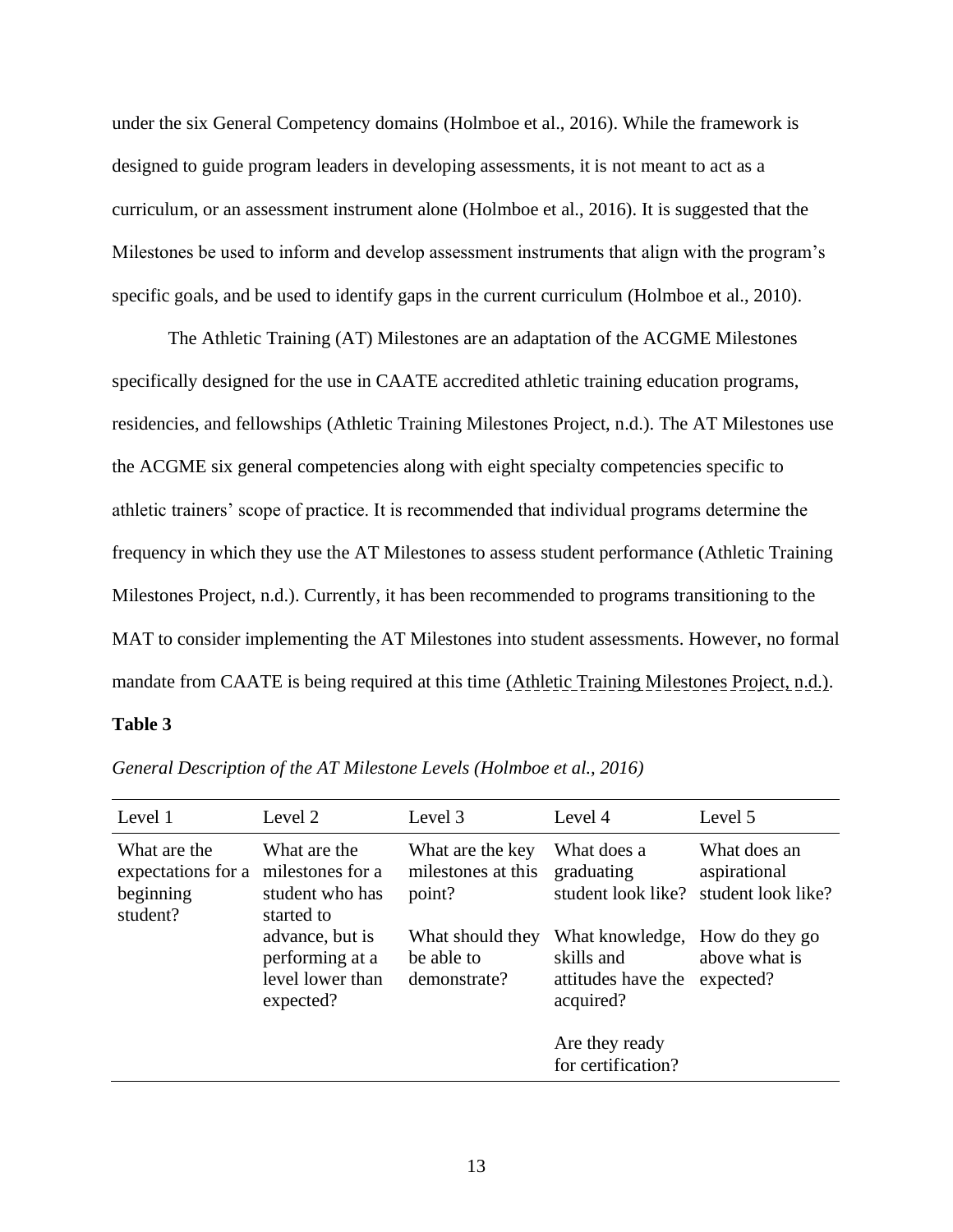#### *Theoretical Framework for Assessment*

The goal of any athletic training education program is to develop student into prepared and quality practitioners entering the field. To evaluate if a program is successful, it is essential that program goals are established to drive the creation of curriculum, assessment, and the intended learning outcomes for student in the program (Pangaro & ten Cate, 2013). Traditionally, education in allied health including physical therapy, nursing, and athletic training have depended on experiential learning through patient interaction and time in the clinical setting (Cavallario et al., 2018). Because patient interactions are an essential part of the learning experience and developing competence, the need for student assessment in the clinical setting continues to grow (Cavallario et al., 2018; Kahanov & Eberman, 2010; Pangaro & ten Cate, 2013).

Like many health care professions, athletic training education continues to move toward CBE instruction, which relies on sequential learning and the demonstration of competence in the domains, When developing assessment instruments, it is important to have a framework that reflects the process in which students learn (Pangaro & ten Cate, 2013). *The AMME Guide to Theories in Medical Education* (Pangaro & ten Cate, 2013) published by the Association for Medical Education in Europe, provides a detailed outline for the use of assessments in medical training. This guide defines the use of analytic, synthetic, and development frameworks commonly used in the medical field by health care educators. While many assessments are hybrids of different frameworks, it is important the components accurately reflect the goals of the program and align with the learning process. The ACGME Milestones are an example of a developmental model that has been implemented in medical education since 2015 (Holmboe et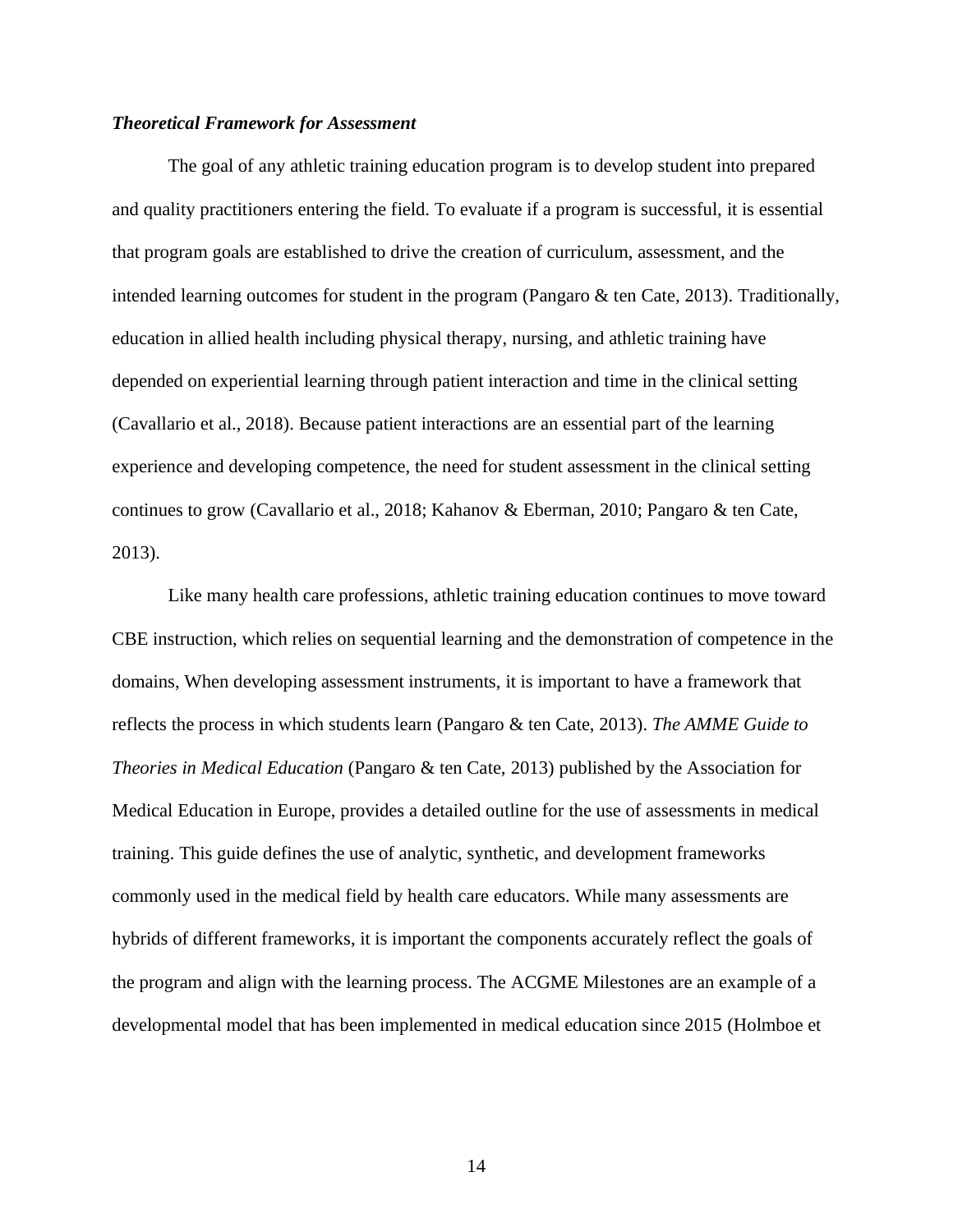al., 2016). These Milestones continue to evolve as more data is reported, literature is produced and feedback from stakeholders is provided (Holmboe et al., 2016).

#### **Assessment in Athletic Training Clinical Education**

A program's success is often measured through the accomplishments and achievements of their students. But how this success is measured can be difficult for educational programs. What defines success within a program? Every educational program needs to have a plan for success that aligns with the shared mission and values of the university (Eberman & Kahanov, 2011). An athletic training education program's mission and goals serve as the framework for all aspects of the program (Dodge et al., 2009). Therefore, defining a mission is an important step before a program can develop goals, outcome measures, and assessments (Moffit et al., 2016). Kahanov and Eberman (2010), Eberman and Kahanov (2011), and Moffit et al. (2016) recommended the use of an assessment loop to outline program goals, measures, and outcomes.

This assessment loop should include the program's goals, methods for gathering evidence, interpretation of the data collected, and analysis for how programs will use this information (see Figure 1) (Eberman & Kahanov, 2011; Kahanov & Eberman, 2010). Critical components of this loop are the development of measurements to provide program directors and faculty with valuable data that can be used for improvements across the program (Eberman & Kahanov, 2011; Holmboe et al., 2010; Kahanov & Eberman, 2010).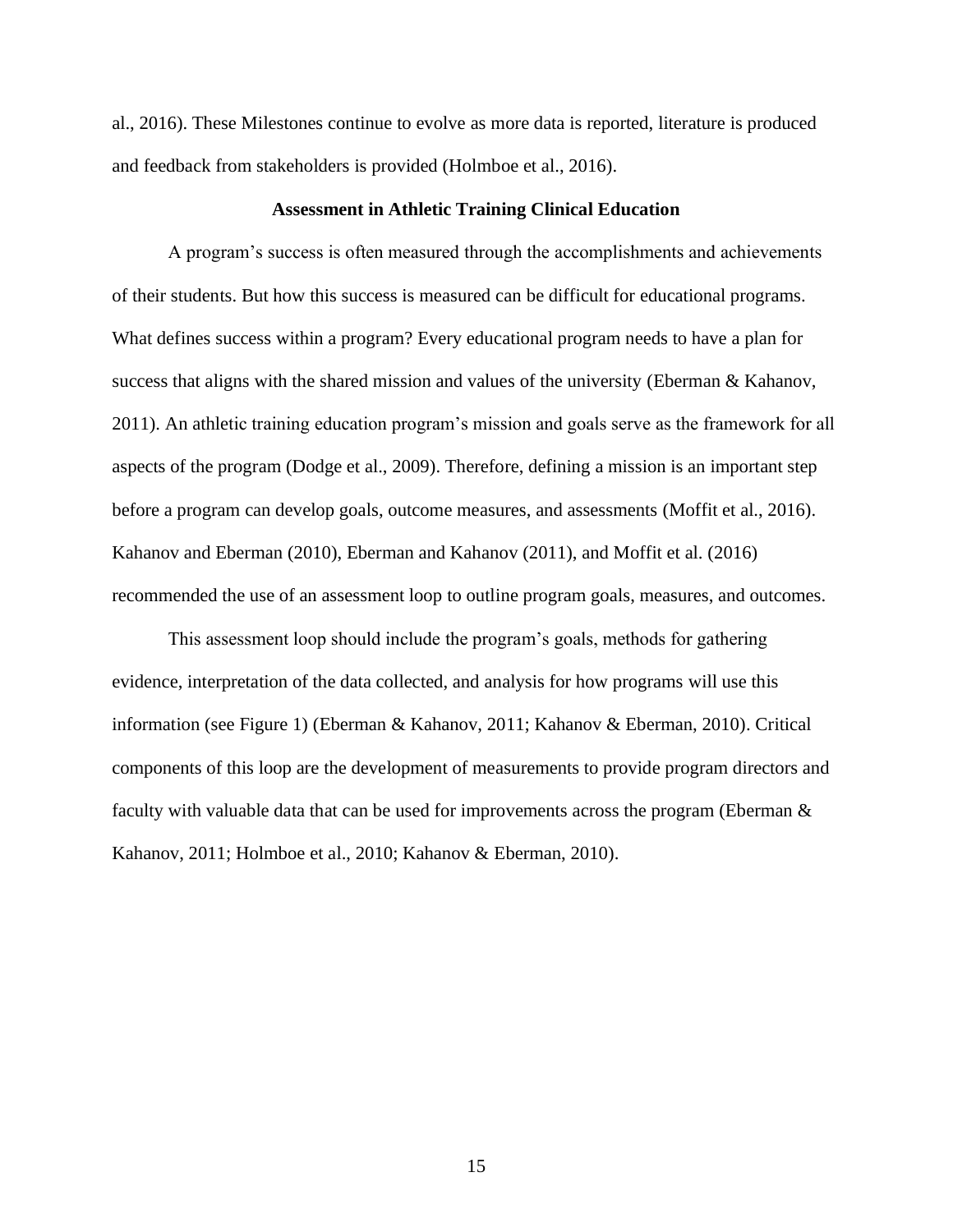#### **Figure 1**



*Program Assessment Loop (Kahanov & Eberman, 2010)*

Competency-based education has been seen as one solution to creating assessments that precisely evaluate student progress throughout an educational program. Curry and Docherty (2017) stated that professional and technical schools frequently use the term "competencies" to relate to adequate professional performance. For accreditation, student acceptance, and retention the emphasis on objective measurements of knowledge and skill continue to gain momentum in allied health professions (Edler et al., 2017; Schilling & Koetting, 2010). Competencies consist of behavioral objectives that are commonly grouped within domains (Schilling & Koetting, 2010). The field of athletic training currently has six domains, including: (a) injury and illness prevention, (b) clinical evaluations and diagnosis, (c) immediate care, (d) treatment and rehabilitation, (e) administrative roles, and (f) professional responsibility (National Athletic Trainers' Association, n.d.).

Competency-based education is focused on a model of organization that aims at desired endpoints or outcomes for graduates (Curry & Docherty, 2017). When learning goals and student outcomes are clear and organized in a CBE model, a framework is created for all stakeholders to benefit. Used effectively, CBE has the ability to improve student outcomes by working toward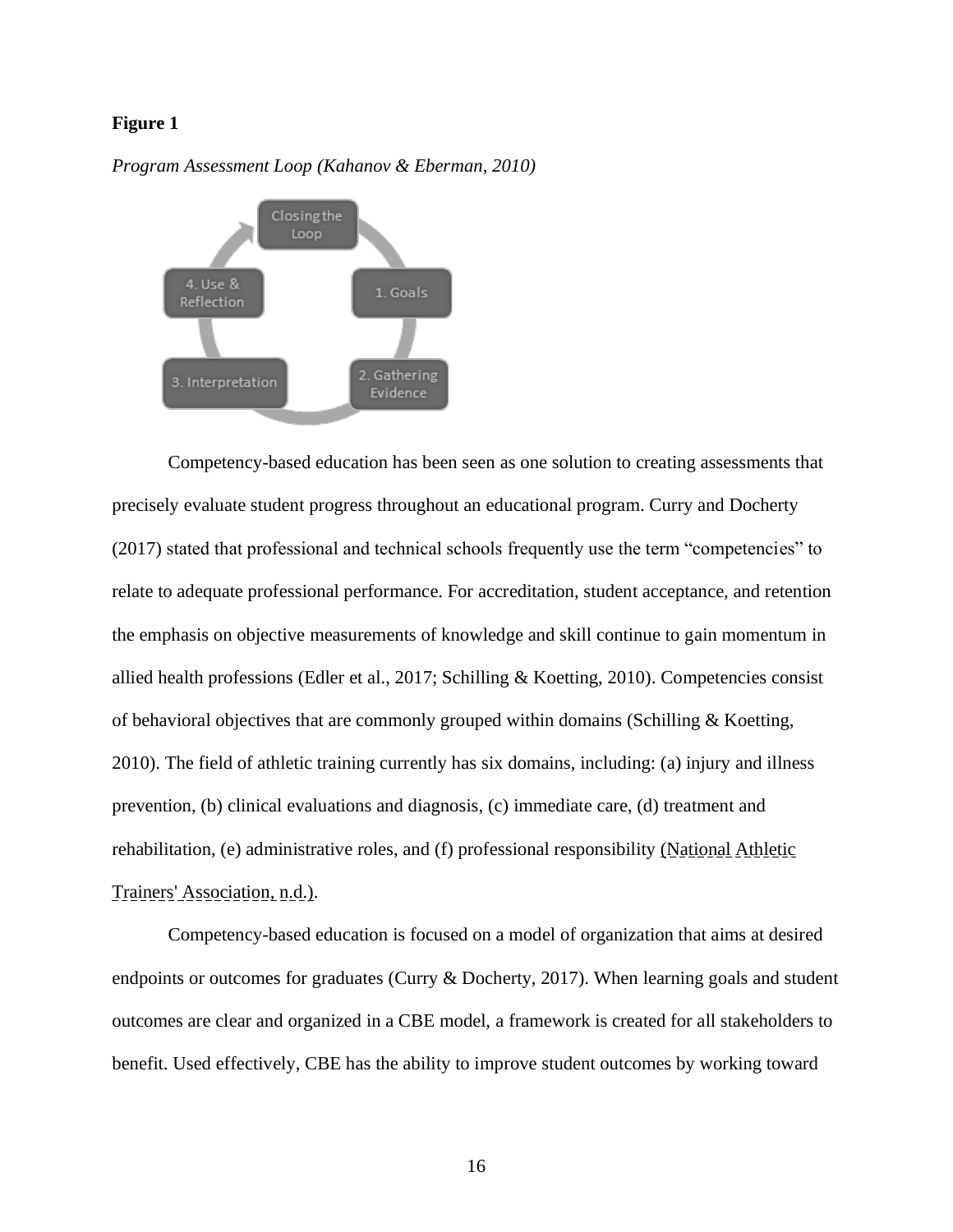goals linking to professional practice. This process of learning can provide the need for quality feedback in clinical education (Holmboe et al., 2010).

A 2017 study by Bowman et al. examined students' experiences in masters of athletic training programs to determine what aspects were influential in preparing them for practice as clinicians. Participants responded to an online survey with a series of open-ended questions addressing the structure and curriculum within the individual's respective MAT program. Clinical education was determined to be the major identifier for MAT students' preparation for transition into practice. In this clinical education theme, diverse and immersive clinical experiences were identified as being factors that helped students feel prepared to provide quality care (Bowman et al., 2017). Both faculty and students indicated that mentorship from program faculty and preceptors helped promote the transition from student to clinician (Bowman et al., 2017). This study demonstrated the importance of clinical and experiential learning plays in preparing students to become effective practitioners. Clinical assessments can provide the feedback needed to develop those quality experiences for students in athletic training.

Students in athletic training programs complete several clinical rotations before successful program completion. These clinicals often coincide with coursework in the athletic training education program. To reflect the developmental nature of the program, it is possible there will need to be different Milestones assessment instruments that align with the developmental stages throughout the program. The CAATE *Implementation and Guide to the CAATE 2020 Professional Standards* (2018), indicates that accredited programs' clinical experience should provide a logical progression of increasingly complex and autonomous patient-care and client-care experiences (p. 8). To assess that these standards are being met,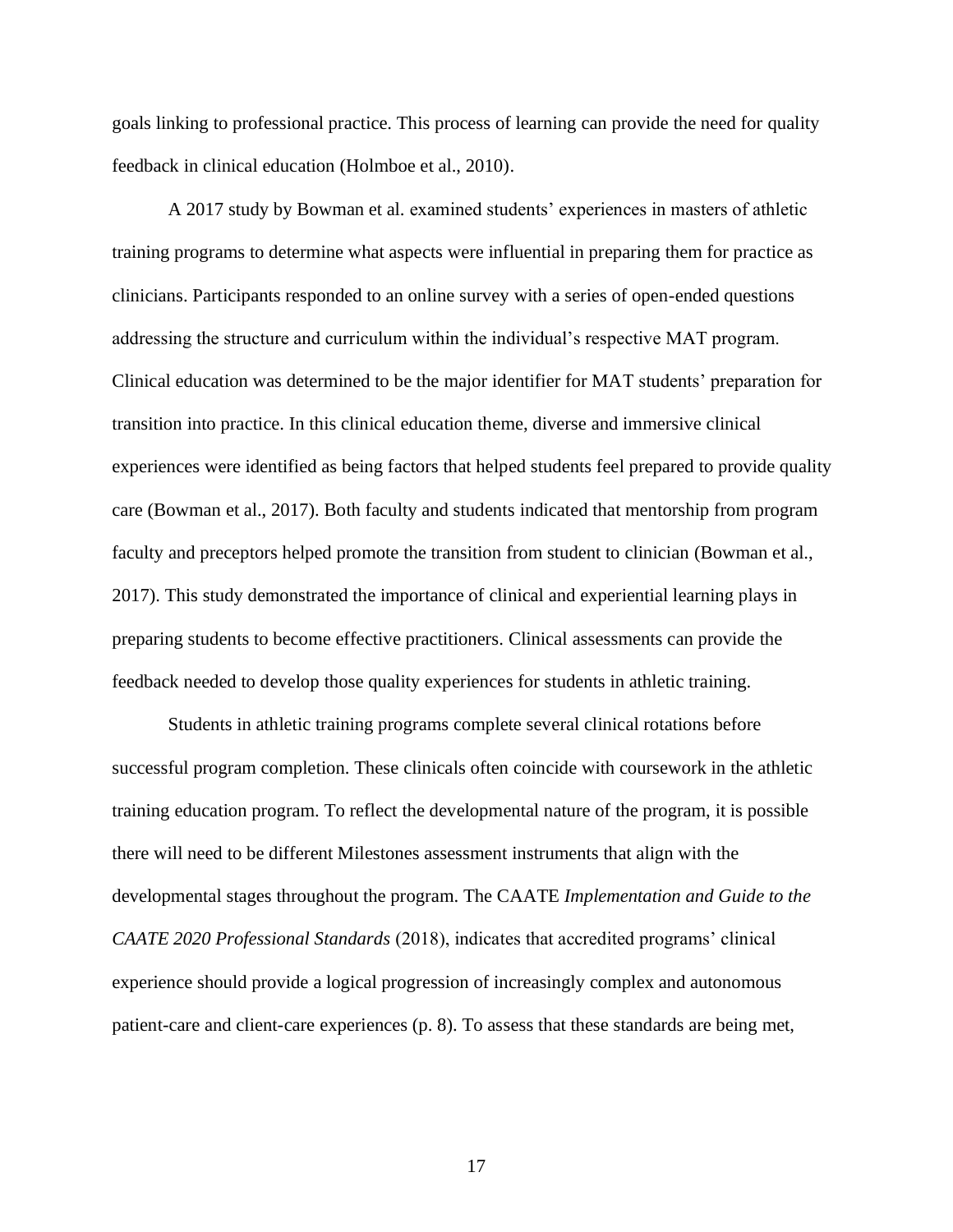CAATE has recommended using patient encounter tracking and clinical performance evaluations.

Cavallario et al. (2018) examined the relationship between patient encounters in the clinical setting and how students were integrating core competencies. Participants, including preceptors and athletic training students were asked to track students' patient encounters and how many core competencies were completed in each encounter. Based on recordings, students implemented approximately four core competencies during each patient interaction. Students who assisted preceptors in the encounters were more likely to complete core competencies compared to those students who only observed or performed the encounter alone. These findings of this research indicate the importance of the preceptor's role in introducing, reinforcing, and evaluating core competencies in patient encounters with students. Assessment instruments can be used to provide programs with valuable information about the quality of clinical experiences and how students are implementing course knowledge into daily practice.

Previous research has criticized clinical evaluations for being unreliable and invalid methods of assessing student performance and competence during clinical education (E. S. Holmboe et al., 2010; Thompson et al., 2014; Turnbull et al., 2000). However, clinical evaluations have the potential to fulfill multiple roles in accountability. From a student perspective, evaluations provide transparent feedback for improving skills; from a programmatic view, it fulfills the responsibility of the institution to ensure students have met an expected performance level (Turnbull et al., 2000).

Thompson et al. (2014), stated that most performance evaluations in athletic training education can be classified into either behavioral or holistic approaches. In a behavioral approach, student expectations are clearly defined and there is little discrepancy in what is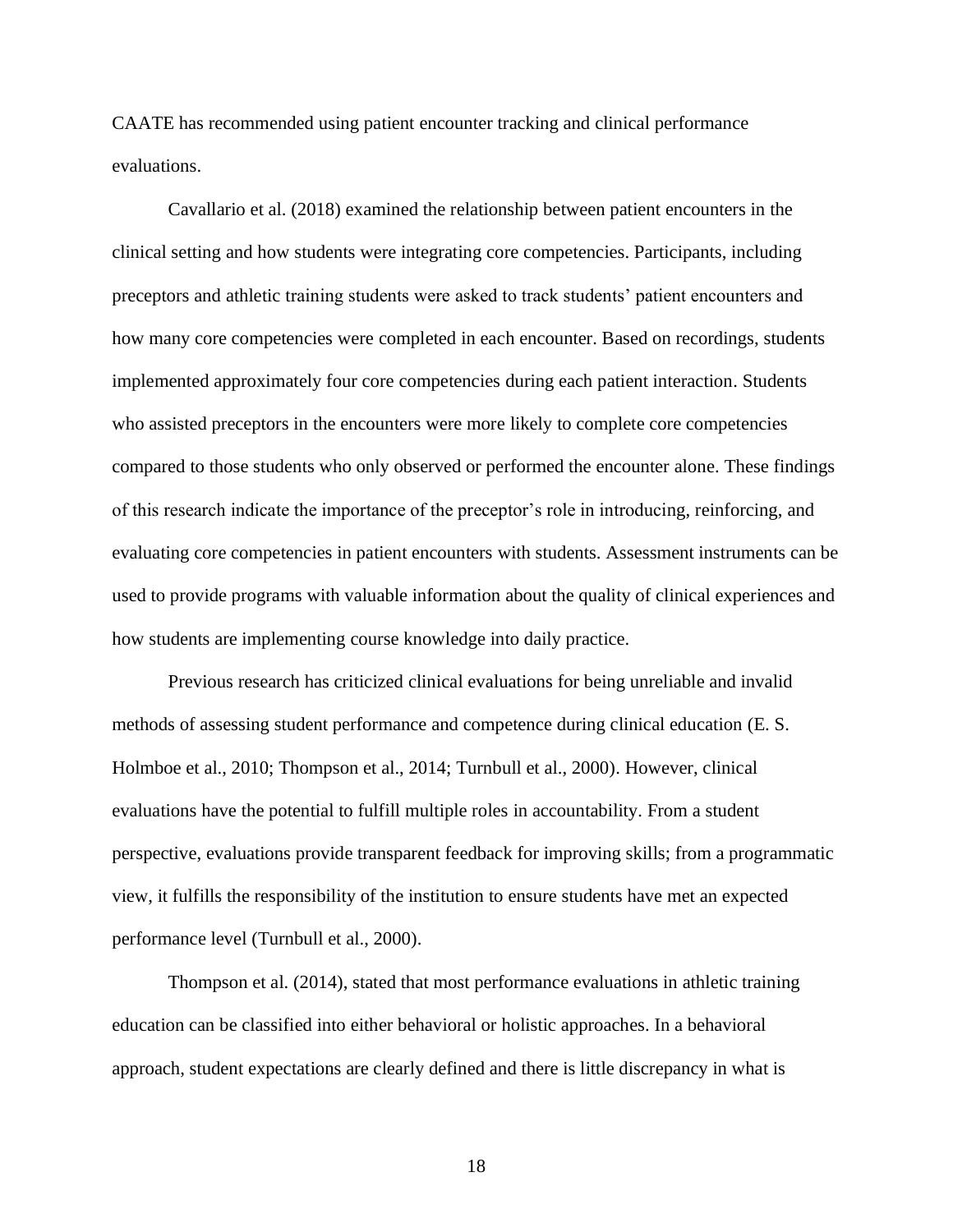considered satisfactory performance. This type of assessment assumes that standardization removes bias and therefore can be measured objectively. Whereas, holistic approaches integrate professional judgement and have the ability to acknowledge that there are multiple solutions to given problems. Because holistic assessments lack simplicity and clearly defined measures, they can make evaluation more challenging (Thompson et al., 2014). The Milestones would be an example of a hybrid between holistic and behavioral approaches, in that they look globally at the competencies of an AT but evaluates observable knowledge and skill (Holmboe et al., 2016).

Developing a clinical assessment framework that provides utility for program evaluation and supports the educational goals of the program will advance athletic training education (Thompson et al., 2014). Traditional reliability and validity requirements for assessments are not easily met regarding clinical education (Pangaro & ten Cate, 2013). Because clinical assessments can only be considered valid if they provide support to their interpretation and meaning, developing a valuable instrument is needed in athletic training (Thompson et al., 2014).

Clinical educators (i.e. preceptors) can be seen as a vulnerable link in the clinical assessment process (Pangaro & ten Cate, 2013; Thompson et al., 2014; Turnbull et al., 2000). Clinical educators responsible for clinical assessment differ between clinical sites with varying degrees of role strain (Pangaro & ten Cate, 2013; Thompson et al., 2014). Often, this measurement error is seen in leniency-bias and is frequently the outcome of several factors including, a lack of framework, training, or predefined notions of students from years of experience (Pangaro  $\&$  ten Cate, 2013). This can then result in score inflation and rating students too highly, leading to a depreciation of standards over time (Pangaro & ten Cate, 2013). Holmboe et al. (2016), stated that it is important to recognized that it is the individual completing the assessment tool (e.g. a faculty member or preceptor) who serves as the measurement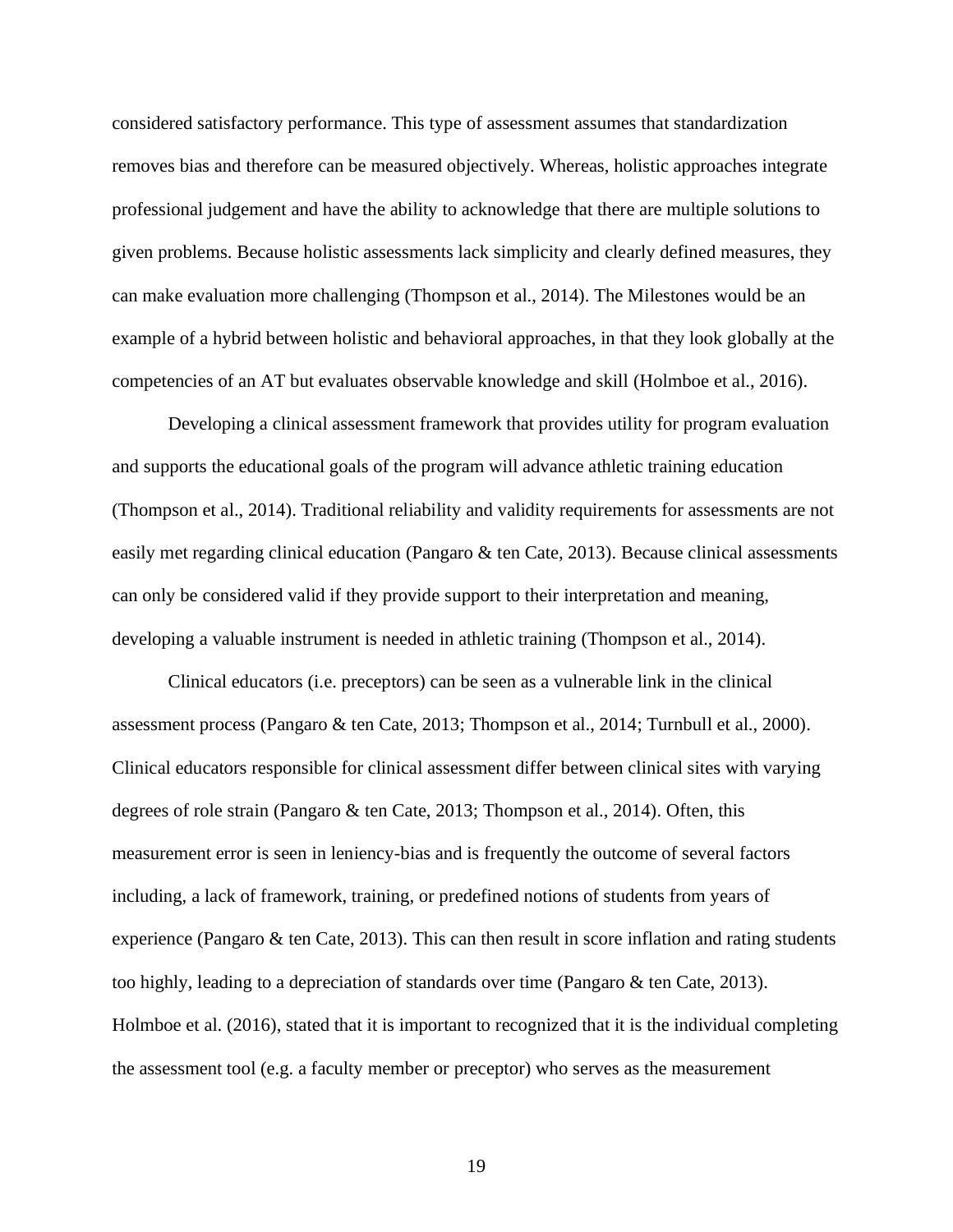instrument, not the tool itself. Time needs to be dedicated to preparing these clinical educators not only to teach students, but also on evaluation needs and expectations (Holmboe et al., 2016; Thompson et al., 2014).

Ambegaonkar et al. (2012) investigated the relationships between approved clinical instructors' (preceptors) ratings of students specific clinical performance, overall clinical performance, and clinical grade. This study used the Athletic Training Specific Performance Inventory (ATCPI) to assess students' specific and overall clinical performances across four academic years. The ATCPI used a 21-item instrument designed to be an athletic training specific assessment of student clinical performance. The ATCPI was comprised of several items that rated students on AT specific skills (e.g. clinical evaluation, diagnosis), as well as items rating overall performance (e.g. professionalism, communication, interactions). The instrument also solicited open feedback and asked preceptors to assign students a clinical letter grade. Results from this study found no significant differences were noted between students' *specific* clinical performance and assigned *clinical grade.* This finding may indicate that preceptors' observations of specific clinical performance was accurately reflected in the students' clinical grade. However, the *overall* clinical performance ratings from preceptors were significantly higher in relation to their ratings of *specific* clinical performance and to the assigned *clinical*  grades. Therefore, preceptors may be overestimating overall performance (Ambegaonkar et al., 2012). The authors noted that this leniency in overall performance ratings could be contributed to an emotional attachment between the preceptor and the student. Preceptors may be uncomfortable with confronting students concerning clinical performance, or the preceptor may have a positive or negative relationship that may influence their scoring on the ATCPI.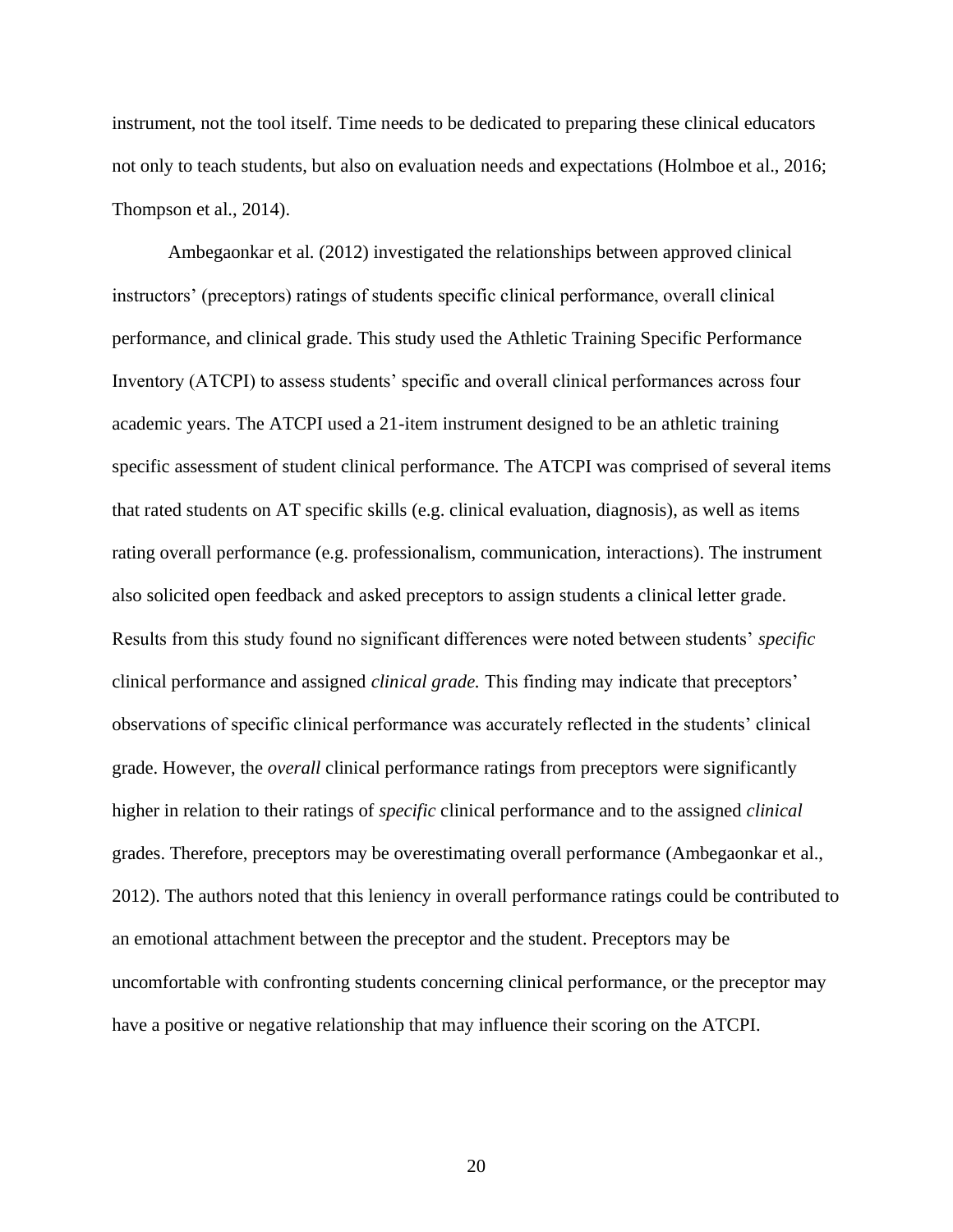An instrument limitation of this study was the limited validity testing prior to implemented and collecting data. The authors noted that while the ATCPI was based on a professional development assessment, the research team was only able to establish face validity for the instrument. Additionally, this study would be challenging to replicate with the same preceptors completing the evaluations longitudinally. Athletic training has a high turnover at certain clinical sites, especially those with graduate assistants and residents serving as preceptors for students. It may be challenging to collect longitudinal data of this kind without controlling for those factors. An additional limitation of this study would be to consider the publication date in relation to the extensive changes that have occurred in athletic training education since its publication.

In a literature review by Schilling (2012), it was reported that a combination of assessments may be needed to determine students' true level of competency. Students need to be able to demonstrate skill and knowledge across a broad spectrum of tasks to be successful as practitioners. While this review specifically examined summative assessments in a didactic context rather than clinical experience, Schilling noted the importance of developing valid and reliable measurements. Demonstrating that as a profession athletic training education is using evidence-based assessments, will help align clinicians with other allied health professions (Schilling, 2012).

Literature specific to clinical education assessments in athletic training continues to be limited. Few current empirical articles have been published examining the utility of the clinical assessments being employed in ATEPs. With changes in the athletic training degree and new curriculum standards, it is imperative that programs re-evaluate current assessments. More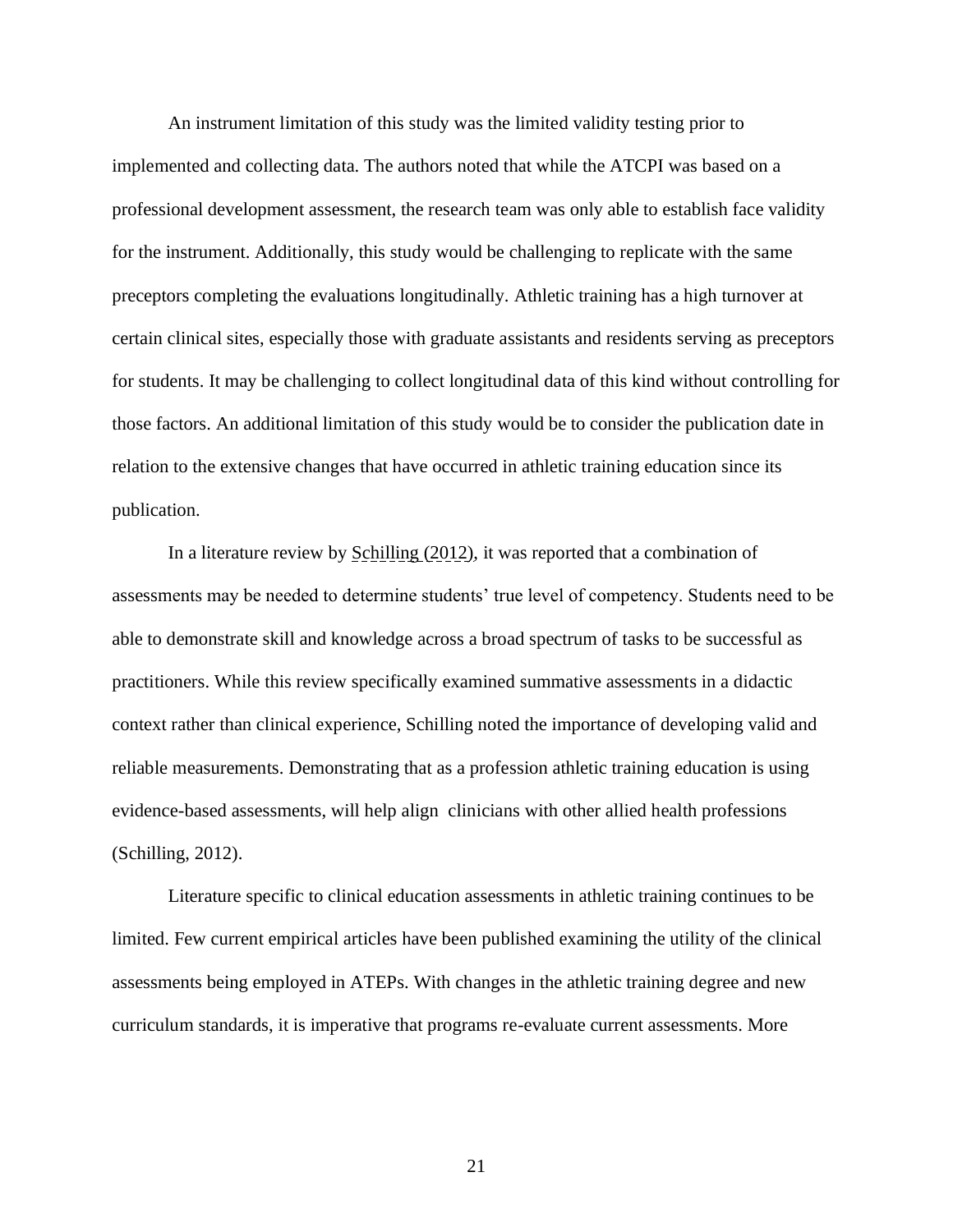research is needed to provide guidance for those programs moving forward in the advancement of the profession.

#### **Milestones: The Potential Impact**

A study by Friedman et al. (2014) examined the transition from a Dreyfus model of assessment to an ACGME Milestones-based model in one graduate medical residency program. Over the course of two academic years, the study compared an analyzed all evaluations completed by faculty for the years 2010-2011 (Dreyfus model) and 2011-2012 (Milestones). It was reported that the residency program using the Milestones-based evaluation saw an enhanced distinction ability of the evaluator, therefore, demonstrating greater differences between the levels of residents. Whereas, in the Dreyfus model, resident scores from different classes (level 2 and 3) overlapped significantly (Friedman et al., 2014). These findings suggest that the Milestones-based evaluation was better able to mirror the differences in clinical skills among resident levels. Additionally, in the Dreyfus model, faculty were not utilizing the full range of the 5-point scale, with the scores being more clustered at the high end (Friedman et al., 2014). Using the Milestones-based evaluation, faculty were using a wider range of the 5-point scale and more frequently rated with lower scores. The authors noted that transitioning to a Milestones-based evaluation may counteract the ceiling effect often seen in global rating forms, and help faculty develop focused observations and documentation of behaviors (Friedman et al., 2014). A strength of this study was that the residency program was able to develop a consistent scoring (5 point scale) through the transition from a Dreyfus model to a Milestones-based model across the two years of data collection. This consistent scoring allowed for the comparison between models with a large amount of data, 1,200 evaluations (Friedman et al., 2014).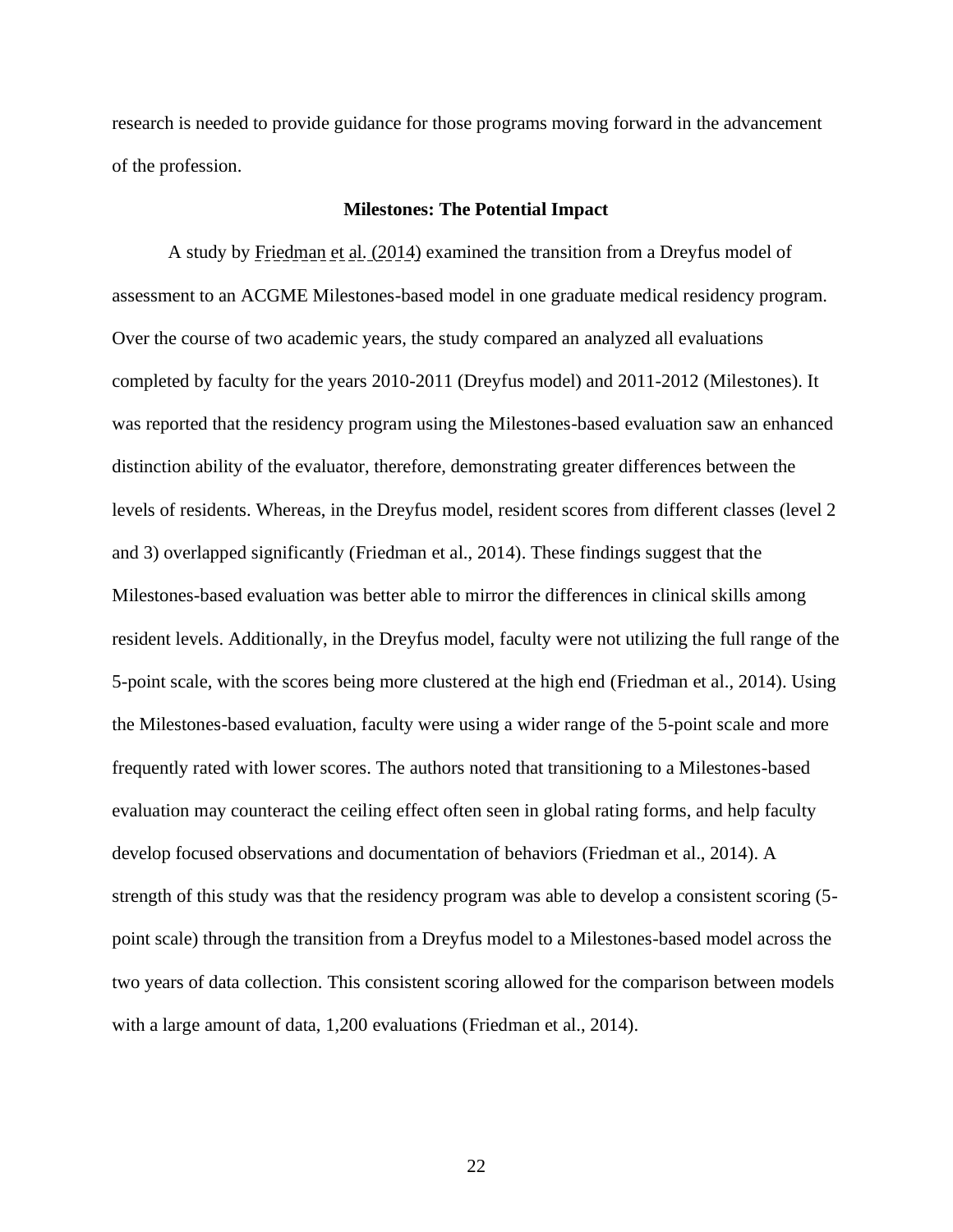Similarly, Kuo et al. (2015) evaluated two distinct evaluation systems in a university residency program including a traditional assessment and a Milestones-based evaluation. Scores from the two assessments were analyzed and compared. Score distribution for the traditional assessment showed similar scoring between all resident classes (i.e. level of residents); while the Milestone-based assessment showed an increased distribution of scores among the available range. The differentiation in scores between resident classes demonstrated the ability of the Milestone-based evaluation system to reflect the true differences in clinical abilities (Kuo et al., 2015). What made this study's Milestones-based evaluation distinct, were the 24 distinctive versions of the form designed specifically for different evaluators and specific disciplines (e.g. senior residents, faculty, nonphysician providers). In addition, each faculty member completed no more than seven Milestones items for each resident 2/7/2022 12:50:00 AMThis residency program demonstrated taking an interdisciplinary approach to resident evaluation and could potentially be used as a model for more inclusive assessments.

While an interdisciplinary approach to evaluations may be beneficial, comparing 24 versions of a new evaluation system to one traditional global evaluation poses challenges. Further research would be needed to determine if several versions of an evaluation is needed or if one, well-composed evaluation system is satisfactory for assessment purposes. Additionally, this study only collected evaluations for the first six months of the Milestone-based assessment implementation (Kuo et al., 2015). More aggregate data would be needed to make an informed program decision regarding the success of the Milestone-based evaluation system.

Gardner et al. (2015) worked to develop and implement a comprehensive Milestonesbased evaluation that aligned with the ACGME Milestones. Seeing the need for direction in designing assessments that supported the Milestones, the authors created a working group that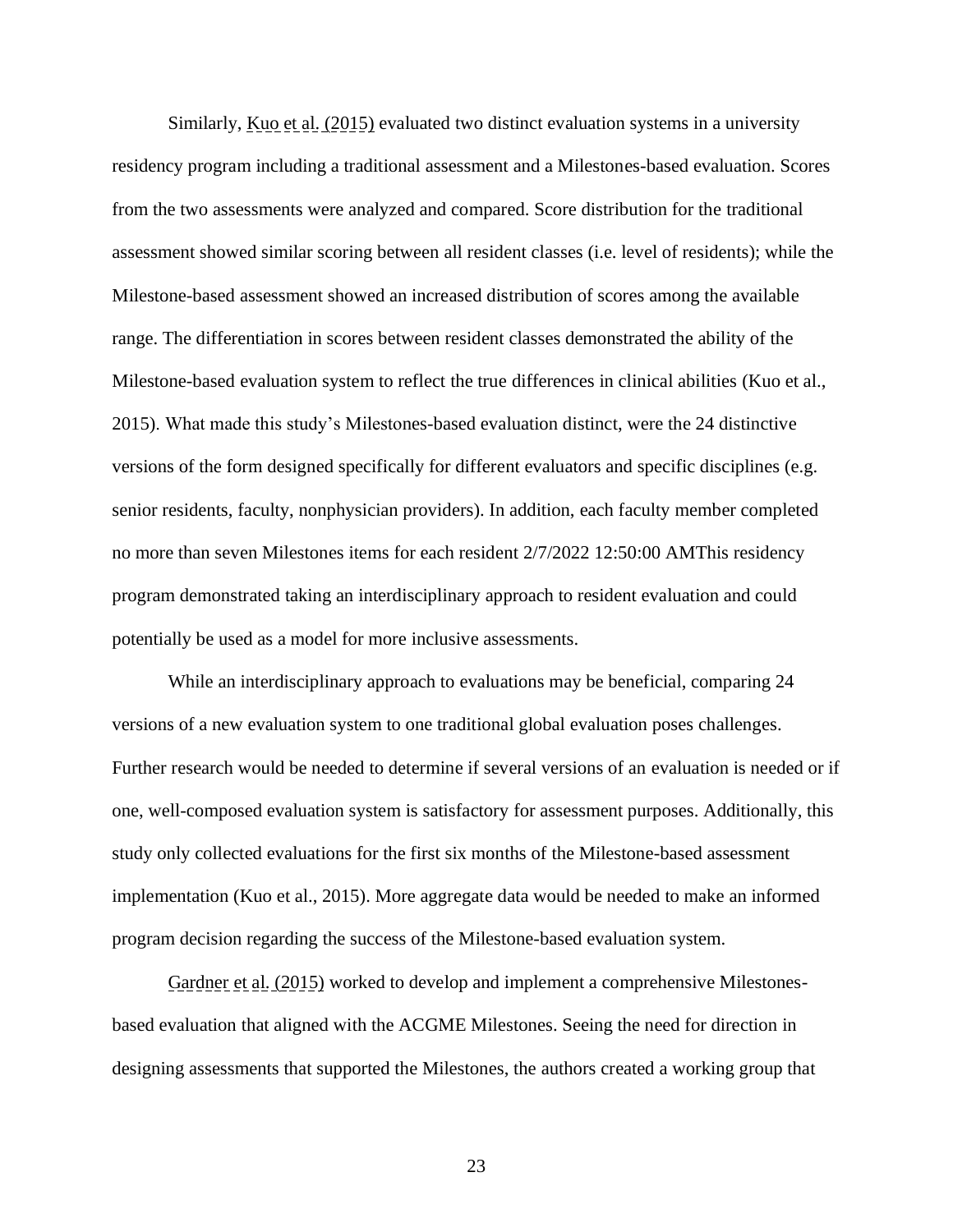reviewed the residency program's previous evaluation methods and identified gaps in assessment. The group noted that while the residency program collected evaluations from a variety of sources, there were still substantial gaps in performance measures to evaluate (Gardner et al., 2015). From the findings of the review, the group mapped out how these performance measures would be assessed using Milestone-based language. This program's Milestones-based assessment was unique in that rather than developing one comprehensive evaluation, the group developed three smaller evaluations with different Milestones to be assess by clinical faculty each month (Gardner et al., 2015). This was accomplished to help alleviate the burden on faculty completing the assessments. Additionally, traditional Likert and scale rating systems were exchanged for an observed/not observed with narrative components for faculty to describe observations of performance (Gardner et al., 2015)

In 2020, Sorge et al. examined faculty understanding and value of the emergency medicine Milestones using a developed survey instrument. The survey was designed to target program directors and faculty in emergency medicine residency programs. Respondents were asked to report their understanding of the Milestones and how faculty were educated on the Milestones. Results indicated that respondents had a less than favorable understanding of the Milestones specific to emergency medicine (Sorge et al., 2020). Forty-nine percent of the respondents indicated that faculty had a poor or fair understanding of the Milestones. Additionally, only 50% of the respondents felt that the Milestones for emergency medicine were a valuable tool for assessment (Sorge et al., 2020). These results suggest that there needs to be more faculty development and training in the area of assessment and the transition to Milestonesbased evaluations. It was noted in respondent comments that the Milestones were, in theory,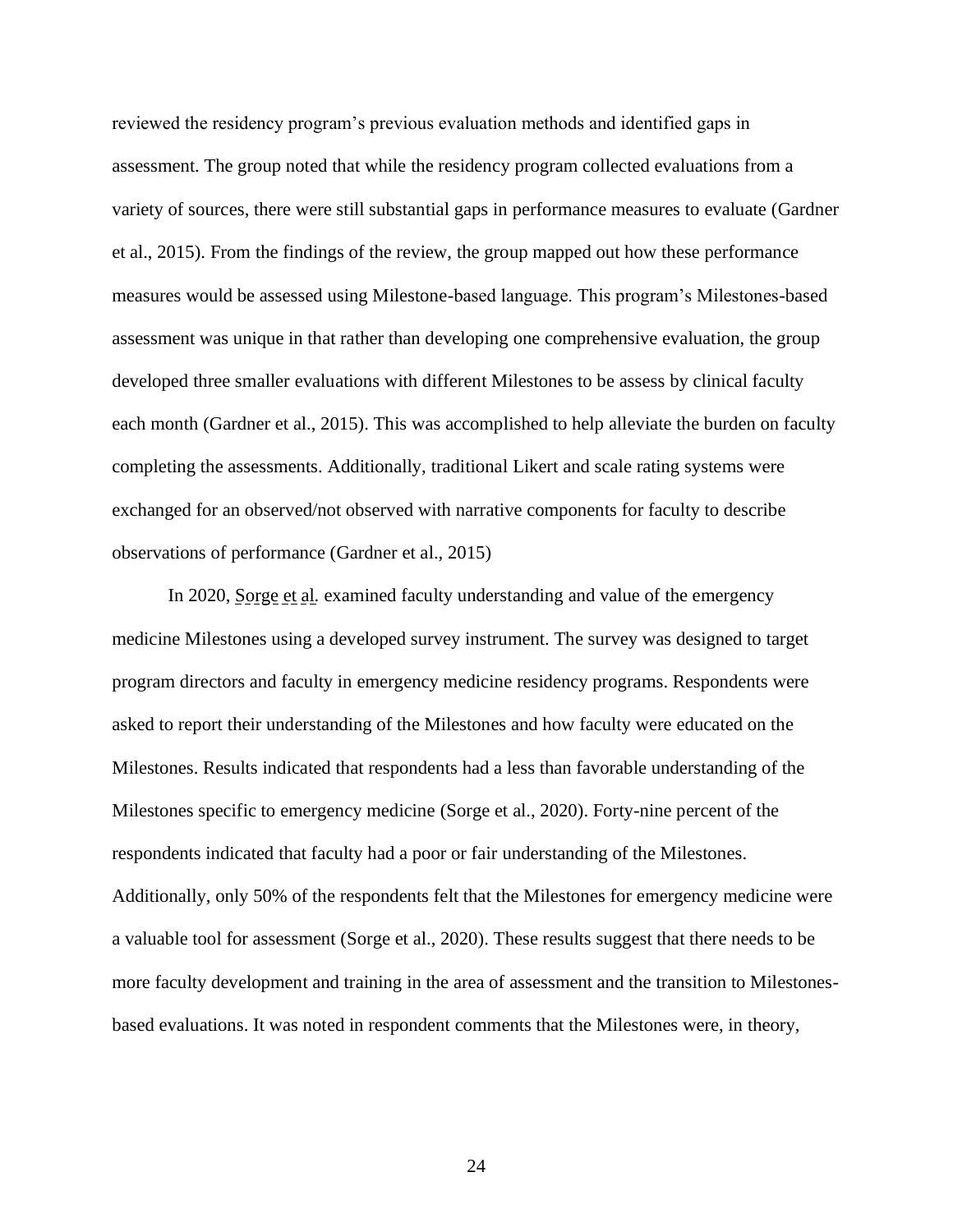good and were useful in identifying struggling students, but were not as valuable in providing feedback for high-achieving students (Sorge et al., 2020).

The findings from the Sorge et al. study  $(2020)$  contradict those reported in Gardner et al. (2015), Friedman et al. (2014), and Kuo et al. (2015). The findings of Friedman et al. ( 2014), Gardner et al. (2015), and Kuo et al. (2015) reported that the Milestones-based assessments provided more specific and valuable feedback for both remedial and successful students by giving specific content areas for development. As is commonly experienced survey research designs, this study was limited by sample size and response bias. The study had an adequate response rate at 70%; however, it may still not accurately reflect the opinions, values, and beliefs of the entire population (Sorge et al., 2020). Those who responded may have felt passionately about the topic or have been hesitant to answer truthfully.

A study by Meier et al. (2016) specifically examined the use of a Milestones-based assessment on self-evaluations for residents and faculty engagement in a graduate medical residency program. Seeing the need to transition to a Milestones-based assessment to align with ACGME guidelines, this residency program worked to develop and implement a new evaluation procedure for residents (Meier et al., 2016). Every six months residents were asked to complete a Milestones-based self-evaluation prior to meeting with their assigned faculty advisor. The faculty advisor was also asked to complete a Milestones evaluation of the resident. Following the evaluations, the advisor and resident would meet to discuss each item of the evaluation, concentrating on items with significant discrepancies between the two raters. Then following the meeting, scores from the self-evaluation and faculty evaluation were sent to the program's clinical competency committee (CCC), where the resident's final scores would be decided and submitted (Meier et al., 2016). The group collected Milestones scores from three time points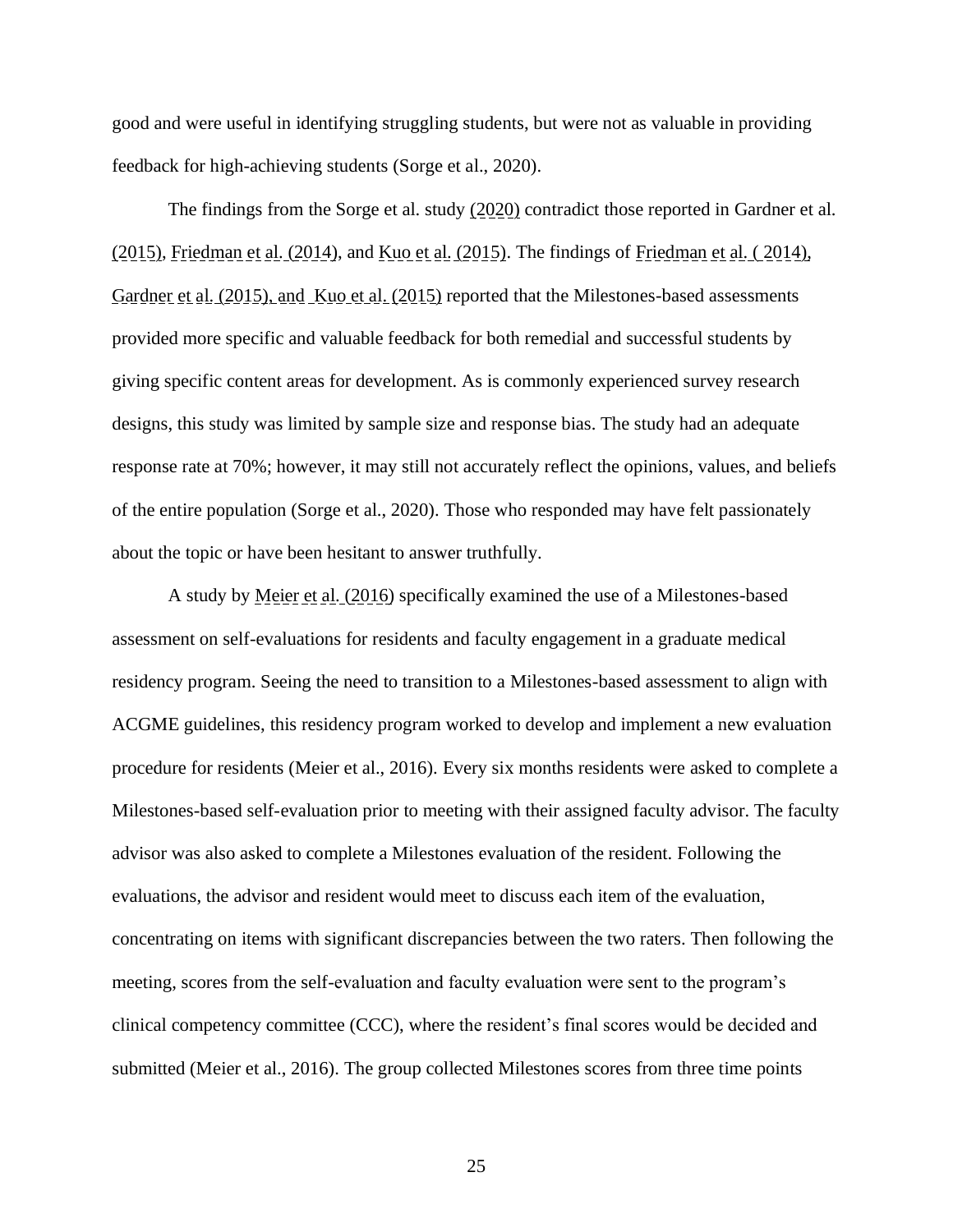from self-evaluations, advisors, and the CCC. Statistical analysis showed that over the three time points there was a steady increase in summative scores for residents. Additionally, there were no significant differences between raters (i.e. self, advisors, CCC) (Meier et al., 2016). During implementation, the program placed a special focus on the verbal anchors of the Milestones in the evaluation, stressing their significance to both residents and faculty. These findings indicate that the use of three evaluators could contribute to increased communication and engagement within the program. Furthermore, the incorporation of self-evaluations helped residents become comfortable with and understand how they were being assessed (Meier et al., 2016). While the authors noted that these were the results of a preliminary investigation, they were hopeful in continued data collection.

A key observation among these investigations was the amount of time and resources dedicated to the education of those completing the evaluations (i.e. clinical faculty). Friedman et al. (2014) indicated in the procedures that all faculty were trained on the evaluation method during a session including an introduction to the Milestones Model and break out groups for practice using the instrument. Additionally, Kuo et al. (2015) described implementing a faculty and resident educational meeting where the new Milestones evaluation system was presented and participants were able to ask questions. Furthermore, Meier et al. (2016) purposefully structured their evaluation procedures to insure faculty and resident engagement throughout the assessment process. A Milestones-based evaluation may appear different from traditional evaluations many faculty members are accustomed to using. The successful implementation of a new evaluation could be reliant on the preparation and education of those using the instrument.

A qualitative study by **Dzara et al.** (2019) investigated residency programs' experiences with transitioning and implementing Milestones-based assessments. Using semi-structured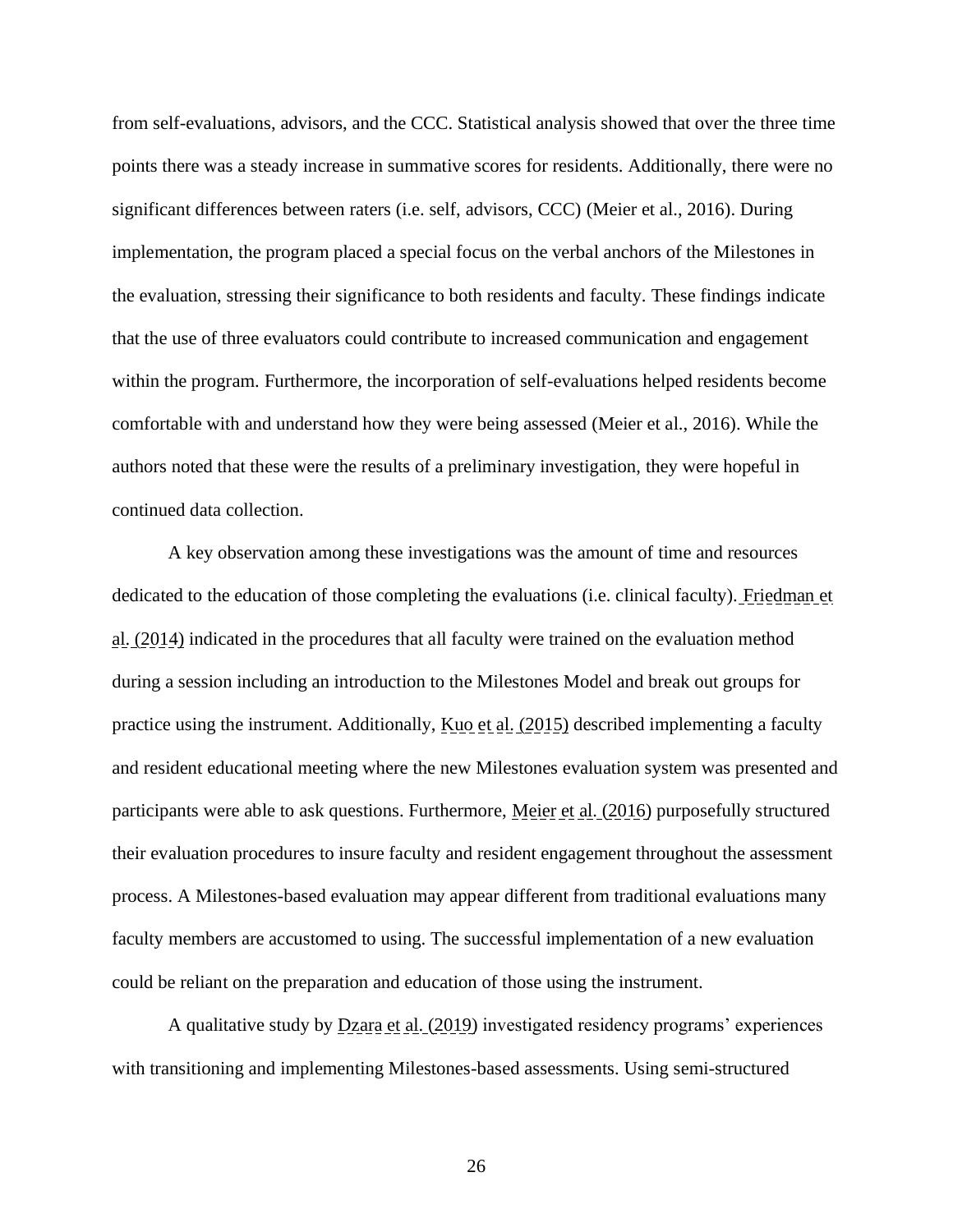interviews, the authors explored residency program leaders' experiences and the impact of the transition on programs. From these interviews, three significant themes were identified including challenges faced in effective implementation, focusing on adapting the Milestones to make them work within programs, and seeing the value and utility to move toward Milestone-based assessments (Dzara et al., 2019). Specifically, program leaders felt there needed to be more guidance for implementing; as early programs lacked specific direction, tools, and motivation to make changes to their assessments. In adopting the Milestones into assessments, many leaders saw the shift as an opportunity to revise current evaluations, while others noted frustration in attempting to blend the Milestones into existing assessments. Most program leaders indicated facing challenges with initial implementation strategies, however, many recognized that the transition to Milestones brought a restored value on student-centered learning, observation, and the development of more structured assessments (Dzara et al., 2019). Early efforts to implement the ACGME Milestones were comparable to, as  $I_{\text{obst}}(2015)$  noted, building the plane as we fly it.

It is likely that as athletic training education makes the transition to a graduate degree and adopting the AT Milestones, programs may face similar challenges. As there were vocal frustrations and concerns about the move to a graduate level degree (MAT), there may be a similar response to the promotion of AT Milestones in assessment (Pitney, 2012). One of the major influences in the graduate education decision was to consider athletic training's position among peer professions (Pitney, 2012; NATA Work Group on Professional Education in Athletic Training, 2013). In the need to grow in recognition, more research is needed around assessment specific to athletic training for the profession to take a seat at the table.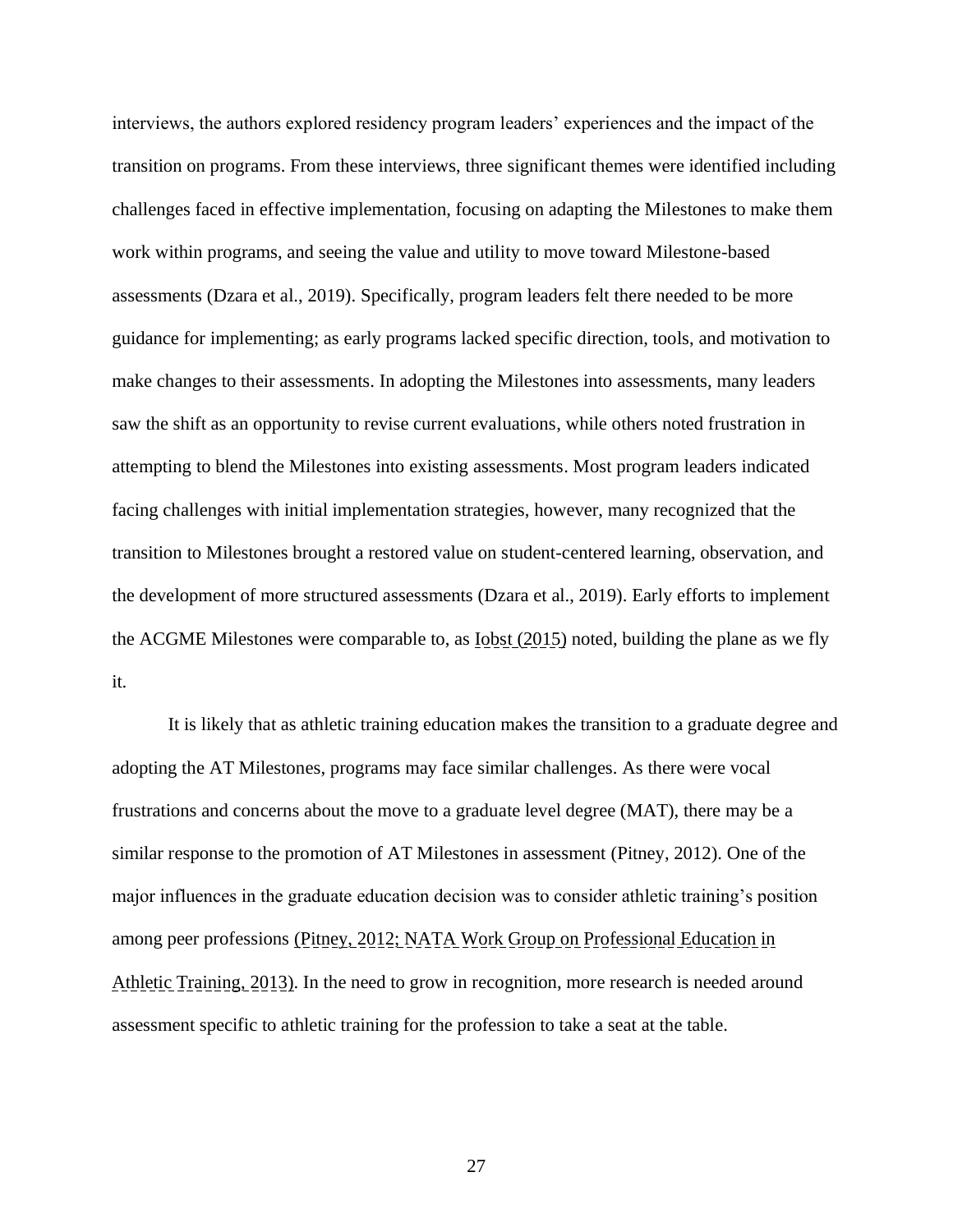#### **Statement of Problem**

The change in the university/college degree allows for programs to re-evaluate and redefine curriculum instruction and delivery (Edler et al., 2017). Through this transition, it is necessary for program administrators to create and design assessment instruments that adequately evaluate clinical education and competency of students (Moffit et al., 2016). Holmboe et al. (2010), stated that the community needs to move away from developing multiple 'home-grown' assessment tools and work instead toward the adoption of a core set of assessment tools that will be used across all programs within a country or region. Changes in academic requirements coming from CAATE will demand a re-examination of the structure of evaluations currently being used by athletic training programs as they transition to the MAT. Furthermore, reliable and valuable instruments will need to be developed to meet the evolving structure of clinical education. To date, there has been no published literature on the AT Milestones project. It is important to evaluate current AT program faculty's understanding of the AT Milestones, and if or how they intend to use the AT Milestones to guide assessment development.

Using a mixed methods design, the purpose of this study is to examine the perceptions of athletic training educators on current clinical evaluation assessments, and program evaluations' alignment to the AT Milestones project. This research will serve as an initial investigation into faculty's understanding, use, and intentions for implementing the AT Milestones. In addition, this study will examine clinical evaluations and their correlation to the principles of the AT Milestones. This investigation will seek to answer the following two research questions. What are the perceptions of athletic training faculty about current clinical evaluation assessments and the AT Milestones? How do clinical evaluation assessments of current athletic training education programs align with the AT Milestones?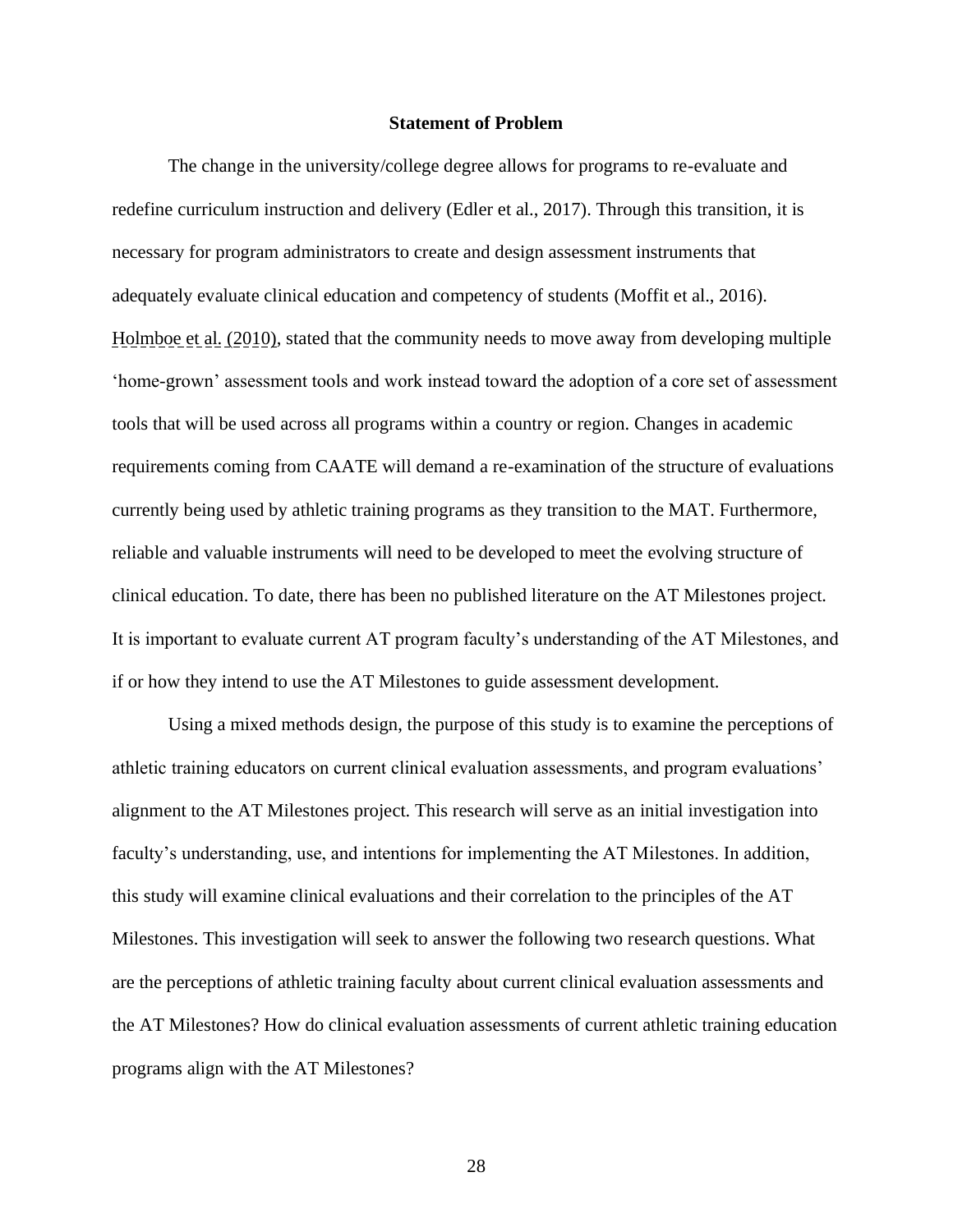#### CHAPTER III: METHODOLOGY

The purpose of this study was to gain insight into the perceptions of athletic training educators on current clinical evaluation assessments, and those assessments alignment to the AT Milestones project. This study used a mixed methods approach to investigate the study's primary research questions.

### **Research Questions**

- 1. What are the perceptions of athletic training faculty about current clinical evaluation assessments and the AT Milestones?
- 2. How do clinical evaluation assessments of current athletic training education programs align with the AT Milestones?

#### **Hypotheses**

The purpose of this study was to investigate the current climate of clinical education assessments in athletic training education. This research sought to answer two primary research questions. What are the perceptions of athletic training faculty about current clinical evaluation assessments and the AT Milestones? How do clinical evaluation assessments of current athletic training education programs align with the AT Milestones? Based on the limited available research in this area and anecdotal evidence, my hypotheses were structured around the following connections.

- H1: There is a relationship between the respondent's role and their understanding of the AT Milestones project.
- H<sup>2</sup> : Programs offering or transitioning to a master's of athletic training (MAT) degree will be more likely to have plans to implement or will have implemented the AT Milestones into clinical evaluations.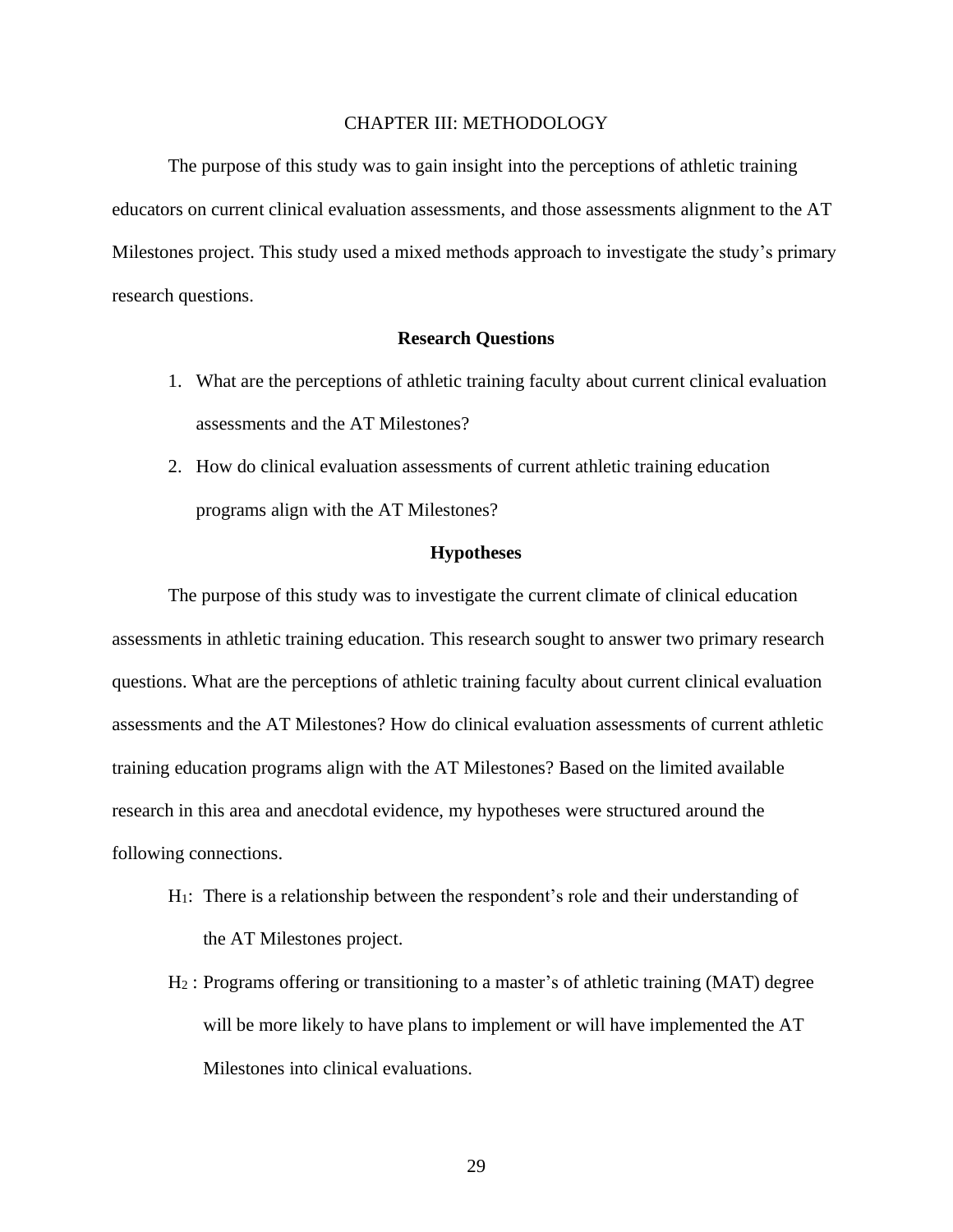H<sup>3</sup> : The majority of evaluations submitted will have a moderate to high association to the AT Milestones concepts.

#### **Research Design**

A convergent-parallel design was to guide this investigation in athletic training education clinical assessments. In this design, a researcher first collects two types of data in a single phase (Creswell & Creswell, 2018; Creswell & Plano Clark, 2011; Fetters et al., 2013). Next, the researcher analyzes the two data sets independently from one another (Creswell & Plano Clark, 2011). Once the data have been analyzed using the appropriate analytic procedures, the researcher merges the data for interpretation (Creswell & Plano Clark, 2011). Data for this study was completed in a single-phase using a developed survey instrument and data analysis occurred in three separate phases before the results were combined for interpretation. The purpose of a convergent design is to obtain different yet complementary data on a topic or phenomenon (Creswell & Plano Clark, 2011). Therefore, the quantitative and qualitative data collected in this study shared equal priority. The rationale for this approach is that gathering data from multiple perspectives would provide an umbrella of understanding on a relatively new topic in the field (Creswell & Plano Clark, 2011). Specifically, in this research, a convergent design was used to add to the limited existing knowledge base, and focus on developing conclusions to improve practices (Newman et al., 2011).

The purpose of this convergent study was to examine the types of assessments athletic training programs are using to evaluate student competency in the clinical setting, and how those assessments align with the AT Milestones. In addition, this research explored faculty perceptions of current clinical assessments and their attitudes toward the AT Milestones Project. The objective of the quantitative phase of this study was to collect information on faculty perceptions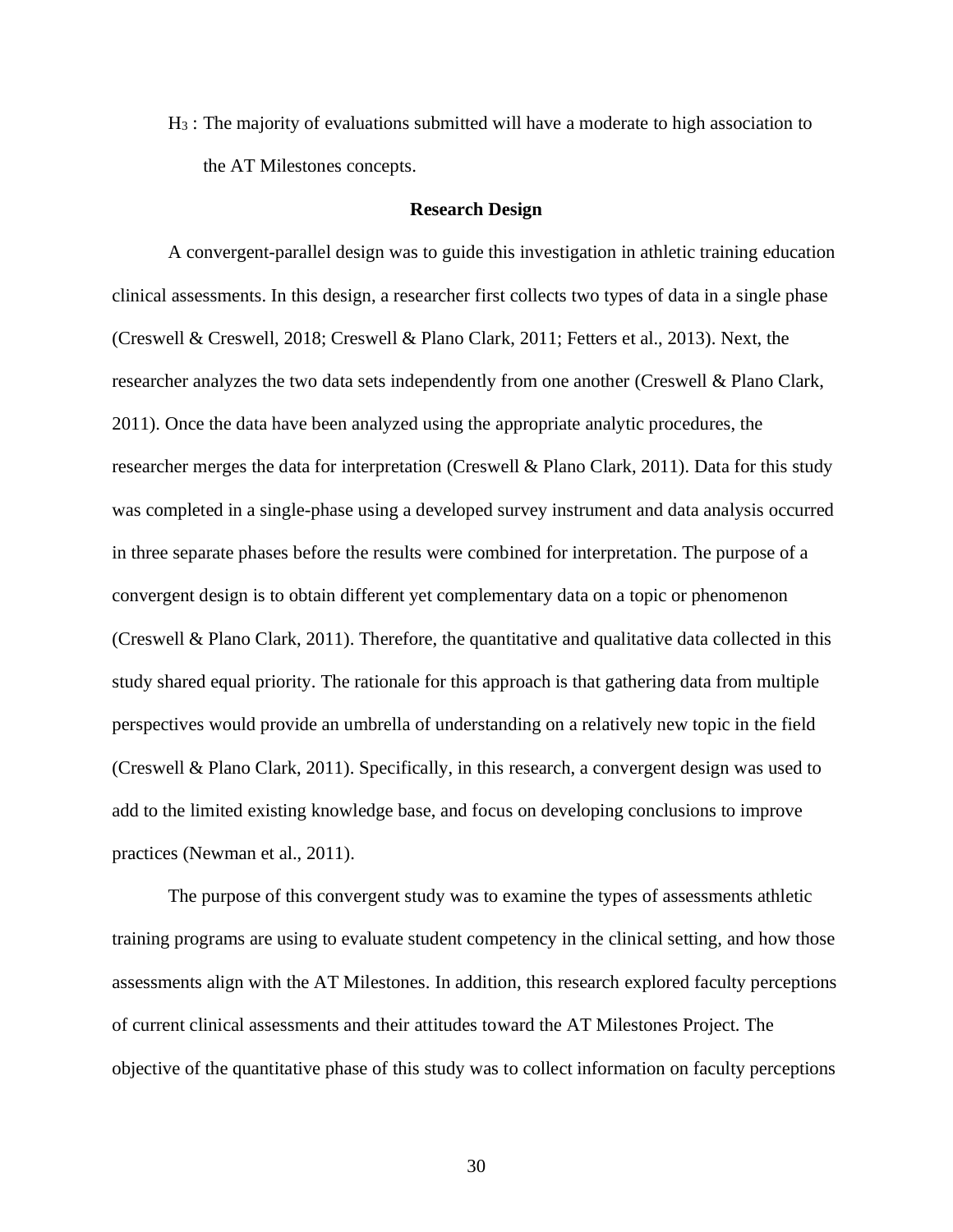of clinical assessments and those of the AT Milestones Project. The objective of the qualitative phase of this study was to conduct a content analysis of collected clinical assessments and responses from programs participating in the study.

Mixed methods research resides in the middle of the qualitative and quantitative continuum in that it incorporates elements of each methodology into the design (Creswell & Creswell, 2018). By integrating data through mixed methods, researchers can demonstrate more insight into a problem and can provide stronger evidence to draw conclusions rather than solely one type of data alone (Creswell & Creswell, 2018; Fetters et al., 2013). Often, quantitative data addresses causality and draws generalized concepts. Quantitative results can be used to help explain findings from the qualitative data. Conversely, qualitative data can provide depth and detail to quantitative statistics by exploring why's and how's of a phenomenon. The goal of mixed methods research is not to replace either of these approaches but rather to draw from the strengths and minimize the shortcomings of both in a single research studies and across studies (Johnson & Onwuegbuzie, 2004, p. 14-15). Furthermore, mixed methods research has shown to be useful in examining events where there are multiple stakeholders to influencing factors to consider (Kay & Kucera, 2018).

A mixed methods approach best suits this line of research as an exploratory investigation to clinical assessments and the AT Milestones Project. As the AT Milestones Project is relatively new, it is important to investigate current clinical evaluations from multiple approaches including gathering perspectives from program faculty and collecting summative assessment materials. Used alone, the quantitative component of this study may not provide the researchers an accurate picture of what is occurring in athletic training assessments at this time. However, coupled with a qualitative analysis of assessments and perceptions, the study may provide the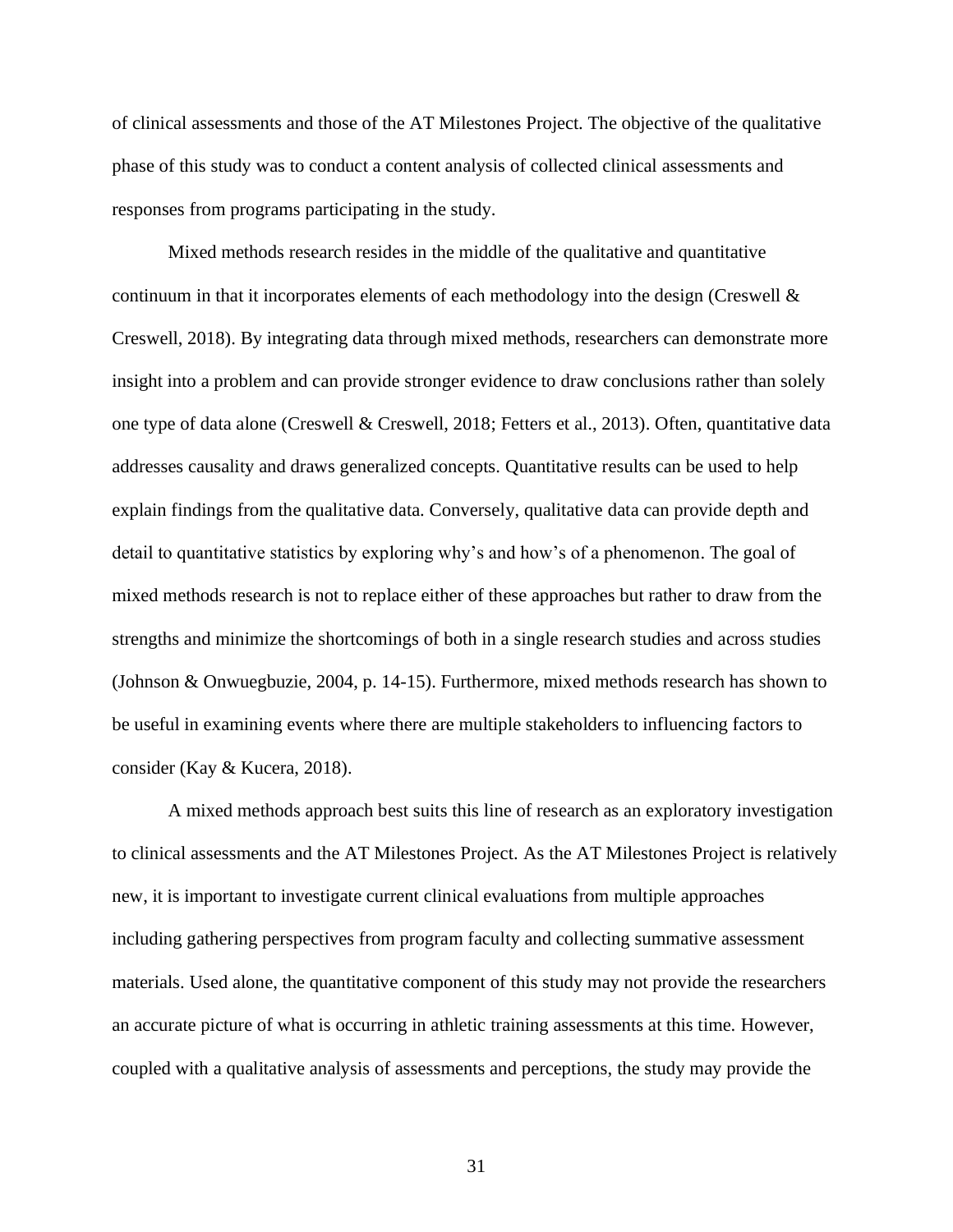depth needed to gain a better understanding of how programs are implementing clinical evaluations and future directions of assessments.

Additionally, it is the nature of the research questions that drive the methods of the investigation (Creswell & Creswell, 2018; Fetters et al., 2013). Questions that have been shaped with how and why have traditionally been linked to qualitative inquiry. Whereas, who, what, and how much types of inquiries have been associated with quantitative questioning (Creswell  $\&$ Plano Clark, 2011). Instead of forcing the type of research through question wording, researchers should be familiar with both types of inquiry and allow the questions to guide the path of investigation. Specifically, in this research a mixed methods approach is appropriate because both types of questions are being investigated.

While there are benefits to using mixed methods in response to the research question, mixed methods designs do require additional skills, time, and resources from the research team (Kay & Kucera, 2018). Because using mixed methods is essentially performing two studies simultaneously, overall it can be more challenging than utilizing only one methodology (Kay & Kucera, 2018). Additional time and planning are required in a mixed methods study, to ensure that the procedures are well designed and can be implemented effectively. Many researchers are hesitant to employ mixed methods due to the demands of the study, or because of the stigma surrounding the legitimacy mixed methods research (Kay & Kucera, 2018). However, this challenge can be seen as an opportunity to demonstrate how mixed methods research can provide unique benefits to the literature (Kay & Kucera, 2018).

The use of qualitative and mixed methods research in the sciences and allied health fields has continued to gain traction in the last decade (Pitney & Parker, 2001). Researchers have begun to see the benefits qualitative and mixed methods designs have to offer by filling gaps in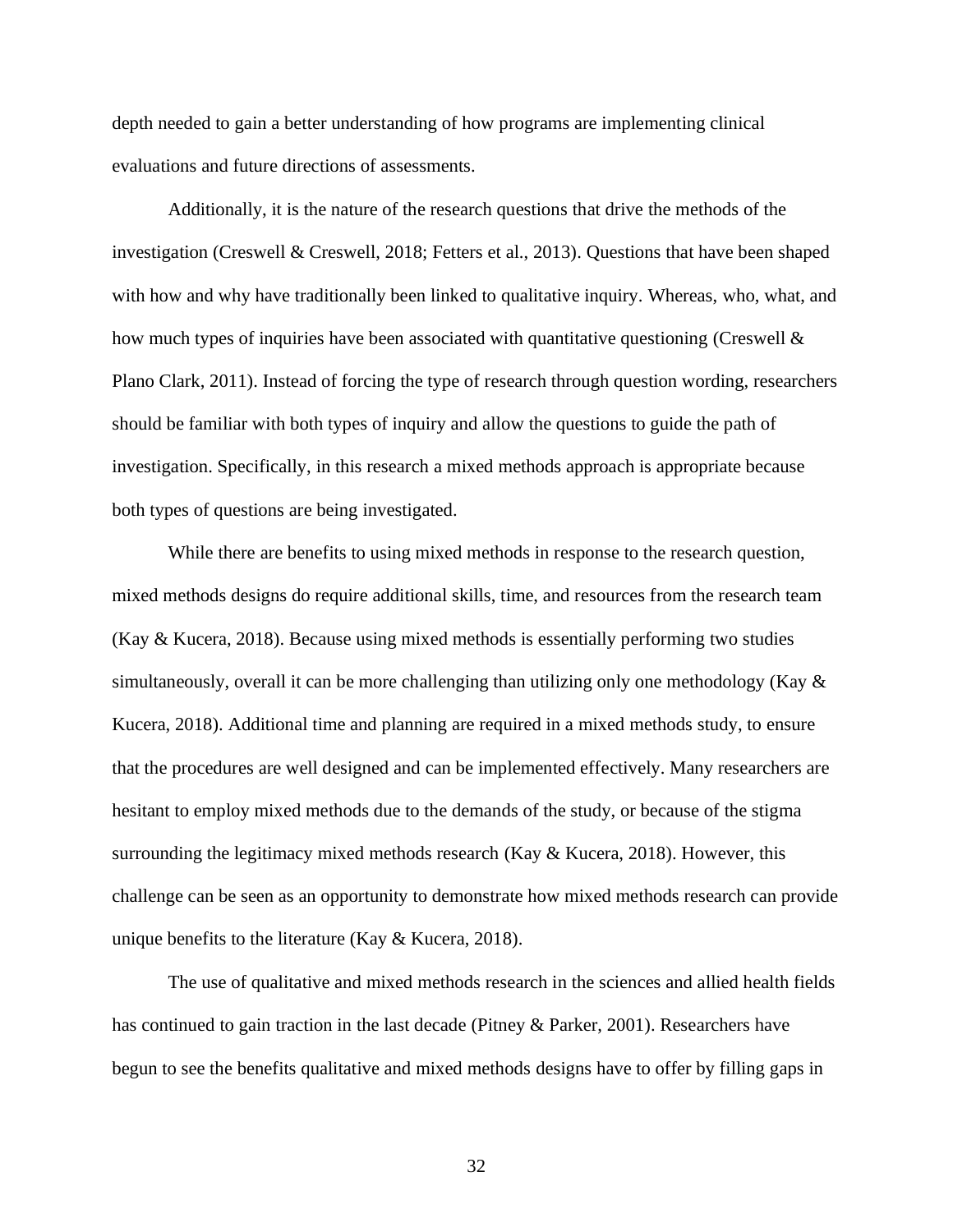the research that quantitative analysis cannot answer alone (Dongre et al., 2009). While largely a scientific field of study, where the background has traditionally been quantitative research, athletic training now looks to other methods of research to help further our understanding of the professional roles in a social context (Pitney & Parker, 2001).

Specifically, in athletic training, sports medicine, and allied health, mixed methods designs present opportunities for researchers to work collaboratively in an interdisciplinary approach to offset the limitations they may face in their own methodology backgrounds (Kay  $\&$ Kucera, 2018). Several recent studies in athletic training education have taken a mixed methods approach to larger investigations that have resulted in several publications and adding significant contributions to knowledge in the field (Bowman et al., 2015, 2017; Mazerolle et al., 2014a, 2014b). Similar to these existing studies, this research project has the ability to develop into several future investigations and lines of research.

#### **Participants**

The participants in this study were ATEP program directors (PDs) and clinical education coordinators (CECs). These faculty members are in the most appropriate positions to have knowledge of current clinical evaluation assessments, changes in program assessments, and an understanding of the AT Milestones Project. Since CECs were more challenging to contact directly, survey participation was solicited from PDs using contact information from the CAATE website. In the survey instructions a note was added to forward the survey on to the most appropriate program staff member.

Recruitment emails were sent to 409 program directors of athletic training education and residency programs nationwide. A second recruitment email was sent 14 days after the initial email was sent to program directors to encourage participation. 57 participants responded to the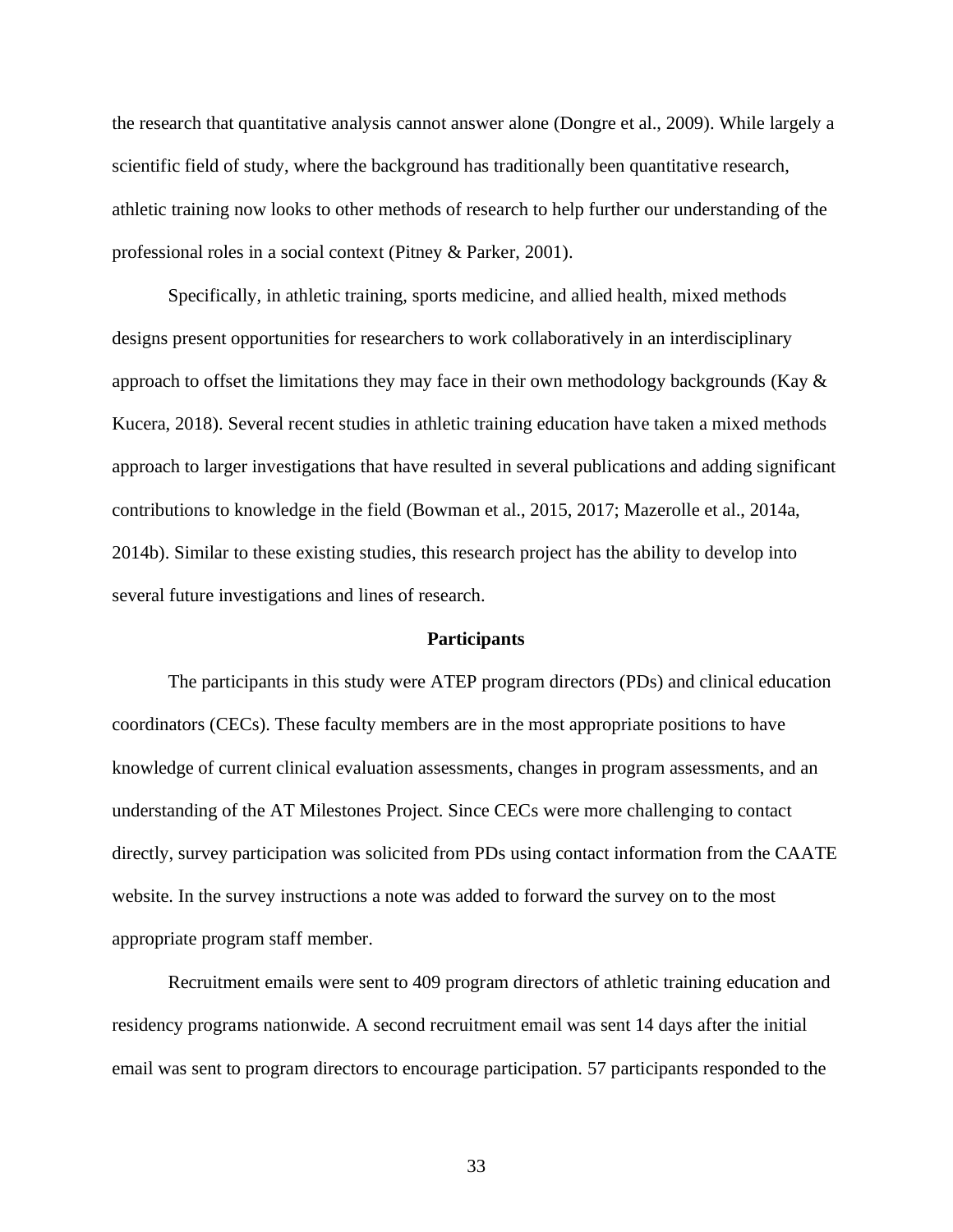online questionnaire, with 3 respondents being excluded due to incomplete questionnaires. A total of 54 responses were recorded and analyzed. In addition to the survey responses, 4 institutions provided clinical evaluations for analysis. Overall, this survey had a response rate of 13%. When the response rate that falls below 60%, the researcher losses the ability to make the claim that the survey is representative of the entire population and decreases the generalizability of the study.

#### **Instrumentation**

For this study, I developed a questionnaire to be distributed to ATEP program faculty for participation. Survey research has become increasingly popular in athletic training education research (Burton & Mazerolle, 2011; Turocy, 2002). By using surveys, researchers are able to get a glimpse of what is occurring in a certain event, situation, or time (Turocy, 2002). Additionally, using survey instruments in research often times gives the researcher an overview, and provides access to random samples of respondents; which in turn, allows the researcher to develop generalizations from the results (Burton & Mazerolle, 2011). Specifically, questionnaires are of benefit when gathering information about feelings, perceptions, or beliefs about a topic. Respondents are able to complete the survey on their own time, at their own pace, and, unlike interviews and focus groups, provides the security of anonymity (Burton & Mazerolle, 2011; Turocy, 2002).

While there are many perceived benefits of using survey instruments in research, they are not without limitations. It is important to know and understand the limitations of survey research before designing and implementing them into practice (Fogli & Herkenhoff, 2018). With survey research, the goal is to reach a representative sample of individuals that accurately reflect the population; however, statistical errors can still occur due to chance variation. Increasing sample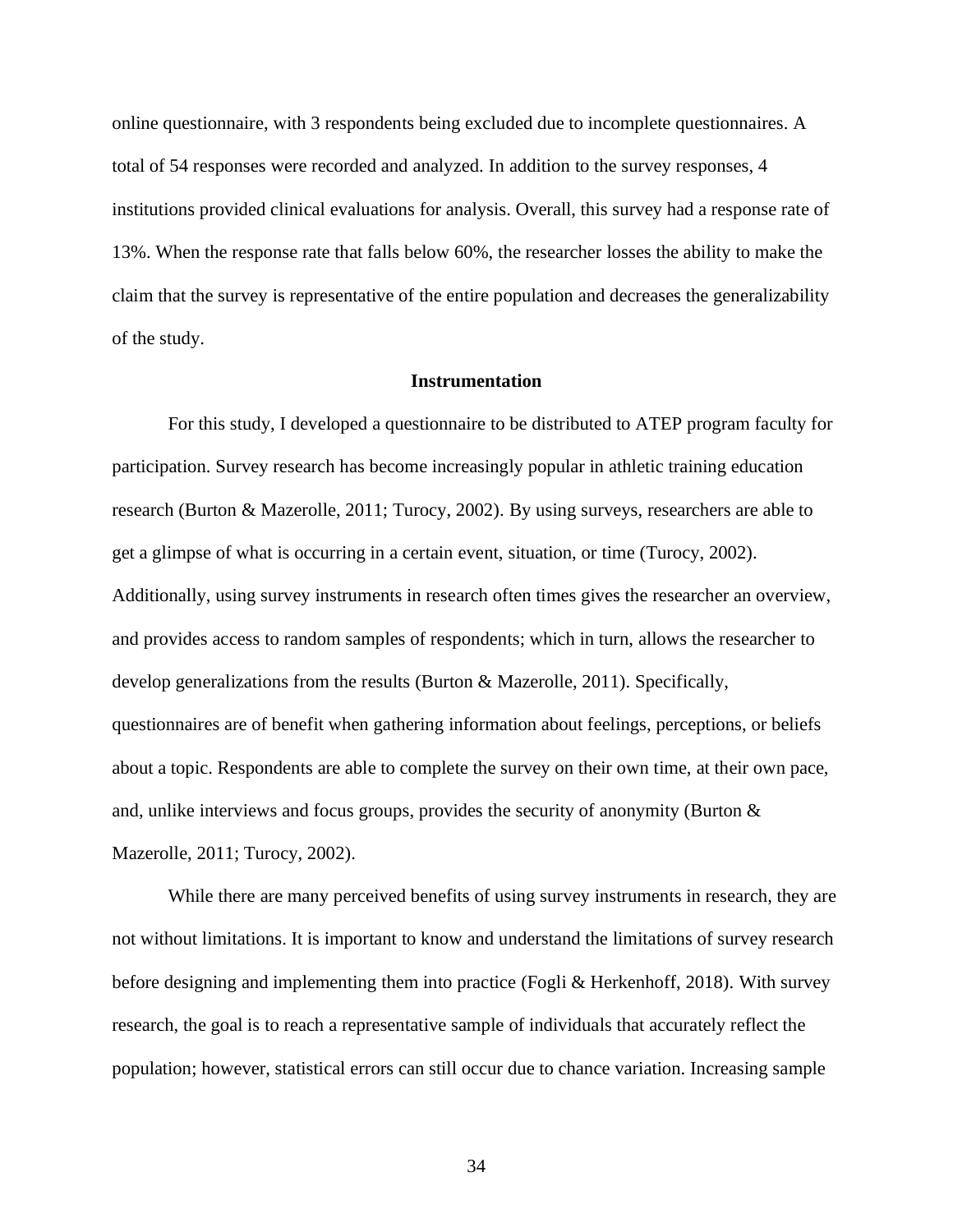size and using appropriate measures to target the correct sample size can help reduce sampling error. While a quality survey instrument attempts to control for sampling and systematic errors, limitations on behalf of the respondents are more difficult to control (Burton & Mazerolle, 2011; Fogli & Herkenhoff, 2018). Survey research is dependent on the assumption that respondents are willing, able, and are truthful in their responses, known as response bias (Fogli & Herkenhoff, 2018).

To reduce the chance for respondent error, researchers should focus on developing questions that will help maximize validity (Krosnick et al., 2014). The validity of an instrument is the degree that the instrument truly measures the intended item or construct (Burton  $\&$ Mazerolle, 2011). To establish face and content validity, expert panels are brought in to evaluate the instrument's appearance (face validity) and representativeness of the subject matter being studied (content validity) (Burton & Mazerolle, 2011; Turocy, 2002). Criterion and construct validity represent higher levels of validity for instrument design (Burton & Mazerolle, 2011; Creswell & Creswell, 2018). Criterion validity examines how the instrument results align with previous research and other developed instruments. Construct validity then assesses how the instrument aligns with theoretical concepts (Creswell & Creswell, 2018).

To help establish validity in this study's questionnaire, I sought to establish face and content validity by pilot testing the instrument. While criterion and construct validity are measures of a more valid instrument, in this specific research, criterion and construct validity will be difficult to attain. First, because criterion validity uses previously established and validated instruments for comparison (Burton & Mazerolle, 2011; Turocy, 2002) and such instruments have not been previously developed or established for this specific topic. This study was the first to examine clinical evaluations for this perspective, therefore, instruments to use as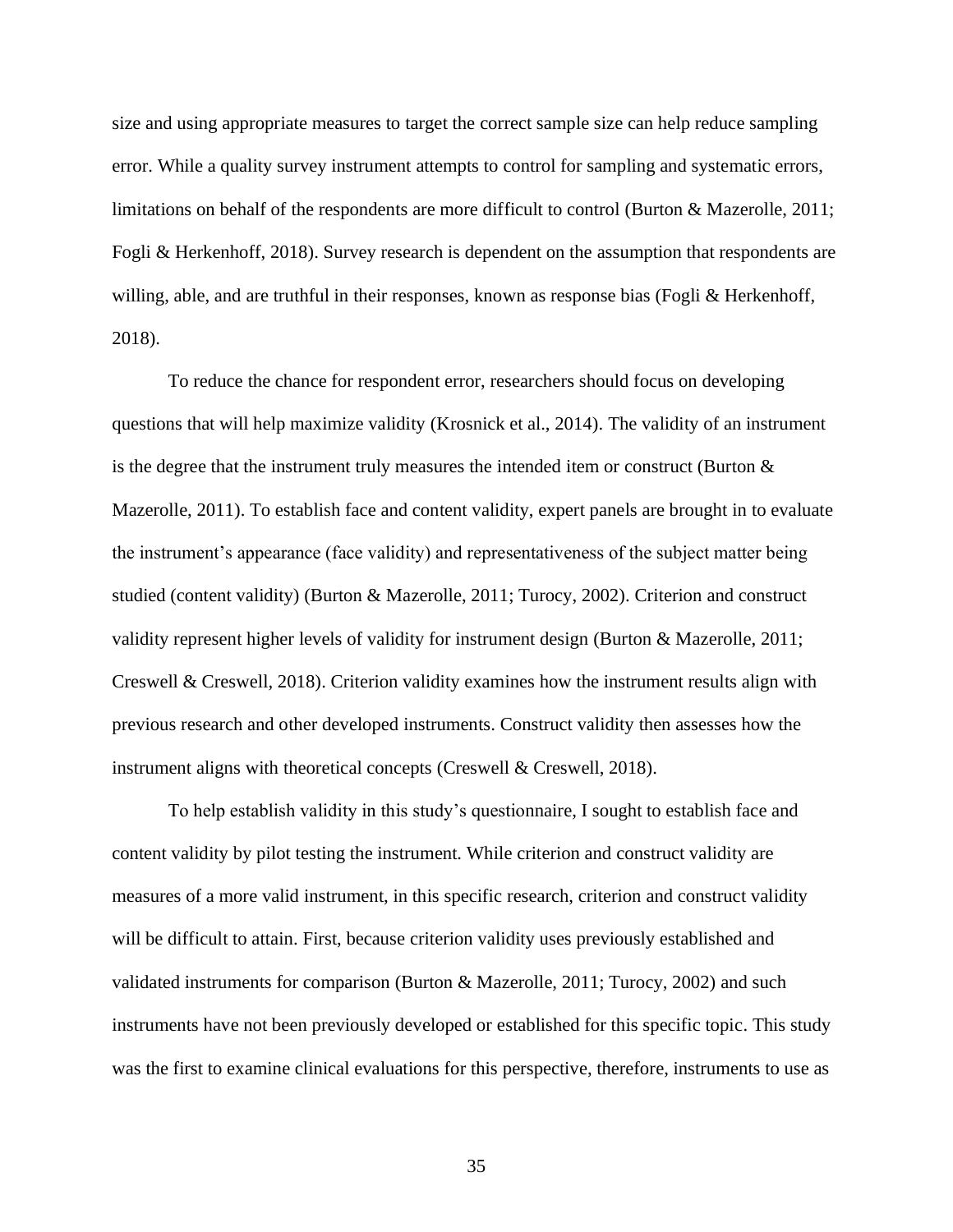a comparison are limited. However, survey instruments developed by Edgar et al. (2018) and Sorge et al. (2020) in their respective investigations may serve as a useful guide in questionnaire development. Secondly, to meet construct validity requirements, the instrument may need to be tested several times with large samples to determine that the constructs which are claiming to be tested are accurately being measured (Haynes et al., 1995). Because of the timeframe and possible small population sizes this type of validity testing was not be feasible for this study.

#### **Questionnaire Design**

Design, layout, and formatting play a crucial role in questionnaire development (Boynton & Greenhalgh, 2004). Decisions need to be made regarding each question, with the results having possibly significant impact on the study's validity and outcomes (Krosnick et al., 2014). Aspects to be considered in questionnaire design include open and close-ended questions, response metrics, word choice, question order, and overall appearance (Krosnick et al., 2014; Turocy, 2002).

Specifically, this study used questionnaire with close-ended and open-ended questions. This approach can be beneficial in exploratory research because it allows for respondents to provide additional commentary in open-ended responses that expand on the responses of the close-ended questions. It has been noted that open-ended questions have higher reliabilities and validities than close-ended questions (Krosnick et al., 2014).

Another important note to consider in questionnaire development is the use of response metrics. The optimal number of points on response metrics ranges from five to seven (Krosnick et al., 2014). Furthermore, it has been demonstrated that data quality and respondent satisfaction improve when the scale points are labeled with words (e.g., not satisfied, satisfied, or highly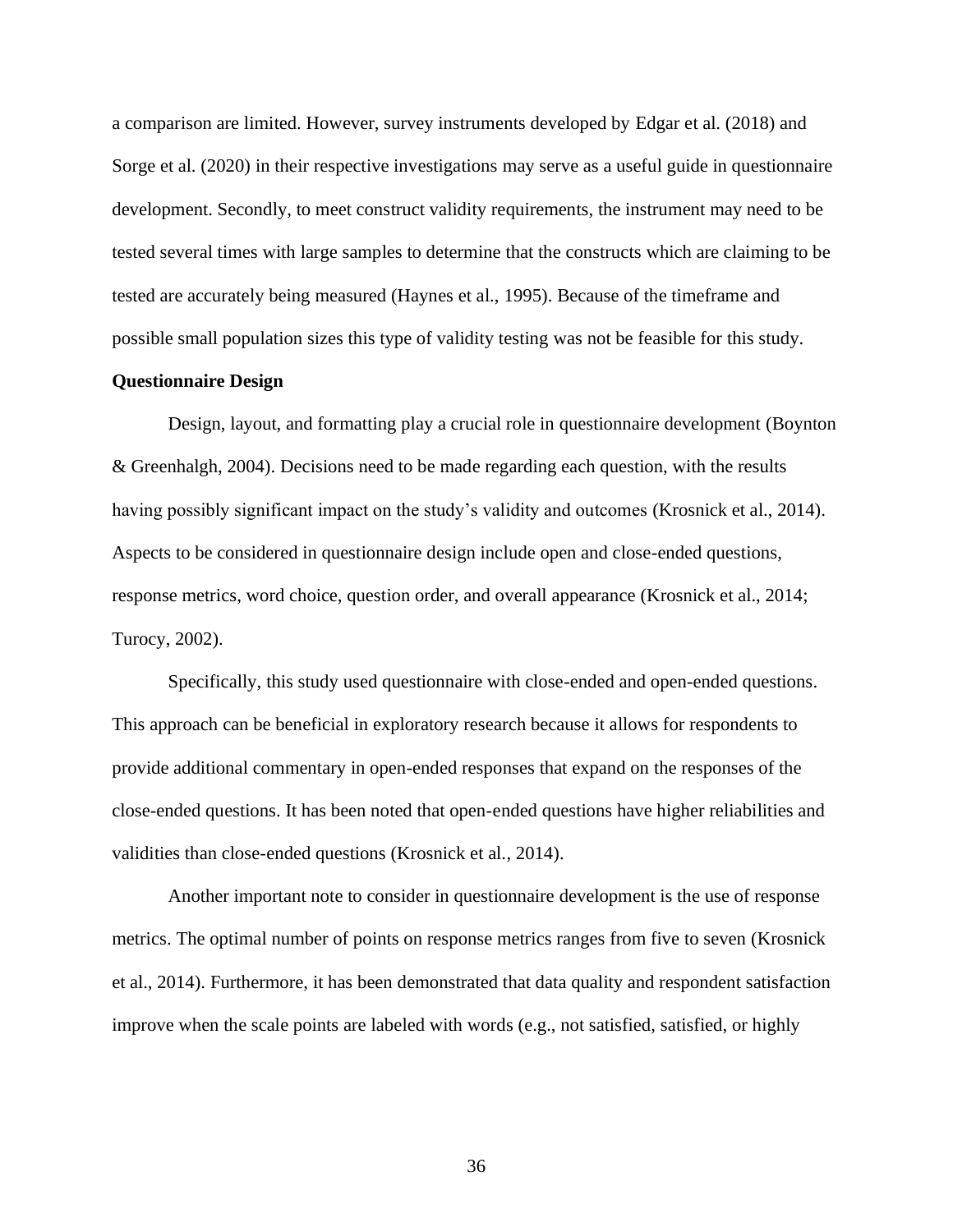satisfied) (Krosnick et al., 2014). This study used labeled rating scales for close-ended questions in the survey instrument.

To avoid confusion, misinterpretation, or biasing, appropriate consideration needs to be given to question wording throughout the instrument (Krosnick et al., 2014). Visser et al. (2013), recommended avoiding ambiguity and asking two questions at once, also known as doublebarreled questions. Additionally, questions should be worded in neutral terminology to limit reflexive answers from respondents. Furthermore, questions should be relevant to the study's purpose and formatted to flow within the questionnaire. Turocy (2002), recommended developing a table of specifications to use as a guide to delineate the main topic of the questionnaire (see Table 4).

## **Table 4**

| Variables                     | Variable Type | Level of<br>Measurement | Categories                                                                                                                    |
|-------------------------------|---------------|-------------------------|-------------------------------------------------------------------------------------------------------------------------------|
| Respondent's role or position | Independent   | Nominal                 | $1 -$ Director or Program chair<br>$2$ – Clinical coordinator<br>$3 -$ Faculty<br>$4 - Other$                                 |
| AT program Status             | Independent   | Nominal                 | $1 - Good$ standing<br>$2 -$ Probation<br>$3 - In-transition$<br>$4 -$ Voluntary withdrawal<br>$5 -$ Seeking accreditation    |
| Degree level offered          | Independent   | Ordinal                 | $1 -$ Baccalaureate<br>$2$ – Professional master's<br>$3 - Post-professional master's$                                        |
| Stakeholder involvement       | Independent   | Ordinal                 | $1 -$ Faculty<br><b>Table Continues</b><br>$2 - Preceptors$<br>$3$ – University assessment<br>group<br><b>Table Continues</b> |

*Table of Specifications for Survey Instrument*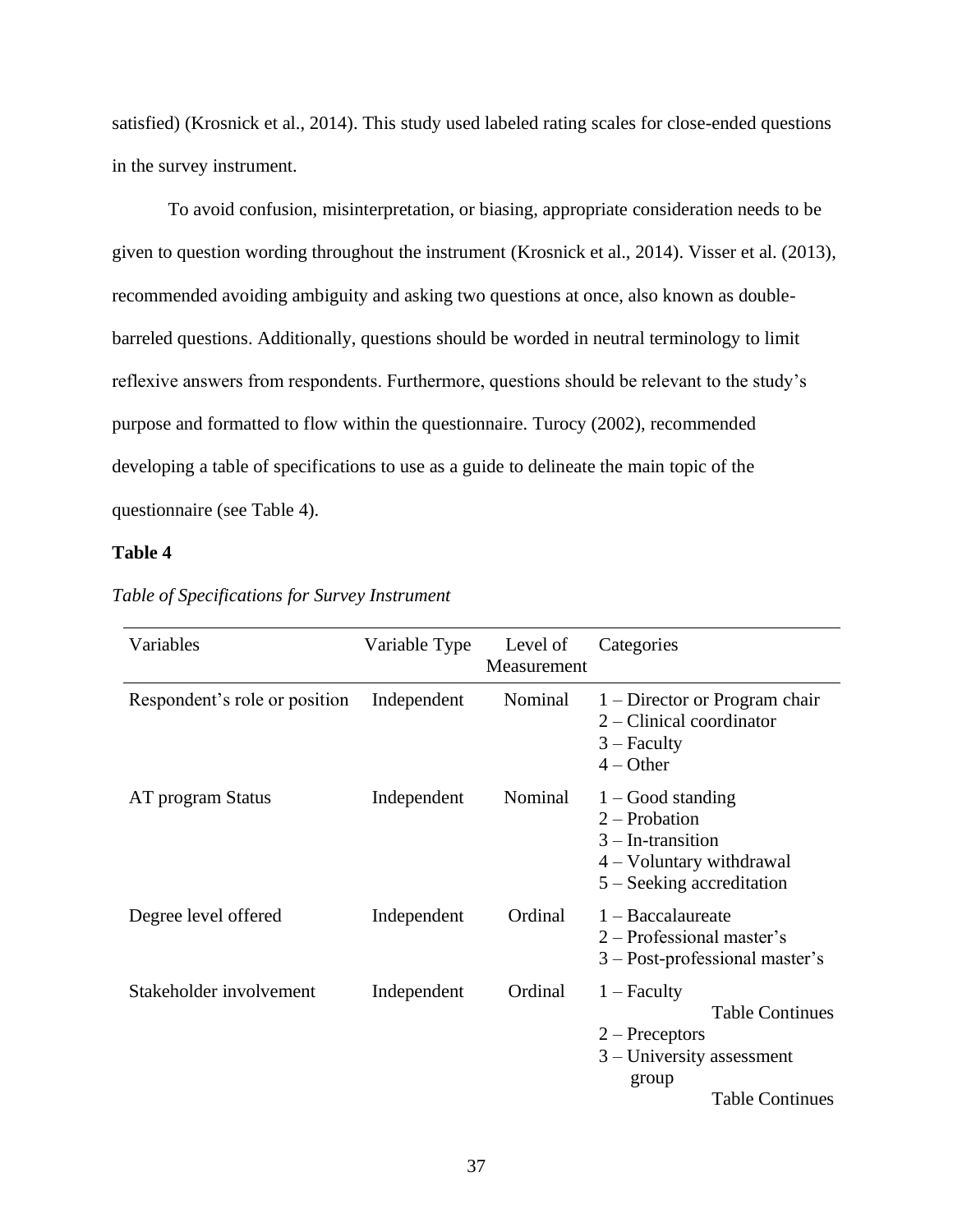| Variables                                                                                                                                          | Variable Type | Level of<br>Measurement | Categories                                                                                                                                                                                                                                                                                                                 |
|----------------------------------------------------------------------------------------------------------------------------------------------------|---------------|-------------------------|----------------------------------------------------------------------------------------------------------------------------------------------------------------------------------------------------------------------------------------------------------------------------------------------------------------------------|
|                                                                                                                                                    |               |                         | $4 - Students$<br>$5 - Other$                                                                                                                                                                                                                                                                                              |
| Satisfaction with overall<br>assessment                                                                                                            | Dependent     | Nominal                 | $1 - Yes$<br>$2 - No$<br>$3$ – Comments                                                                                                                                                                                                                                                                                    |
| Satisfaction with assessment<br>components<br>Length of evaluation<br>Ease of use<br>Preceptor response<br>Type of feedback<br>Quality of feedback | Dependent     | Ordinal                 | $1 -$ Very dissatisfied<br>$2$ – Dissatisfied<br>$3 -$ Unsure<br>$4$ – Satisfied<br>5 – Very satisfied                                                                                                                                                                                                                     |
| Planning assessment changes                                                                                                                        | Dependent     | Nominal                 | $1 - Yes$<br>$2 - No$<br>$3 - Undecided$                                                                                                                                                                                                                                                                                   |
| Understanding of AT<br>Milestones                                                                                                                  | Dependent     | Ordinal                 | $1 - None$<br>$2 -$ Very little understanding<br>$3 - General$ understanding<br>$4 -$ Extensive understanding                                                                                                                                                                                                              |
| <b>Planning AT Milestones</b><br>implementation                                                                                                    | Dependent     | Ordinal                 | $1 - No$ , and do not plan on<br>using for implementation<br>$2 - No$ , not at this time<br>$3$ – Unsure, at this time<br>$4 - Yes$ , but have not<br>developed plan for<br>implementation<br>$5 - Yes$ , we have developed a<br>plan for implementation<br>$6 - Yes$ , we are currently<br>implementing for<br>assessment |
| Valuable information in<br>clinical assessment?<br>Faculty<br><b>Student</b>                                                                       | Dependent     | Qualitative             |                                                                                                                                                                                                                                                                                                                            |

Table Continues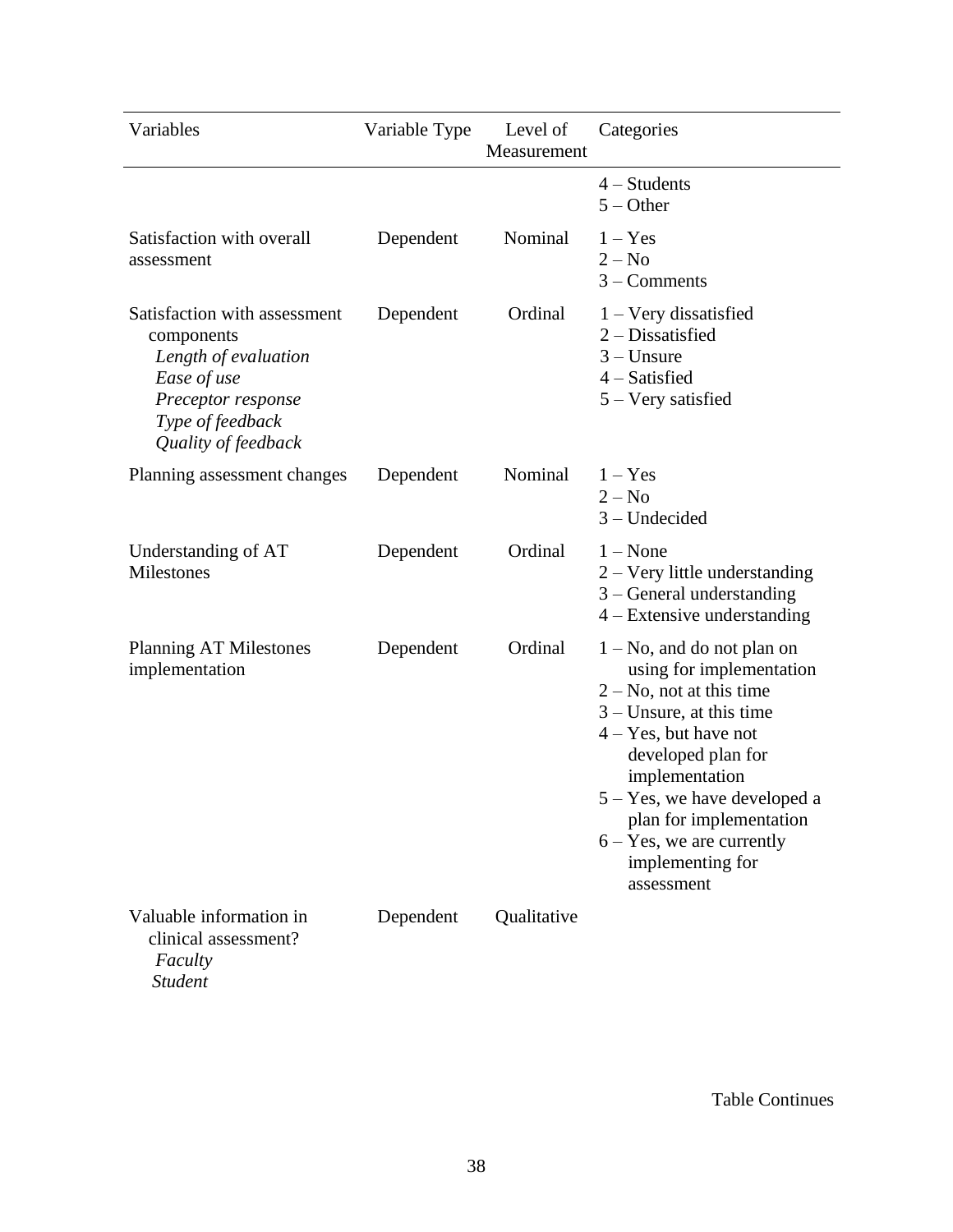| Variables                      |           | Variable Type Level of Categories<br>Measurement |  |
|--------------------------------|-----------|--------------------------------------------------|--|
| Benefits of AT Milestones?     | Dependent | Qualitative                                      |  |
| Drawbacks of AT<br>Milestones? | Dependent | Qualitative                                      |  |

A distinctive part of this questionnaire was the document upload portion at the conclusion of the survey. Specifically, at the conclusion of the questionnaire, participants were asked to voluntarily submit a copy of their program's current clinical evaluations. Respondents were informed that this portion of the survey was optional and not necessary for their previous responses to be recorded. Those who chose to participate were asked to remove program identifiers from the document and upload their document(s) as either an MS Word or PDF document. Those identifiers that were not removed prior to submission, were removed or redacted by a member of the research team before data analysis occurs. These document submissions served as the primary qualitative data component of the study.

#### **Pilot Testing**

Before administering the survey to prospective athletic training faculty for participation, the questionnaire underwent a pilot test. Pilot tests are implemented to address any possible problems in the survey process prior to putting the survey into production (Rothgeb, 2008). One of the primary objectives of pilot testing is to identify, address, and reduce the amount of nonsampling measurement error. For this pilot, a nonrandom convivence sample was used, and specifically sought feedback from 10-12 faculty members from Illinois State University, who familiar with clinical education assessments in various fields including athletic training, physical education, medicine and nursing.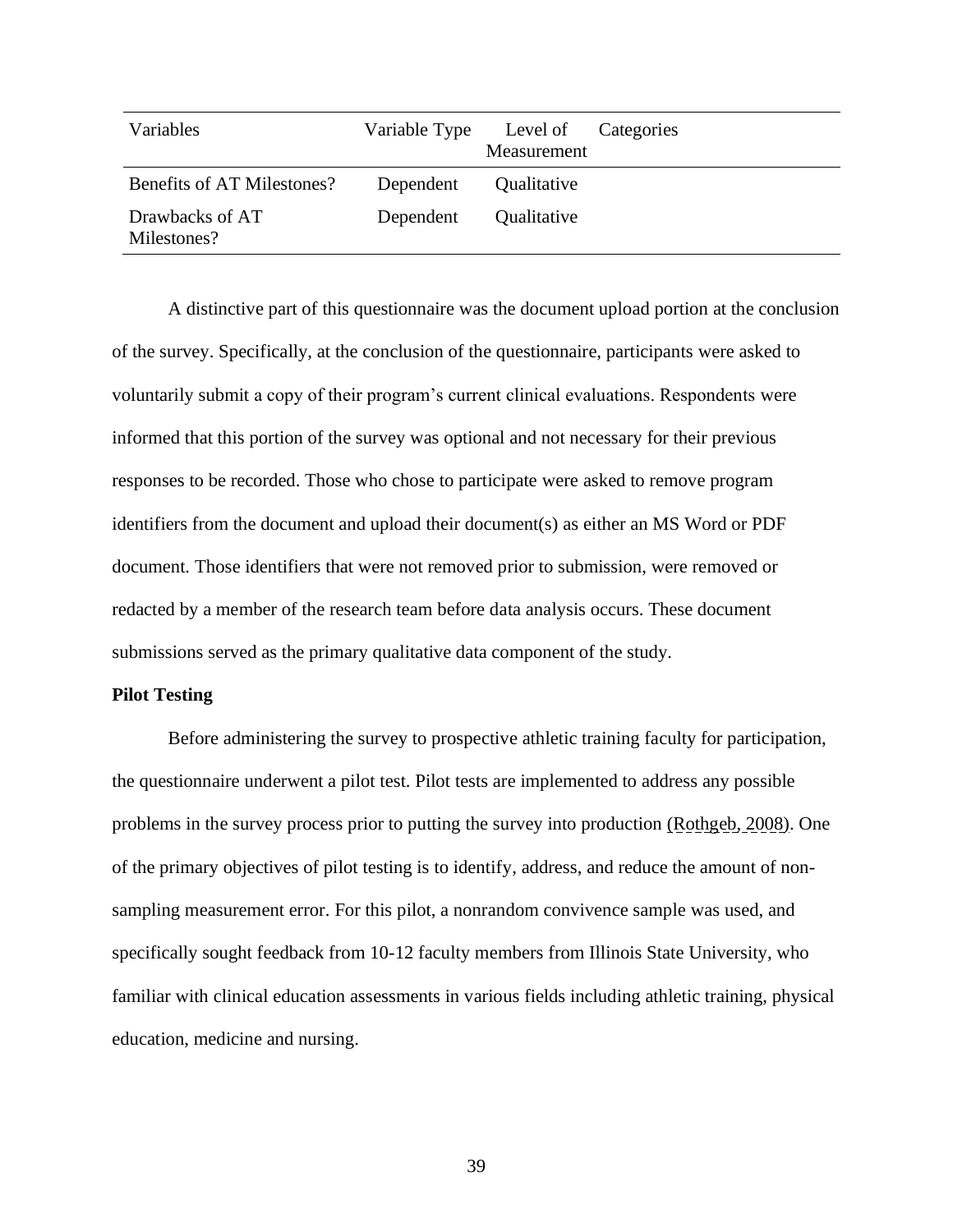Specifically, for this survey, I wanted to ensure that there is clarity in the questions being asked and that the participants are accurately interpreting the satisfaction scales. To measure internal consistency of the questionnaire, I computed a Cronbach's alpha reliability coefficient. Cronbach's alpha are used when the researcher wants to know if items on a questionnaire are consistent with one another in that they represent one construct or area of interest (Salkind, 2017). For example, my questionnaire contained seven questions regarding satisfaction with current program clinical evaluations. If a respondent reported that they are "dissatisfied" with two or more items on the scale, it was expected that they would also not be overall satisfied with the current program evaluations.

#### **Data Analysis**

Data analysis for this convergent-parallel design was conducted in three distinct phases. First, both qualitative and quantitative data were gathered using a single questionnaire. After data collection, the data was separated into quantitative and qualitative raw data to be analyzed. Second, the quantitative data was analyzed using SPSS statistical software. The qualitative data was coded using conventional content analysis. Third, the uploaded clinical evaluation documents were collected for a separate content analysis using a criteria list. See Table 5 for procedures and data collection crosswalk.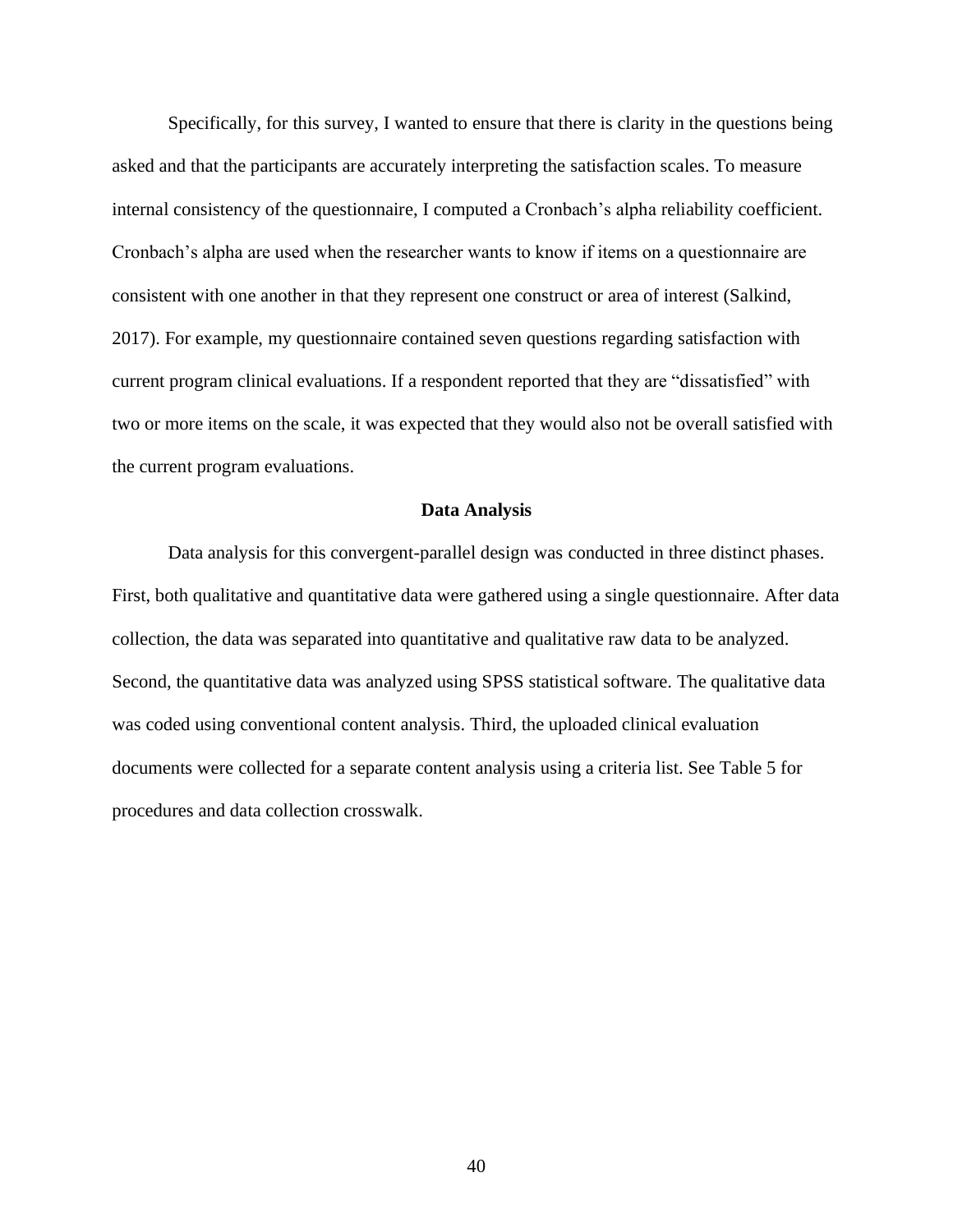## **Table 5**

#### *Procedures & Data Analyses Crosswalk Table*

| <b>Research Questions</b>                                                                                                              | Data Source                                                | Data Analysis                                                                                       |  |
|----------------------------------------------------------------------------------------------------------------------------------------|------------------------------------------------------------|-----------------------------------------------------------------------------------------------------|--|
| What are the perceptions of<br>1.<br>athletic training faculty<br>about current clinical                                               | <b>Survey Instrument</b>                                   | Descriptive & Inferential<br><b>Statistics</b>                                                      |  |
| evaluation assessments and<br>the AT Milestones?                                                                                       |                                                            | Conventional content<br>analysis for coding and<br>emerging themes from open-<br>ended <i>items</i> |  |
| How do clinical evaluation<br>2.<br>assessments of current<br>athletic training education<br>programs align with the AT<br>Milestones? | <b>Clinical Evaluation</b><br><b>Assessment Collection</b> | Criteria list analysis and<br>scoring                                                               |  |

## **Quantitative Data Analysis**

Quantitative data from this study was derived from the questionnaire. Firstly, demographic information was collected from respondents. These demographics included current role, status of the AT program, and degree level of the AT program. These variables were measured as nominal data and served as the primary independent variables. Additional independent variables included stakeholder involvement and overall satisfaction with clinical assessments. Likert scale measurements were used as dependent variables evaluating satisfaction with specific components of current clinical evaluations. The questionnaire also collected dependent data on the respondent's understanding of the AT Milestones, plans to revise current assessments, and plans to implement AT Milestones-based clinical evaluations.

Descriptive and inferential statistics were calculated for the quantitative data gathered from the questionnaire. Descriptive statistics should be used to organize and describe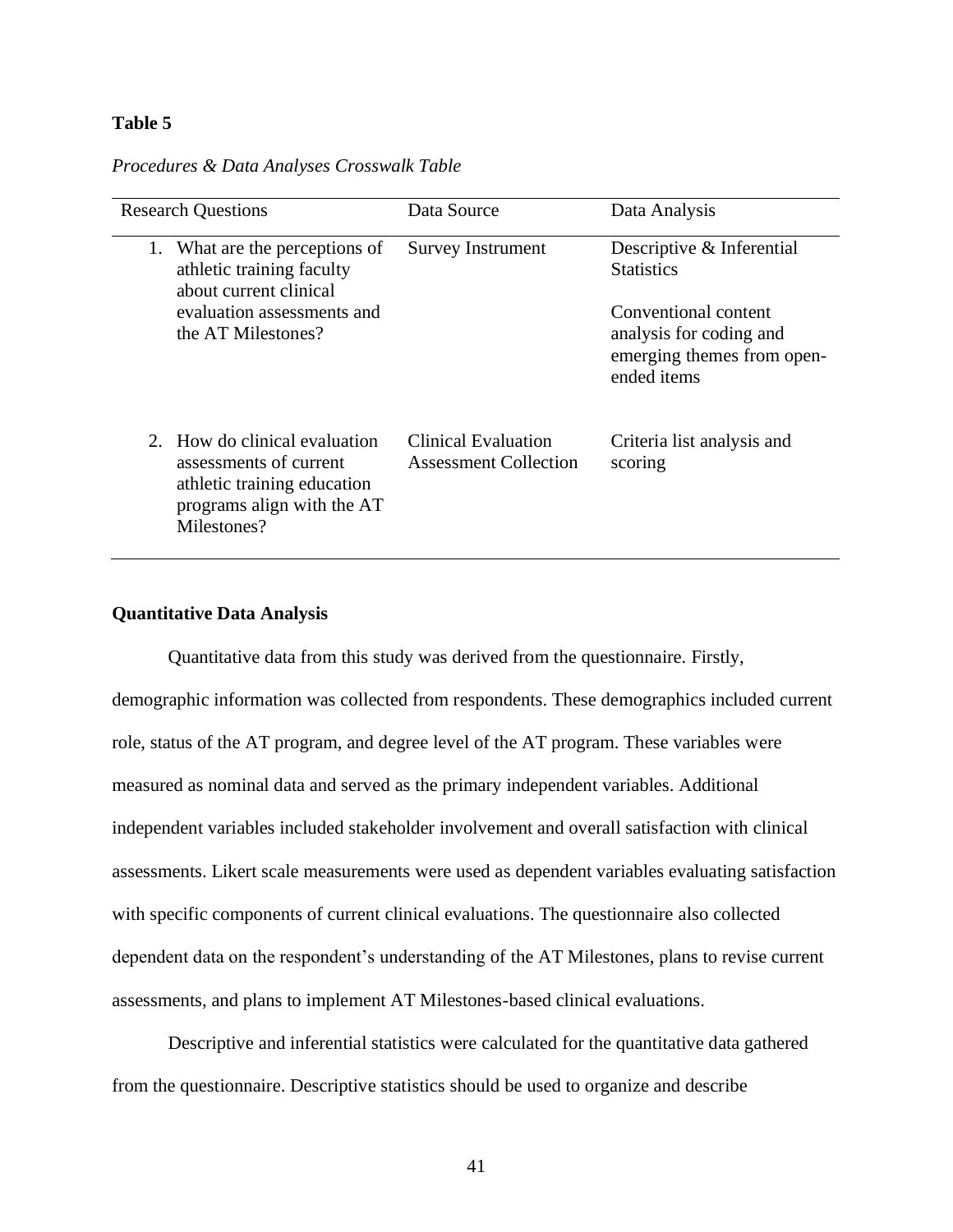characteristics of the data collection (Salkind, 2017). Often descriptive statistics are used to denote the frequencies or to compute the average number of responses for a particular construct from the questionnaire. Inferential statistics traditionally follow descriptive statistics and allow the researcher to make inferences about different groups within the data.

Measures of central tendency included mean, median, and mode (Salkind, 2017). Each provides the researcher with a different type of information about how scores among the data are distributed. Determining the appropriate measure of central tendency is dependent on the level of measurement of the data. The four levels of measurement include nominal, ordinal, interval, and ratio level data (Salkind, 2017). This study used nominal and ordinal level data throughout the questionnaire. Questions regarding participant demographics were measured as nominal data; whereas, constructs like satisfaction levels and perceptions were measured as ordinal data. Statistical analysis for this study were run using SPSS software.

Descriptive statistical analyses were computed for demographic data including respondent roles, program status, and degrees offered. Frequencies and descriptive statistics of variables and calculating measures of central tendencies (i.e. mean, median, mode) provide information on the distribution of the data (Salkind, 2017). Understanding how the data is distributed can provide a picture of the respondents and lay the foundation for further statistical analysis.

In order to address Research Question 1, I evaluated the following satisfaction scores for clinical education evaluations: (a) length of evaluation, (b) ease of use, (c) preceptor response, (d) type of feedback, (e) quality of feedback, (f) method of delivery, (g) content being addressed, and (h) overall satisfaction by conducting *t*-tests and an analyses of variance (ANOVA). These statistical tests are used when assessing for differences between mean scores of different groups.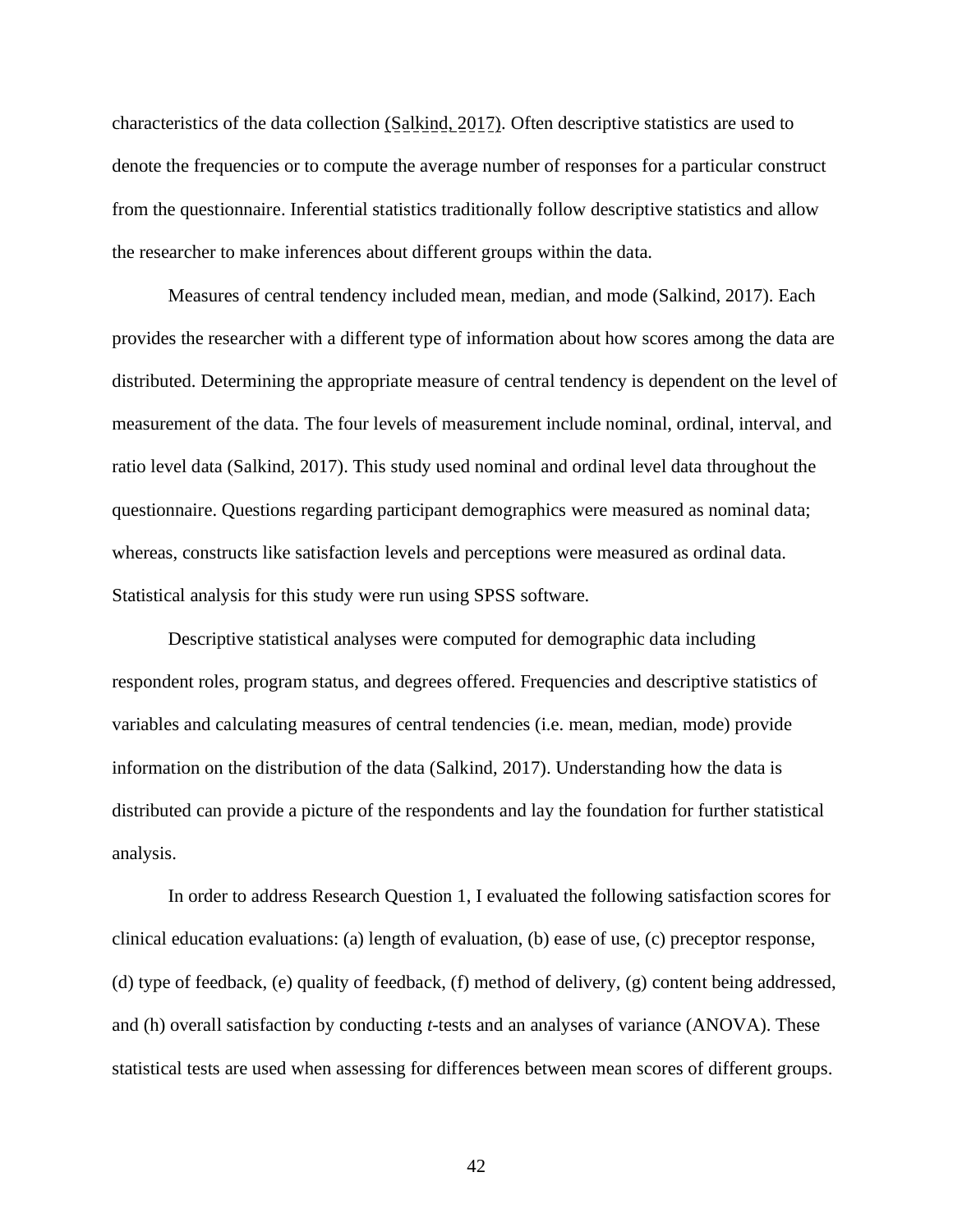Specifically, *t*-tests are used when comparing the mean scores of an interval-level dependent variable by the two categories of the independent variable. For example, an independent-sample *t*-test was was computed to examine the relationship between the means of the dependent, interval-level clinical evaluation satisfaction composition scores by types of program roles (e.g., director and clinical coordinator).

To investigate Research Question 1 with categorical level data, I used non-parametric statistics, specifically cross-tabulations and chi-square tests to assess the measures of association (Salkind, 2017). Cross-tabulations, or contingency tables, are used to analyze the associations of two or more categorical variables (Momeni et al., 2018). Furthermore, a chi-square test statistics will be calculated to compare the distributions of the variables to determine if there is any association between the two categorical variables (Momeni et al., 2018). In this investigation, a cross-tabulation analysis was used to examine the association between the degree levels offered (e.g., baccalaureate, professional masters, post-professional masters, doctor of athletic training, special residency) and plans for implementing the AT Milestones (e.g., no, unsure, and yes).

#### **Qualitative Data Analysis**

To further address Research Question 1, and to enhance the discourse of close-ended responses, a qualitative analysis of the open-ended questionnaire responses was conducted using conventional content analysis. Content analysis is the process of extracting objectives from texts to examine for meanings and patterns that can be observed (Prasad, 2019). Originally, content analysis was primarily used to evaluate documents producing categories from word or phrase counts; it has now expanded to include language and dialog (Cavanagh, 1997). Prior research has noted that content analysis is a more flexible method for analyzing text data (Hsieh & Shannon, 2005). While the versatility and flexibility of content analysis makes it popular among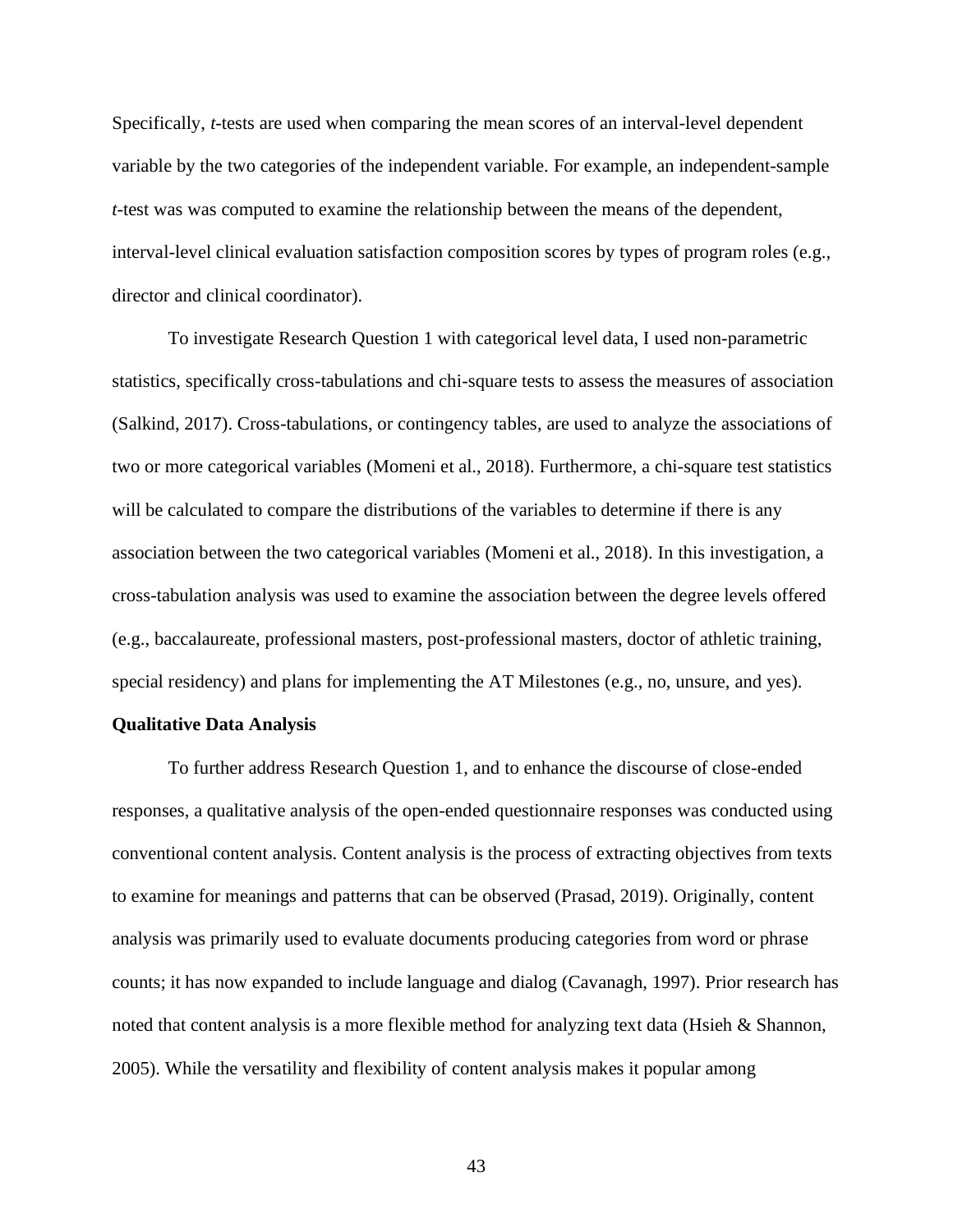researchers, its lack of definition and procedures can be potentially limiting for its application (Dongre et al., 2009; Hsieh & Shannon, 2005). In content analysis, the application of coding procedures are carried out through explicit rules that are applied consistently throughout the data analysis process (Prasad, 2019). This type of analysis can be beneficial for those who are new to qualitative analysis by providing a structured guideline for examination (Hsieh & Shannon, 2005; Prasad, 2019).

Conventional content analysis is generally used and appropriate when research in the area of interest is limited and the researchers' aim is to describe a phenomenon (Hsieh  $\&$  Shannon, 2005). In a conventional analysis rather than using pre-determined categories, the researcher identifies themes that can be observed from the data (Hsieh & Shannon, 2005). The investigator begins by examining each response and coding the words, content, phrases and forms into categories. From each response, the categories are compared to form larger collections and categories that can be used to interpret meaning (Dongre et al., 2009). This type of content analysis was beneficial in analyzing the text presented in the open-ended responses, by allowing the text to guide what themes emerged.

Data analysis of the collected clinical evaluation assessments voluntary submitted by the participants was conducted through a criteria list analysis to address Research Question 2. Criteria lists are a form of a scale or checklist that can be used to assess the contents or integrity of a document. With a scale, responses to individual items are summed to create an overall score representing designated outcome, with the outcome often indicating quality (Armijo Olivo et al., 2008). Criteria lists have been developed in many fields including health care, to assess quality of measurement in instruments (Verhagen et al., 1998). These scales are then often used to assess validity and reliability of the individual instrument. I used a developed list of criteria to examine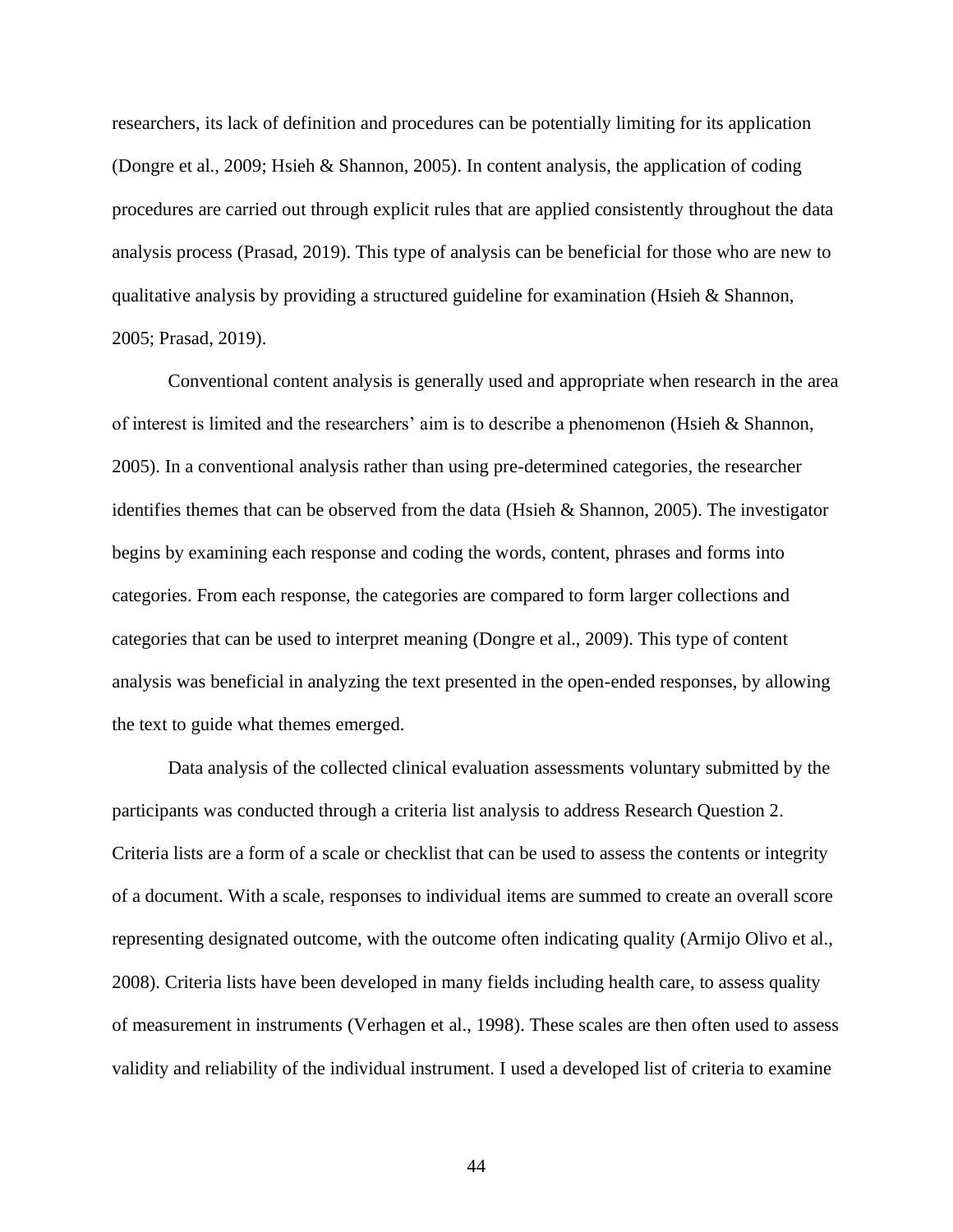each evaluation's alignment with the concepts from the AT Milestones. These criteria were assessed using a series of 10 yes/no questions. See Table 6 for the criteria questions. Each evaluation then received a score out of 10 (1=yes, 0=no), with the higher score indicating a greater alignment with the AT Milestones objectives.

As an example of a criteria list, the Physiotherapy Evidence Database (PEDro) scale was developed to evaluate the quality of randomized controlled trials (Maher et al., 2003). Similarly, this study sought to develop a set of measures that could be used to assess the quality of an evaluation instrument to the criteria of the AT Milestones. Noting a growing demand for evidence-based practice in healthcare, the PEDro scale was developed as a resource to index and evaluate published randomized-controlled trials, systematic reviews, and metanalyses (Kamper et al., 2015). The distinguishing feature of this database is that the PEDro scale can be used to rate the methodological quality of a study. The PEDro scale is composed of 10 criteria items that relate to the internal and external validity of a randomized control trial. The scale allows for the reader to quickly judge if the study can be trusted and meaningfully interpreted. Additionally, the scale provides a universal rating system to improve the consistency and reliability of the raters. The PEDro scale has demonstrated a high reliability and validity as a research instrument.

A benefit to using criteria analysis is that it provided a uniform guideline for me to delineate and interpret each evaluation. Specifically, using a standard guide was beneficial when working with several unique documents. Additionally, using a criteria list aided in the reliability of data analysis between coders by creating an intercoder agreement. This agreement helps when several individuals code, transcribe, and compare work to determine if the same or different themes emerged (Creswell & Plano Clark, 2011). Based on this type of analysis, different coders would compare each line item scoring as well as the total score out of ten.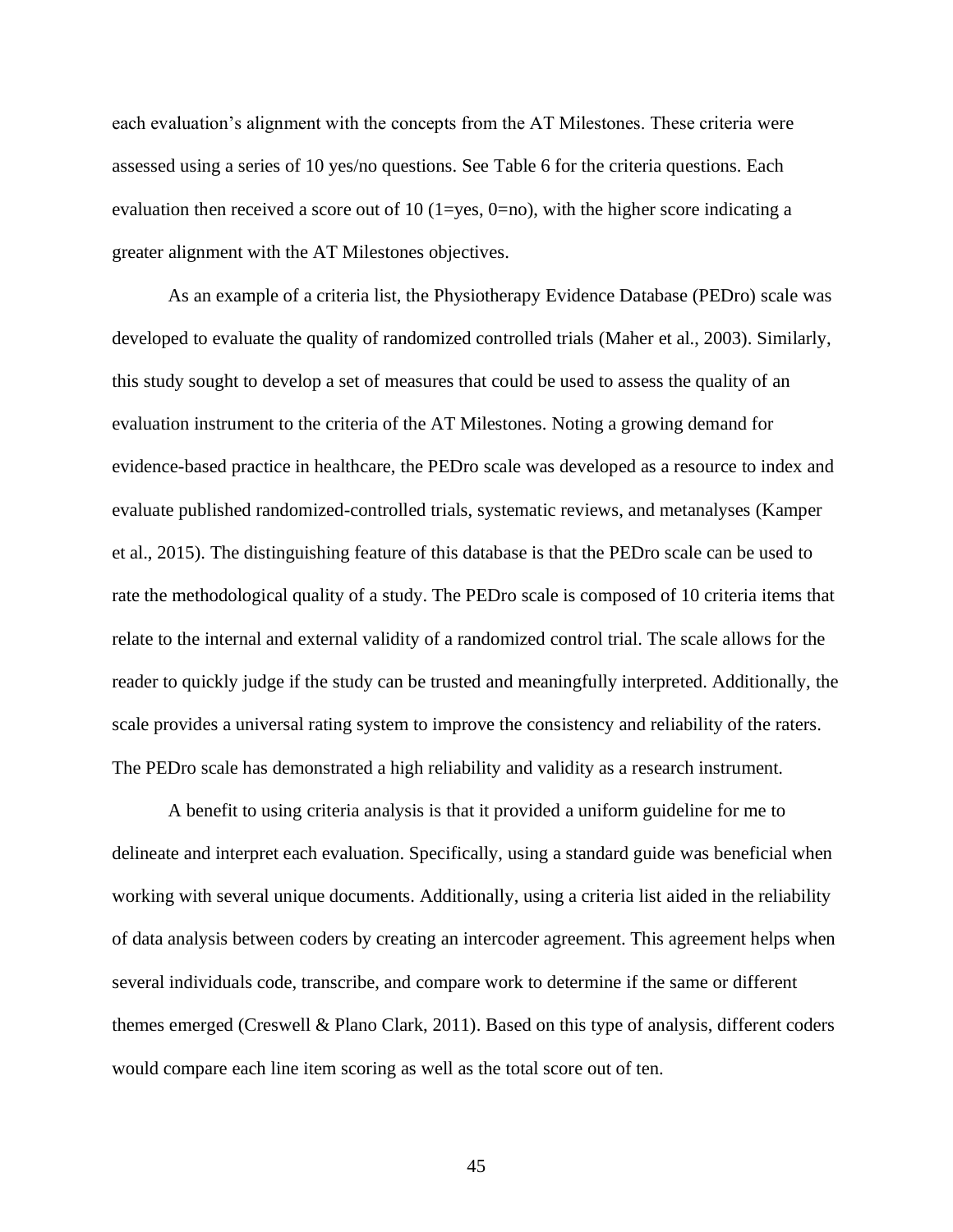Often these types of criteria lists involve implementing a Delphi technique to create a comprehensive and peer-reviewed list (Verhagen et al., 1998; Weidner & Henning, 2004). A Delphi technique is a multi-staged survey that attempts to achieve consensus on an important issue. A Delphi technique works under the assumption that a group of experts' opinions are considered more valid and reliable than an individual opinion alone (Keeney et al., 2011). Delphi techniques can be very time demanding and requires a number of participants to act as panelists for scale development (Verhagen et al., 1998; Weidner & Henning, 2004).Often to develop a consensus among experts, several rounds of surveys must be completed (Keeney et al., 2011). However, the purpose of this study is not to develop a standard set of criteria for clinical evaluations. Therefore, the use of the criteria list was only be to aid the researcher with data analysis. The criteria list was developed by the researcher with consultation from a small group of experts in the field.

#### **Table 6**

### *AT Milestones Criteria List*

| 1. Each evaluation item contains a correlating competency $\&$ sub-competency?                        | Yes/No |
|-------------------------------------------------------------------------------------------------------|--------|
| 2. Does the evaluation use consistent AT Milestones terminology?                                      | Yes/No |
| 3. Is this evaluation instrument used across the program for addressing the<br>learning continuum?    | Yes/No |
| 4. Does the evaluation use consistent AT Milestones level scoring?                                    | Yes/No |
| 5. Does the evaluation address all six AT Milestones core competencies?                               | Yes/No |
| 6. Does the evaluation contain a narrative component of direct observation?                           | Yes/No |
| 7. Does the evaluation contain a student self-evaluation component?                                   | Yes/No |
| 8. Does the evaluation contain an action plan component based on feedback or<br>narrative section?    | Yes/No |
| 9. Does the evaluation include input from multiple scorers or evaluators (i.e.<br>faculty/preceptor)? | Yes/No |
| 10. Is the evaluation designed to be used for long-term rotations (3 mo. or longer)?                  | Yes/No |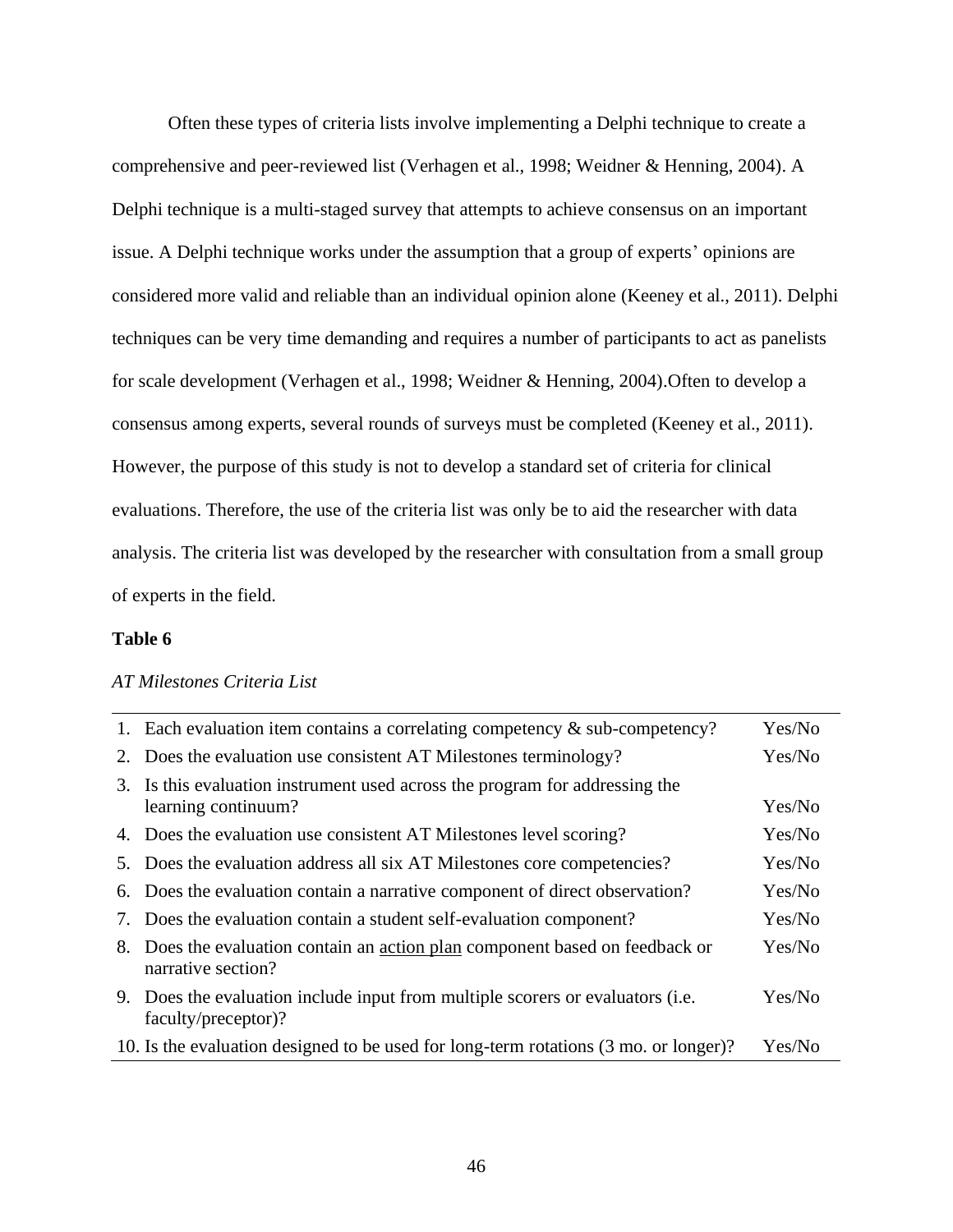#### **Data Merging**

Mixed methods data analysis is conducted to answer the research questions as to whether the results from both analyses converge and specifically how they converge (Creswell & Plano Clark, 2011). Data for this study was merged or integrated during the interpretation phase. Integration at this level is used when qualitative and quantitative data are collected concurrently, analyzed separately, and then combined during the discussion (Kay & Kucera, 2018, p. 405).

Through integration at the discussion level, I hoped to link the qualitative and quantitative outcomes. Linking can occur in several ways including connecting, building, merging, and embedding (Fetters et al., 2013). Specifically, this study looked to form connections between questionnaire responses and collected evaluation instruments. For example, participants responding as having a general or extensive understanding of the AT Milestones, may be more likely to have an evaluation the accurately reflects the AT Milestones. Alternatively, respondents not planning to implement the AT Milestones, may not likely have evaluations that align with the AT Milestones. Due to the low number of collected evaluation instruments no conclusions like this could be made. However, having both types of data helped to build a narrative for current and future assessments in athletic training education.

#### **Significance of Study**

The changing of degrees from bachelors to masters in athletic training education allows programs to re-evaluate and redefine curriculum instruction, delivery, and assessments (Edler et al., 2017). Currently, many programs are exploring options for crafting courses and assessments that align with the graduate mission. Through this transition, it is necessary for athletic training program administrators to create assessment instruments that align with best practices and adequately evaluates the clinical competency of students (Moffit et al., 2016). This study intends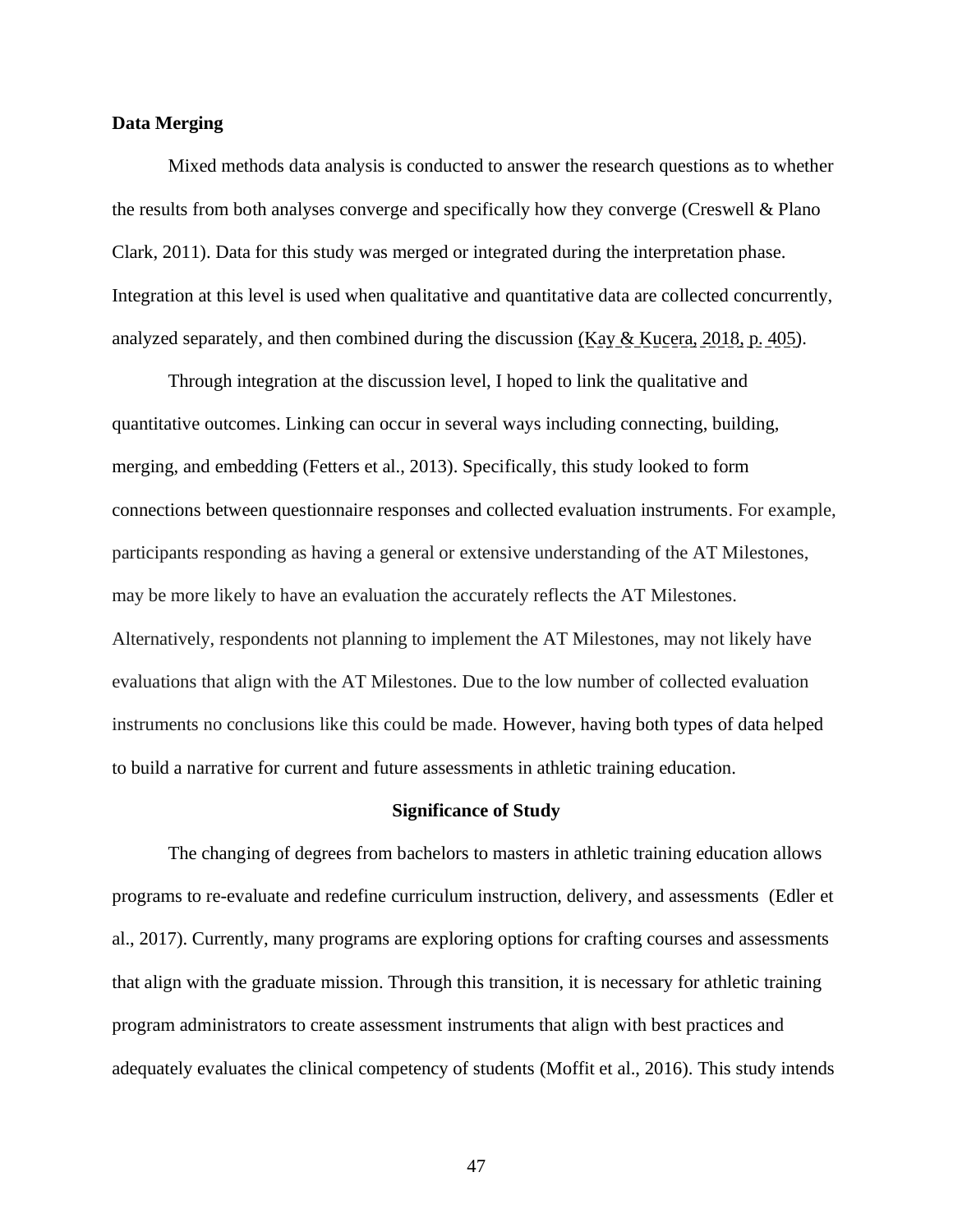to evaluate the assessments are currently being used to evaluate clinical competency in athletic training, and how those assessments align with the new recommendations from the AT Milestones Project and CAATE standards. Because the AT Milestones Project is relatively new, there is limited empirical evidence regarding the implementation in athletic training education. This study served as an introductory study on faculty's knowledge, perceptions, and how current assessments compare to the AT Milestones.

This study will contribute to the limited literature base on clinical assessments in athletic training education and serve as a guide for administrators in developing assessments that best fit the needs of their respective programs. Athletic training education needs to seriously examine and evaluate the assessments that are currently being implemented to evaluate students clinically, and measure how those assessments compare to those being used by peer professions under the Accreditation Council for Graduate Medical Education (ACGME) Milestones. The clinical evaluations of students play a major role in the development of the profession. Therefore, additional research is needed in the field to guide programs in academic and professional advancement.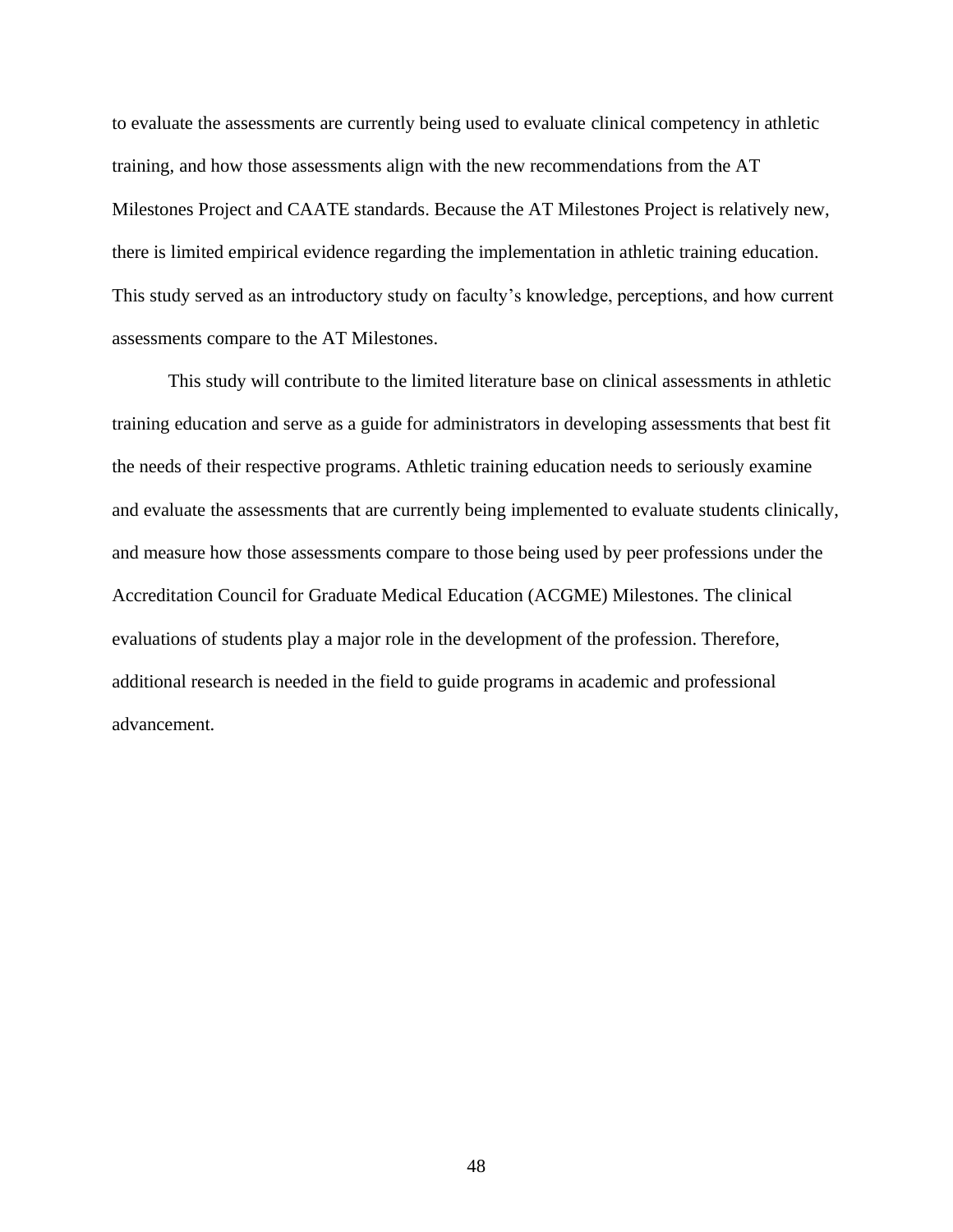#### CHAPTER IV: RESULTS

The purpose of this study was to examine athletic training educators' perceptions of current clinical evaluation assessments, and program evaluations' alignment to the AT Milestones. This study used a mixed methods research design to evaluate perceptions of faculty about current clinical evaluation assessments and the AT Milestones, as well as evaluate how current clinical evaluations align with the AT Milestones.

#### **Research Questions**

The two research questions that were addressed in this study were:

- RQ 1: What are the perceptions of athletic training faculty about current clinical evaluation assessments and the AT Milestones?
- RQ 2: How do clinical evaluation assessments of current athletic training education programs align with the AT Milestones?

#### **Data Results**

Prior to examining the results of the analyses specifically addressing the two research questions, it was imperative to examine the demographics of the respondents to get a clearer understanding of the characteristics of the study sample. Therefore, I conducted a frequency analysis of all the demographic variables in the study (see Table 7)

### **Table 7**

|                                       |    | $\frac{0}{0}$ |
|---------------------------------------|----|---------------|
| Participant Role                      |    |               |
| Program Director/Chair                | 38 | 66.7%         |
| <b>Clinical Education Coordinator</b> | 15 | 26.3%         |
| <b>Other Faculty</b>                  |    | 1.8%          |

#### *Demographics of the Study Participants*

Table Continues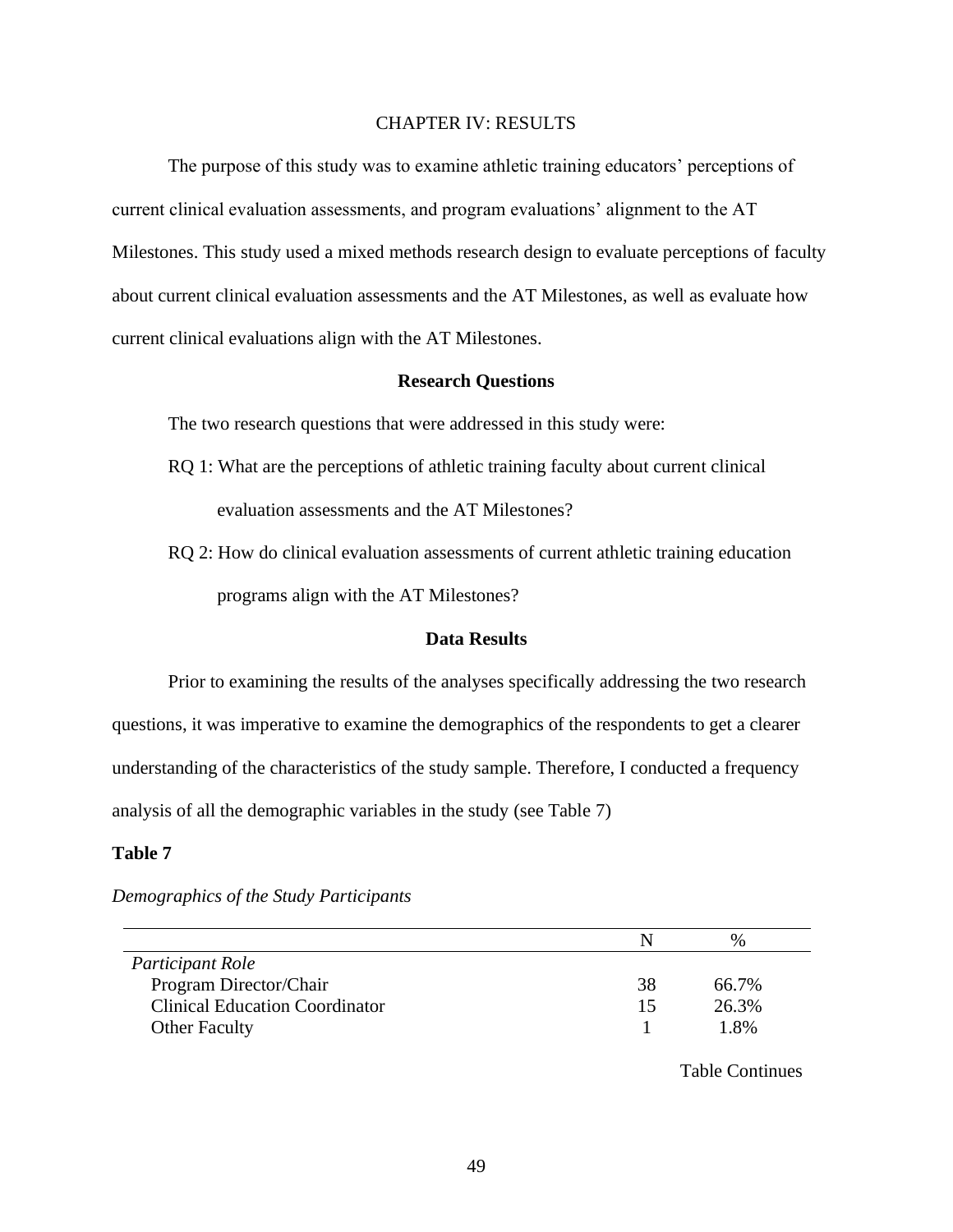|                                             | N              | $\%$  |  |
|---------------------------------------------|----------------|-------|--|
| <b>Education Program Status</b>             |                |       |  |
| Good Standing                               | 37             | 64.9% |  |
| Probation                                   | 7              | 12.3% |  |
| In-transition                               | 3              | 5.3%  |  |
| Voluntary Withdrawal                        | 3              | 5.3%  |  |
| Seeking Accreditation                       | 4              | 7.0%  |  |
| Degrees Offered                             |                |       |  |
| Bachelors (BS/BA)                           | 14             | 24.6% |  |
| Entry- level Masters (MAT)                  | 20             | 35.1% |  |
| Post-Professional Masters (MS)              | 3              | 5.3%  |  |
| Doctor of Athletic Training (DAT)           | $\overline{2}$ | 3.5%  |  |
| Special Residency (SR)                      | 3              | 5.3%  |  |
| BS & MAT                                    | 10             | 24.6% |  |
| BS & MS                                     |                | 1.8%  |  |
| MAT & MS                                    |                | 1.8%  |  |
| Offer All Programs (BS, MAT, MS, DAT, & SR) | 2              | 3.5%  |  |

An interesting observation from the frequency analysis showed that many respondents reported that their program was in good standing or that the program was in a transition to a master's program (e.g., in-transition, probation, seeking accreditation). It is important to note that there is potential for overlap in some of those programs working to become an accredited athletic training education program at the master's level. Additionally, it's also important to observe that many programs are still offering multiple types of degrees including two programs that offer every type of program. It is likely that these numbers will continue to shift nationally as programs transition or discontinue.

### **Research Question 1**

In order to address research question 1 (What are the perceptions of athletic training faculty about current clinical evaluation assessments and the AT Milestones?). An independentsamples *t*-test was conducted to evaluate the relationship between respondent's faculty role and their overall satisfaction score for their current clinical evaluations. The independent variables were program director and clinical education coordinator. Because only one respondent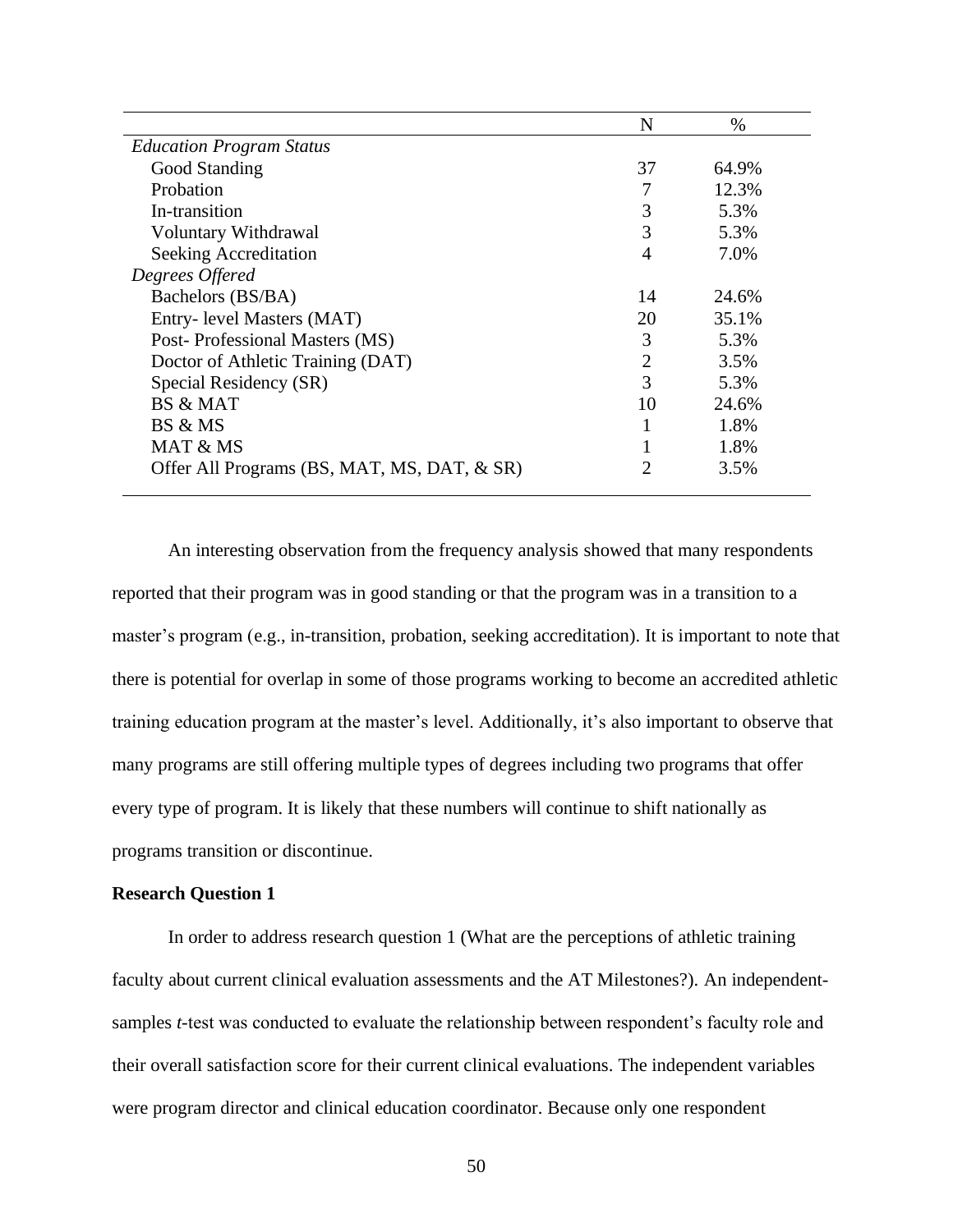identified as faculty, they were removed from this specific analysis. The dependent variable was the satisfaction score developed from a series of Likert-type survey questions. I computed an individual respondent average (mean) satisfaction value by summing up the individual responses to the seven satisfaction questions (length of evaluation, ease of use, preceptor response, type of feedback, usefulness, method of delivery, and content being addressed), and then dividing by seven (i.e., number of satisfaction questions). This combined satisfaction score, now treated as an interval-level variable, could then be used to compute an independent-samples *t*-test. There was no significant differences between program directors (M= 3.70, SD= .836) and clinical coordinators (M= 4.09, SD= .391),  $t_{(44)}$ = -1.67,  $p$ = .103. The t-value of -1.67 was not significant as the p value of .103 is  $> 0.05$ . Cohen's effect size value ( $d= .73$ ) suggests a large practical significance (Salkind, 2017). See Figure 2 for overall satisfaction frequencies for clinical evaluations.

#### **Figure 2**



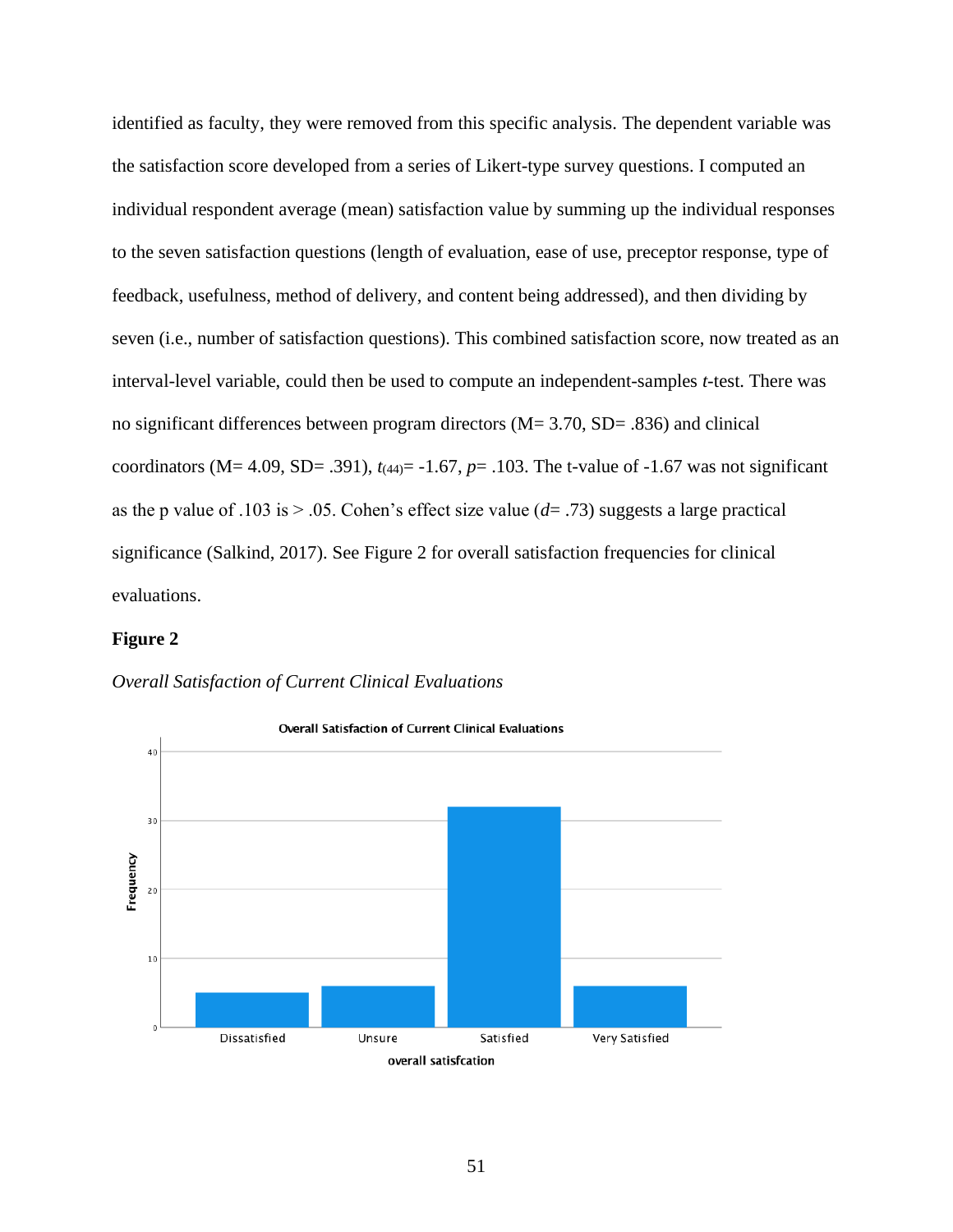Next, a two-way contingency table analysis (i.e., crosstabulation) was conducted to evaluate whether athletic training program status influenced if the program was planning to revise clinical evaluation assessments. The two nominal-level variables were program status (good standing, probation, in-transition, voluntary withdrawal, or seeking accreditation) and revision plans (yes revision made, yes planning revisions, or no). Program status and revision plans for clinical evaluations, were found to be associated, Pearson  $X^2_{(1)} = 45.19$ , p=.001. Those programs that were in good standing, seeking accreditation or transitioning to a master's program were more likely to have made or planned on making clinical evaluation revisions (see Figure 3).

## **Figure 3**





Participants were asked in an open-ended response what they found most valuable for both faculty and students in a clinical evaluation assessment. Based on recorded responses, things like professionalism and soft skills were most frequently reported as valuable for *faculty* in a clinical evaluation (see Table 8). Regarding the most valuable aspects of a clinical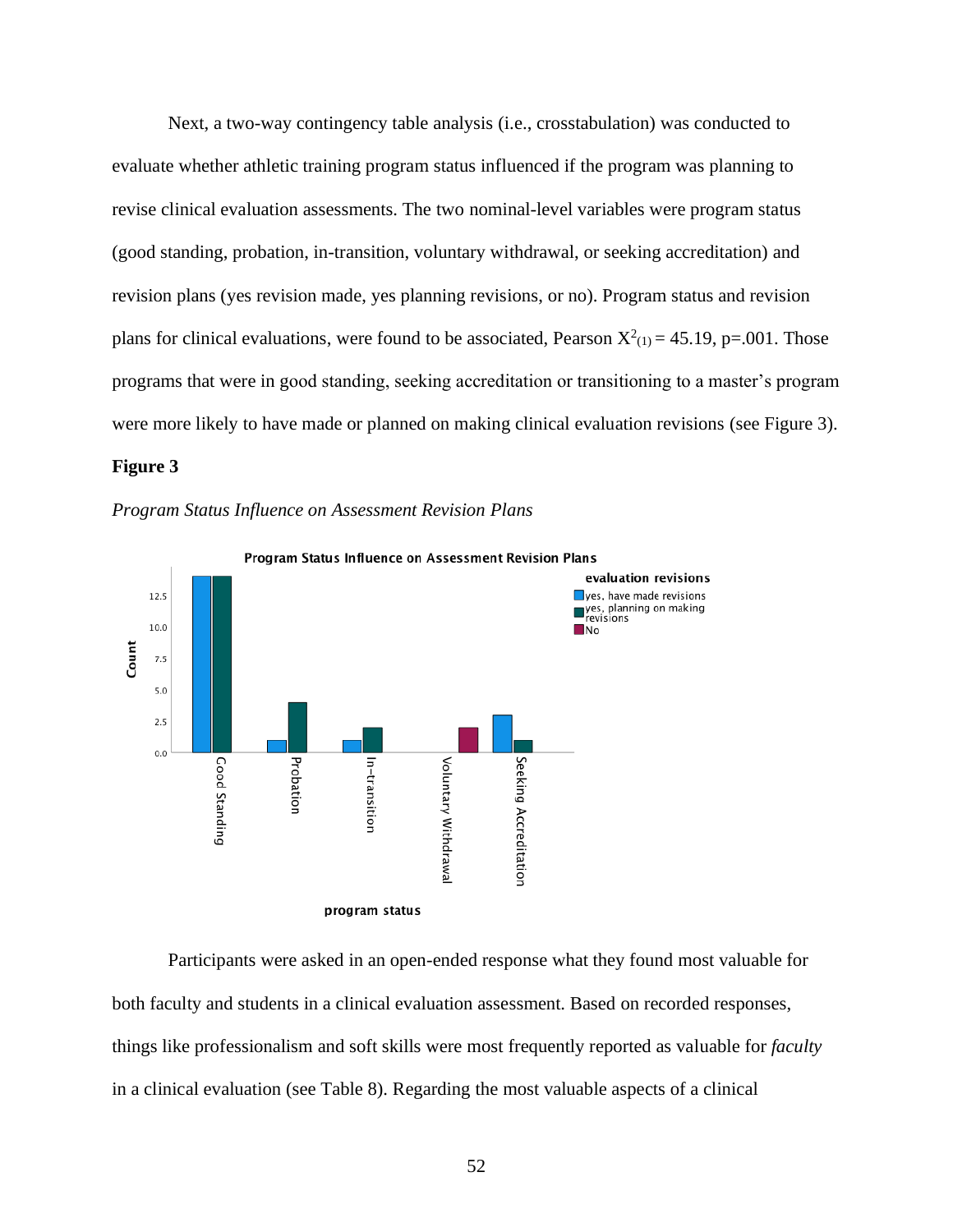evaluation for *students*, faculty respondents reported that feedback was most valuable in an assessment (see Table 8). More specifically, open-ended and deliberate feedback-like comments and narratives were reported as valued.

# **Table 8**

|                                    | N              | $\%$  |
|------------------------------------|----------------|-------|
| Faculty                            |                |       |
| Professionalism/Soft Skills/Skills | 12             | 17.4  |
| Competence                         | 8              | 11.6  |
| Feedback                           | 7              | 10.1  |
| Deficits or Weaknesses             | 7              | 10.1  |
| <b>Transfer of Knowledge</b>       | 6              | 8.7   |
| <b>Student Progression</b>         | 5              | 7.2   |
| <b>Critical Decision Making</b>    | 5              | 7.2   |
| Other Responses (see Appendix C)   | 19             | 27.5  |
| Total                              | 69             | 100.0 |
| <b>Students</b>                    |                |       |
| Feedback                           | 17             | 25.8  |
| Areas of improvement               | 9              | 13.6  |
| Development                        | 5              | 7.6   |
| Growth and Progress                | 5              | 7.6   |
| Performance and Behavior           | $\overline{4}$ | 6.1   |
| Reflection                         | 3              | 4.5   |
| Competency and Proficiency         | 3              | 4.5   |
| <b>Transfer of Knowledge</b>       | $\overline{2}$ | 3.0   |
| Goals                              | $\overline{2}$ | 3.0   |
| <b>Grades or Scores</b>            | $\overline{2}$ | 3.0   |
| Other Responses (see Appendix C)   | 14             | 21.2  |
| Total                              | 66             | 100.0 |

# *Information Reported as Most Valuable in Clinical Evaluation Assessments*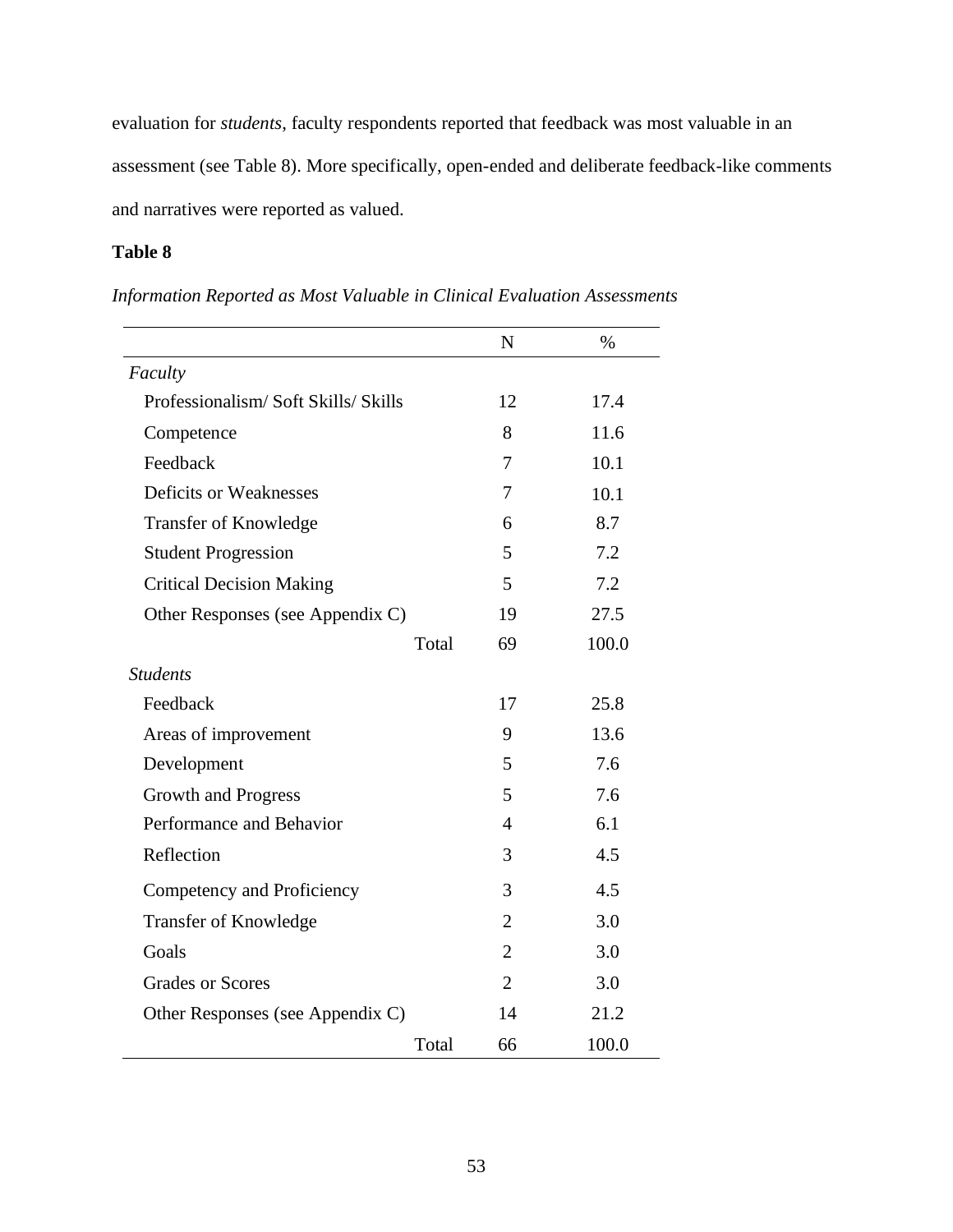To evaluate faculty role and understanding of the AT Milestones a two-way contingency table analysis was conducted. The two nominal-level variables were participant role (program director/ clinical coordinator/ other faculty) and AT Milestones understanding (extensive/ general/ very little/ none). Participant role and understanding of the AT Milestones were found not to be related, Pearson  $X^2(1) = 16.85$ , p=.010. (see Figure 4).

### **Figure 4**



*Participant Role Influence on AT Milestones Understanding*

However, when evaluating program status as to whether the program planned to implement the AT Milestones, there was a significant relationship. A two-way contingency table analysis was conducted on the two nominal-level variables program status (good standing/probation/in-transition/voluntary withdrawal/seeking accreditation) and plans for AT Milestones implementation (no, unsure, yes, yes-currently implementing). The association between program status and plans to implement the AT Milestones was found to be statistically significant, Person  $X^2$ <sub>(1)</sub> = 32.12, p = .001. (see Figure 5)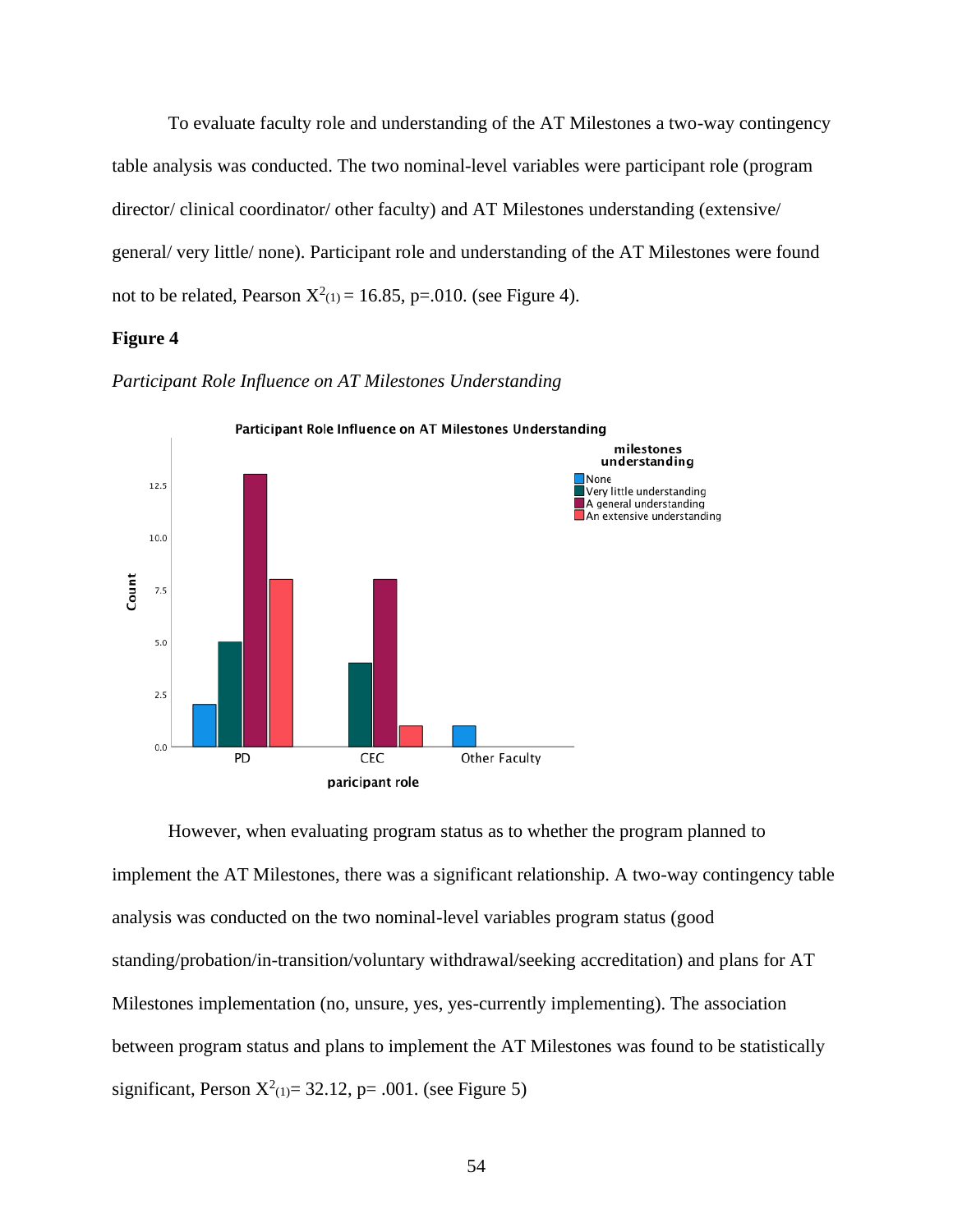## **Figure 5**



### *Program Status Influence on Use of AT Milestones*

When asked about the potential benefits using the AT Milestones in assessments, respondents reported seeing student development across the continuum most frequently (see Table 9). Additional faculty respondents felt that the AT Milestones offers the ability to provide a standardized, specific evaluation that can gauge student competency or proficiency. Regarding prospective benefits of the AT Milestones, one participant stated that, "levels of proficiency and development are important- instead of a preceptor saying the student is either ready or not; they can rate on a more specific spectrum". Alternatively, the most reported potential drawbacks of a Milestones-bases assessment were the education and buy in of stakeholders such as preceptors, students, and faculty. One responded stated, "when initiating new assessment programs, a common obstacle is educating the stakeholders and working towards consistence in the use of new instruments".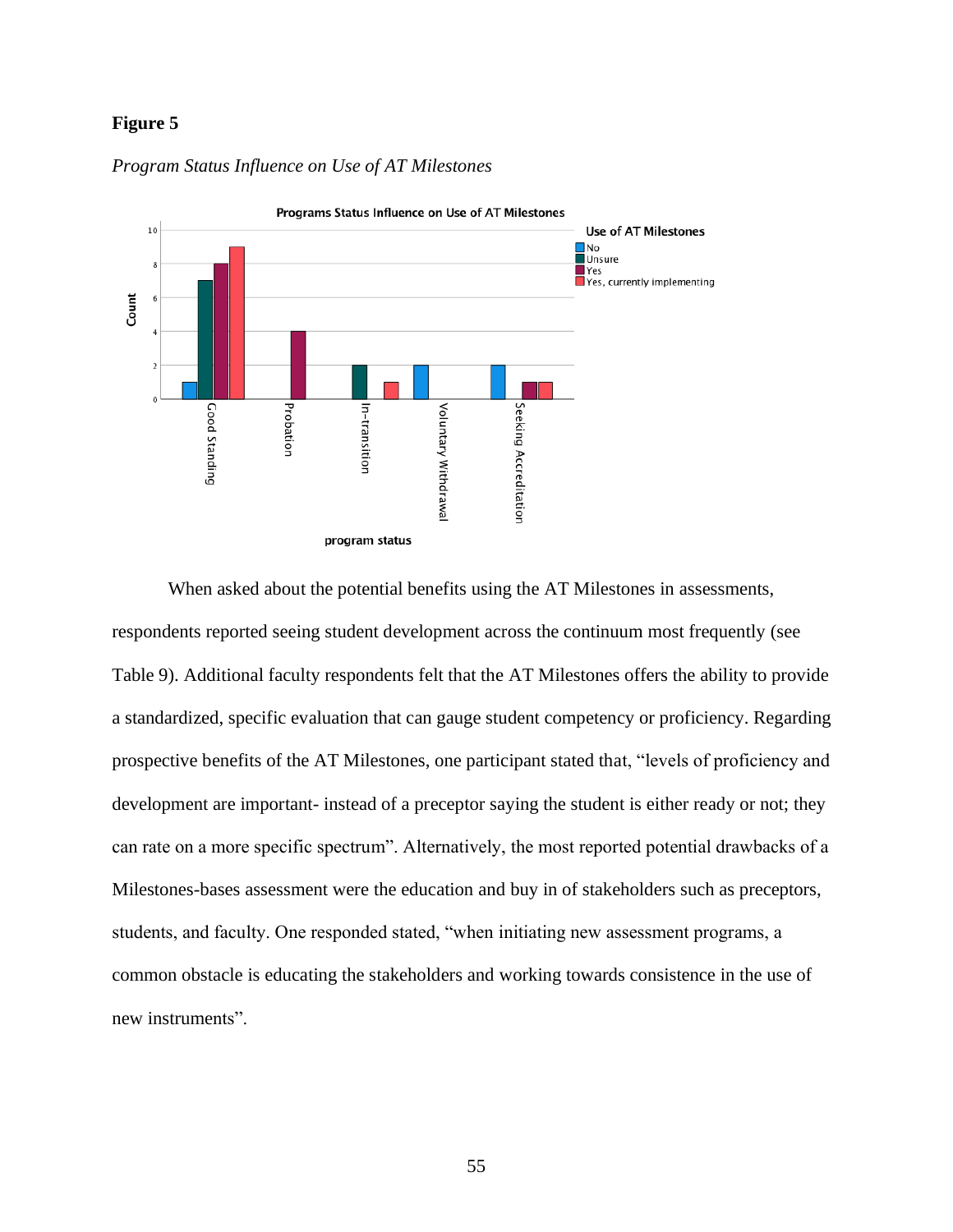# **Table 9**

| Benefits and Drawbacks of Using a Milestones-Based Assessment |  |  |  |
|---------------------------------------------------------------|--|--|--|
|---------------------------------------------------------------|--|--|--|

|                                              | N              | $\%$  |
|----------------------------------------------|----------------|-------|
| <b>Benefits</b>                              |                |       |
| Development across the continuum             | 7              | 14.2  |
| Standardized                                 | 4              | 8.2   |
| Specific                                     | 4              | 8.2   |
| Competency/ Proficiency                      | 4              | 8.2   |
| Progression                                  | 3              | 6.1   |
| Consistency                                  | 3              | 6.1   |
| Framework/ Guidance                          | 3              | 6.1   |
| <b>Shared Understanding</b>                  | 3              | 6.1   |
| Feedback                                     | $\overline{2}$ | 4.1   |
| Relevance                                    | $\overline{2}$ | 4.1   |
| Unsure/ Unsure at this time                  | $\overline{2}$ | 4.1   |
| Other Responses (see Appendix D)             | 8              | 16.3  |
| Total                                        | 49             | 100.0 |
| <b>Drawbacks</b>                             |                |       |
| <b>Educating Preceptors/Faculty/Students</b> | 5              | 13.5  |
| Preceptor/Faculty Understanding or Buy-in    | 4              | 10.8  |
| Time to Complete                             | 4              | 10.8  |
| Length of Assessment                         | 3              | 8.1   |
| Too Specific or Too Much Information         | 3              | 8.1   |
| Need a digital platform                      | $\overline{2}$ | 5.4   |
| Inflexible                                   | $\overline{2}$ | 5.4   |
| <b>Correlation with Outcomes</b>             | $\overline{2}$ | 5.4   |
| Other Responses (see Appendix D)             | 12             | 32.4  |
| Total                                        | 37             | 100.0 |

# **Research Question 2**

To address research question 2 (How do clinical evaluation assessments of current athletic training education programs align with the AT Milestones?) a criteria list was created for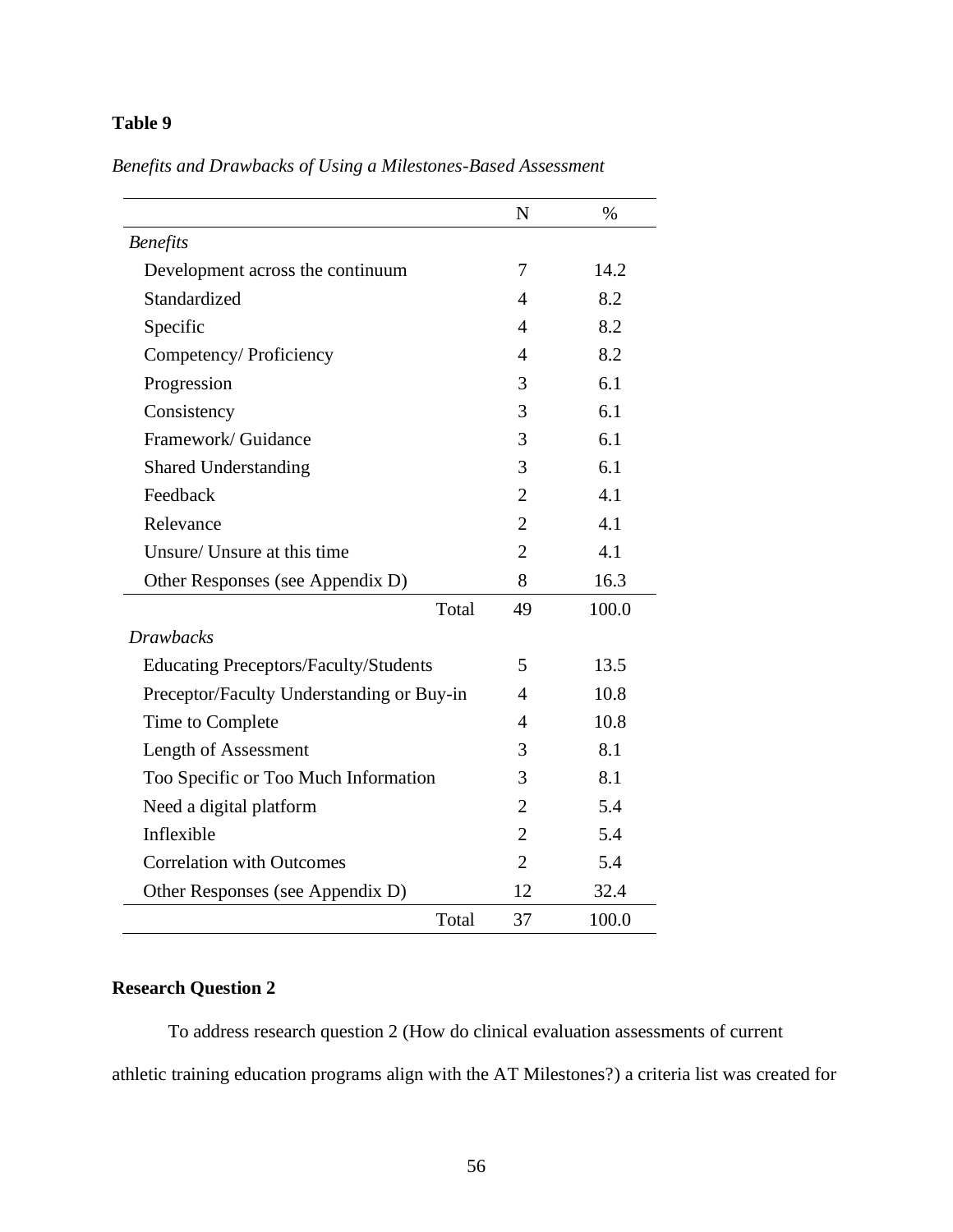analysis. Criteria lists are a form of a scale or checklist that can be used to assess the contents or integrity of a document (Armijo Olivo et al., 2008). Using a developed list of criteria, each clinical evaluation was examined to evaluate its alignment with the concepts from the AT Milestones. These criteria were addressed using a series of 10 yes/no questions. For example, question five asks, does the evaluation address all six AT Milestones core competencies? If the evaluation contained components addressing each of the six AT Milestones core competencies it would have received one point; if it did not, it would have received a zero for that question. Each evaluation received a score out of 10 (1=yes, 0= no), with a higher score indicating a greater alignment with the AT Milestones objectives (See Table 10). The average AT Milestones Alignment Criteria Score (ATMACS) among the four institutions was 55%, indicating an average alignment with the AT Milestones. The criteria scores ranged from a high of 80% alignment to a low of 20% association.

## **Table 10**

|             |              |              | <i>Institution A</i> Institution B Institution C Institution D |              |
|-------------|--------------|--------------|----------------------------------------------------------------|--------------|
| Criteria 1  | $\mathbf{X}$ |              | X                                                              | X            |
| Criteria 2  | $\mathbf{X}$ |              |                                                                | X            |
| Criteria 3  | $\mathbf{X}$ | $\mathbf{X}$ | X                                                              | X            |
| Criteria 4  | $\mathbf{x}$ |              | $\mathbf{X}$                                                   | $\mathbf{X}$ |
| Criteria 5  |              |              | X                                                              | X            |
| Criteria 6  | $\mathbf{x}$ |              | X                                                              |              |
| Criteria 7  |              |              | $\mathbf{X}$                                                   | X            |
| Criteria 8  |              |              |                                                                | X            |
| Criteria 9  |              |              |                                                                |              |
| Criteria 10 | $\mathbf{x}$ | X            | X                                                              | X            |
| $\%$        | 60           | 20           | 60                                                             | 80           |

*AT Milestones Alignment Criteria Score – ATMACS*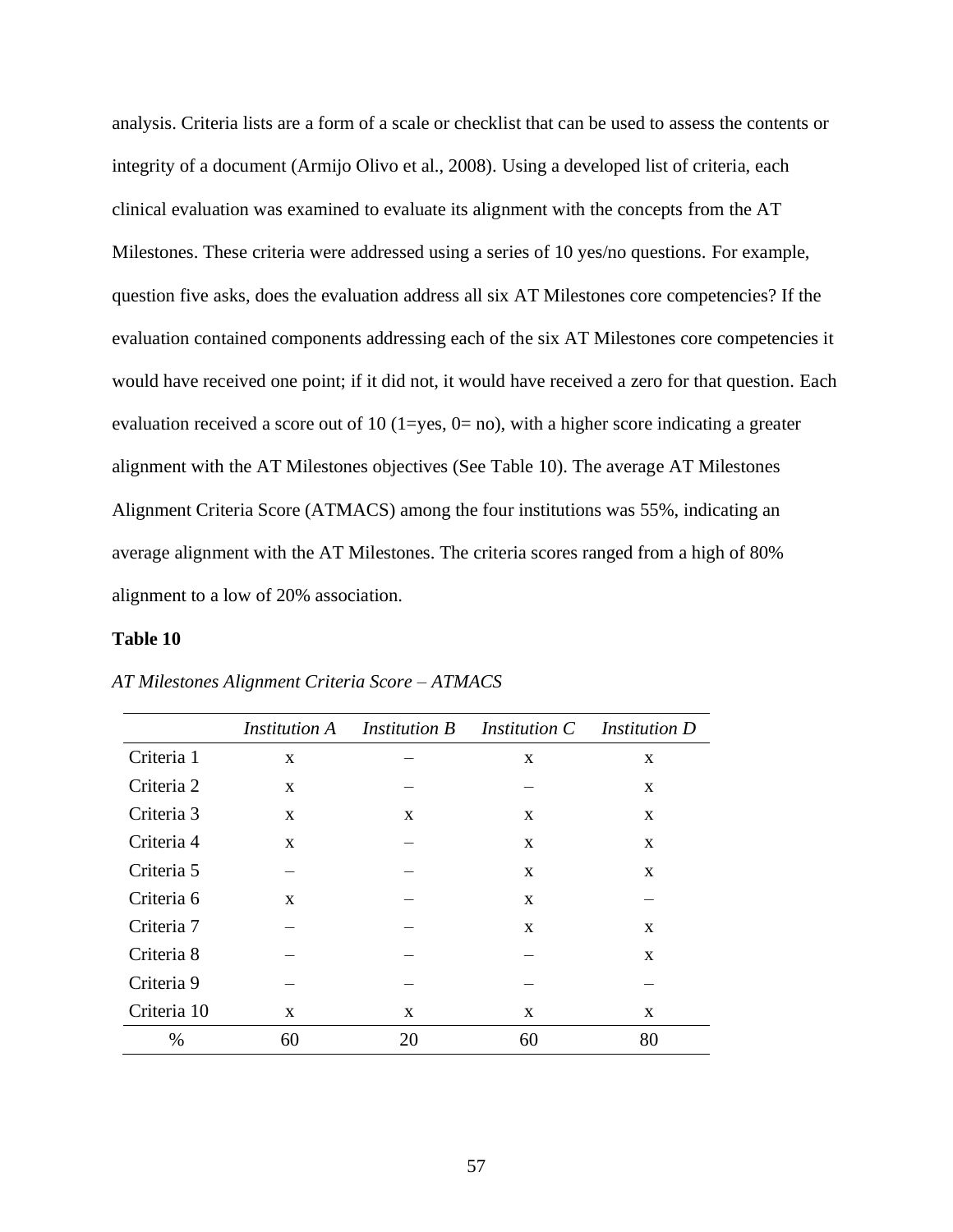#### CHAPTER V: DISCUSSION

Athletic training education has reached a turning point where degree changes and new academic standards will demand the re-evaluation of current methods of student evaluation. As academic programs transition to the master's level degree, it is important that reliable and valuable instruments are being used to assess students in the clinical setting. Currently, there is no published literature on how programs will use or are planning to use the AT Milestones as a guide for assessment development. The purpose of this study was to examine perceptions of current clinical evaluations and those of the AT Milestones, as well as to assess how current evaluations align with the concepts from the AT Milestones project. This study addressed two research questions. The first research question addressed the perceptions of athletic training faculty about their current evaluation assessments and the AT Milestones. Research question two, asked how programs' clinical evaluation assessments align with the AT Milestones.

Respondent role and overall satisfaction with current clinical evaluations were found not to be correlated. Largely, the majority of faculty who responded reported that they are satisfied with their program's current clinical evaluations. Sixty-seven percent of faculty reported that were either *satisfied* or *very satisfied* overall with their current clinical assessments. Preceptor response, quality, and type of feedback were areas where faculty reported less satisfaction. Fourteen percent of respondents reported they were either *dissatisfied* or *very dissatisfied* with preceptor responses on their current clinical evaluations. Additional, quality and type of feedback were faculty reported higher numbers of *dissatisfaction.*

Academic program status and the programs plans to make assessment revisions were found to be associated. Those programs who were not transitioning to a master's program were not likely to make revisions to current clinical evaluations. While those programs that currently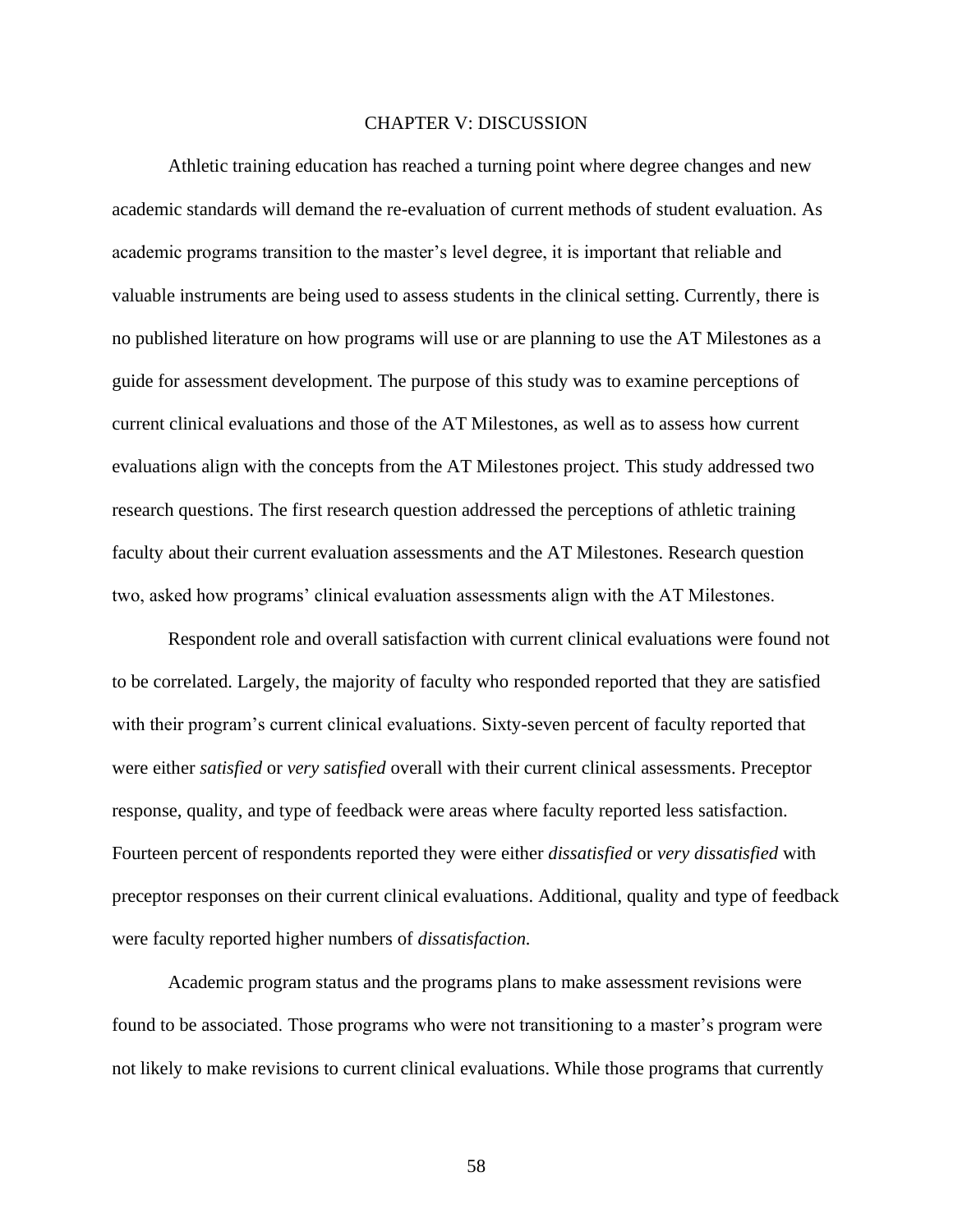offer an MAT program or are in transition were more likely to make changes to their assessments.

Additionally, the respondent's program status and plans to use or implement the AT Milestones were positively associated. Those programs that reported they were in good standing, transitioning, on probation, or seeking accreditation were more likely to use the AT Milestones as a guide for developing clinical education assessments. Conversely, those programs that are voluntarily withdrawing reported that they were not intending to use the AT Milestones. However, there were a few outliners in those seeking accreditation and good standing that reported not planning to use the AT Milestones as a guide. It is possible that those seeking accreditation or in good standing that were not planning to use the AT Milestones, had already invested time into developing their own model or believe the AT Milestones will not be a good match for their program. Overall, these findings support my research hypothesis that programs offering or transitioning to an MAT will be more likely to have plans to implement or will have implemented the AT Milestones into clinical evaluations.

While participant role and level of understanding of the AT Milestones where not found to be correlated, it is important to note that most respondents reported having a general understanding of the AT Milestones. However, a few reported having an extensive understanding of the AT Milestones. This finding contradicts my research hypothesis that there would be a relationship between faculty role and understanding of the AT Milestones. Because the topic of the implementation of the AT Milestones is relatively new, this finding could indicate that many programs have just started exploring the AT Milestones as an option for assessment.

In the open-ended responses, faculty frequently reported (1) development across the continuum, (2) standardization, and (3) specificity as benefits of utilizing the AT Milestones in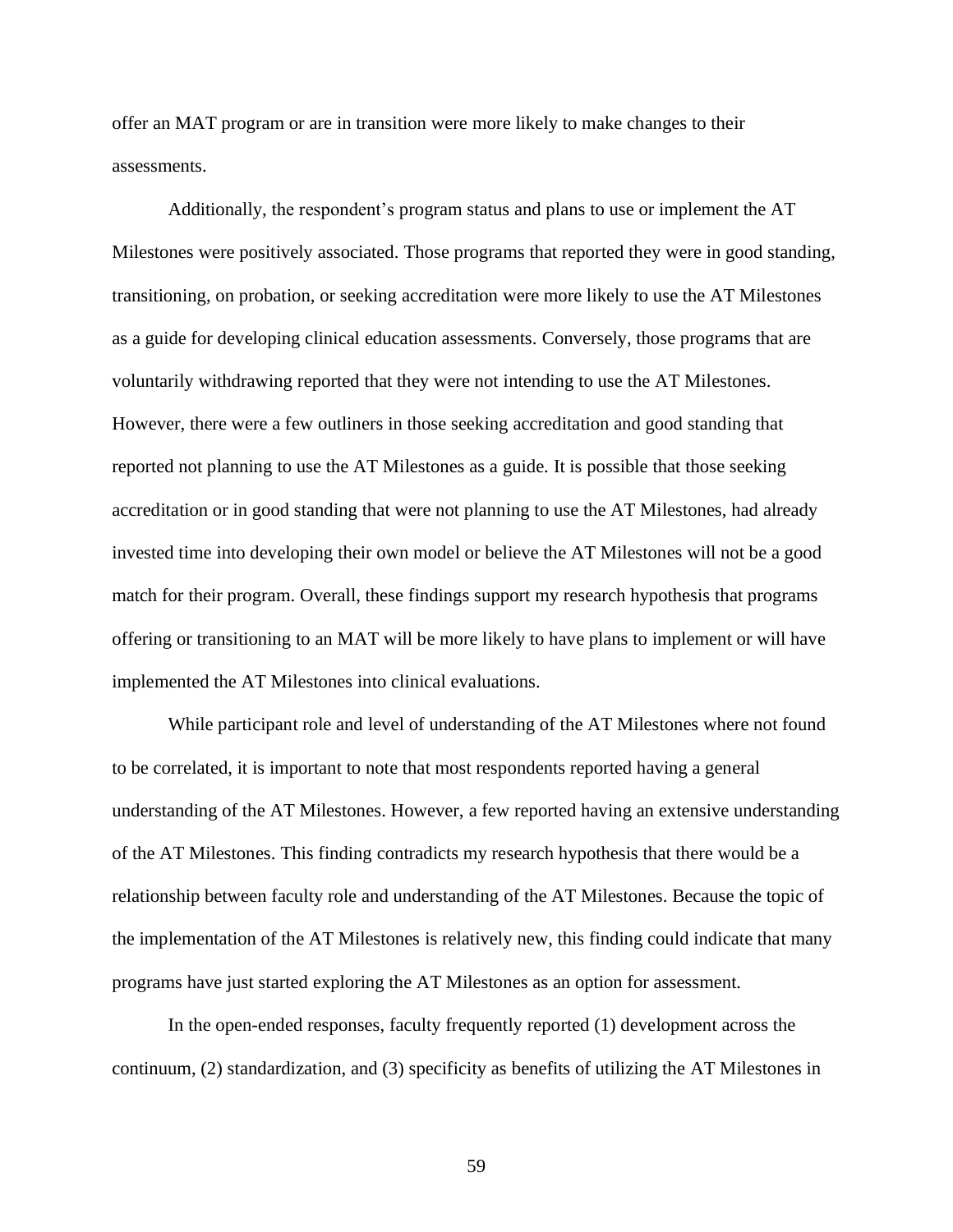clinical assessments. One faculty respondent stated that using the Milestones allows for, "tracking progress throughout the program both clinically and in the classroom. The use of the same assessment allows us to identify strength, weakness, etc. and make adjustments as the students work through the program." These benefits have also been reported in the medical education literature (Dzara et al., 2019; Friedman et al., 2014; Gardner et al., 2015; Kuo et al., 2015).

Friedman et al. (2014), noted that the Accreditation Council for Graduate Resident Medical Education (ACGME) Milestones in medical residency programs provided more specific and valuable feedback for students and faculty. In addition, they provided specific content areas for student development. While investigating a programs' experiences in implementing the ACGME Milestones, Dzara et al. (2019) noted that program leaders were able to acknowledge several benefits. Rather than approaching the change as a mandate, some faculty saw the Milestones as an opportunity to re-evaluate and improve assessments by altering their previous mindsets. Dzara et al. (2019) also acknowledged the drawbacks and challenges faced by programs while implementing the Milestones into practice.

Similar findings were also reported in the current study. In free text responses regarding potential drawbacks of the AT Milestones, respondents described the education of stakeholders (i.e. preceptors, faculty, students) and overall buy-in as one of the largest obstacles to implementation. It was frequently reported that training of preceptors would require additional instruction and would take time. Other respondents noted that a lack of confidence in their preceptors' ability to accurately score students using the AT Milestones. One faculty stated that, "when initiating new assessment programs, a common obstacle is educating the stakeholders and working towards consistence in the use of new instruments." These types of responses reflected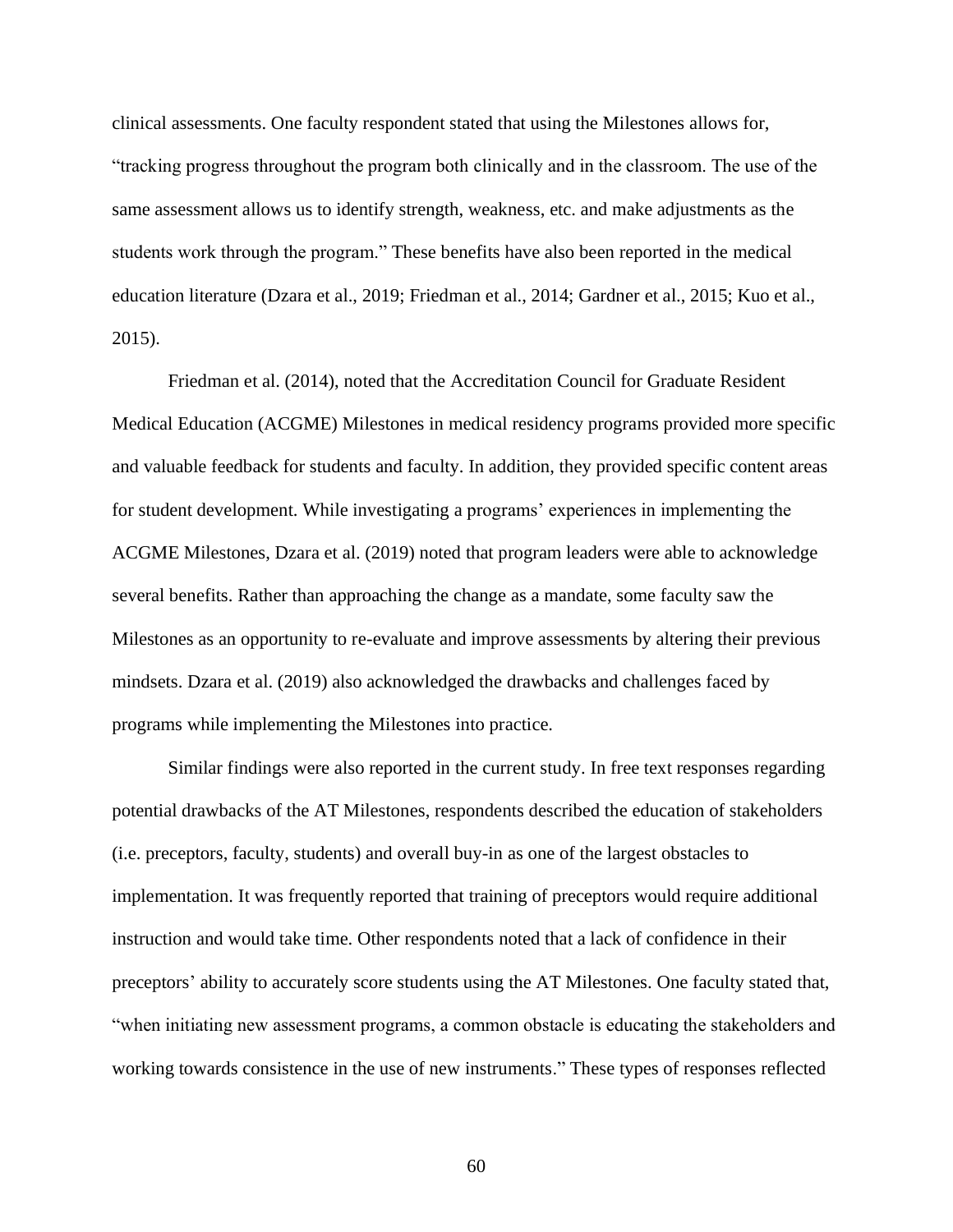those reported by Sorge et al. (2020) regarding program directors' perceptions of faculty understanding and residency Milestones. In this study, program directors and assistant program directors reported that nearly half of their core faculty (those responsible for student evaluation) had a "fair or poor" understanding of the milestones. This lack of confidence in preceptors on behalf of athletic training faculty could be a major limiting factor in the value of clinical education assessments. In previous research, preceptors and clinical evaluators have been reported as potential vulnerable links in assessment (Pangaro & ten Cate, 2013; Thompson et al., 2014). Athletic education programs are dependent on clinical educators or preceptors to aid in the immersive education of students. However, if there is a distrust or misunderstanding between faculty and preceptors, there is the potential for a much larger issue in athletic training education.

It is the responsibility of AT education programs to prepare and educate clinical instructors like preceptors on the use and implementation of assessments. It is also important that annual preceptor training is an inclusive learning experience focusing not only on policy and procedure, but also on teaching and assessment techniques (Cavallario, 2018; Nottingham, 2014b). The *ACGME Milestones Guide* clearly states that faculty development is essential be to building an effective assessment program (Edgar et al., 2020).

A secondary purpose of this study was to explore how current clinical evaluations in athletic training education align with the principles of the AT Milestones. To evaluate this alignment an AT Milestones Alignment Criteria Score (ATMACS) was developed. With only four institutions participating in the clinical evaluation component, it is difficult to draw conclusions on the use of the scale or alignment to the AT Milestones. One of the anticipated hypotheses was that the majority of evaluations submitted would have a moderate to high association with the AT Milestones concepts. Of those institutions that provided clinical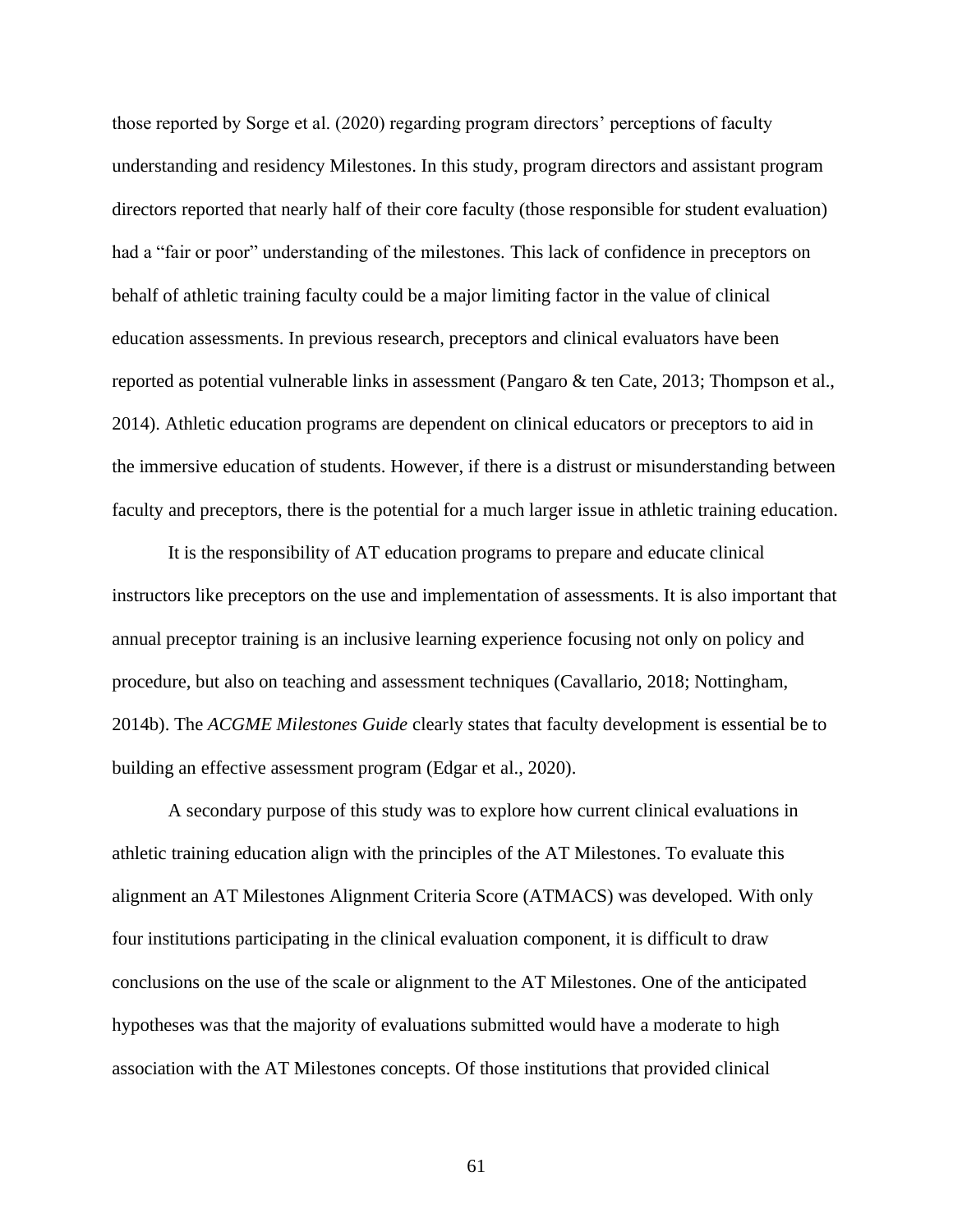evaluations, only one had a high association score of 80%. To further assess if clinical evaluations align with the AT Milestones, more assessments will need to be collected and use of the ATMAC scale to be tested.

With further testing and refinement of the ATMAC, the scale could be a useful instrument for programs to assess their own developed clinical assessments alignment to best practice tools like the AT Milestones. This could be an effective compromise in allowing programs autonomy while maintaining a standardized level of measurement. The adaptation and development of assessment in athletic training education has largely been a grassroots effort, established through the work of athletic trainers and faculty at distinct institutions.

If the goal of the educational transition for athletic training education is to better align with other allied health professions, we could see a movement toward national standardization of assessments like the ACGME Milestones (E. Holmboe et al., 2016). With changes in athletic training education programs, the Commission on Accreditation of Athletic Training Education (CAATE) could begin requiring documentation and reporting of assessments or Milestones. If a standardized assessment becomes a reporting requirement, many programs may experience similar growing pains reported in the medical education literature (Dzara et al., 2019). Overall, the findings support that faculty are generally to exceptionally satisfied with their current clinical evaluations; and that like the medical field may see both benefits and obstacles to using a Milestones-based assessment.

The current study found that overall faculty had a high satisfaction rating of their current clinical evaluations. The areas of highest satisfaction noted in the study were that the Milestones addressed content and their ease of use and length. Lower levels of satisfaction were noted for preceptor response and quality of feedback. The most notable benefits of the AT Milestones was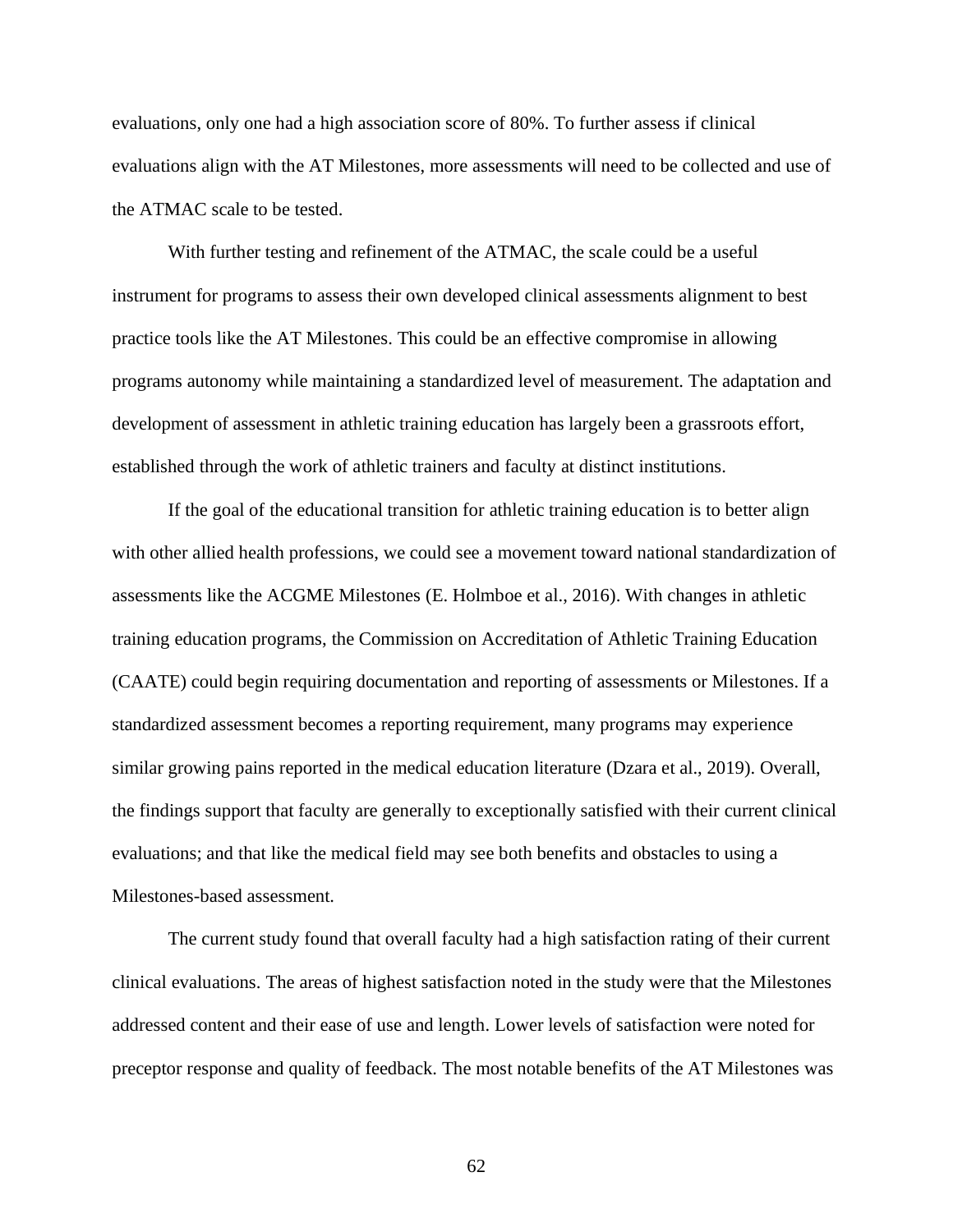the ability to provide standardization and advancement through the learning continuum. Several faculty in this study noted concerns regarding time, length of the evaluation and educating stakeholders when using the AT Milestones. Furthermore, the clinical evaluation assessments of the participating institutions clinical evaluation assessments demonstrated an overall average alignment to the AT Milestones using the implemented scale.

#### **Limitations**

Limitations are a part of every research study and this one is no exception. Several limitations were encountered during the current study. Data collection and survey administration for this study were performed during unprecedented times in a global pandemic. I was hopeful to get a response rate of 60-80%, however, one limitation of the current study is the low survey response rate (Henniger & Sung, 2012). During this time, faculty's primary communication networks were reduced primarily to electronic communication and email. Potential participants at the time the survey was administered may have been overwhelmed with emails and the demands of teaching through a virtual format. It is possible that role strain could have played a role in low survey response rates.

Additionally, this topic is still relatively new to the literature and field. A significant percentage (37%) of faculty respondents reported that they had a general understanding of the AT Milestones. However, only 16% reported they had an extensive understanding, while nearly a third of respondents (30%) reported that they had very little or no understanding of the AT Milestones. It is possible that perspective participants did not feel comfortable or knowledgeable enough to participate in the survey.

While limited in responses, the purpose of this research was to initiate a conversation and explore the perceptions of a new and impending topic in athletic training education assessment.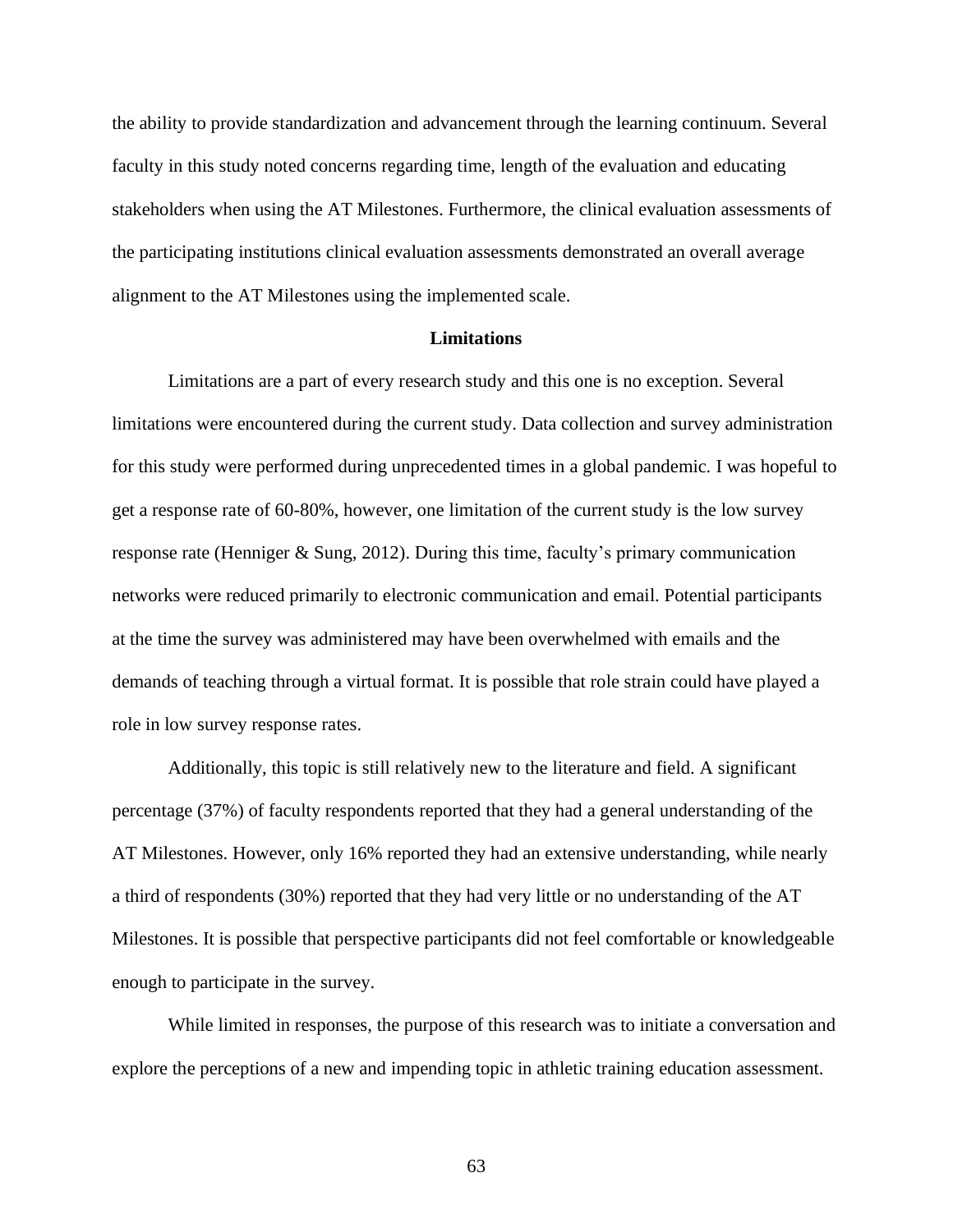This study will contribute to the limited literature base on clinical assessments in athletic training education and may serve as a guide for administrators in developing assessments that best fit the needs of their respective program. This research study provides a base for continued growth and will help direct future research in this area.

#### **Recommendations for Future Research**

There are a number of gaps in our knowledge surrounding assessment and athletic training education that follow from the findings from this study and would benefit from continued research.

- 1. Continued monitoring of programs implementing the AT Milestones is needed to begin capturing how the new assessments are being implemented and used, and how the data compares to previously assessments. Future research should investigate quantitative data from the comparisons, while qualitative analysis could investigate programs' experiences with the transition to a Milestones-based assessment.
- 2. With the development of the AT Milestones Alignment Criteria Score (ATMACS), the instrument has the potential to benefit many programs. With additional refinement and expert involvement and piloting, the scale could be useful as a program selfassessment instrument. The scale could be utilized to inform programs of gaps in their current curriculum and assessments, while also providing a guide to build a standardized assessment.
- 3. An important finding of this study highlighted the value of the faculty and preceptor relationship in clinical education. Future research should focus on identifying the missing link between faculty and preceptors in the area of assessment. Based on faculty responses, it appears there is an area of concern regarding preceptor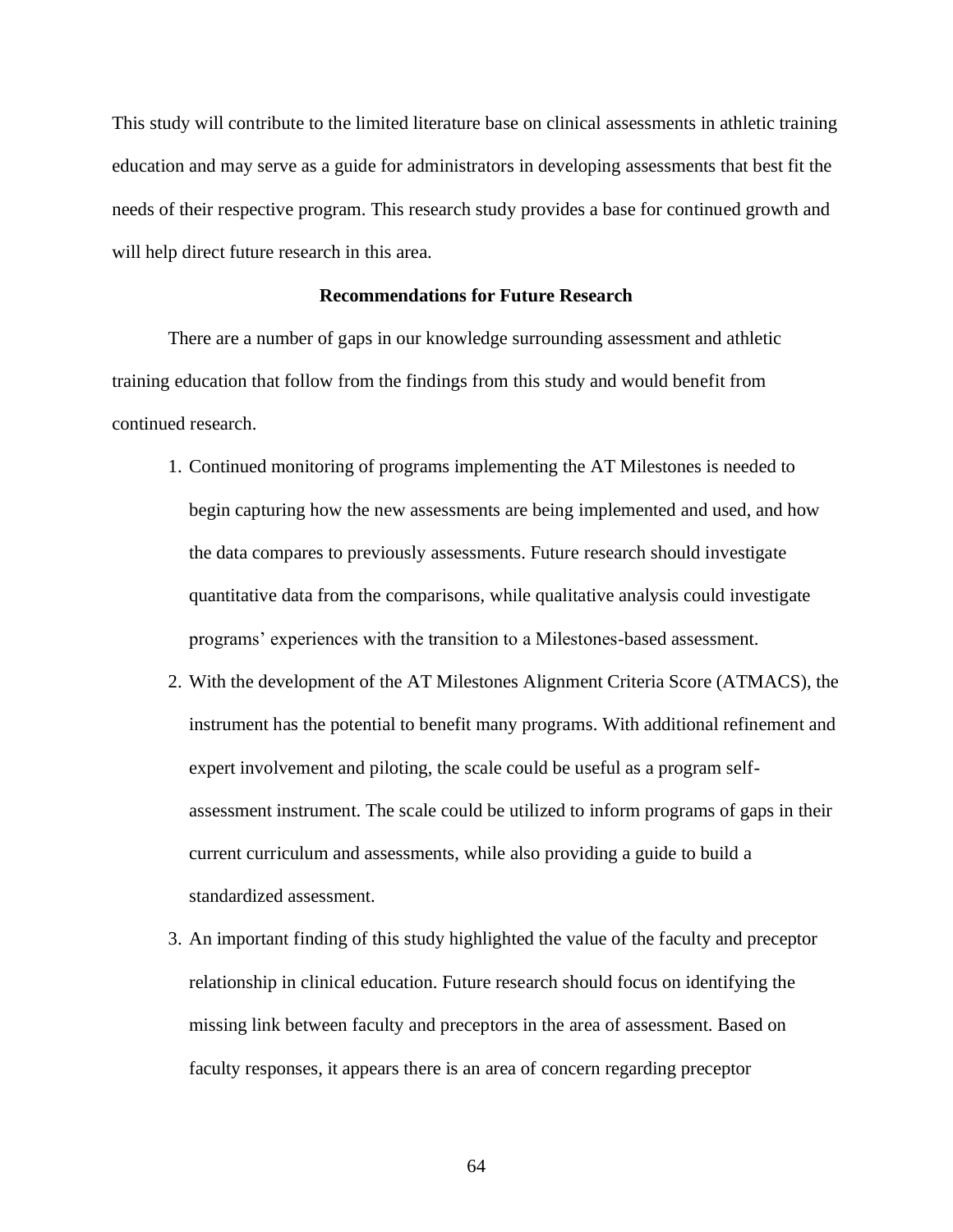understanding and their abilities to adequately assess students in the clinical setting. Investigating and improving these relationships could directly benefit students learning and program outcomes.

#### **Conclusions**

To date, this is the first research exploring the use of the AT Milestones in athletic training education. The climate of athletic training education is changing, together with the way we evaluate student's readiness to enter the field. The AT Milestones may offer a path for programs to model evaluations. However, with change often comes challenge. Many programs may face challenges associated with implementing new assessment instruments into practice.

As indicated in the responses, faculty expressed concerns about the AT Milestones and involving stakeholders in the evaluation process. Previous research in this area has expressed the importance of investing in the education of members using the assessments (Friedman et al., 2014; Kuo et al., 2015; Meier et al., 2016). Supplemental trainings and educational sessions may be required to ensure that all parties are informed and prepared to use any new program assessment.

In addition, Milestones-based assessments are by nature longer in length and involves feedback in the form of narratives. A Milestones-based assessment will likely take additional time on the part of the preceptor with grading and to provide quality feedback. Like many professions that rely on clinical experiences, athletic training relies on preceptors working in the clinical setting to help educate and evaluate students. It is important that their time is respected and valued.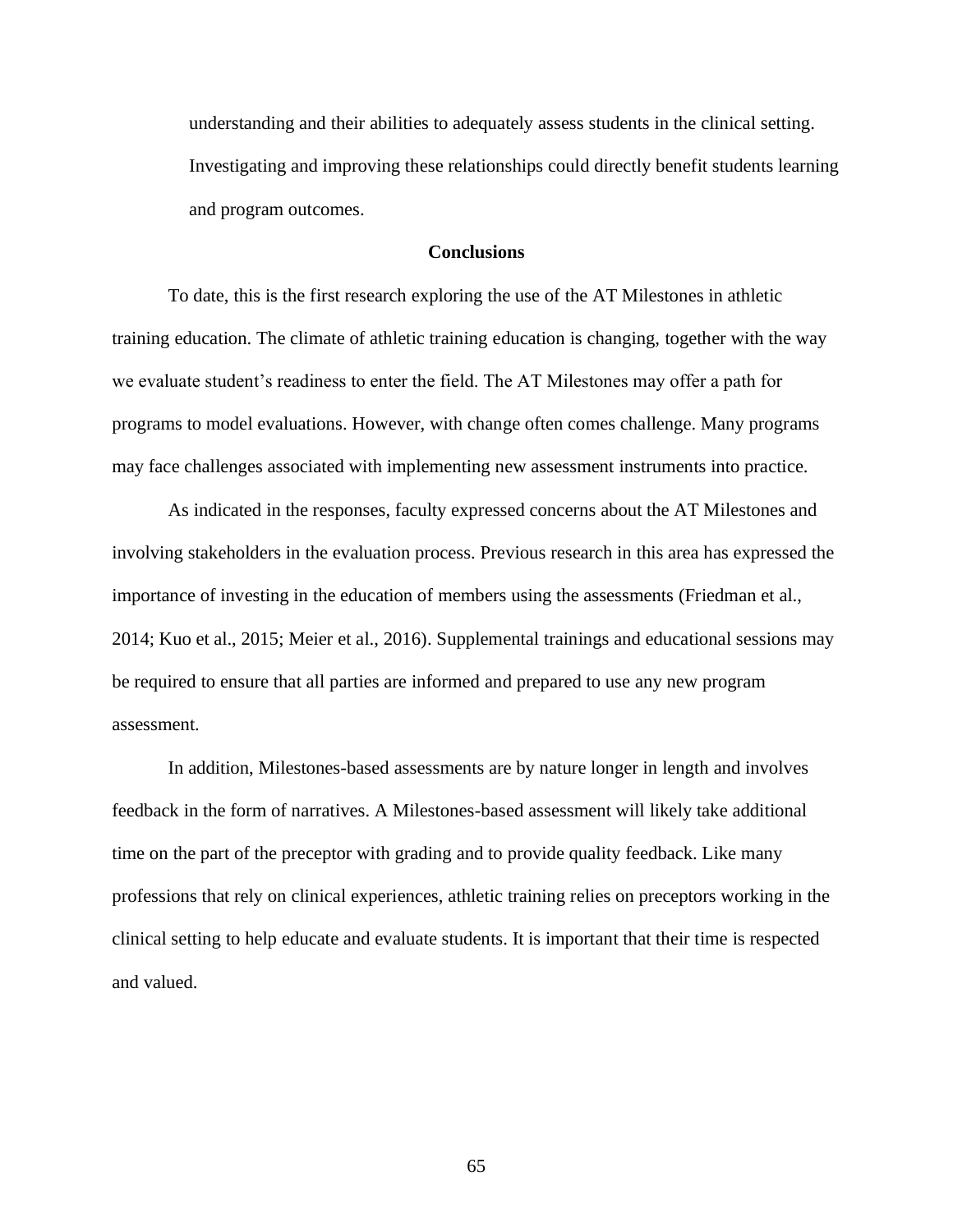Athletic training education is in a transitional period and where challenges also offer programs the opportunity to implement change. More research is needed to continue exploring these changes and provide faculty with the resources to develop best-practice assessments.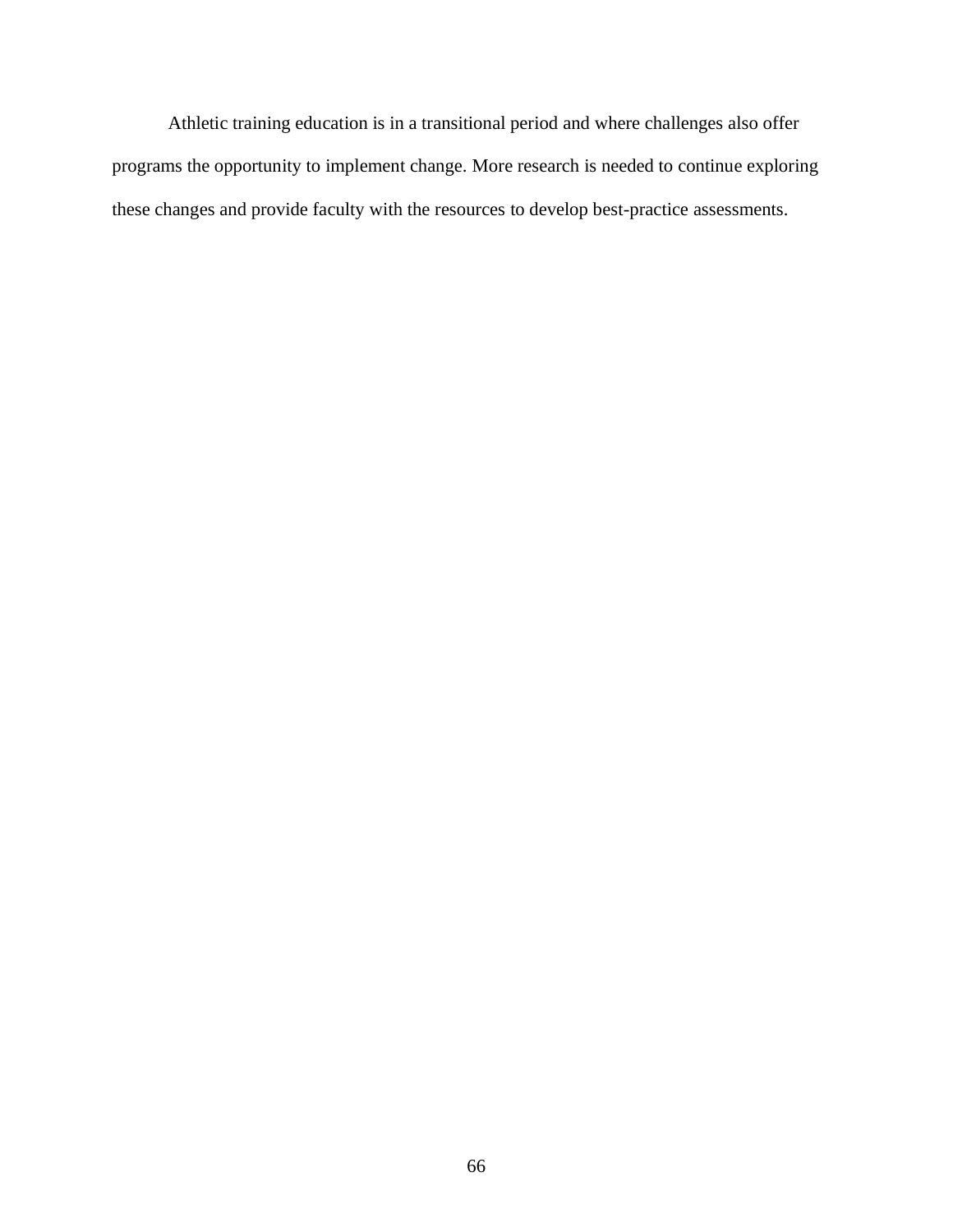#### REFERENCES

*About*. (n.d.). CAATE. https://caate.net/about/

- Ambegaonkar, J. P., Caswell, S., & Caswell, A. (2012). Relationship Between Approved Clinical Instructors' Assessment of Athletic Training Student Clinical Performance and Their Clinical Grade. *Athletic Training Education Journal*, *7*(4), 152–156. https://doi.org/10.4085/0704152
- Armijo Olivo, S., Macedo, L. G., Gadotti, I. C., Fuentes, J., Stanton, T., & Magee, D. J. (2008). Scales to assess the quality of randomized controlled trials: A systematic review. *Physical Therapy*, *88*(2), 156–175. https://doi.org/10.2522/ptj.20070147
- *Athletic Training Education Overview*. (n.d.). National Athletic Trainers' Association. https://www.nata.org/sites/default/files/education-overview.pdf

*Becoming an athletic trainer*. (n.d.). CAATE. https://caate.net/becoming-an-athletic-trainer/

- Bloom, B. S. (1968). Learning for Mastery. Instruction and Curriculum. Regional Education Laboratory for the Carolinas and Virginia, Topical Papers and Reprints, Number 1. *Evaluation Comment*, *1*(2). https://eric.ed.gov/?id=ED053419
- Bloom, B. S., Engelhart, M. D., Furst, E. J., Hill, W. H., & Krathwohl, D. R. (1956). *Taxonomy of educational objectives: The classification of educational goals*. David McKay Company. https://www.uky.edu/~rsand1/china2018/texts/Bloom%20et%20al%20- Taxonomy%20of%20Educational%20Objectives.pdf
- Bowman, T. G., Mazerolle, S. M., & Barrett, J. L. (2017). Professional master's athletic training programs use clinical education to facilitate transition to practice. *Athletic Training Education Journal*, *12*(2), 146–151. https://doi.org/10.4085/1202146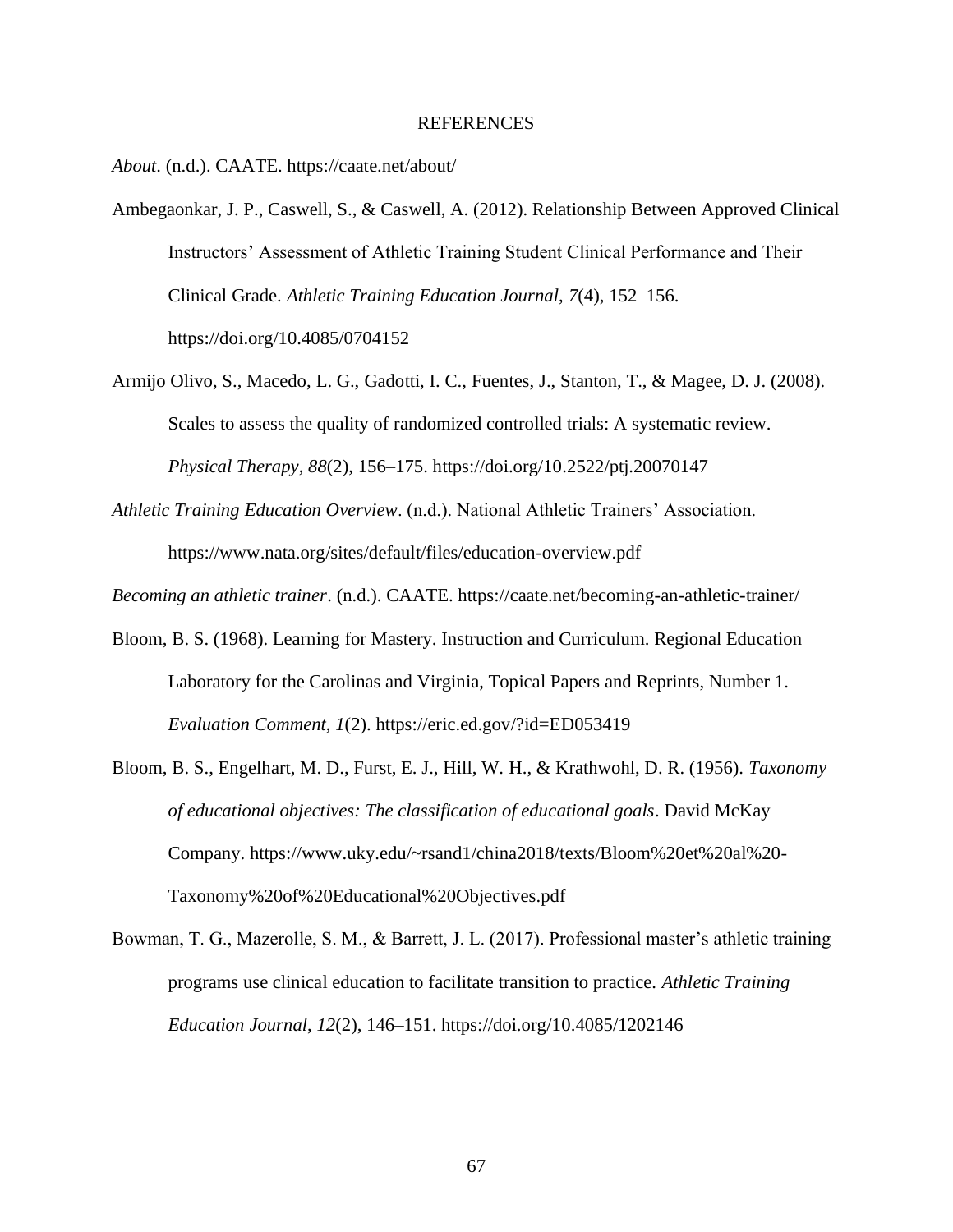- Bowman, T. G., Pitney, W. A., Mazerolle, S. M., & Dodge, T. M. (2015). Description of professional master's athletic training programs. *Athletic Training Education Journal*, *10*(1), 39–46. https://doi.org/10.4085/100139
- Boynton, P. M., & Greenhalgh, T. (2004). Selecting, designing, and developing your questionnaire. *BMJ*, *328*(7451), 1312–1315. https://doi.org/10.1136/bmj.328.7451.1312
- Burton, L. J., & Mazerolle, S. M. (2011). Suvey instrument validity part I: Principles of survey instrument development and validation in athletic training education research. *Athletic Training Education Journal*, *6*(1), 27–35.
- CAATE. (2018). *Implementation and Guide to the CAATE 2020 Professional Standards* (pp. 1– 44). https://caate.net/wp-content/uploads/2019/08/Guide-to-2020-Standards-7-15-2019- 2.pdf
- Cavallario, J. M., Van Lunen, B. L., Hoch, J. M., Hoch, M., Manspeaker, S. A., & Pribesh, S. (2018). Athletic training student core competency implementation during patient encounters. *Journal of Athletic Training*, *53*(3), 282–291. https://doi.org/10.4085/1062- 6050-314-16
- Cavanagh, S. (1997). Content analysis: Concepts, methods and applications: Content analysis is a flexible methodology that is particulary useful to nurse researchers, asserts Stephen Cavanagh. *Nurse Researcher*, *4*(3), 5–16.
- Cooke, M., Irby, D. M., & O'Brien, B. C. (2010). *Educating physicians. A call for reform of medical school and residency*. Jossey-Bass.
- Creswell, J. W., & Creswell, J. D. (2018). *Research design: Qualitative, quantitative, and mixed methods approaches* (5th ed.). SAGE.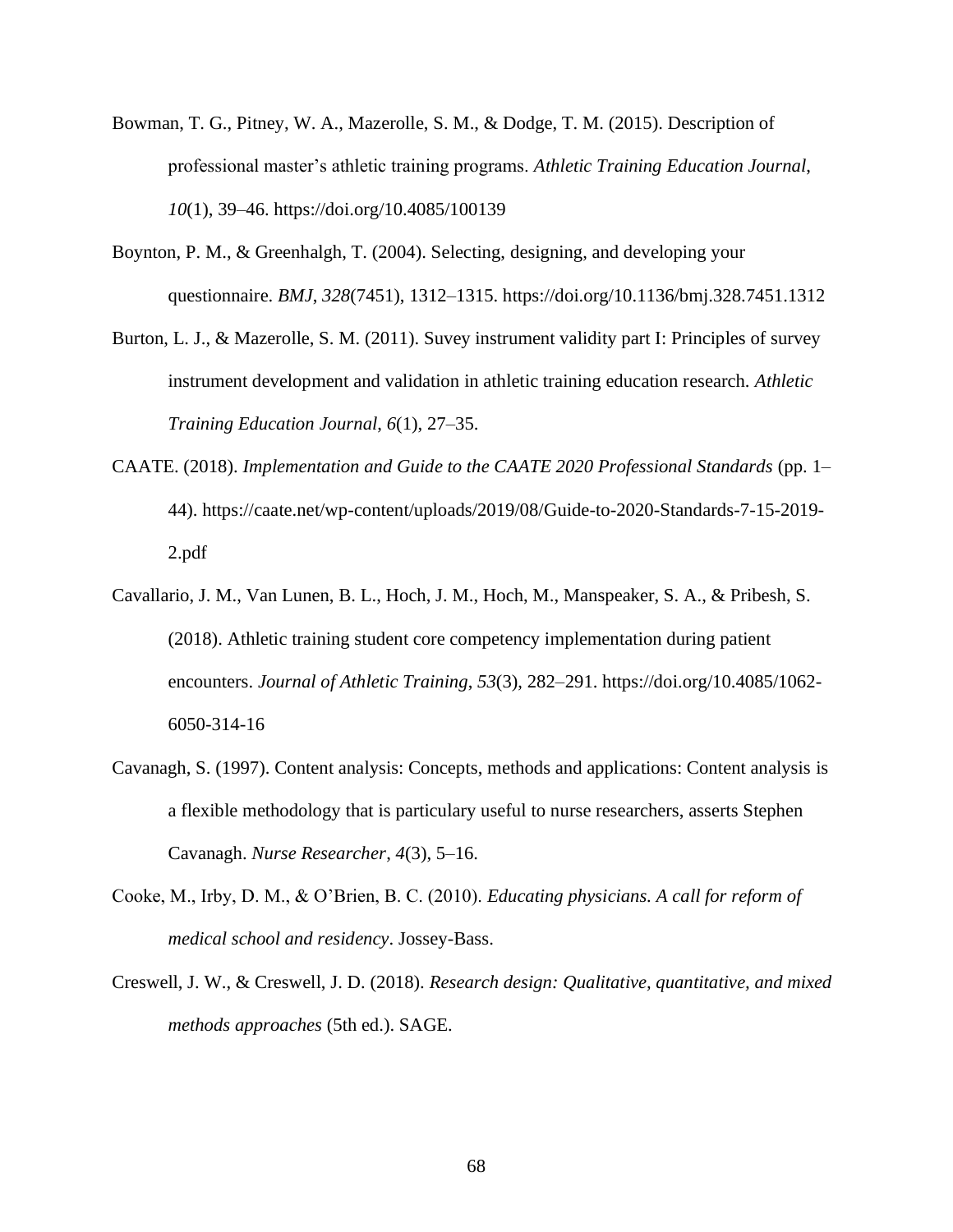- Creswell, J. W., & Plano Clark, V. L. (2011). *Designing and conducting mixed methods research* (2nd ed.). SAGE.
- Curry, L., & Docherty, M. (2017). Implementing competency-based education. *Collected Essays on Learning and Teaching*, *10*, 61. https://doi.org/10.22329/celt.v10i0.4716
- Dodge, T. M., Walker, S. E., & Laursen, R. M. (2009). Promoting coherence in athletic training education programs. *Athletic Training Education Journal*, *4*(2), 46–51.
- Dongre, A. R., Deshmukh, P. R., Kalaiselvan, G., & Upadhyaya, S. (2009). Application of Qualitative Methods in Health Research: An Overview. *Online Journal of Health and Allied Sciences*, *8*(4), 1–5.
- Dzara, K., Huth, K., Kesselheim, J. C., & Schumacher, D. J. (2019). Rising to the challenge: Residency programs' experience with implementing milestones-based assessment. *Journal of Graduate Medical Education*, *11*(4), 439–446. http://dx.doi.org/10.4300/JGME-D-18-00717.1
- Eberman, L. E., & Kahanov, L. (2011). Defining outcomes and creating assessment tools for AT education, Part 2. *International Journal of Athletic Therapy & Training*, *16*(1), 37–41.
- Edgar, L., McLean, S., Hogan, S. O., Hamstra, S., & Holmboe, E. S. (2020). *ACGME: The Milestones Guidebook Version 2020* (pp. 1–39). Accreditation Council for Graduate Medical Education. https://www.acgme.org/globalassets/milestonesguidebook.pdf
- Edgar, L., Roberts, S., & Holmboe, E. (2018). Refining the milestones for assessment of professionalism skills. *Journal of Graduate Medical Education*, *10*(3), 367–369. https://doi.org/10.4300/JGME-D-18-00372.1
- Edler, J. R., Eberman, L. E., & Walker, S. (2017). Clinical education in athletic training. *Athletic Training Education Journal*, *12*(1), 46–50. https://doi.org/10.4085/120146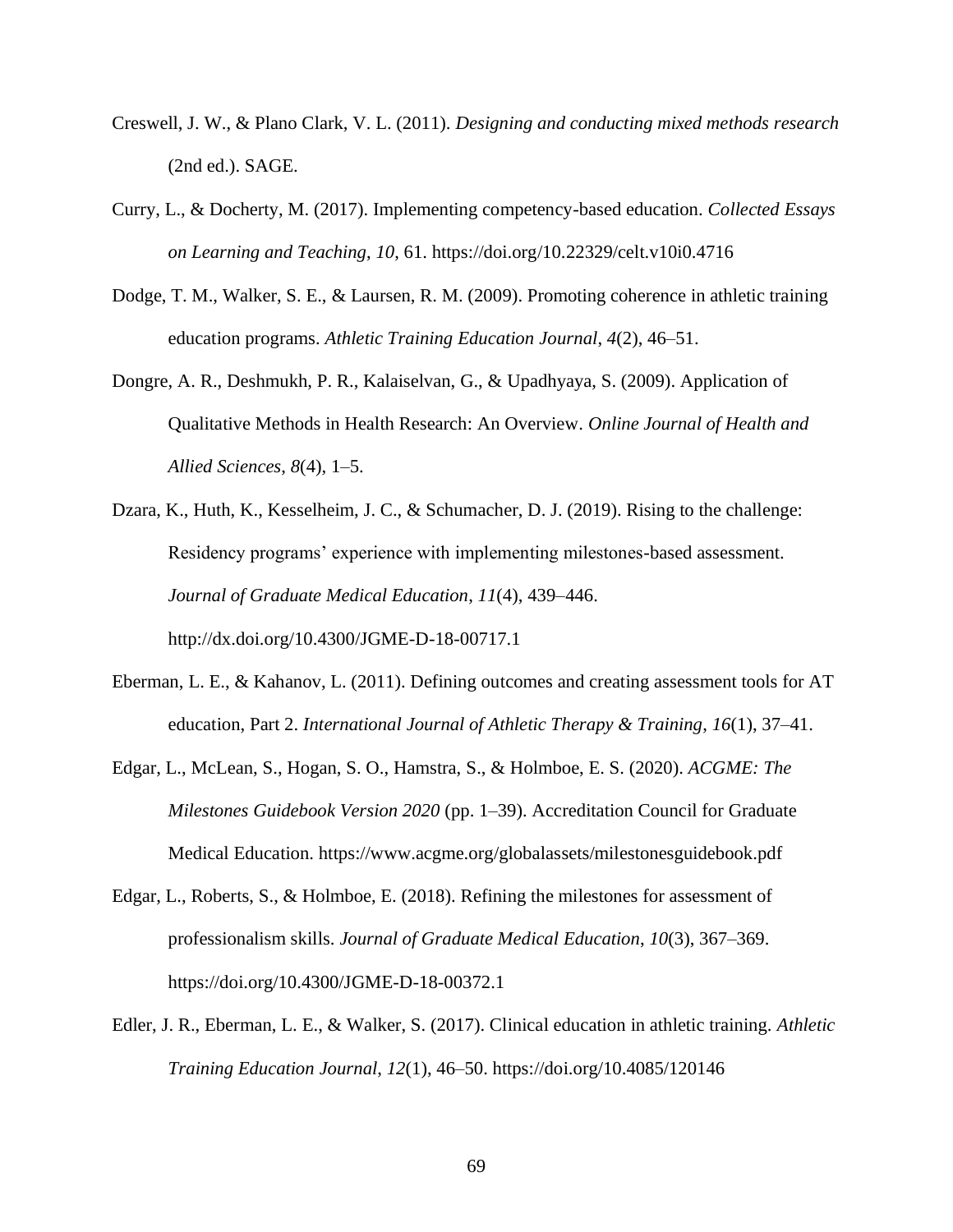- Fetters, M. D., Curry, L. A., & Creswell, J. W. (2013). Achieving integration in mixed methods designs—Principles and practices. *Health Services Research*, *48*(6pt2), 2134–2156. https://doi.org/10.1111/1475-6773.12117
- Fogli, J., & Herkenhoff, L. (2018). *Conducting Survey Research: A Practical Guide* (1st ed.). Business Expert Press.
- Friedman, K. A., Balwan, S., Cacace, F., Katona, K., Sunday, S., & Chaudhry, S. (2014). Impact on house staff evaluation scores when changing from a Dreyfus- to a Milestone-based evaluation model: One internal medicine residency program's findings. *Medical Education Online*, *19*(1), 25185. https://doi.org/10.3402/meo.v19.25185
- Gardner, A. K., Scott, D. J., Choti, M. A., & Mansour, J. C. (2015). Developing a comprehensive residency education evaluation system in the era of milestone assessment. *Journal of Surgical Education*, *72*(4), 618–624. http://dx.doi.org/10.1016/j.jsurg.2014.12.007
- Garfolo, B. T., & L'Huillier, B. (2016). Competency based education (CBE): Baby steps for the United States. *Academy of Business Research*, *1*, 98–112. https://doi.org/10.1002/cbe2.1047
- Geisler, P. R., & Lazenby, T. W. (2009). Clinical reasoning in athletic training education: Modeling expert thinking. *Athletic Training Education Journal*, *4*(2), 52–65.
- Gervais, J. (2016). The operational definition of competency-based education. *Competency-Based Education*, *1*(2), 98–106. https://doi.org/10.1002/cbe2.1011
- Haynes, S. N., Richard, D. C. S., & Kubany, E. S. (1995). Content validity in psychological assessment: A functional approach to concepts and methods. *Psychological Assessment*, *7*(3), 238–247. https://doi.org/10.1037/1040-3590.7.3.238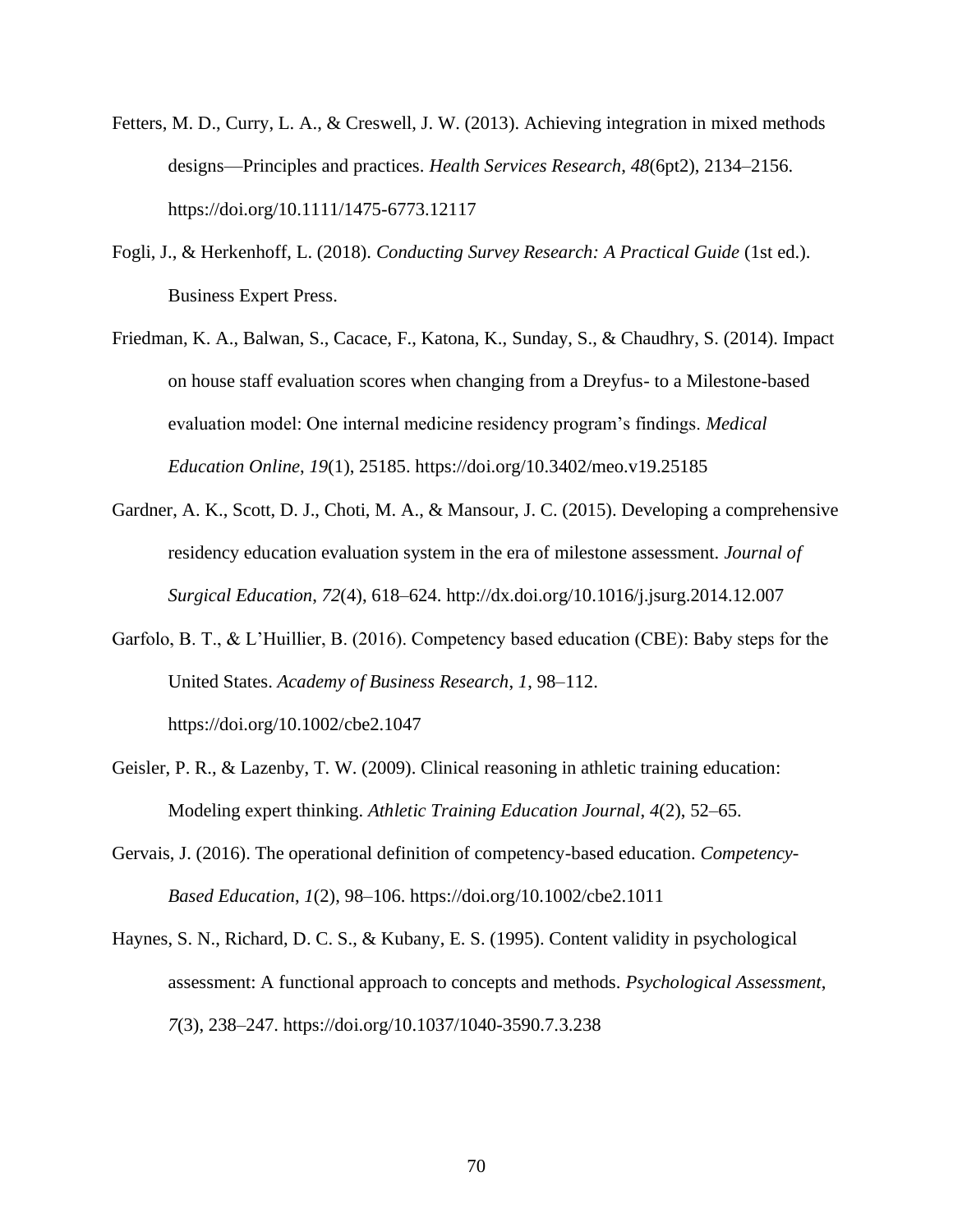- Henniger, A., & Sung, H.-E. (2012). Mail survey in social research. In L. Gideon (Ed.), *Handbook of survey methodology for social sciences*. Springer.
- Holmboe, E., Edgar, Laura, & Hamstra, Stan. (2016). *ACGME: The Milestones Guidebook Version 2016* (pp. 1–41). https://www.acgme.org/Portals/0/MilestonesGuidebook.pdf?ver=2016-05-31-113245- 103
- Holmboe, E. S., Sherbino, J., Long, D. M., Swing, S. R., Frank, J. R., & for the International CBME Collaborators. (2010). The role of assessment in competency-based medical education. *Medical Teacher*, *32*(8), 676–682.

https://doi.org/10.3109/0142159X.2010.500704

- Hsieh, H.-F., & Shannon, S. E. (2005). Three pproaches to qualitative content analysis. *Qualitative Health Research*, *15*, 1277–1288.
- Iobst, W. F. (2015). Building the Plane As We Fly It. *Journal of Graduate Medical Education*, *7*(2), 259–261. https://doi.org/10.4300/JGME-D-15-00095.1
- Johnson, R. B., & Onwuegbuzie, A. J. (2004). Mixed methods research: A research paradigm whose time has come. *Educational Researcher*, *33*(7), 14–26. https://doi.org/10.3102/0013189X033007014
- Kahanov, L., & Eberman, L. E. (2010). Defining outcomes and creating assessment tools for AT education, Part I. *Athletic Therapy Today*, *15*(6), 41–44.

Kamper, S. J., Moseley, A. M., Herbert, R. D., Maher, C. G., Elkins, M. R., & Sherrington, C. (2015). 15 years of tracking physiotherapy evidence on PEDro, where are we now? *British Journal of Sports Medicine*, *49*(14), 907–909. https://doi.org/10.1136/bjsports-2014-094468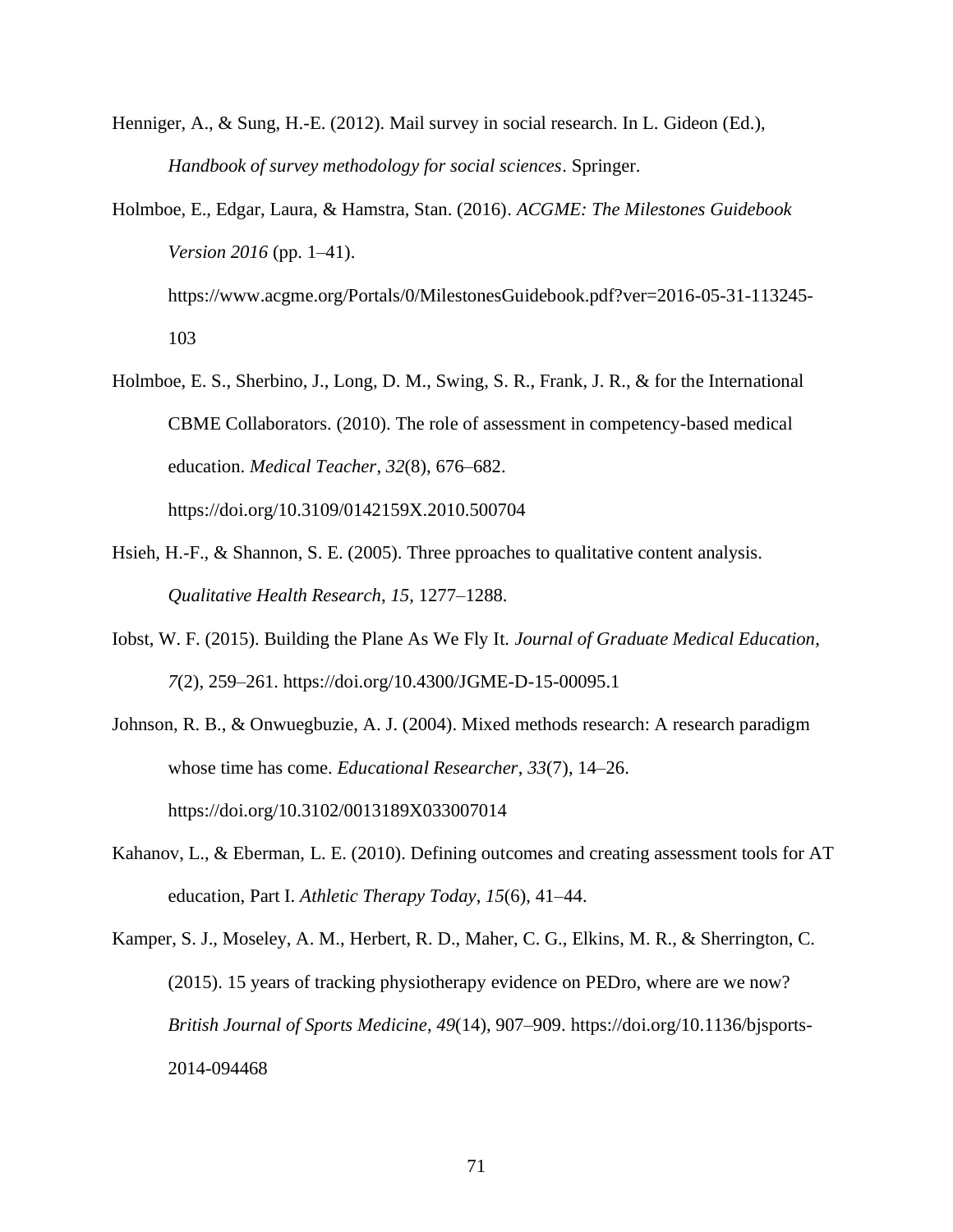- Kay, M. C., & Kucera, K. L. (2018). Mixed methods designs for sports medicine reserach. *Clinical Sports Medicine*, *37*, 401–312.
- Keeney, S., Hasson, F., & McKenna, H. (2011). *The delphi technique in nursing and health research.* Wiley-Blackwell.
- Kothari, L. G., Shah, K., & Barach, P. (2017). Simulation based medical education in graduate medical education training and assessment programs. *Progress in Pediatric Cardiology*, *44*, 33–42. http://dx.doi.org/10.1016/j.ppedcard.2017.02.001
- Krosnick, J. A., Lavrakas, P. J., & Nuri, K. (2014). Survey research. In *Handbook of research methods in social and personality psychology* (2nd ed.). Cambridge University Press.
- Kuo, L. E., Hoffman, R. L., Morris, J. B., Williams, N. N., Malachesky, M., Huth, L. E., & Kelz, R. R. (2015). A milestone-based evaluation system- The cure for grade inflation? *Journal of Surgical Education*, *72*(6), e218-225. https://doi.org/10.1016/j.jsurg.2015.09.012Pi
- Mace, K., & Welch, C. E. (2019). The future of health professions education: Considerations for competency-based education in athletic training. *Athletic Training Education Journal*, *14*(3), 215–222. https://doi.org/10.4085/1403215
- Maher, C. G., Sherrington, C., Herbert, R. D., Moseley, A. M., & Elkins, M. (2003). Reliability of the PEDro scale for rating quality of randomized controlled trials. *Physical Therapy*, *83*(8), 713–721. https://doi.org/10.1093/ptj/83.8.713
- Mazerolle, S. M., Bowman, T. G., & Dodge, T. M. (2014a). Athletic training student socialization part I: Socializing students in undergraduate athletic training programs. *Athletic Training Education Journal*, *9*(2), 72–79. https://doi.org/10.4085/090272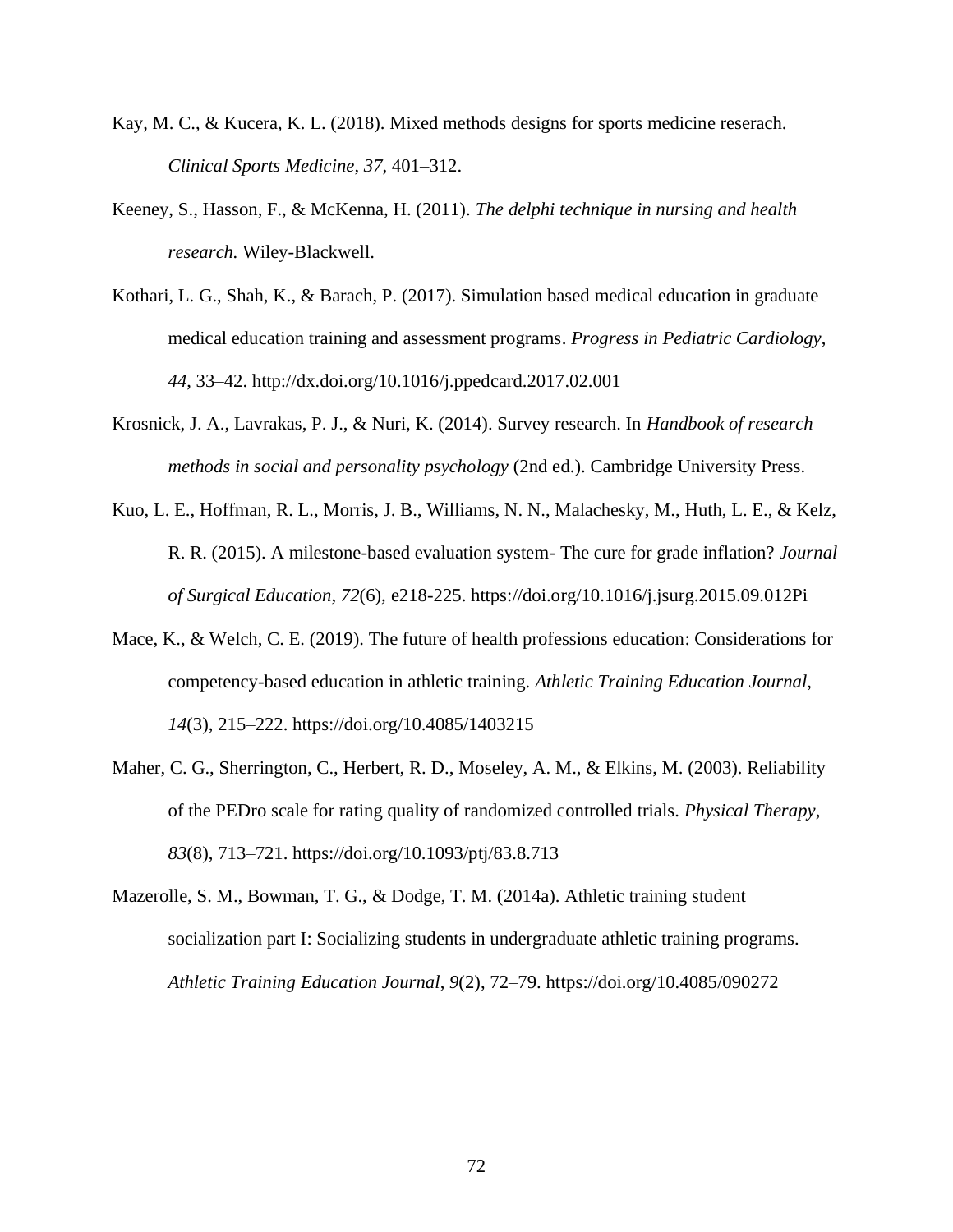- Mazerolle, S. M., Bowman, T. G., & Dodge, T. M. (2014b). Athletic training student socialization part II: Socializing the professional master's athletic training student. *Athletic Training Education Journal*, *9*(2), 80–86. https://doi.org/10.4085/090280
- Meier, A., Gruessner, A., & Cooney, R. N. (2016). Using the ACGME Milestones for Resident Self-Evaluation and Faculty Engagement. *Journal of Surgical Education*, *73*(6), e151- 157. http://dx.doi.org/10.1016/j.jsurg.2016.09.001
- Moffit, D. M., Mansell, J. L., & Russ, A. C. (2016). A systematic approach to programmatic assessment. *Athletic Training Education Journal*, *11*(3), 161–167. https://doi.org/10.4085/1103161
- Momeni, A., Pincus, M., & Libien, J. (2018). *Introduction to statistical methods in pathology*. Springer.
- Morcke, A. M., Dornan, T., & Eika, B. (2013). Outcome (competency) based education: An exploration of its origins, theoretical basis, and empirical evidence. *Advance in Health Science Education*, *18*, 851–863. https://doi.org/10.1007/s10459-012-9405-9
- Newman, I., Newman, D., & Newman, C. (2011). Writing research articles using mixed methods. In T. S. Rocco & T. Hatcher (Eds.), *The handbook of scholarly writing and publishing* (pp. 191–208). Jossey-Bass.
- Nodine, T. R. (2016). How did we get here? A brief history of competency-based education in the United States. *Competency-Based Education*, *1*(5), 5–11. https://doi.org/10.1002/cbe2.1004
- Pangaro, L., & ten Cate, O. (2013). Frameworks for learner assessment in medicine: AMEE Guide No. 78. *Medical Teacher*, *35*(6), e1197-1210.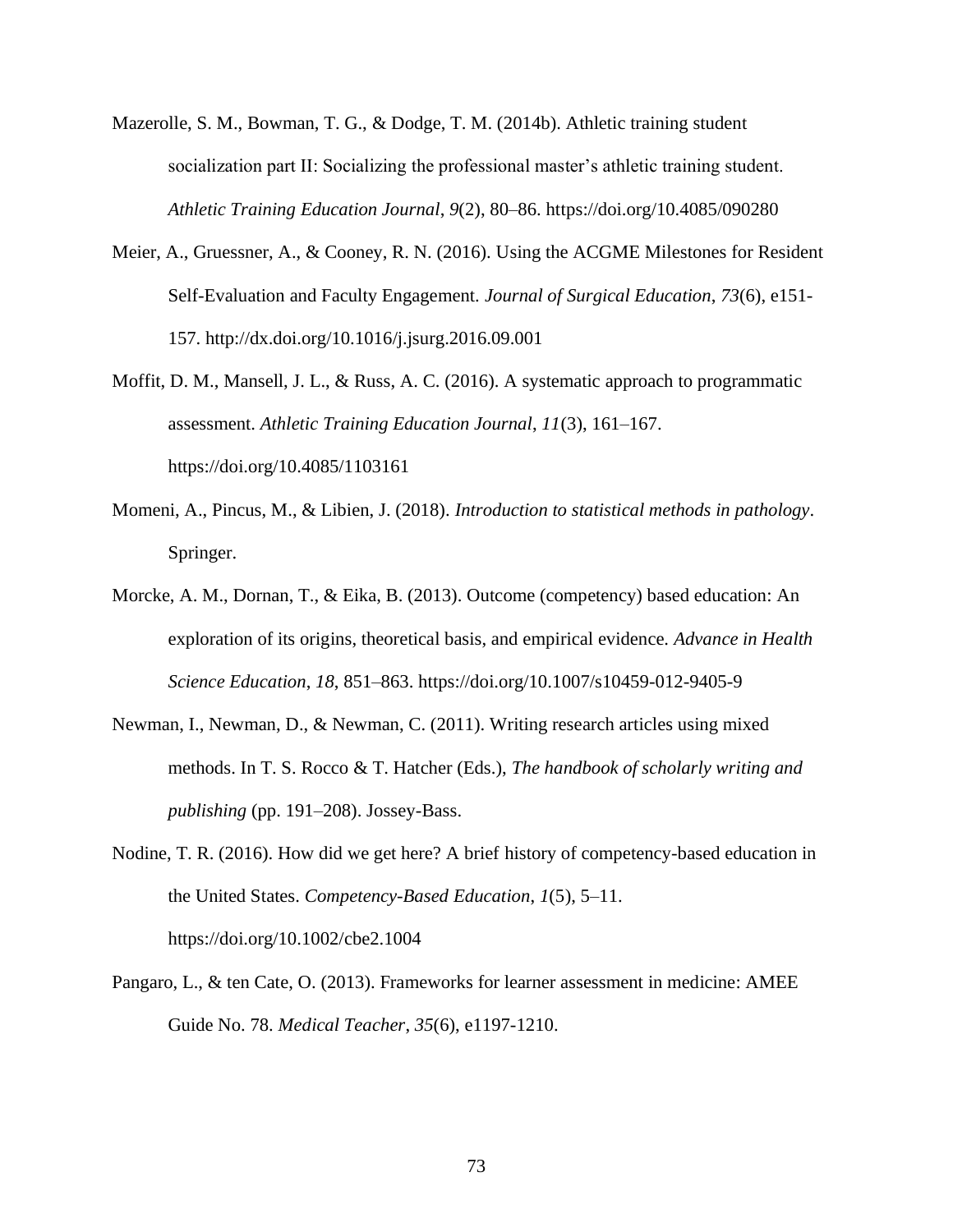- Perrin, D. H. (2015). Seeking Greater Relevance for Athletic Training Education Within American Higher Education and the Health Care Professions. *Athletic Training Education Journal*, *10*(4), 323–328. https://doi.org/10.4085/1004323
- Pitney, W. A. (2012). Requiring professional athletic training programs at the post-baccalaureate level: Considerations and concerns. *Athletic Training Education Journal*, *7*(1), 4–10. https://doi.org/10.5608/070104
- Pitney, W. A., & Parker, J. (2001). Qualitative Inquiry in Athletic Training: Principles, Possibilities, and Promises. *Journal of Athletic Training*, *36*(2), 185–189.
- Prasad, B. D. (2019). Qualitative content analysis: Why is it still a path sess taken? *Forum: Qualitative Social Research*, *20*(3), 1–21. https://doi.org/10.17169/fqs-20.3.3392
- Prentice, W. E. (2013, September). Is a transition to the entry-level master's degree really the best choice for the profession. *NATA News*, *25*(8), 10–11.
- Richardson, R. (2013). *Professional Education In Athletic Training* (p. 25). https://www.nata.org/sites/default/files/The\_Professional\_Degree\_in\_Athletic\_Training.p df
- Rothgeb, J. M. (2008). Pilot Test. In P. J. Lavrakas (Ed.), *Encyclopedia of survey research methods* (pp. 584–585). SAGE.

Salkind, N. J. (2017). *Statistics for people who (think they) hate statisics* (6th ed.). SAGE.

- Schilling, J. F. (2012). Quality of Instruments Used to Assess Competencies in Athletic Training. *Athletic Training Education Journal*, *7*(4), 187–197. https://doi.org/10.4085/0704187
- Schilling, J. F., & Koetting, R. (2010). Underpinnings of competency-based education. *Athletic Training Education Journal*, *5*(4), 165–169.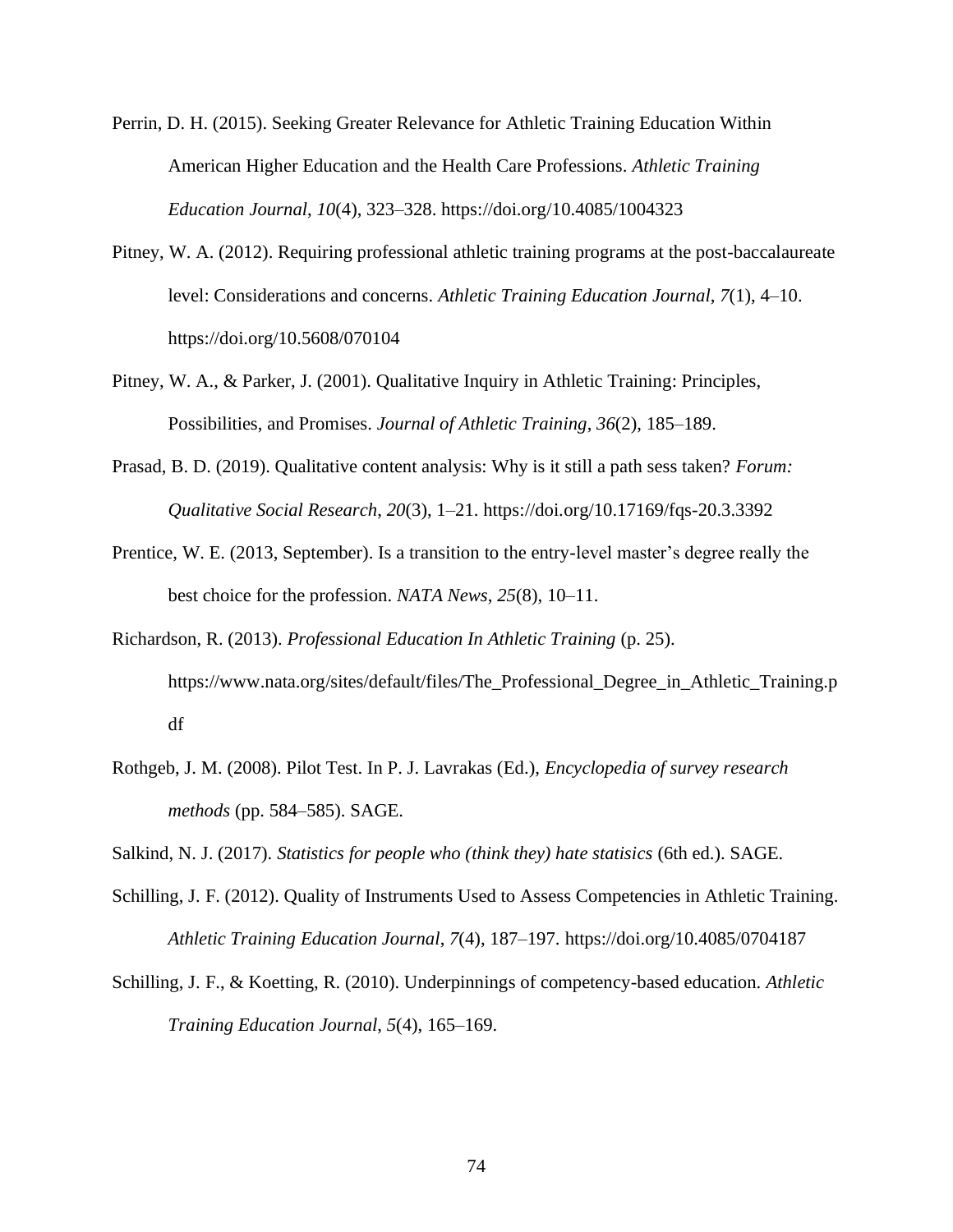- Sorge, R., Li-Sauerwine, S., Fernandez, J., & Hern, G. (2020). How well do core faculty understand the emergency medicine milestones. *Western Journal of Emergency Medicine*, *21*(1), 160–162. https://doi.org/10.5811/westjem.2019.11.44289
- *Strategic Alliance Degree Statement*. (2015, May 20).

https://www.atstrategicalliance.org/strategic-alliance-degree-statement

- *The Athletic Training Milestones Project*. (n.d.). Retrieved January 14, 2020, from http://www.atmilestones.com/
- Thompson, G. A., Moss, R., & Applegate, B. (2014). Using performance assessment to determine competence in clinical athletic training education: How valid are our assessments? *Athletic Training Education Journal*, *9*(3), 135–141. https://doi.org/10.4085/0903135
- Turnbull, J., MacFadyen, J., van Barneveld, C., & Norman, G. (2000). Clinical work sampling: A new approach to the problem of in-training evaluation. *Journal of General Internal Medicine*, *15*(8), 556–561.
- Turocy, P. S. (2002). Survey research in athletic training: The scientific method of development and implementation. *Journal of Athletic Training*, *37*(4 suppl), S-174-S-179.
- Tyler, R. W. (1976). *Perspectives on American education: Reflections on the past... Challenges for the futuer*. Science Research Associates.

Verhagen, A. P., H. C., de V., R. A., de B., A. G., K., M., B., L. M., B., & P. G., K. (1998). The Delphi List: A Criteria List for Quality Assessment of Randomized Clinical Trials for Conducting Systematic Reviews Developed by Delphi Consensus. *Journal of Clinical Epidemiology*, *51*(12), 1235–1241.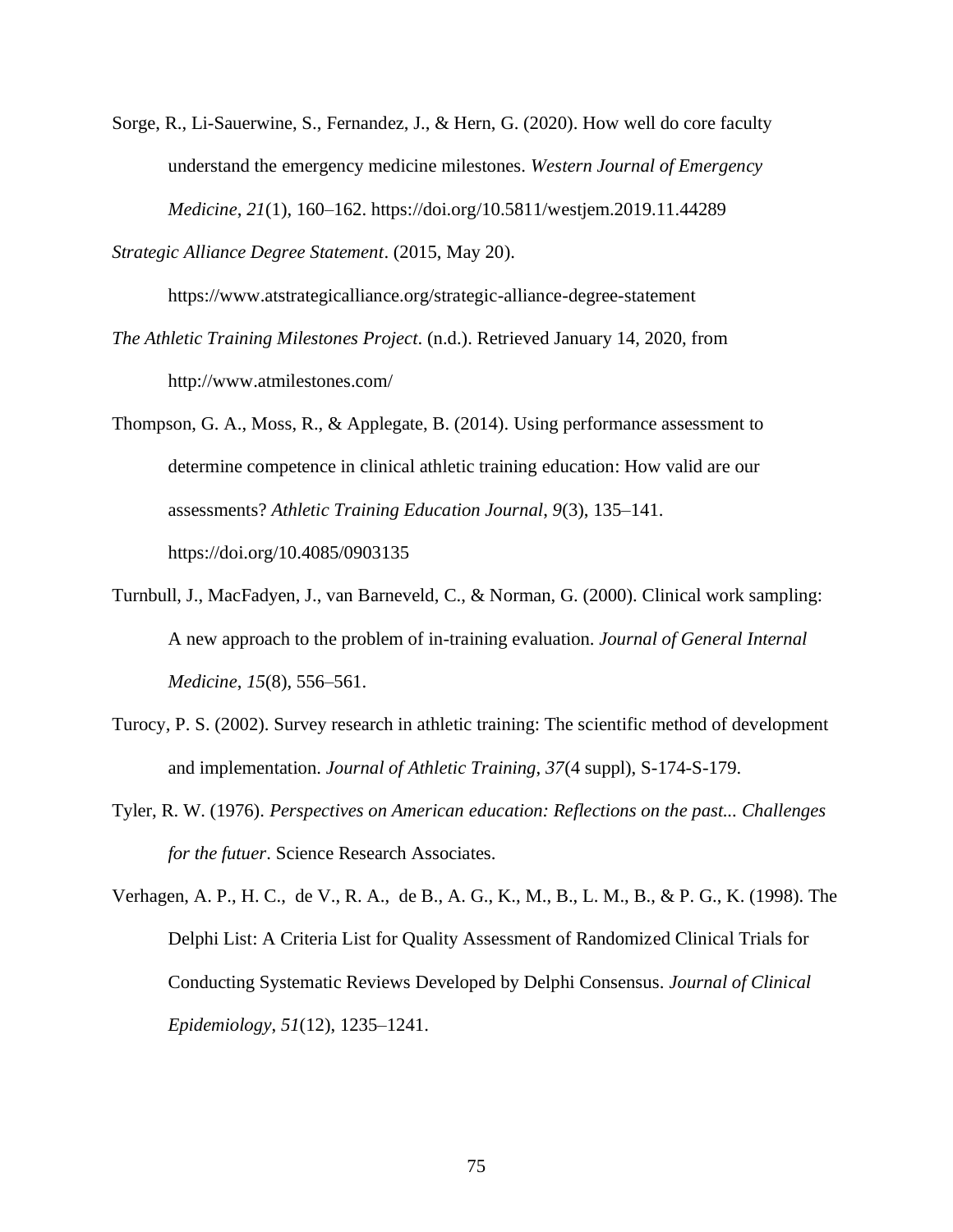Weidner, T. G., & Henning, J. M. (2004). Development of standards and criteria for the selection, training, and evaluation of athletic training approved clinical instructors. *Journal of Athletic Training*, *39*(4), 335–343.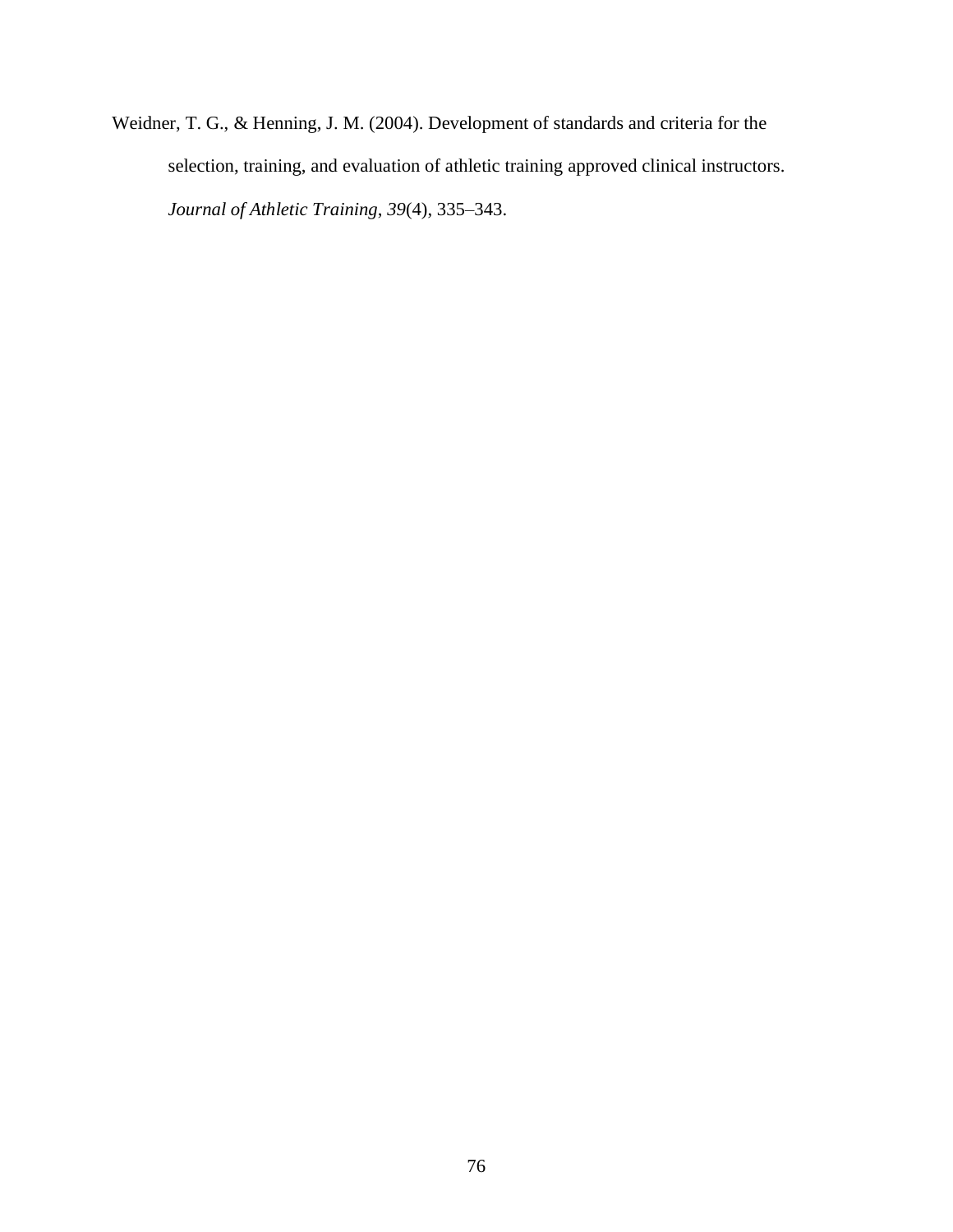#### APPENDIX A: AT MILESTONES QUESTIONNAIRE

- 1. What is your role in your athletic training education program?
	- a. Director or Program Chair
	- b. Clinical Coordinator
	- c. Faculty
	- d. Other  $\overline{\phantom{a}}$
- 2. What is the current status of your athletic training education program?
	- a. Good Standing
	- b. Probation
	- c. In-transition
	- d. Voluntary Withdrawal
	- e. Seeking Accreditation
- 3. What degrees does your athletic training education program currently offer? (Select all that apply)
	- a. Baccalaureate (B.S./ B.A.)
	- b. Professional Master's (M.A.T.)
	- c. Post-professional Master's (M.S.)
	- d. Doctor of Athletic Training (D.A.T)
	- e. Specialty Residency
- 4. What stakeholders were involved in the development of your current clinical evaluation. (Select all that apply)
	- a. Faculty
	- b. Preceptors
	- c. Students
	- d. University Assessment Group
	- e. Other
- 5. What is your level of satisfaction with each of the following aspects of your program's current clinical evaluations?

|                                                                                    | Very<br>dissatisfied $(1)$ | Dissatisfied Unsure Satisfied<br>(2) | (3) | (4)              | Very<br>satisfied $(5)$ |
|------------------------------------------------------------------------------------|----------------------------|--------------------------------------|-----|------------------|-------------------------|
| (a) Length of evaluation                                                           |                            |                                      | O   | ∩                |                         |
| (b) Ease of use                                                                    | ◯                          |                                      | O   | ◯                | ∩                       |
| (c) Preceptor response                                                             | Ω                          |                                      | ∩   | ∩                |                         |
| (d) Type of feedback ( <i>i.e.</i> numeric<br>responses or narratives)             |                            |                                      | O   | $\left( \right)$ | ∩                       |
| (e) Quality of feedback ( <i>i.e.</i><br>descriptive, transparent,<br>informative) |                            |                                      | ∩   |                  |                         |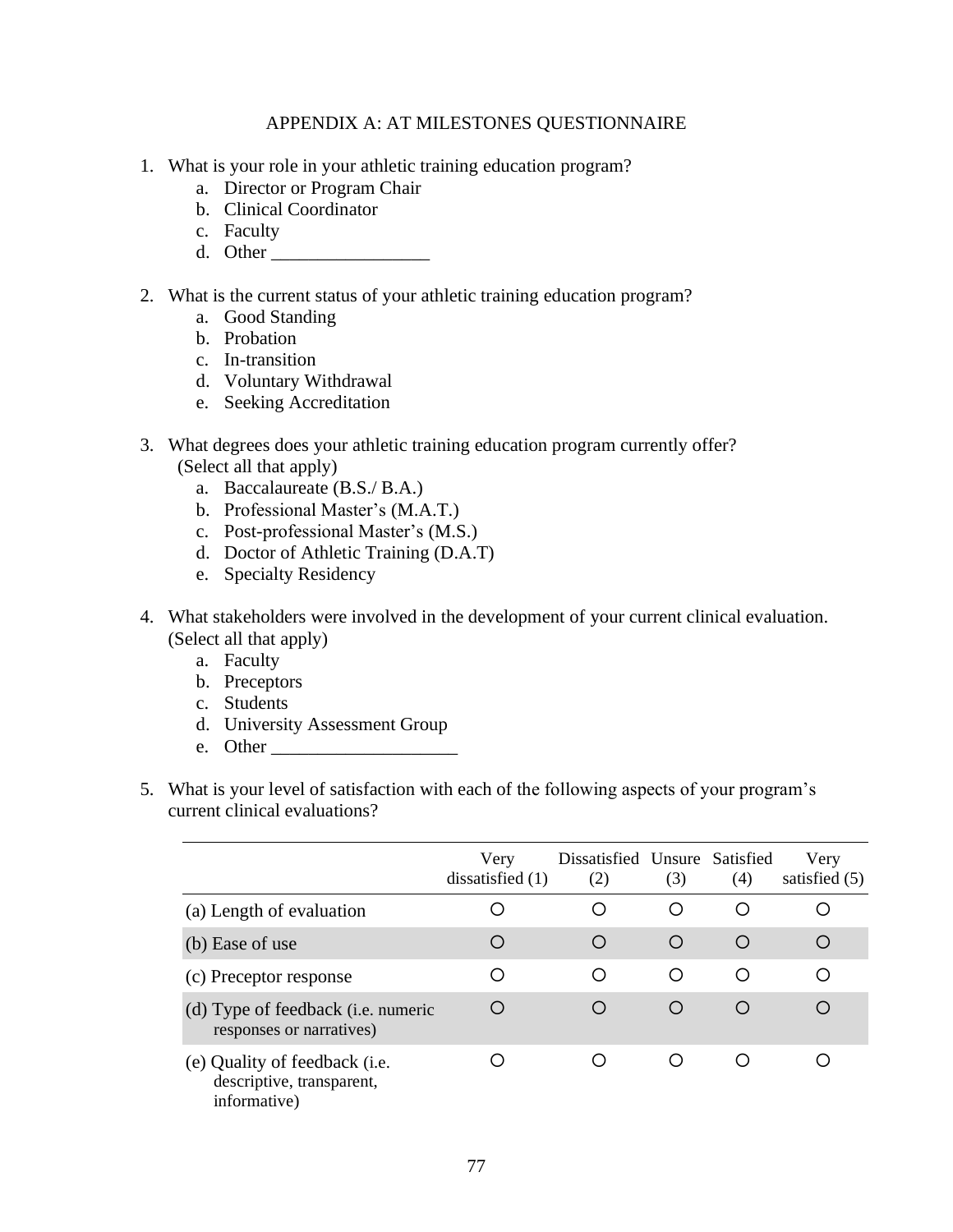|                                                              | Very<br>dissatisfied $(1)$ | Dissatisfied Unsure Satisfied<br>(2) | (3) | (4) | Very<br>satisfied $(5)$ |
|--------------------------------------------------------------|----------------------------|--------------------------------------|-----|-----|-------------------------|
| (f) Method of delivery ( <i>i.e.</i> paper<br>or electronic) |                            |                                      |     |     |                         |
| (g) Content being addressed                                  |                            |                                      |     |     |                         |
| (h) Overall satisfaction                                     |                            |                                      |     |     |                         |

- 6. What information do you feel is most valuable for *faculty* in a clinical evaluation assessment?
- 7. What information do you feel is most valuable for *students* in a clinical evaluation assessment?
- 8. In response to the implementation of the 2020 CAATE standards, have you, or is your program, planning to revise current clinical evaluation assessments?
	- a. Yes, have made revisions
	- b. Yes, planning on making revisions
	- c. No
	- d. Undecided at this time
- 9. What is your understanding of the AT Milestones Project?
	- a. None (if none, respondent will skip to end)
	- b. Very little understanding
	- c. A general understanding
	- d. An extensive understanding
- 10. In your program, do you think that you will use the AT Milestones as a guideline for clinical competency assessments? (i.e. proficiencies, practicals, or clinical evaluations)
	- a. No, and do not plan on using for implementation
	- b. No, not at this time
	- c. Unsure
	- d. Yes, we have developed a plan for implementation
	- e. Yes, we are currently implementing for assessments
- 11. How might your program benefit from using Milestones-based assessments?
- 12. What are the potential drawbacks of using Milestones-based assessments in your program?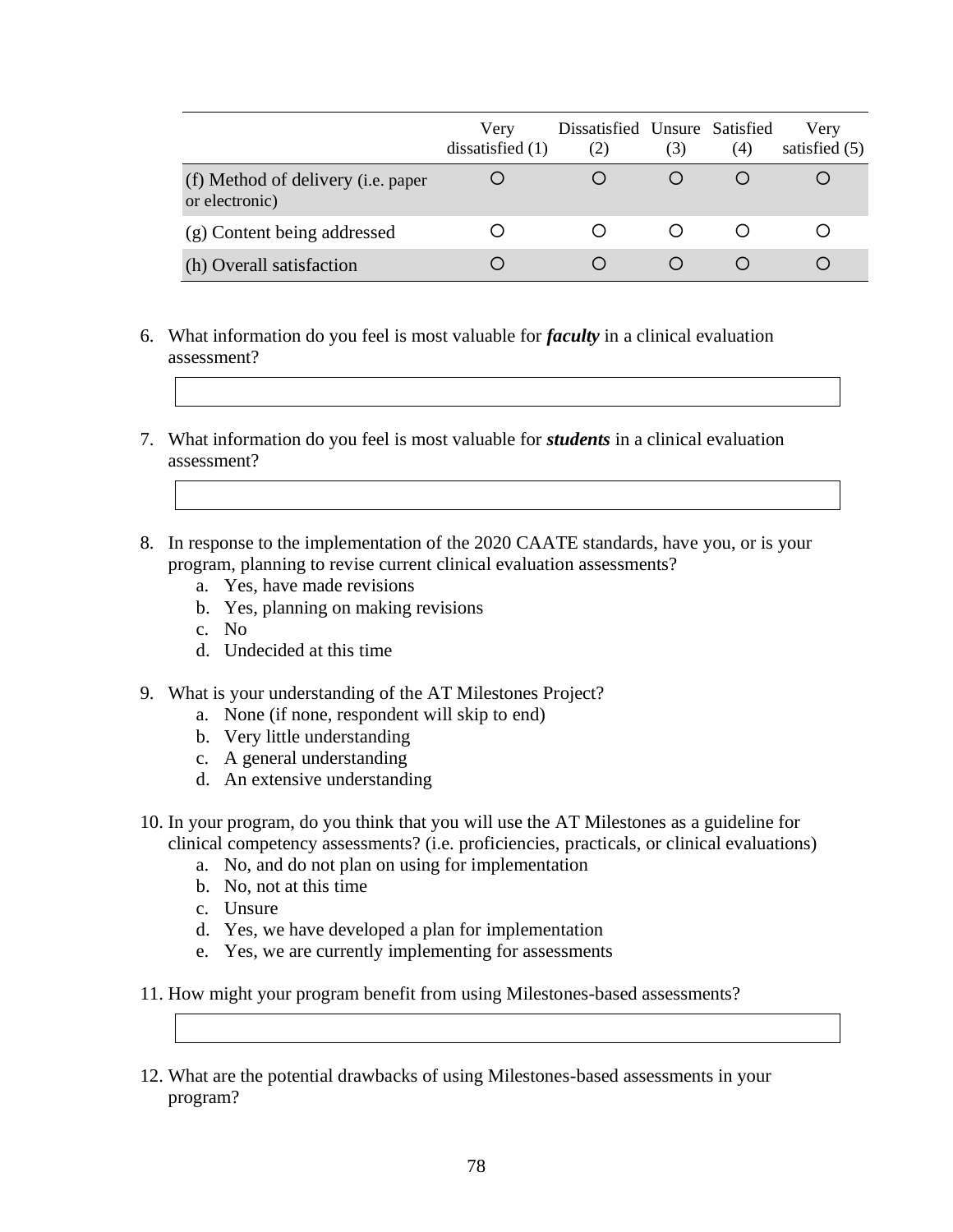## **Introduction for clinical evaluation document component:**

Thank-you for completing this portion of the questionnaire. The following portion of the survey is voluntary and is not required for your previous responses to be recorded.

As an investigator, I want to explore how current athletic training clinical evaluations align with the AT Milestones project. I am asking participants who are able to submit a copy of their program's current clinical evaluation(s). If you are not able to upload or submit the documents at this time but are still interested in participating, I am able to accept submissions via email. My contact information can be found at the bottom of the page.

All program identifiers will be removed by a member of the research team prior to data analyses. This portion of the project is in no way a critique of program's clinical evaluations and is only intended to better understand current practices in athletic training education assessment. Data will be analyzed based on the following general criteria:

- 1) correlating competency & sub-competency
- 2) consistent AT Milestones terminology
- 3) used across the program for addressing the learning continuum
- 4) consistent AT Milestones level scoring
- 5) addresses all six AT Milestones core competencies
- 6) narrative component of direct observation
- 7) contains a student self-evaluation component
- 8) contains an action plan component
- 9) includes input from multiple scorers or evaluators
- 10) designed to be used for long-term rotations (3 months or longer)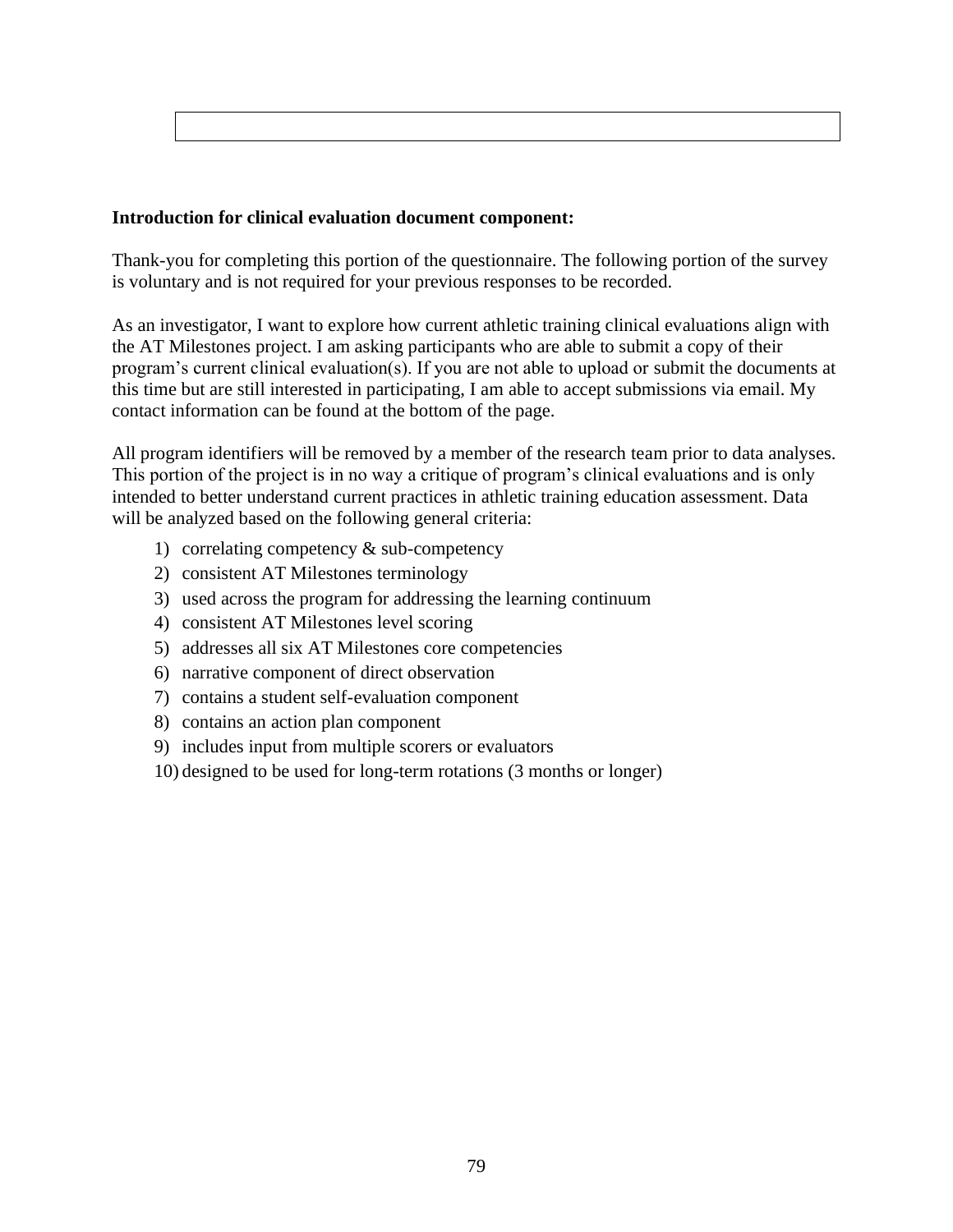## APPENDIX B: PARTICIPANT CONSENT FORM

You are being asked to participate in a research study conducted by Chelsey Bruns under the supervision of Dr. Steve Mertens of the Teaching and Learning Department at Illinois State University. The purpose of this study is to examine athletic training educators' perceptions of current clinical evaluation assessments, and program evaluations' alignment to the AT Milestones project.

#### **Why are you being asked?**

You have been asked to participate in this research because you are a faculty member in a CAATE accredited athletic training education program. Your participation in this study is voluntary. You will not be penalized if you choose to skip parts of the study, not participate, or withdraw from the study at any time.

#### **What would you do?**

If you choose to participate in this study, you will be asked to provide your opinion about current clinical evaluations and your knowledge of the AT Milestones project. In total, your involvement in this study will last approximately c,15- 20 minutes.

#### **Are any risks expected?**

We do not anticipate any risks beyond those that would occur in everyday life.

## **Will your information be protected?**

Your responses will be anonymous; nothing that will identify you will be linked to your responses. The findings from this study may be presented in conferences, meetings, and publications. When these findings are presented, your responses will be combined with the responses of other participants.

## **Who will benefit from this study?**

While you may not directly benefit from this study, your responses will help inform best research practices and develop guidelines for future athletic training education assessments.

#### **Whom do you contact if you have any questions?**

If you have any questions about the research or wish to withdraw from the study, contact

Chelsey Bruns at [cabruns@ilstu.edu](mailto:cabruns@ilstu.edu) or Dr. Steven Mertens at [smerten@ilstu.edu.](mailto:smerten@ilstu.edu)

---------------------------------------------------------------------------------------------------------------------

If you have any questions about your rights as a participant, or if you feel you have been placed at risk, contact the Illinois State University Research Ethics & Compliance Office at (309) 438- 5527 or [IRB@ilstu.edu.](mailto:IRB@ilstu.edu)

#### **Documentation of Consent**

Sign below if you are 18 or older and willing to participate in this study. If a signed form is not being obtained, a description of what the participant would need to do to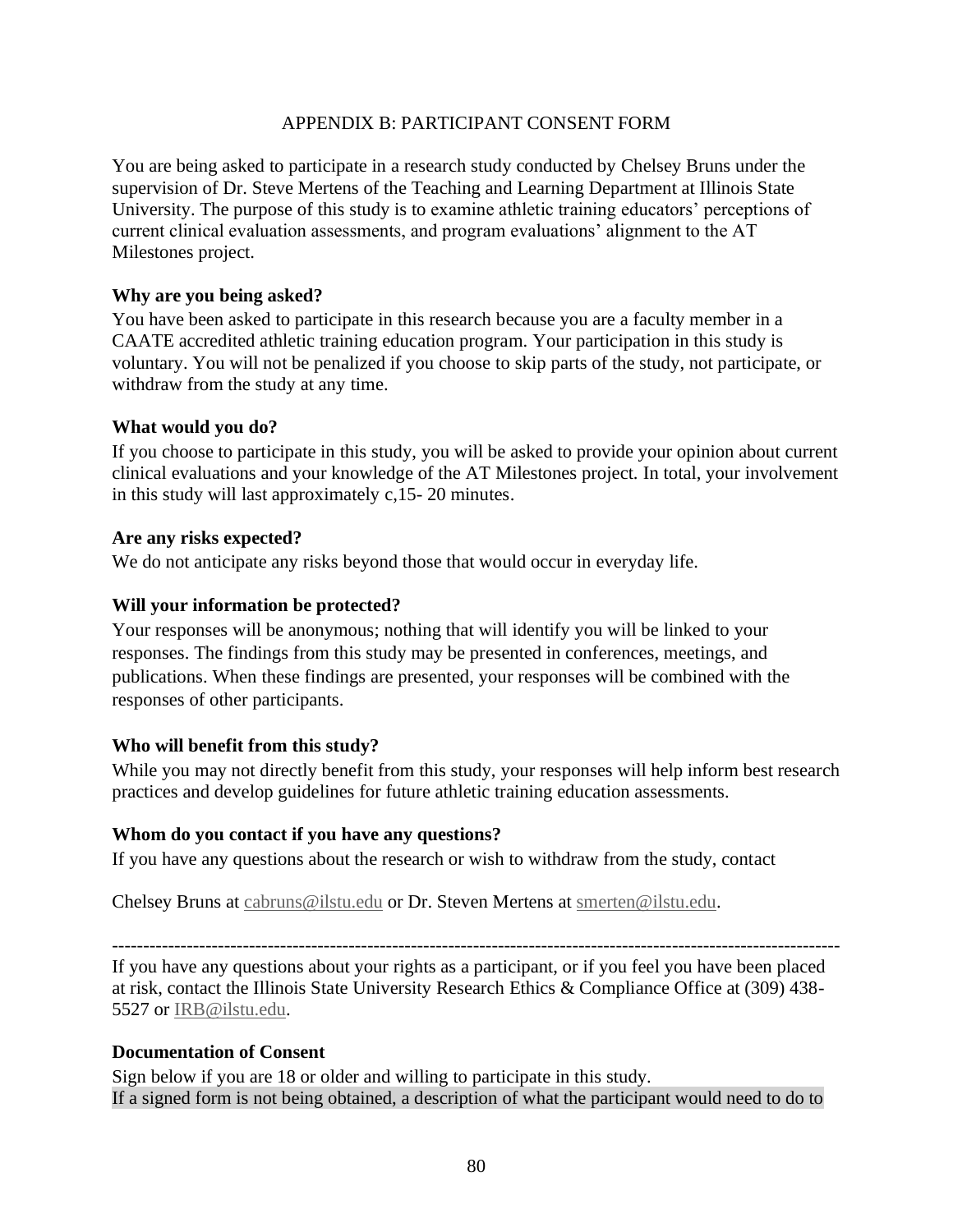indicate consent should be described above and a method for them to indicate consent (i.e. typing in their name, checking a box, or clicking next) should replace the signature line below. A waiver of documentation of informed consent should also be requested if a physical signature is not being obtained.

Signature \_\_\_\_\_\_\_\_\_\_\_\_\_\_\_\_\_\_\_\_\_\_\_\_\_\_\_\_\_\_\_\_\_\_ Date \_\_\_\_\_\_\_\_\_\_\_\_\_\_\_\_\_\_\_\_\_\_

You can print this form for your records.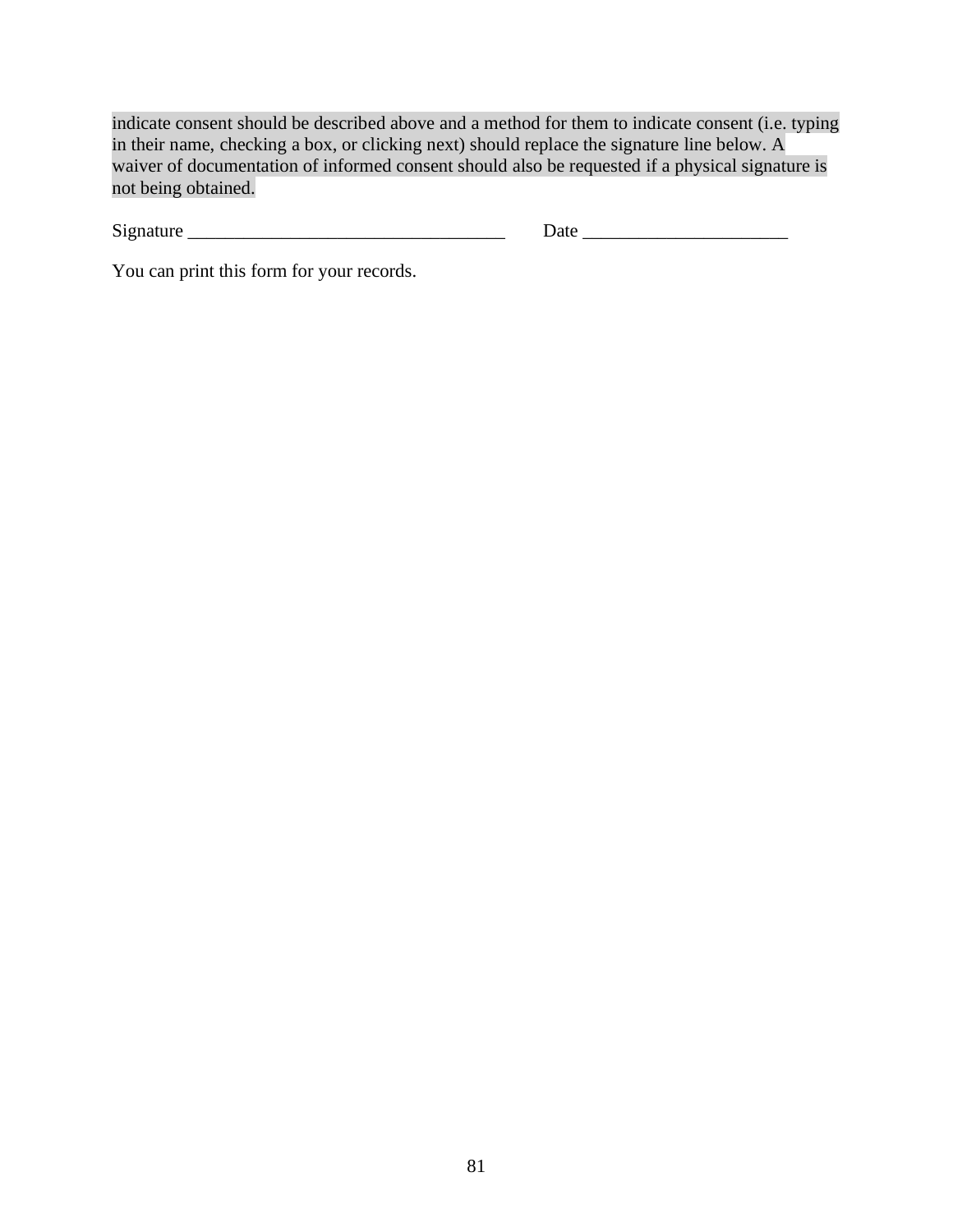|                                    |       | $\mathbf N$    | $\%$  |
|------------------------------------|-------|----------------|-------|
| Faculty                            |       |                |       |
| Professionalism/Soft Skills/Skills |       | 12             | 19.4  |
| Competence                         |       | 8              | 12.9  |
| Feedback                           |       | 7              | 11.3  |
| Deficits or Weaknesses             |       | 7              | 11.3  |
| <b>Transfer of Knowledge</b>       |       | 6              | 9.7   |
| <b>Critical Decision Making</b>    |       | 5              | 8.1   |
| <b>Student Progression</b>         |       | 5              | 8.1   |
| Understanding                      |       | 1              | 1.6   |
| <b>Real Time Performance</b>       |       | 1              | 1.6   |
| Exposure                           |       | 1              | 1.6   |
| Safety                             |       | 1              | 1.6   |
| <b>Success</b>                     |       | 1              | 1.6   |
| <b>Narratives</b>                  |       | 1              | 1.6   |
| Proficiency                        |       | 1              | 1.6   |
| Student needs                      |       | 1              | 1.6   |
| Implementation                     |       | 1              | 1.6   |
| Ease of Use                        |       | 1              | 1.6   |
| <b>Student Understanding</b>       |       | 1              | 1.6   |
| <b>Student Needs</b>               |       | 1              | 1.6   |
|                                    | Total | 62             | 100.0 |
| <b>Students</b>                    |       |                |       |
| Feedback                           |       | 17             | 25.8  |
| Areas of improvement               |       | 9              | 13.6  |
| Development                        |       | 5              | 7.6   |
| Growth and Progress                |       | 5              | 7.6   |
| Performance and Behavior           |       | 4              | 6.1   |
| Reflection                         |       | 3              | 4.5   |
| Competency and Proficiency         |       | 3              | 4.5   |
| Transfer of Knowledge              |       | $\overline{2}$ | 3.0   |
| Goals                              |       | $\overline{2}$ | 3.0   |

# APPENDIX C: VALUE RECORDED RESPONSES

*Information Reported as Most Valuable in Clinical Evaluation Assessments*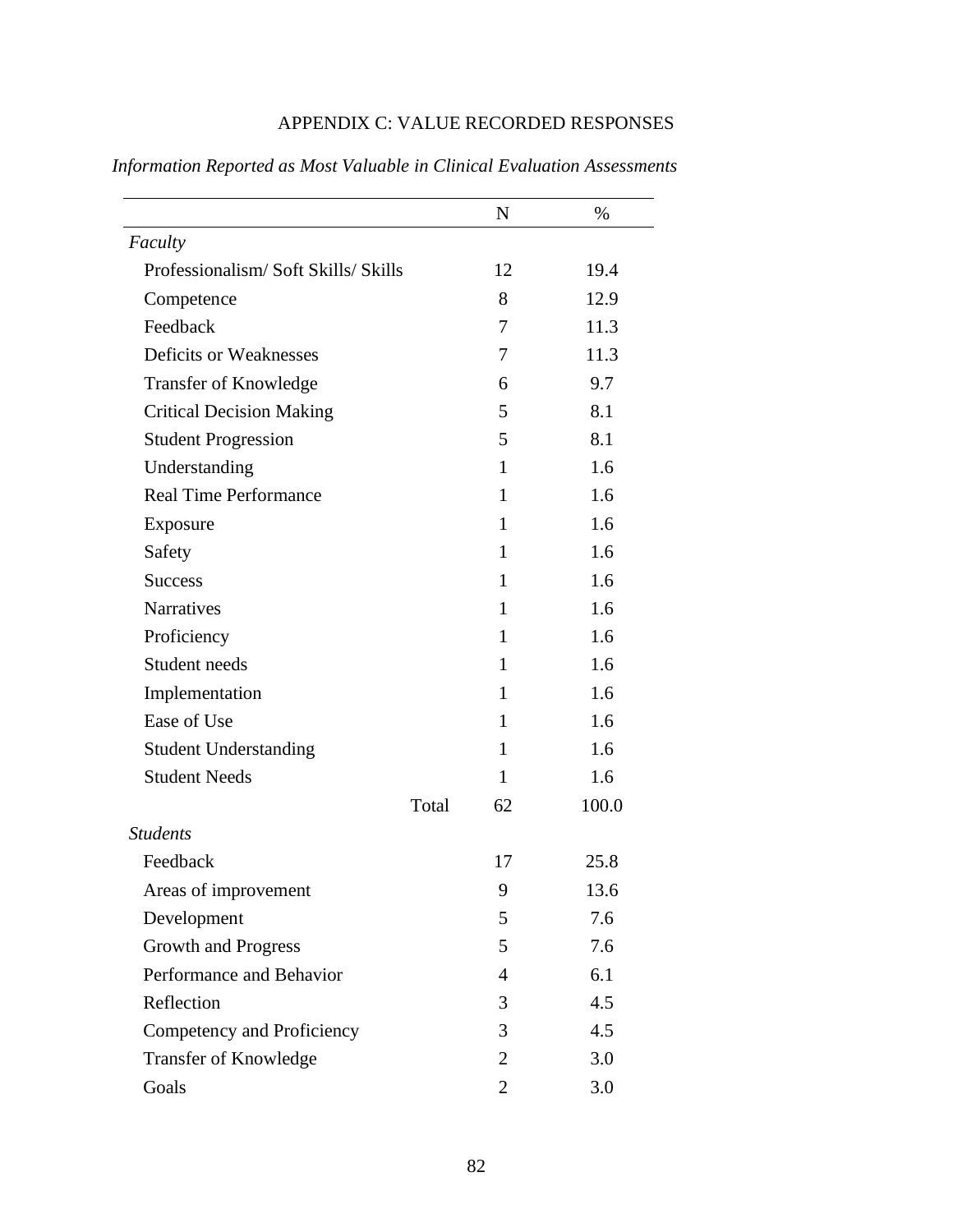|                                    |       | N            | $\%$  |
|------------------------------------|-------|--------------|-------|
| <b>Grades or Scores</b>            |       | 2            | 3.0   |
| Exposure                           |       |              | 1.5   |
| <b>Outcomes</b>                    |       | $\mathbf{1}$ | 1.5   |
| <b>Performance Direction</b>       |       | 1            | 1.5   |
| Consistency                        |       |              | 1.5   |
| Knowledge                          |       | 1            | 1.5   |
| Clarity of Content                 |       | 1            | 1.5   |
| <b>Independent Practice</b>        |       |              | 1.5   |
| <b>Assessment of Preceptor</b>     |       | 1            | 1.5   |
| <b>Assessment of Clinical Site</b> |       | 1            | 1.5   |
| <b>Clinical Decision Making</b>    |       | 1            | 1.5   |
| Easy to Understand                 |       | 1            | 1.5   |
| Useful                             |       | 1            | 1.5   |
| Application                        |       |              | 1.5   |
|                                    | Total | 66           | 100.0 |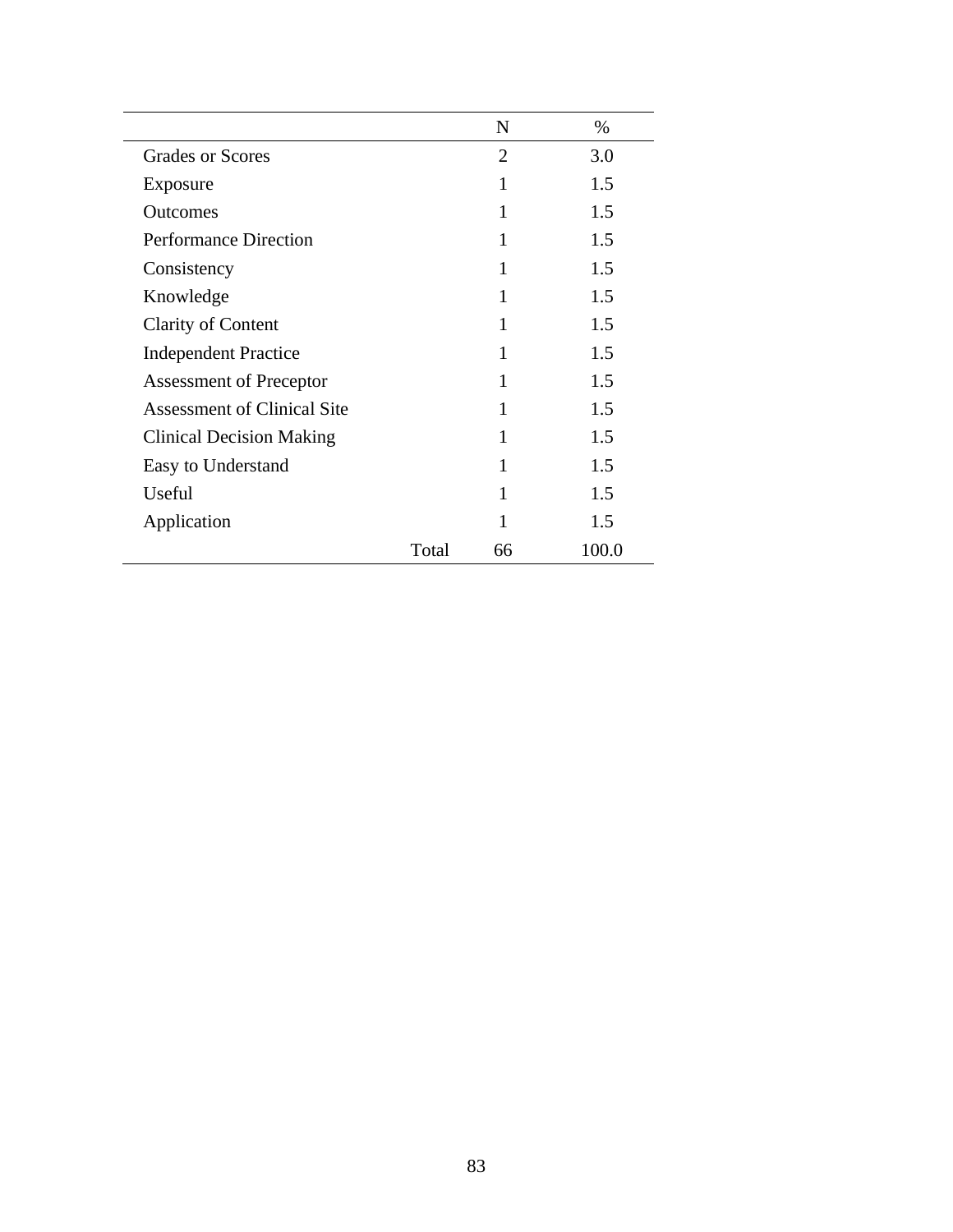|                                              | $\mathbf N$    | $\%$  |
|----------------------------------------------|----------------|-------|
| <b>Benefits</b>                              |                |       |
| Development across the continuum             | 7              | 14.2  |
| Standardized                                 | 4              | 8.2   |
| Specific                                     | $\overline{4}$ | 8.2   |
| Competency/ Proficiency                      | 4              | 8.2   |
| Progression                                  | 3              | 6.1   |
| Consistency                                  | 3              | 6.1   |
| Framework/Guidance                           | 3              | 6.1   |
| <b>Shared Understanding</b>                  | 3              | 6.1   |
| Feedback                                     | $\overline{2}$ | 4.1   |
| Relevance                                    | $\overline{2}$ | 4.1   |
| Unsure/ Unsure at this time                  | $\overline{2}$ | 4.1   |
| Goals and Objectives                         | $\mathbf{1}$   | 2.0   |
| <b>Student Placements (clinicals)</b>        | $\mathbf{1}$   | 2.0   |
| Measurement                                  | 1              | 2.0   |
| Clear Criteria                               | $\mathbf{1}$   | 2.0   |
| Language                                     | 1              | 2.0   |
| Self-assessment                              | 1              | 2.0   |
| Good if a new program                        | 1              | 2.0   |
| Do not use                                   | 1              | 2.0   |
| Total                                        | 49             | 100.0 |
| <b>Drawbacks</b>                             |                |       |
| <b>Educating Preceptors/Faculty/Students</b> | 5              | 13.5  |
| Preceptor/Faculty Understanding or Buy-in    | 5              | 10.8  |
| Time to Complete                             | 4              | 10.8  |
| Length of Assessment                         | 3              | 8.1   |
| Too Specific or Too Much Information         | 3              | 8.1   |
| Need a digital platform                      | $\overline{2}$ | 5.4   |
| Inflexible                                   | $\overline{2}$ | 5.4   |
| <b>Correlation with Outcomes</b>             | $\overline{2}$ | 5.4   |
| Difficult to Grade or Assess                 | 1              | 2.7   |
| Paradigm Shift                               | $\mathbf{1}$   | 2.7   |

# APPENDIX D: BENEFITS AND DRAWBACKS RECORDED RESPONSES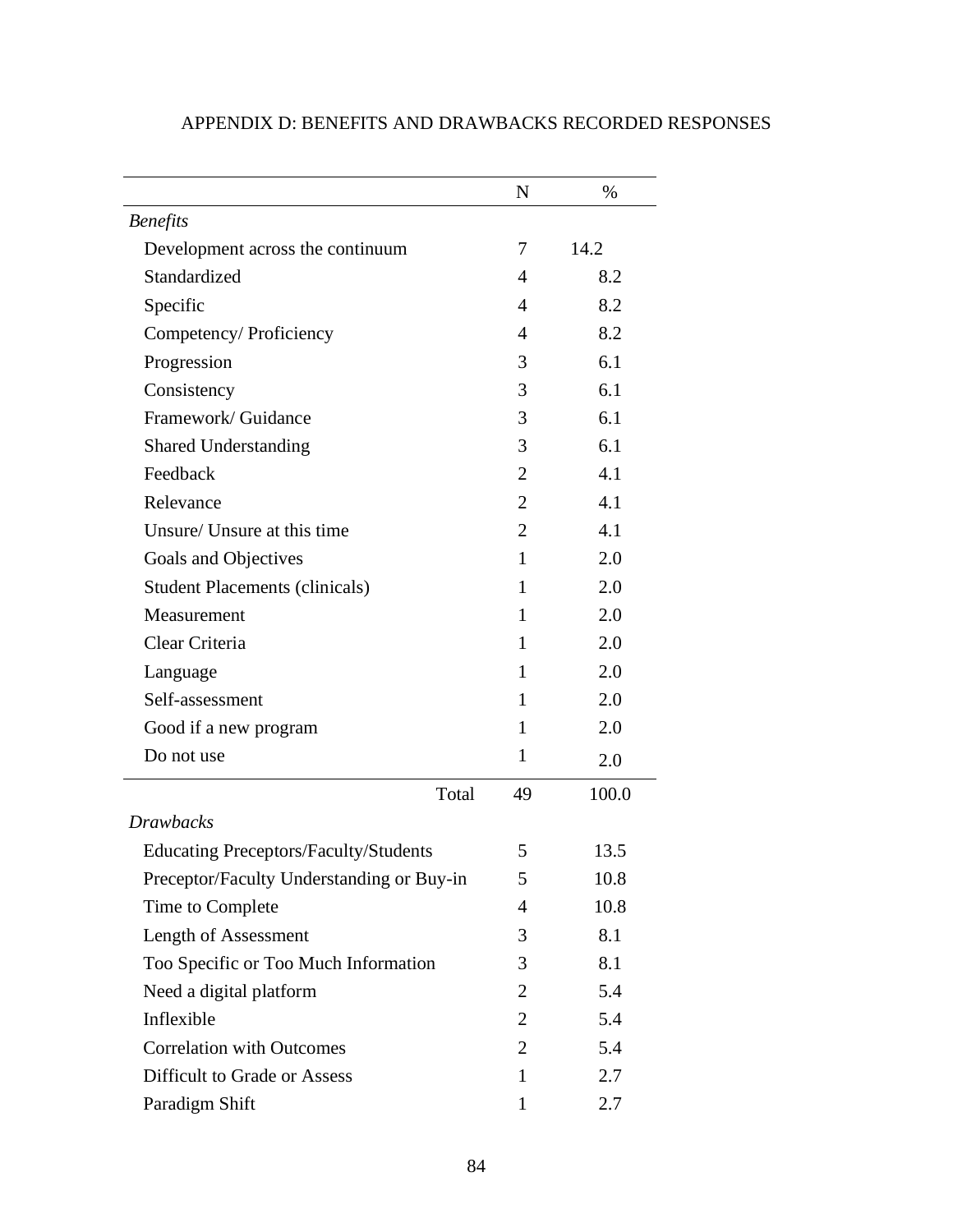|                               |       | N  | $\%$  |
|-------------------------------|-------|----|-------|
| Imbalance                     |       | 1  | 2.7   |
| Gaps in components            |       |    | 2.7   |
| <b>Requires Restructuring</b> |       |    | 2.7   |
| Addressing standards          |       |    | 2.7   |
| Consistency                   |       |    | 2.7   |
| Application                   |       |    | 2.7   |
| Too Specific                  |       |    | 2.7   |
| Too much information          |       |    | 2.7   |
| 9                             |       |    | 2.7   |
|                               | Total | 37 | 100.0 |